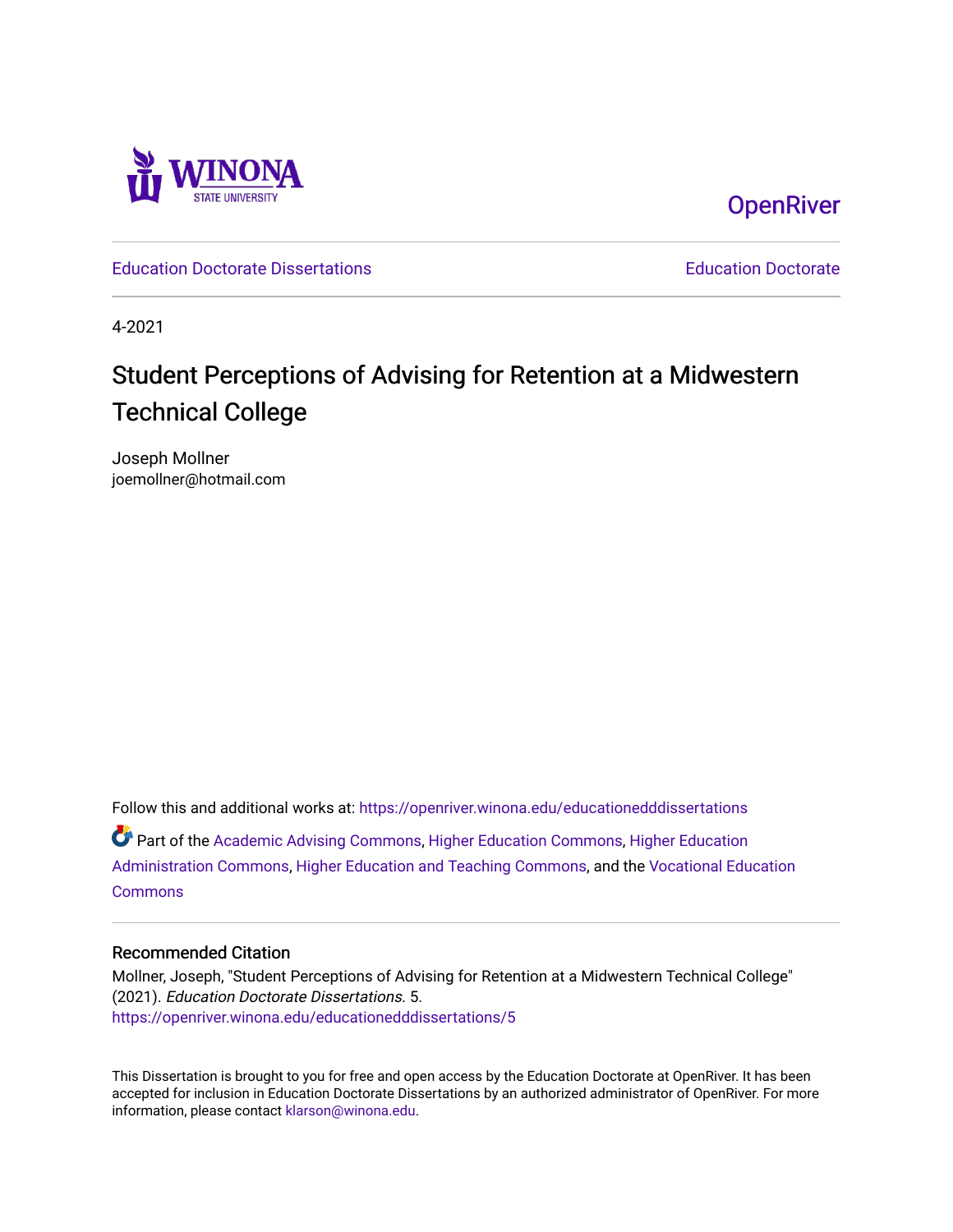Student Perceptions of Advising for Retention at a Midwestern Technical College

Joseph G. Mollner

Submitted in partial fulfillment of the requirements for the degree of

Doctor of Education

at Winona State University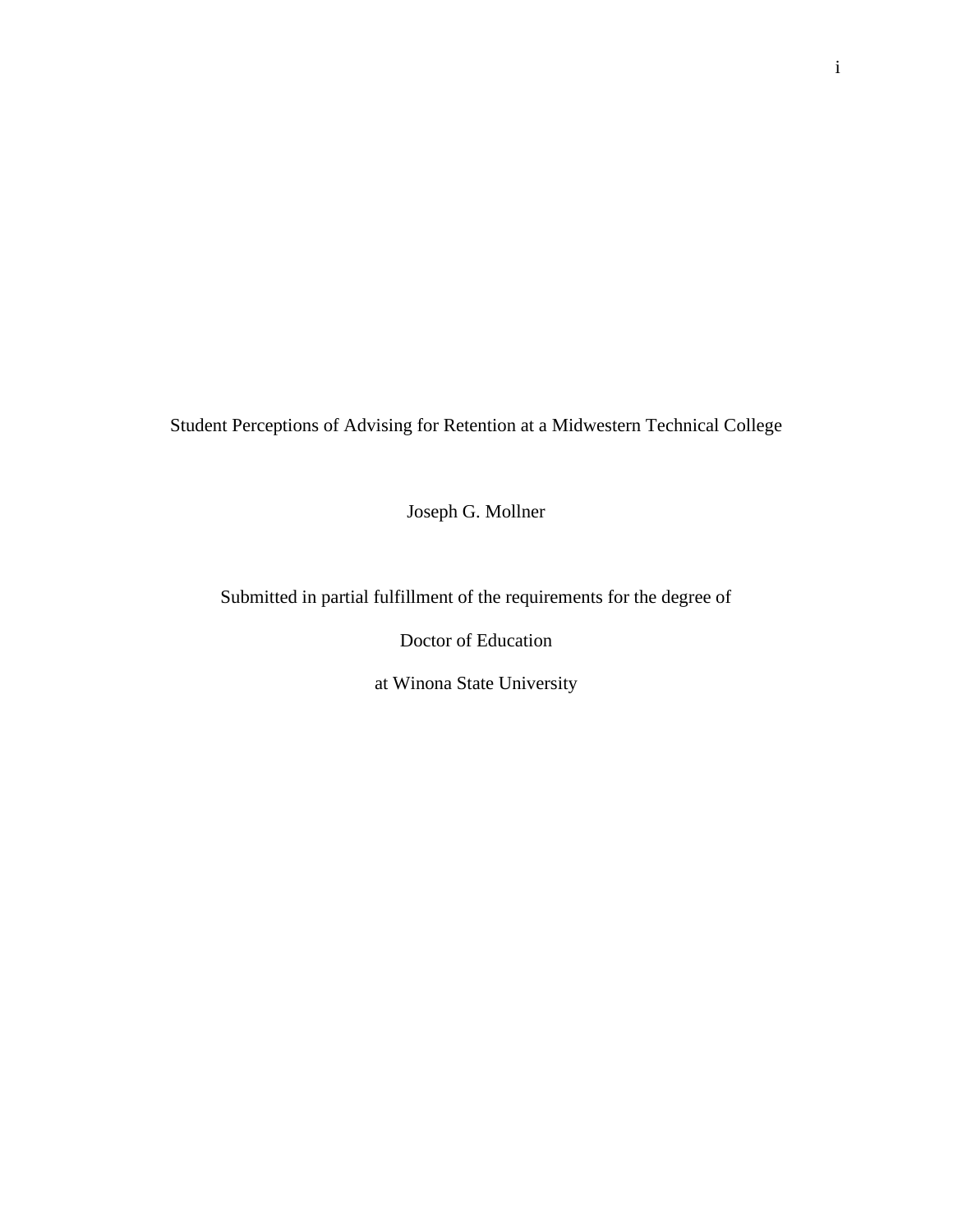#### ABSTRACT

Student retention continues to be an issue across the United States, with only 69% of students remaining in their higher education institution until graduation. This number drops dramatically to 59.1% at two-year public schools, including technical schools. Past studies proved that proper advising is the cornerstone of improving student retention. In this phenomenological study, ten participants shared their experiences with advising at a technical college in the midwestern United States. Four common advisor-centered themes appeared from technical students' advising experiences: these themes were flexibility, compassion, helpfulness, and the ability to provide constructive feedback.

There were significant differences in advising experiences between traditional students (18-24 years old) and non-traditional (25 years and older) students. Traditional students prefer a combination of proactive and developmental advising approaches, and non-traditional students prefer a combination of prescriptive and developmental advising approaches. Tinto's Model of Student Departure indicates that quality student-advisor interactions can dramatically affect students' overall satisfaction, and ultimately affect students' decision to continue with the program until graduation.

Key words: Academic Advising, Technical College, Vocational College, Student Retention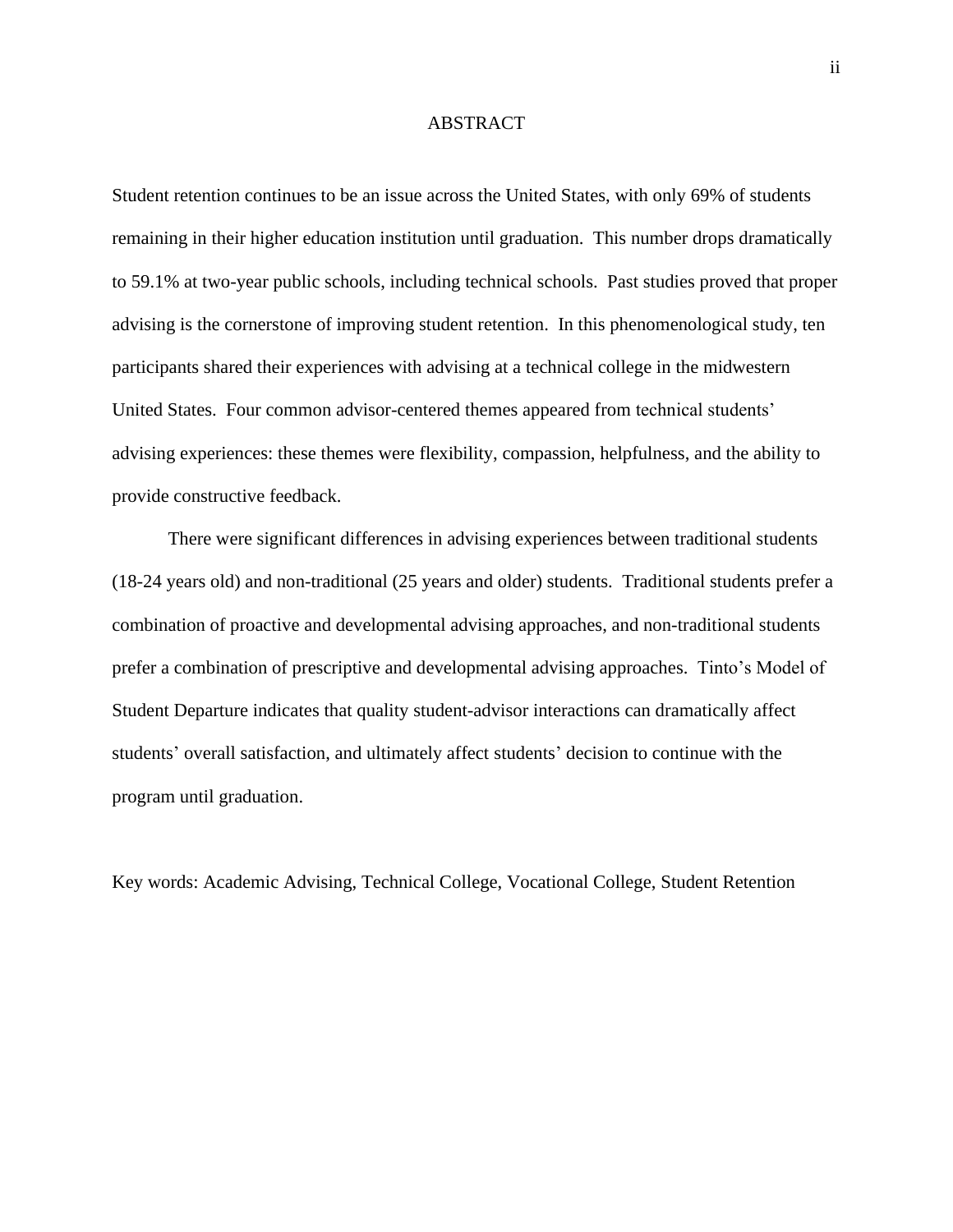#### DEDICATION

Although there are many to whom I could dedicate my dissertation, first and foremost, I must dedicate this work to God. Because of Him and the blessings that He has given me during my lifetime, I have had the opportunity and privilege of pursuing my doctorate degree. Second, I dedicate this to my intelligent and beautiful wife, Amanda. Without her help, I would still be working on my first paper. She spent an incredible and inequitable and unfair amount of time watching our daughters, which allowed me the time I needed to complete this study.

Thirdly, I dedicate my dissertation to my two daughters, Samantha and Nicole, who accepted the fact that doing this study meant I had less time to spend with them. I also wanted to do this degree to show them that they can do anything in this world they put their mind and effort into. I wanted to show them that even though I am not the smartest or most scholarly person, I was able to achieve my doctorate because I was willing to work at it. Fourth, I want to dedicate this to my parents, John and Susan, for bringing me into this world, and for all the time they spent raising me; my mother who spent countless hours proofreading papers, and acting as a sounding board; my father, who taught me never to give up, and how to look at difficult situations in different ways.

Lastly, there are so many more people who influenced and encouraged me during this journey. I dedicate this dissertation also to them. Thank you, all of you; I will never forget your help and support.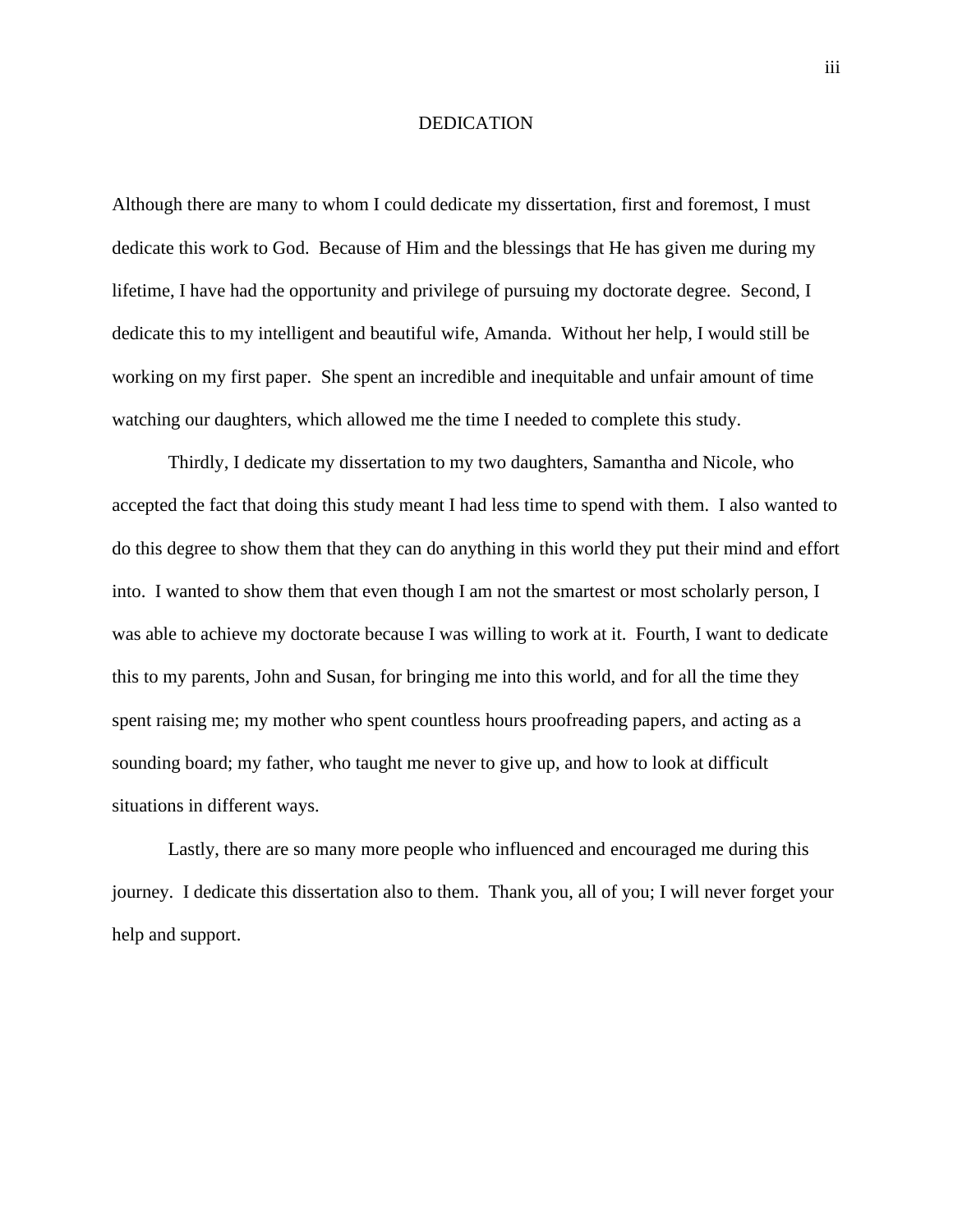#### ACKNOWLEDGMENTS

Many people aided me along this path. They all contributed in their own ways and were the gifts that allowed me to be here. I am grateful to each and every one of you.

- My committee chairs and members: Dr. Rhea Walker, Dr. Jeanine Gangeness, Dr. Jerry Redman, and Dr. Joel Traver. For spending an incredible amount of time reading and working with me on my dissertation.
- The Technical College where I teach. They helped pay for tuition, and the administration supported me through the process.
- The United States Marine Corps. For teaching me discipline, accountability, and how to ask for help. They sparked my interest in education. Honor, Courage, and Commitment.
- Captain Todd Hall, USMC. For helping "straighten me out" when I needed it. He taught me the importance of honesty and dedication.
- Susan Mollner. For spending countless hours reading my papers during both my Ed.D. and master's program.
- Emily Peterson. For spending hours proofreading my dissertation, and working on my grammar during my master's program.
- All my peers who supported me during my teaching career, and believed in my potential. This includes being willing to write letters of recommendation.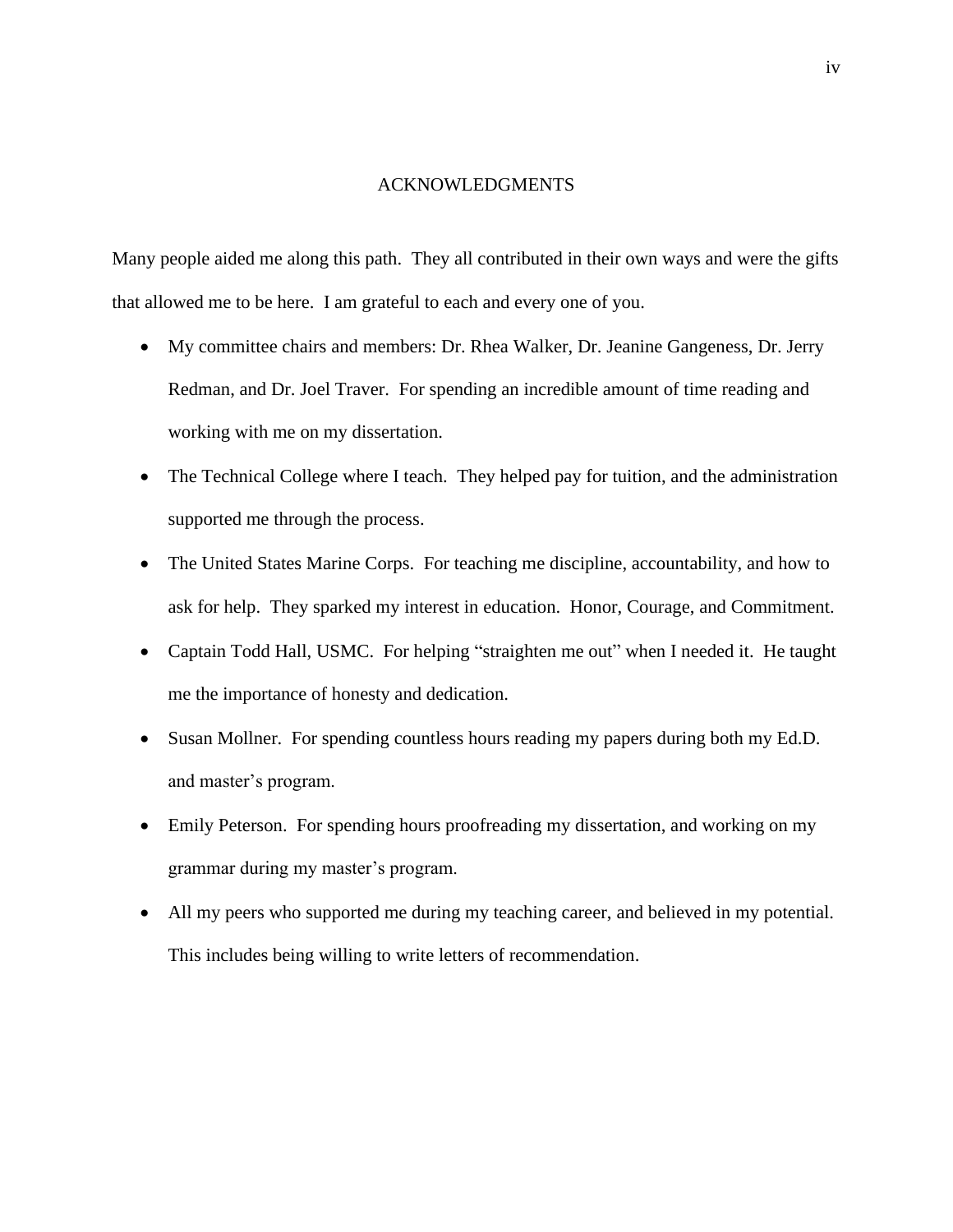# TABLE OF CONTENTS

| CHAPTER 2 REVIEW OF LITERATURE16 |  |
|----------------------------------|--|
|                                  |  |
|                                  |  |
|                                  |  |
|                                  |  |
|                                  |  |
|                                  |  |
|                                  |  |
|                                  |  |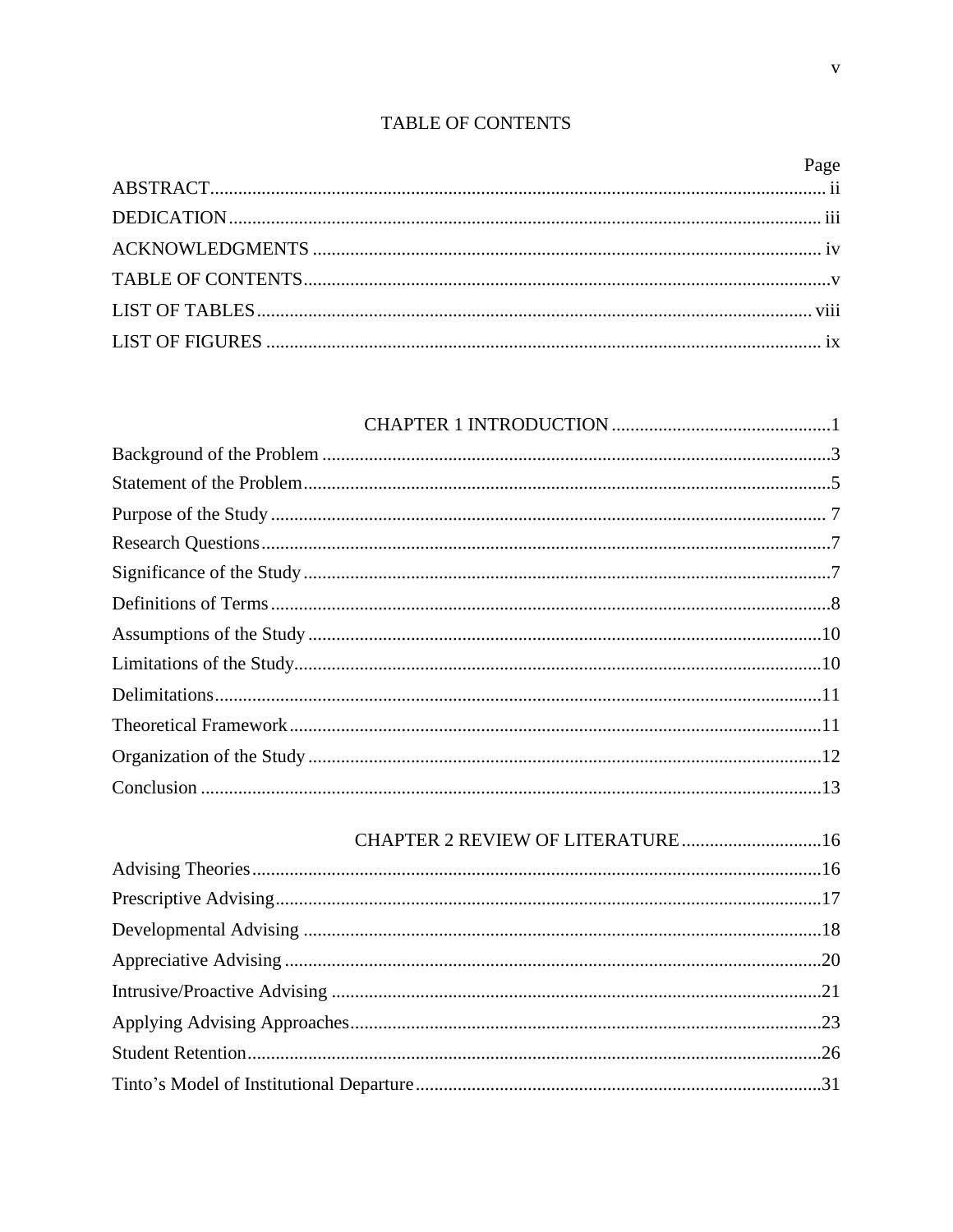#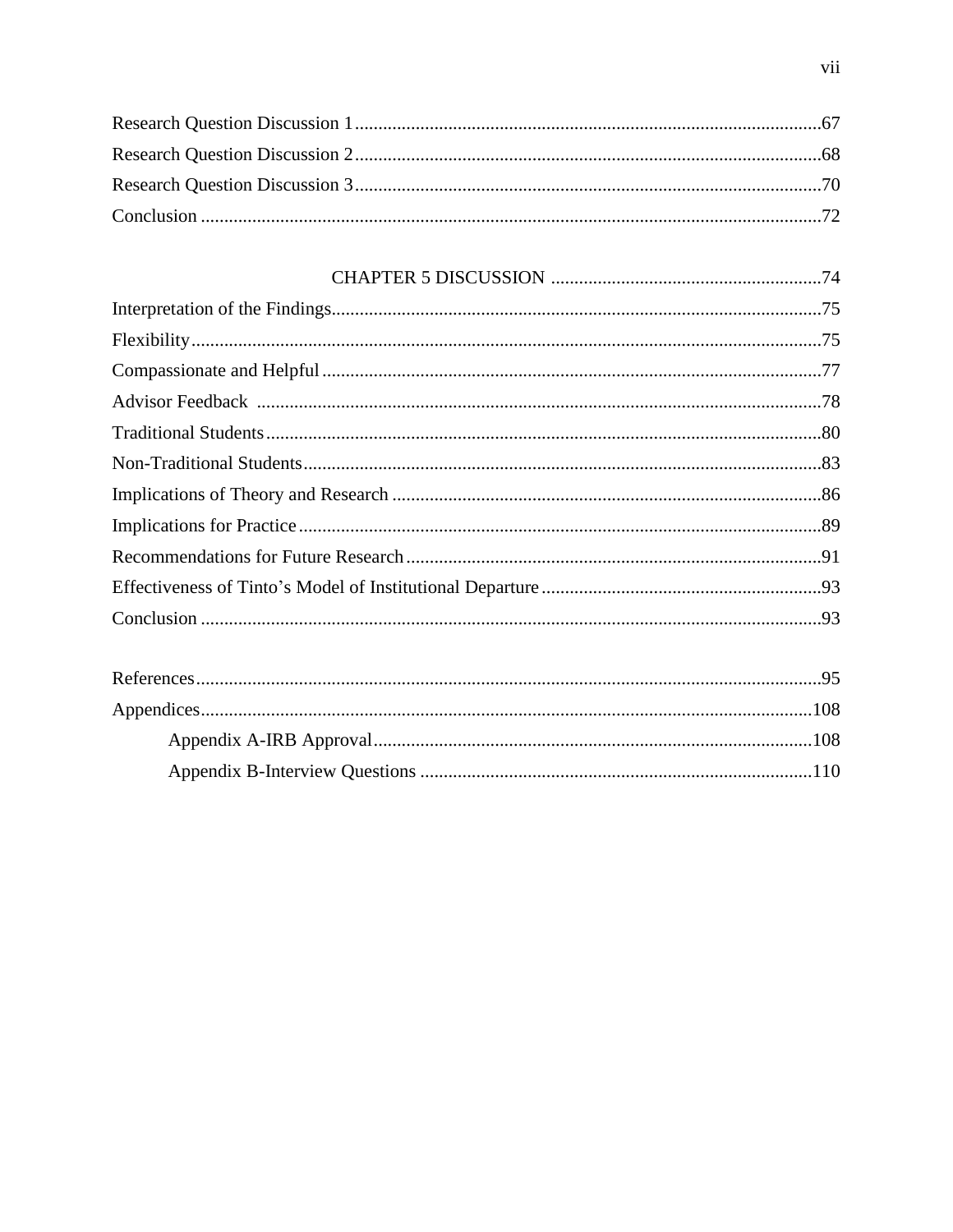# LIST OF TABLES

|                                                                                         | Page |
|-----------------------------------------------------------------------------------------|------|
|                                                                                         |      |
| First-to-Second-Year Retention Rates: Two-Year Institutions by Admission Selectivity 28 |      |
|                                                                                         |      |
|                                                                                         |      |
|                                                                                         |      |
|                                                                                         |      |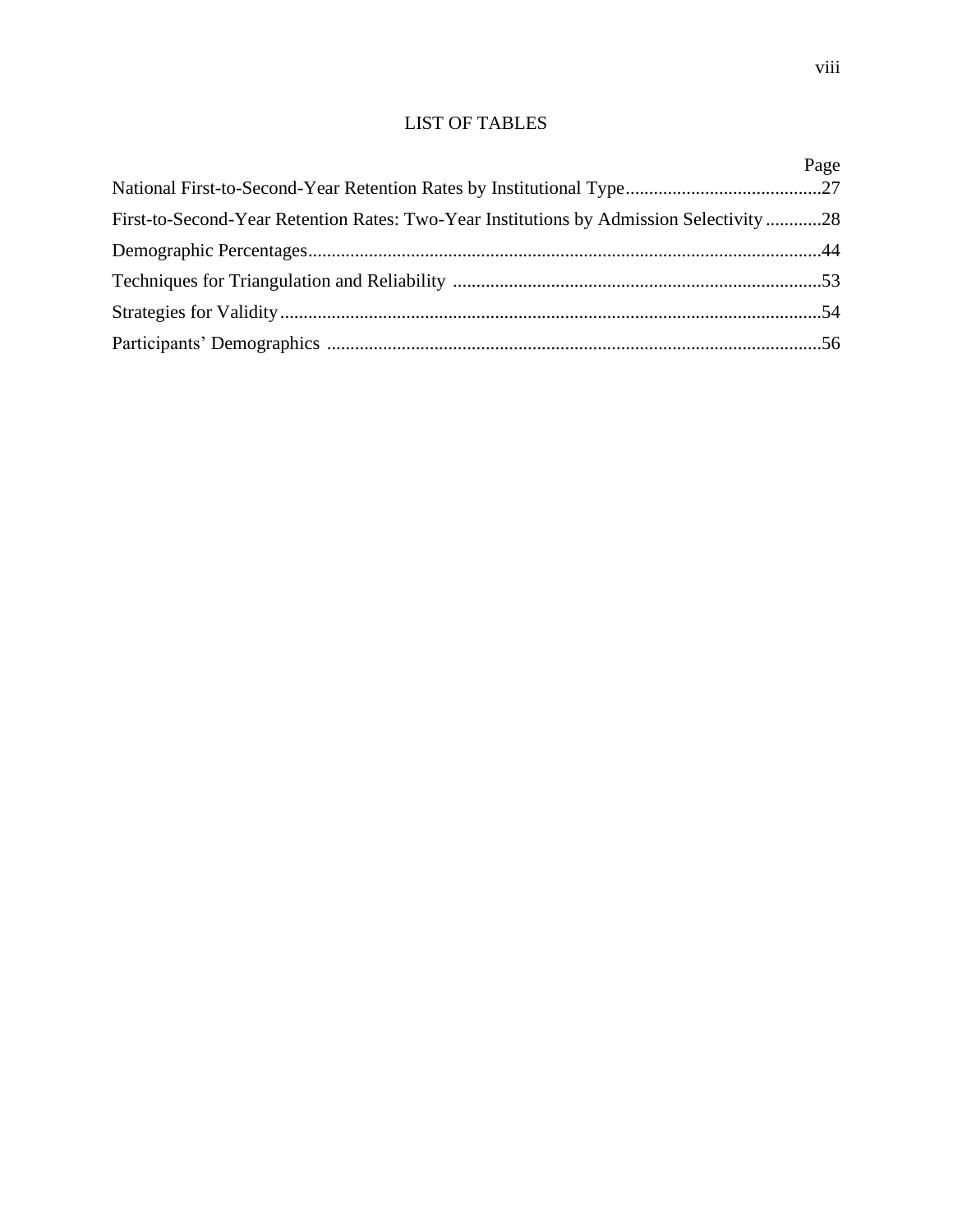| Page |
|------|
|      |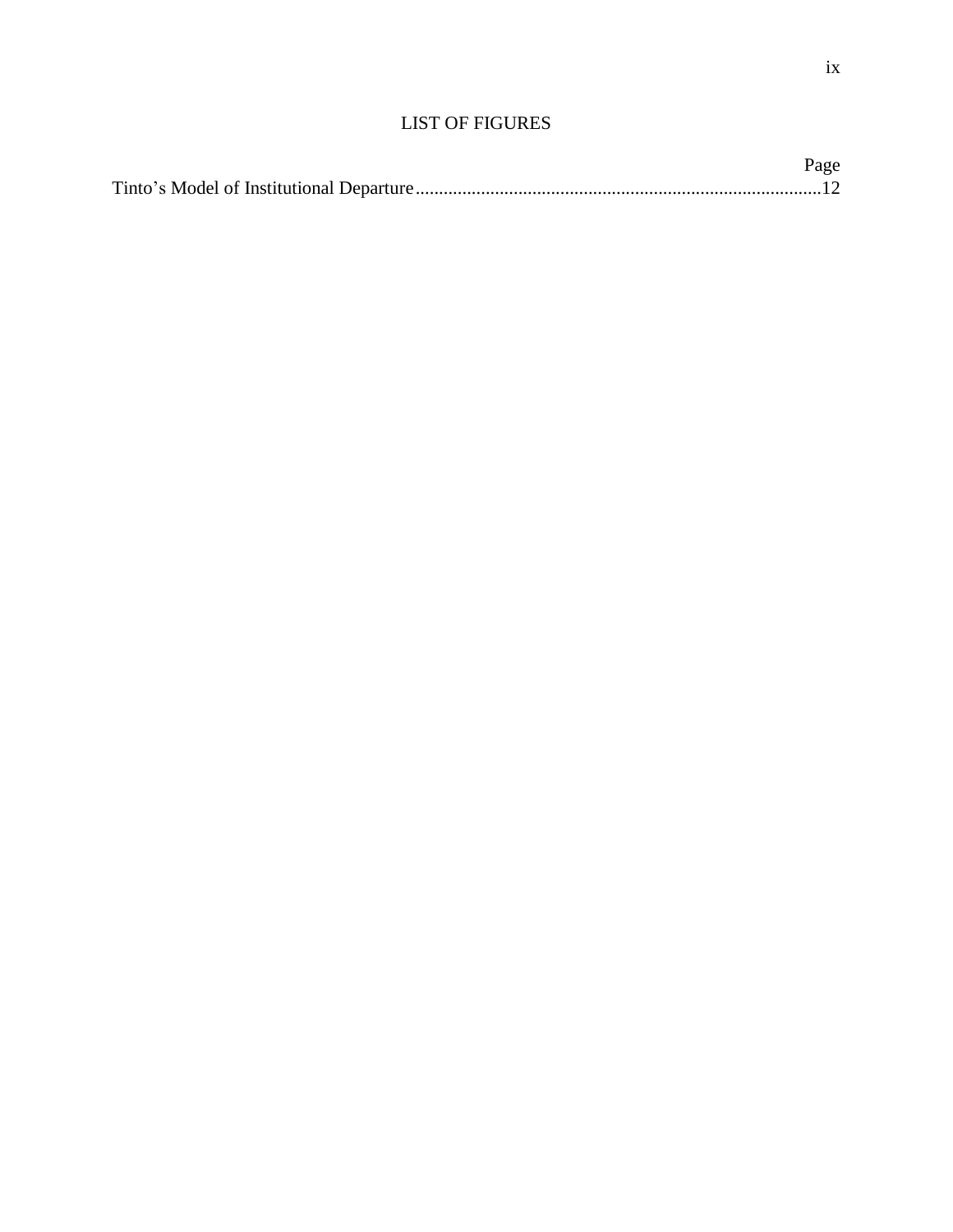#### **Chapter 1**

### **Introduction**

Over the past decade, many academic institutions have experienced a decrease in student retention and are exploring methods to retain students (Ohrablo, 2017). The challenge of student retention is an issue not only in colleges, universities, and technical colleges, but has numerous impacts on students and businesses (ACT, 2018; Neumann, 2010; Ohrablo, 2017; Van Horn, 2015). Studies indicate that across the United States 69% of students remain in higher education until graduation (ACT, 2018). The retention rate decreases to 59.1% at two-year public schools, including technical schools (ACT, 2018).

Student satisfaction and confidence in their universities relate directly to student retention (Davis, 2015; Tinto, 1993). Colleges need to continue to study and monitor student retention to ensure that students receive a quality education and positive experience (Low, 2000; Whitmore, 2016). Studies show that colleges can positively change student retention through proactive programs directed at improving students' educational experiences (Low, 2000; Whitmore, 2016). Colleges can significantly influence retention rates based on the amount of energy, resources, and effort put into students in orientations and proper student advisement (Armbrust, 2015; Levitz et al., 1999). Colleges that consistently have higher than average retention rates center their future decisions and policies around student satisfaction (Low, 2000; Whitmore, 2016).

Students today arrive at college with more demands on their time than previous generations (Herget, 2017). Competing priorities such as work, family, children, and aging parents require quality advising crucial for students' future success (Herget, 2017). Two main reasons students do not stay at college are a lack of academic preparedness and a lack of academic and personal support (Herget, 2017). Proper guidance can remediate many reasons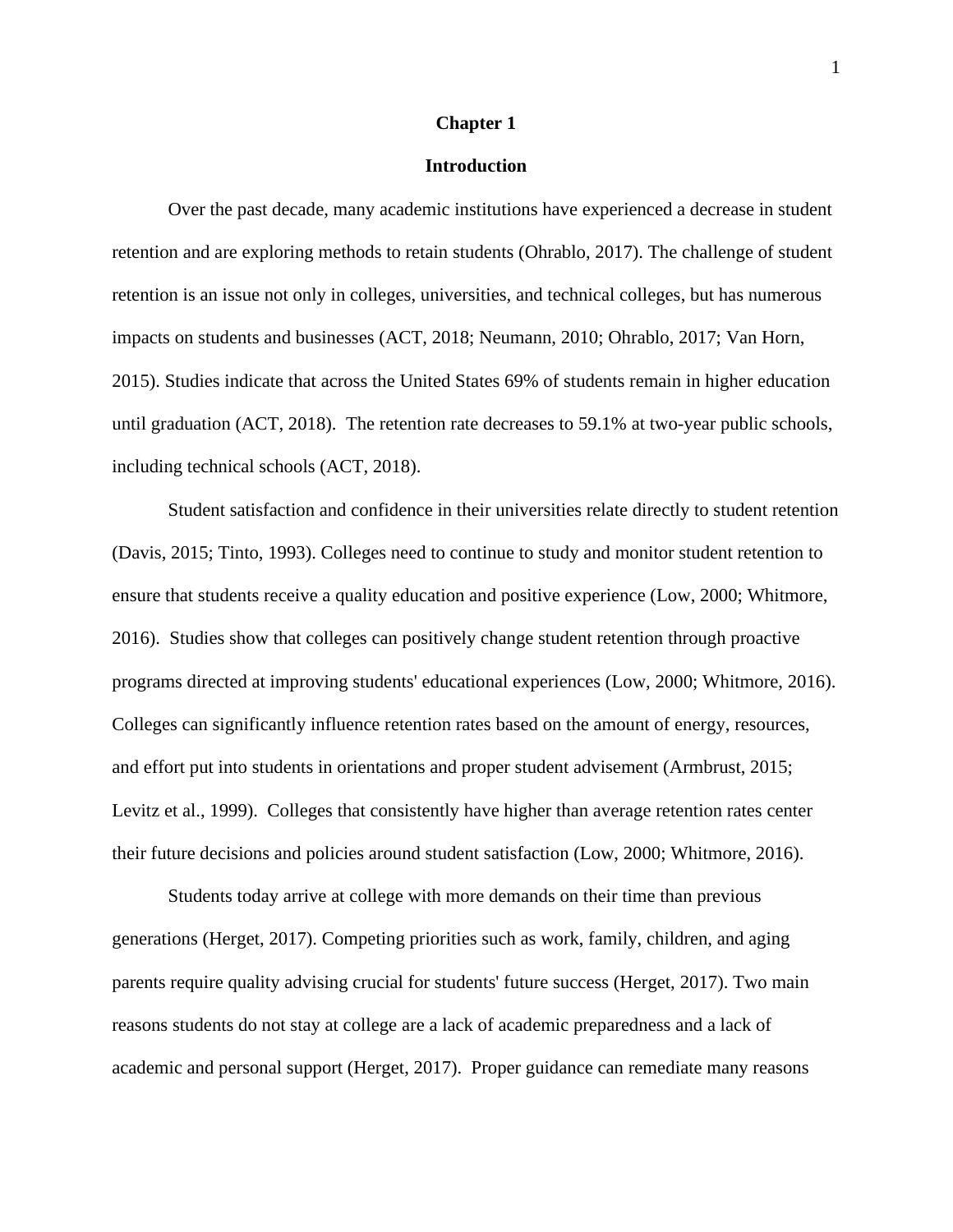students decide not to stay at college (Hanover Research, 2016). Students who feel connected to a college understand how coursework fits into their educational and career goals. When students feel faculty care about the wellbeing of students, they have a considerably higher retention rate than students who do not feel cared about (Ohrablo, 2017). In addition to course instructors, effective academic advising improves student retention rates (Armbrust, 2015; Goltra, 2018; Oregon Tech, 2019; Rios, 2019; Smith, 2018; Whitmore, 2016). Ohrablo (2017) states the importance of advisors' roles is vital in student retention and success.

The key to quality academic advising is building personal relationships with students (Herget, 2017). Advisors can begin building a relationship the first day that the college admits students by introducing themselves during campus tours, sending a welcoming email, and initiating a single phone conversation (Herget, 2017). Successful advisors do three things. One, advisors contact students and congratulate them on good grades and other accomplishments. Two, successful advisors encourage students to achieve their goals by keeping them inspired and focused on progressing towards educational ambitions (Zegarra, 2019). Three, successful advisors guide students' integration into a new establishment, helping manage their expectations while strengthening academic associations between the teachers, students, staff, and administration (Oregon Tech, 2019). These positive interactions are essential to building student self-confidence and overall educational satisfaction (Herget, 2017).

Advisors do not need to wait until there is a problem, such as low grades, test scores, or attendance, to contact students. (Herget, 2017). If advisors are aware of student challenges, advisors can help students process options and possibly reverse a decision to withdraw from college. Students who meet with an advisor for more than 30 minutes per term have increased retention rates (Smith, 2018).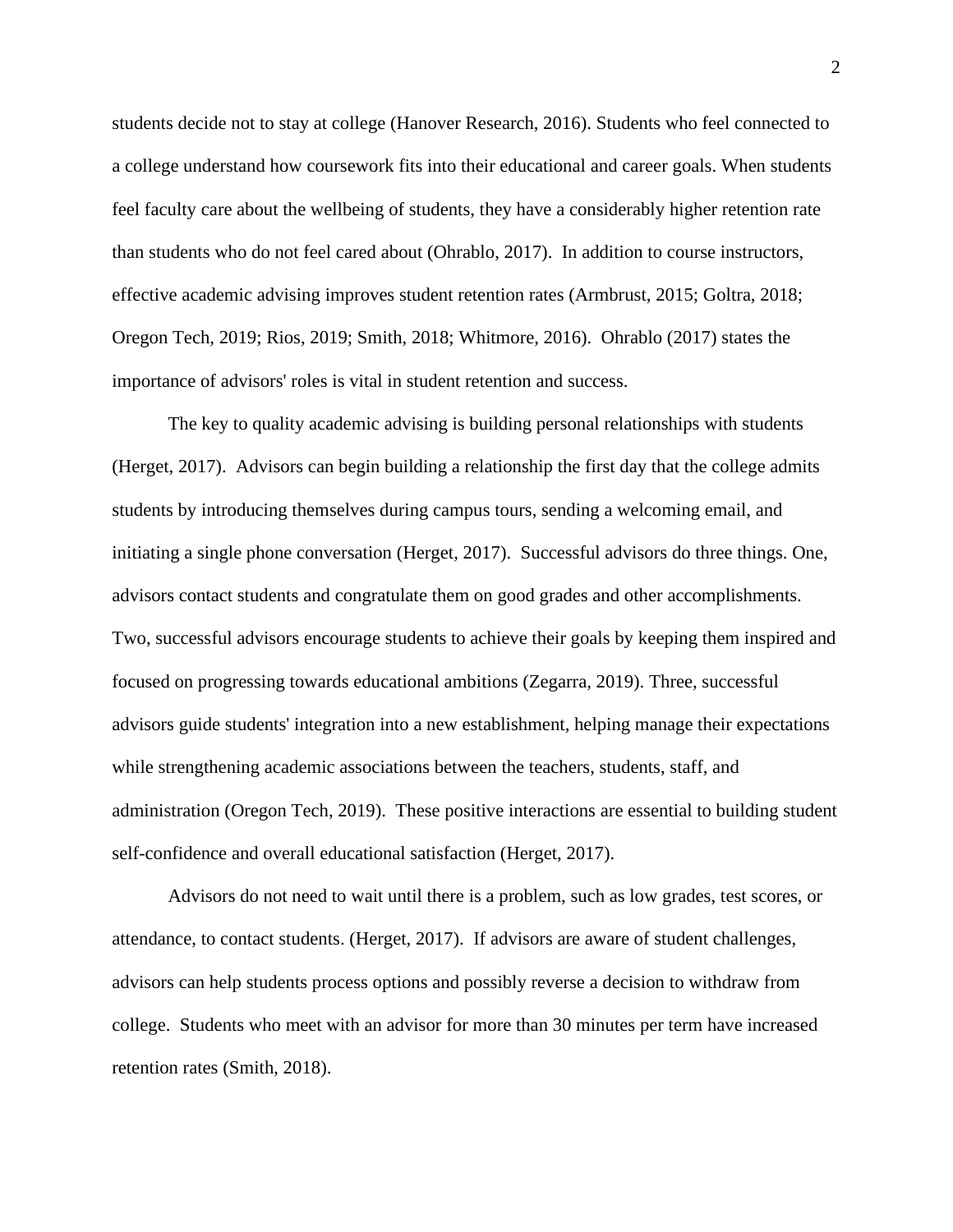Colleges that adequately staff advisors relative to the total student population create quality advising experiences for students. Otherwise, student retention suffers when advising is not available or advisors are not attuned to student challenges (Petracca, 2019). For example, a college in central Michigan staffed one academic advisor for every 1200 students, three times the number of other colleges' staffing rates. This college showed graduation rates of just 20.6% within four years, and 48% within five years (Petracca, 2019). If the advisor has too many students to advise, the relationship-building that is critical to student academic success will surely fail.

Therefore, there is a connection between student satisfaction, strong academic advising, and student retention. Successful academic advising depends on a reasonable ratio of students to advisors so that advisors can establish authentic relationships. Building positive relationships from the beginning of the students' school experience only enhance that experience and increases student confidence in the institution and students' belief in their ability to graduate.

#### **Background of Problem**

Companies across the United States depend on technical colleges to train and teach students to fill high-demand, skilled-worker positions (Armbrust, 2015; Goltra, 2018). Beginning in 1983, technical colleges began to show a decline in student enrollment after the publication of recommendations from The National Commission on Excellence in Education (1983) that effectively undermined the importance of technical education; discouraged students from pursuing such studies; and strongly encouraged all students to attend university after high school, thereby reducing the number of people who might otherwise have immediately entered the workforce (Armbrust 2015; U.S. Bureau of Labor Statistics, 2019).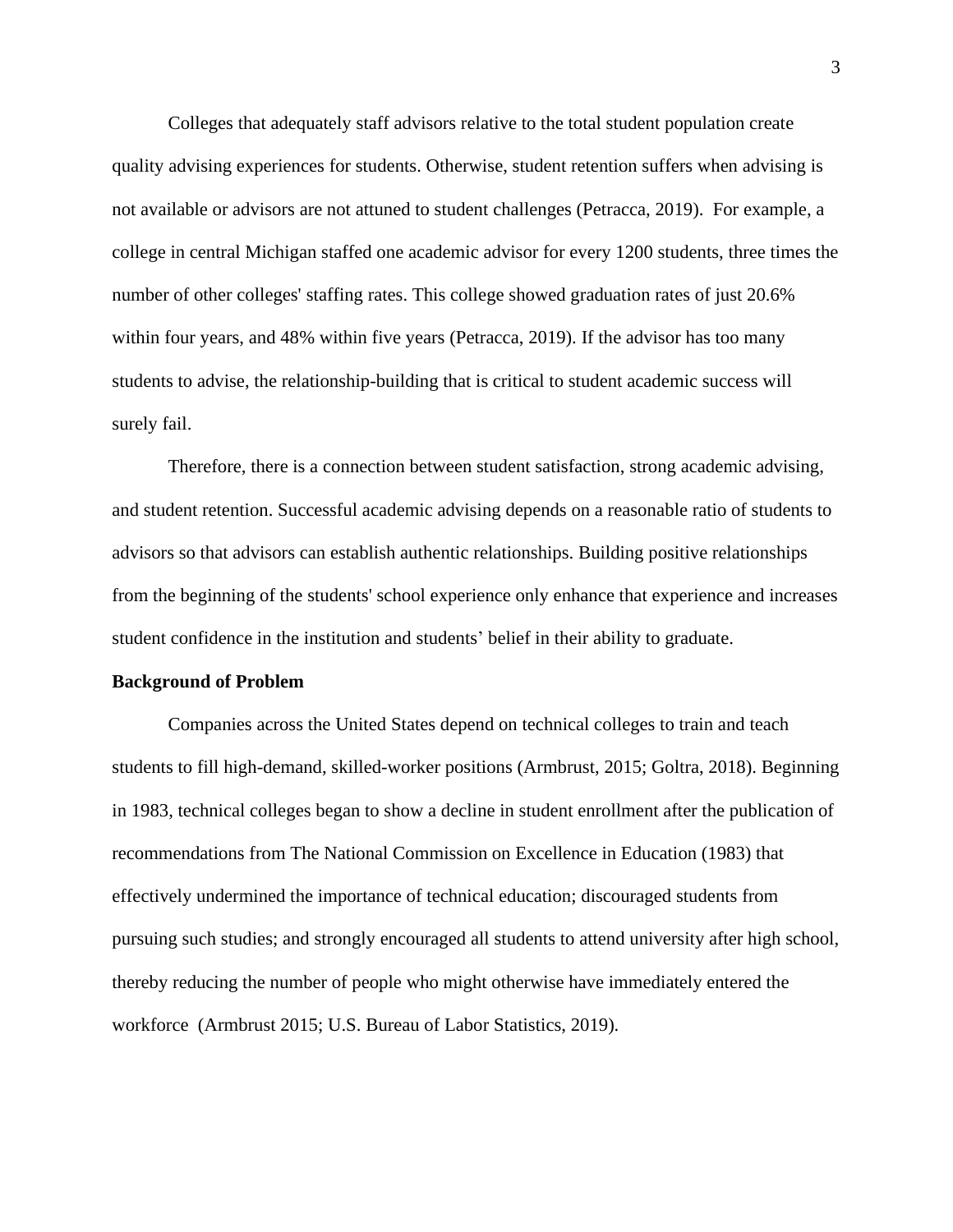The National Commission on Excellence in Education (1983) report was one element that resulted in fewer students attending technical colleges or entering the workforce (Staff, 2018). Skilled workers decreased in number, resulting in a skills gap that has plagued many employers ever since (Staff, 2018). The skills gap is a workforce problem that challenges communities and the nation (Lovelace, 2020; Goltra, 2018). Seven in ten companies struggled to fill skilledworker positions (Lovelace, 2020; Goltra, 2018). Sixty-two percent of businesses struggled to fill skilled trade positions, which, as recently as 2019, numbered 5,088,030 unfilled positions (Adecco, 2019).

Companies reported that the inability to fill skilled-worker positions resulted in an average annual loss in productivity of 45% (Lovelace, 2020). Moreover, 29% of companies reported that their businesses could not expand because they could not fill newly created job openings (Lovelace, 2020). Consequently, they began to recruit from their competitors, resulting in high turnover in employees; company overheads also increased due to the additional costs of recruiting and training these new employees (Lovelace, 2020). As a result of the skilled worker shortage, revenue loss caused a 26% loss in annual revenue, equating to \$1 million per company per year (Lovelace, 2020).

Enrollment at technical colleges has been declining for almost 40 years. Further compounding this problem is the inability of technical colleges to retain students who enroll through graduation. Technical colleges are often two-year, open enrollment schools, and possess the lowest student retention rates compared to other more traditional colleges (ACT, 2018). Retention rates are dependent on two factors: student selectivity and educational level (ACT, 2018). Highly selective institutions typically retain 93.1% of their students, compared to only 57.7% for open enrollment colleges, including technical colleges (ACT, 2018). The relationship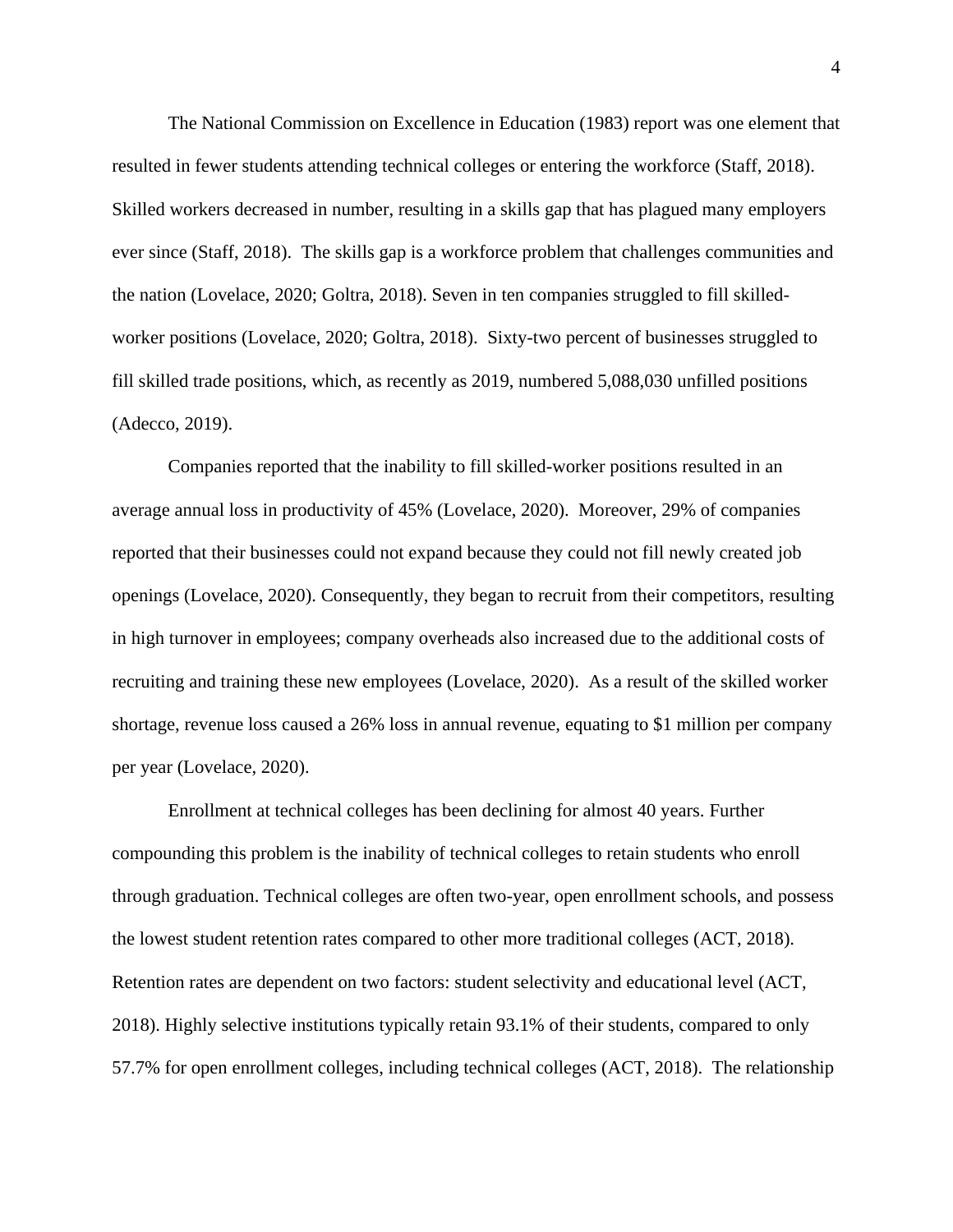between student retention and educational level refers to the program degree a student seeks; two-year programs (such as technical colleges) retention is 58%, and Ph.D. programs retention is 79% (ACT, 2018).

The combination of low technical college student enrollment, low technical college student retention, and few high school students entering the workforce increases the need for skilled workers (Armbrust, 2015; Goltra, 2018). Since most in-demand skilled workers need the training provided by technical colleges, and noting that technical colleges have low student retention, this study is focused on technical college retention.

#### **Statement of the Problem**

Colleges and universities seek to ensure that every student who enrolls will graduate. Roughly two million students will drop out of college every year (Hess, 2018), and at universities, approximately two-thirds of students who begin their education at a particular institution will complete their degree at that same institution (ACT, 2018). Forty percent of students who register at four-year colleges will not receive a degree in six years, and 57% of these students will drop out before the start of the spring semester of freshman year (Abelman & Molina, 2002; Marthers et al., 2015).

Technical colleges are no exception to this trend (Fain, 2012). Technical colleges also struggle with student retention, even more so now than in previous years (Fain, 2012). Technical colleges trail all other colleges in student retention, further lowering student enrollment numbers in these programs (Armbrust, 2015; Goltra, 2018). For example, at Technical College D, student retention fluctuated around 52.5% from 2007 through 2014, depending on a student's field of study (College of Study, 2017).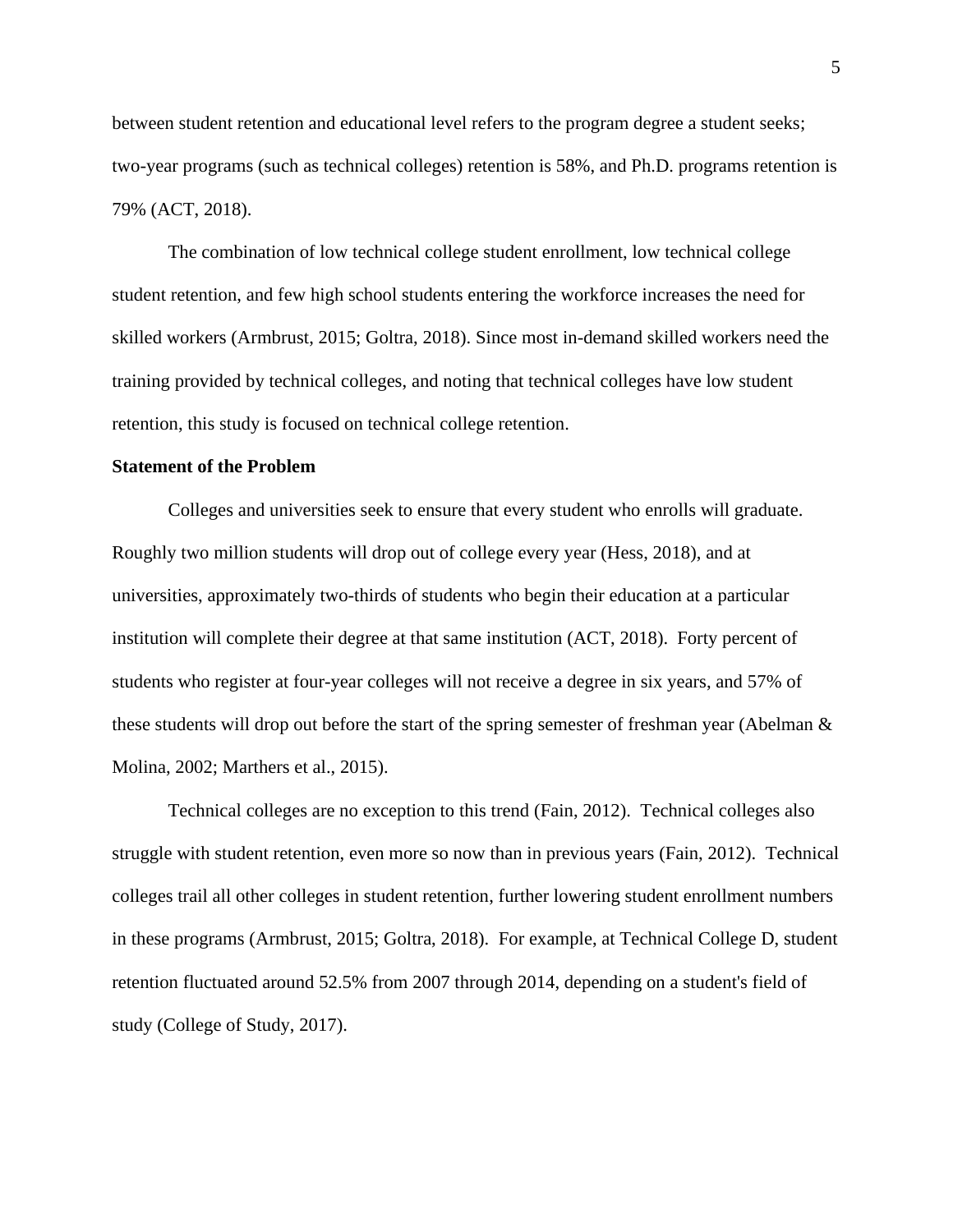If colleges can increase retention rates, both students and universities stand to benefit. Experts recognize that there is a relationship between student satisfaction and student retention, and that low retention rates can be the result of low student satisfaction rates (Levitz et al., 1999; Tinto, 1993). A research study found a connection between student satisfaction and retention rates positively (Kelly, 2017). Fifty-three percent of students stated that they were content with the educational experience, a percentage close to the student retention rate of 57.4% for four-year colleges (Kelly, 2017; ACT, 2018). Student satisfaction correlates to how connected students are to their college (Kelly, 2018; Tinto, 1993).

Researchers who studied student retention focused predominately on four-year traditional colleges, with limited focus on technical colleges (Armbrust, 2015; Whitmore, 2016). Student retention is low at technical colleges, which magnifies the importance of studying student retention (Armbrust, 2015; Goltra, 2018; Rios, 2019; Whitmore, 2016). A better understanding of how technical colleges can improve student retention would undoubtedly help produce more skilled workers to fill the inordinate number of vacant positions (Armbrust, 2015; Lovelace, 2020; Whitmore, 2016).

Colleges possess the ability to improve student retention. Researchers know that student satisfaction and connectedness impact students' decisions to remain at educational institutions (Oregon Tech, 2019; Smith, 2018; Tinto, 1993). Limited research explores what contributes to student satisfaction, such as the role of effective advising (Oregon Tech, 2019; Smith, 2018; Tinto, 1993). Additionally, researchers suggest a need to explore further the actual influence of advising, especially at technical colleges (Armbrust, 2015; Goltra, 2018; Rios, 2019; Smith, 2018; Whitmore, 2016).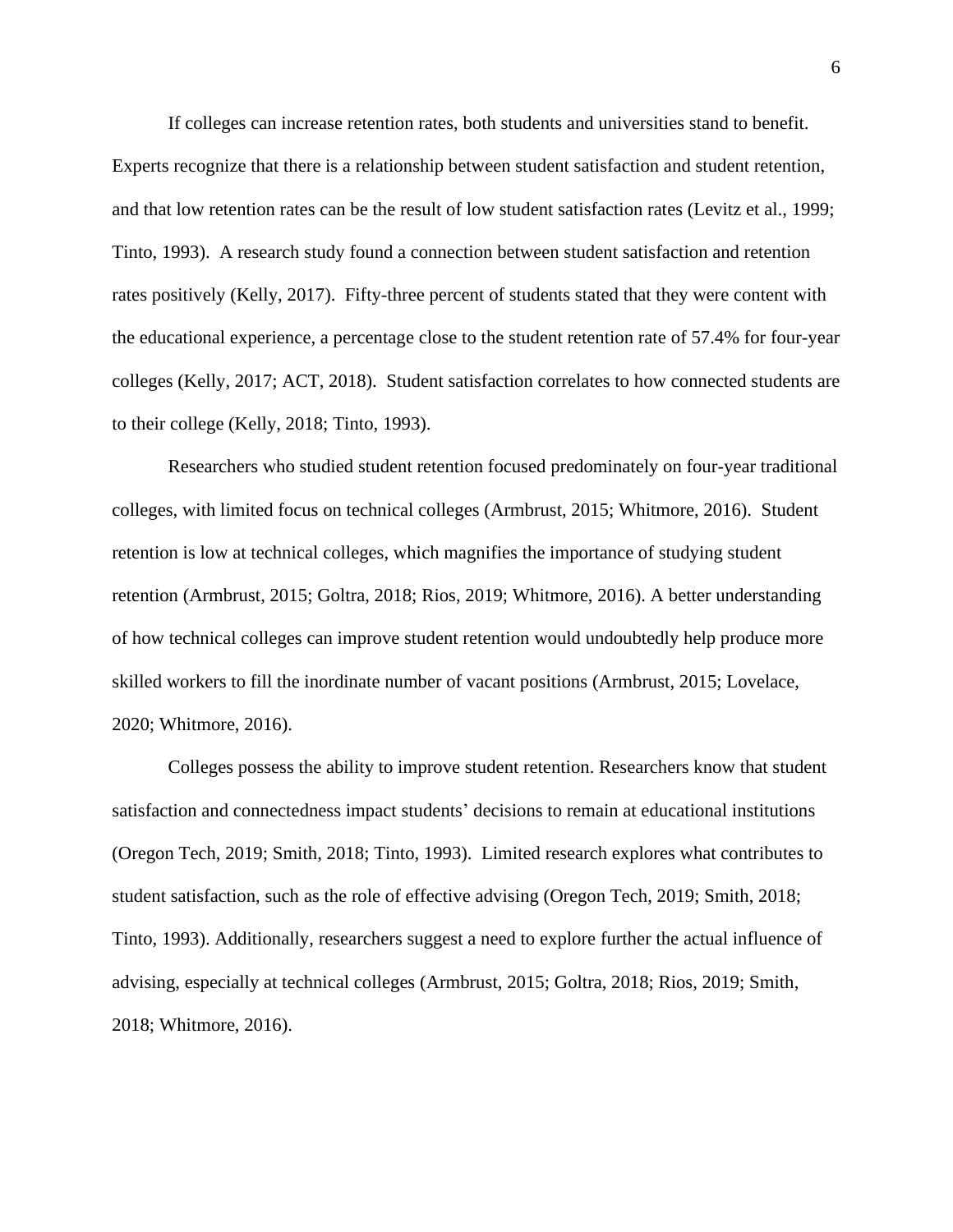#### **Purpose of the Study**

Student retention is not just a contemporary issue but is a problem that has afflicted colleges throughout the United States for decades (Armbrust, 2015; Oregon Tech, 2019; Smith, 2018; Whitmore, 2016). Researchers conducted numerous studies regarding how to improve student retention, but the issue remains unresolved (Armbrust, 2015; Goltra, 2018; Rios, 2019). Previous studies concluded there is a need for additional research on improving and understanding student retention, specifically relating to different strategies, student populations, and advising approaches (Rios, 2019; Smith, 2018; Whitmore, 2016). Therefore, this qualitative phenomenology study explored student perceptions of advising methods at a midwestern technical college in 2020.

#### **Research Questions**

Three research questions guided this qualitative study:

RQ1: How do students perceive the experience of academic advising?

RQ2: How do students define satisfaction with their advising relationship?

RQ3: How do students' academic experience differ from their perceived expectation?

#### **Significance of the Study**

Student retention is an indicator of multiple areas of colleges' performance and relates to students' overall satisfaction and educational experiences (Levitz et al., 1999; Tinto, 1993). Since retention rates tie closely with enrollment rates, colleges that study and examine student retention can apply these methods of increasing student satisfaction and educational experiences to enrollment likewise (NSC Research Center, 2019). If students report an increase in overall satisfaction, this could raise student enrollment, increase colleges' profits, and even the school's reputation.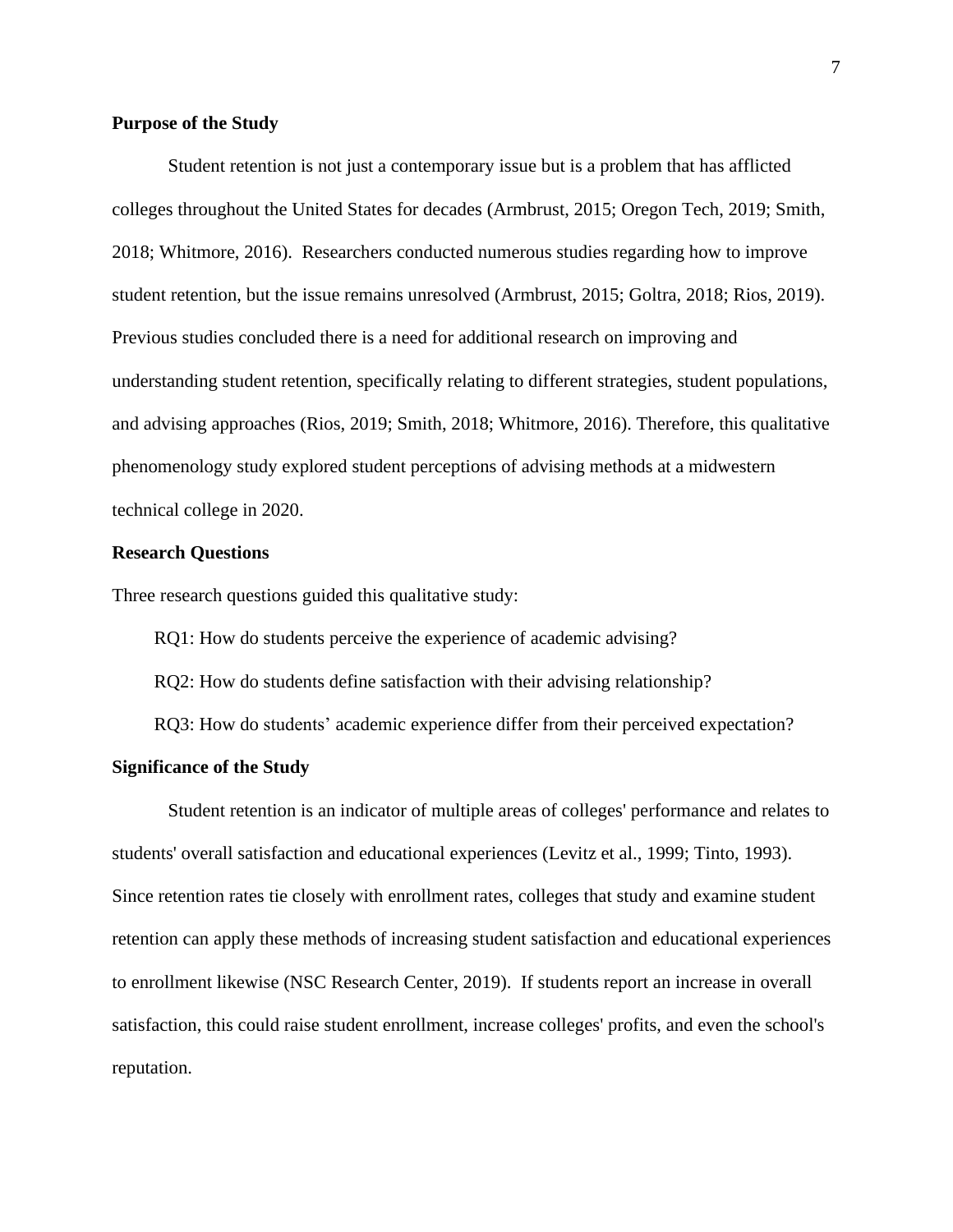If technical colleges can increase student retention rates, it will positively impact local companies and businesses by providing skilled workers. Student enrollment and retention decreased in vocational/technical colleges (Gantt, 2020), resulting in the "skills gap" and unfilled job openings in technical fields (Armbrust, 2015; Goltra, 2018). If vocational colleges increase student retention, this may accelerate the numbers of skilled workers entering the workforce and similarly have a direct and significant impact on shrinking the national skills gap.

#### **Definition of Terms**

**Advising/Advisement.** There are many forms of advising, but all focus on offering suggestions on the best course of action to someone (Collins, 2019). In this study, advising is referring to educational, academic advising from an academic advisor. This advisement can come in the form of either a faculty member or a professional advisor, which are defined later.

**Appreciative Advising.** Appreciative Advising is an advising approach that uses a defined cyclical and student-centered process to advise students (Bloom, 2018). This approach stresses the importance of a positive student and advisor relationship, and exploration of students' dreams, goals, and potentials (Bloom, 2018).

**Developmental Advising.** Developmental Advising is a systematic advising approach based on a strong student/advisor relationship, and values this relationship (Crookston, 1972; Grites, 2013). Developmental Advising focuses on students' educational and career goals, and promotes positive attitudes and interactions through advising (Crookston, 1972; Grites, 2013).

**Faculty Advisors.** Faculty Advisors are faculty members whose job responsibilities include academic advising of students and student instruction (Kennemer  $\&$  Hurt, 2013). Typically, colleges assign students to faculty advisors based on similar subject areas.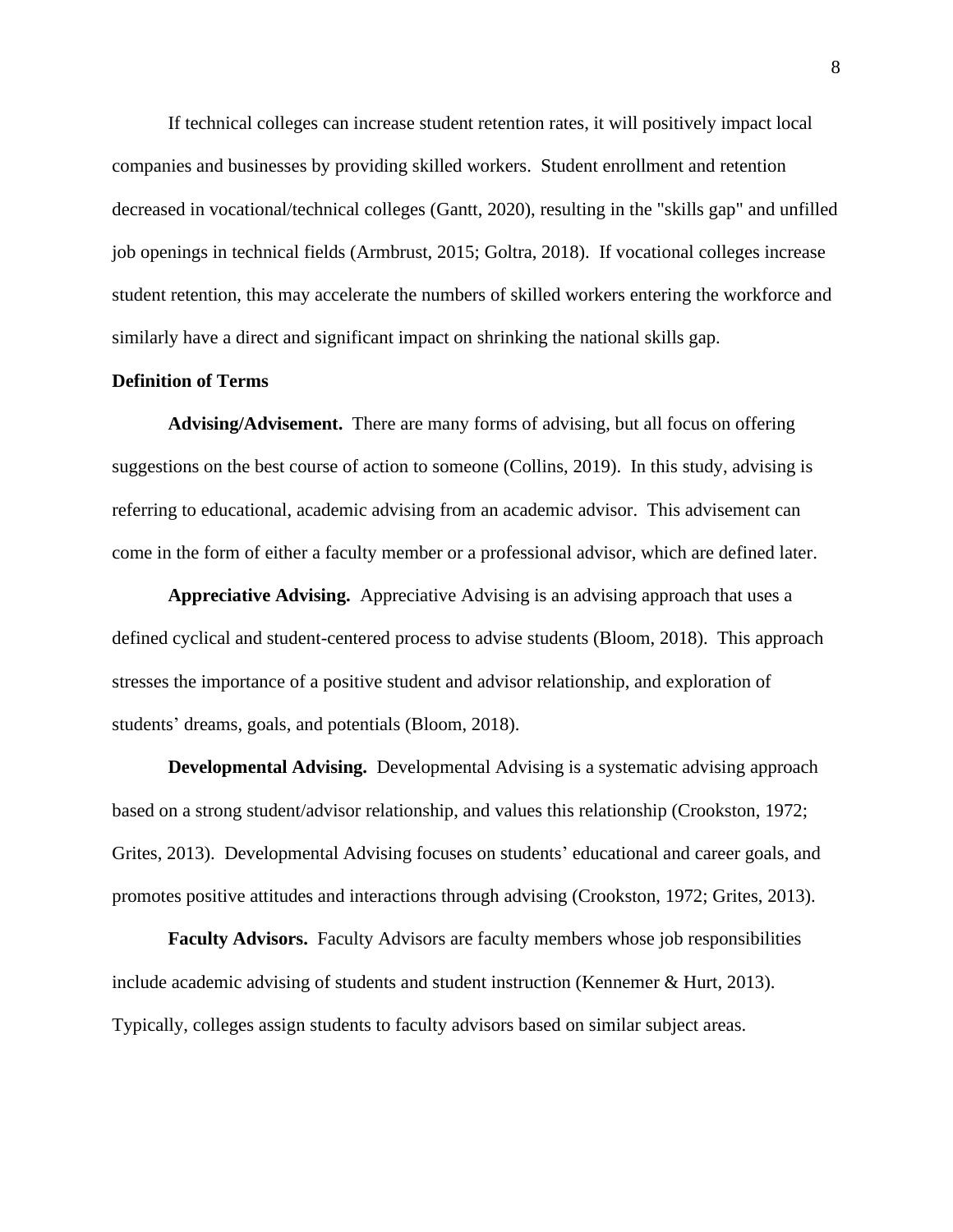**Phenomenology.** Phenomenology is the study of human consciousness of an event or experience from a first-person point of view (Smith, 2018). Phenomenology is concerned with understanding how humans perceive an experience, and to gain better understanding of a "phenomenon" (Smith, 2018).

**Prescriptive Advising.** Prescriptive Advising is an advising approach that places most of the responsibility on the advisor, in which advisors direct students what classes to take and when, and students follow that direction (Missouri State, 2020). Prescriptive Advising allows advisors to have a larger student caseload (Missouri State, 2020).

**Proactive/ Intrusive Advising.** Proactive Advising, which was historically known as Intrusive Advising, is an advising approach that focuses on student retention and positive means for colleges to retain students (Ohrablo, 2017). In Proactive Advising, advisors help direct students around potential problems before they become issues, and guide students in overcoming current concerns (Ohrablo, 2017).

**Professional Advisors.** Professional Advisors are staff members whose sole career responsibilities are academic advising of students and assisting students' progression through school. Colleges usually assign these students alphabetically based on their last name, year entering the school, or other factors usually not related to the subject area (Bruens, 2020).

**Student Retention.** Student retention is the ability for educational institutions to keep students enrolled in classes (Gragg, 2017). Students who colleges do not "retain" are often considered as "dropouts" or "withdrawn" (Gragg, 2017). Student retention is often referred to either as a percentage of students or a total number of students who stay enrolled at an university per year (Gragg, 2017).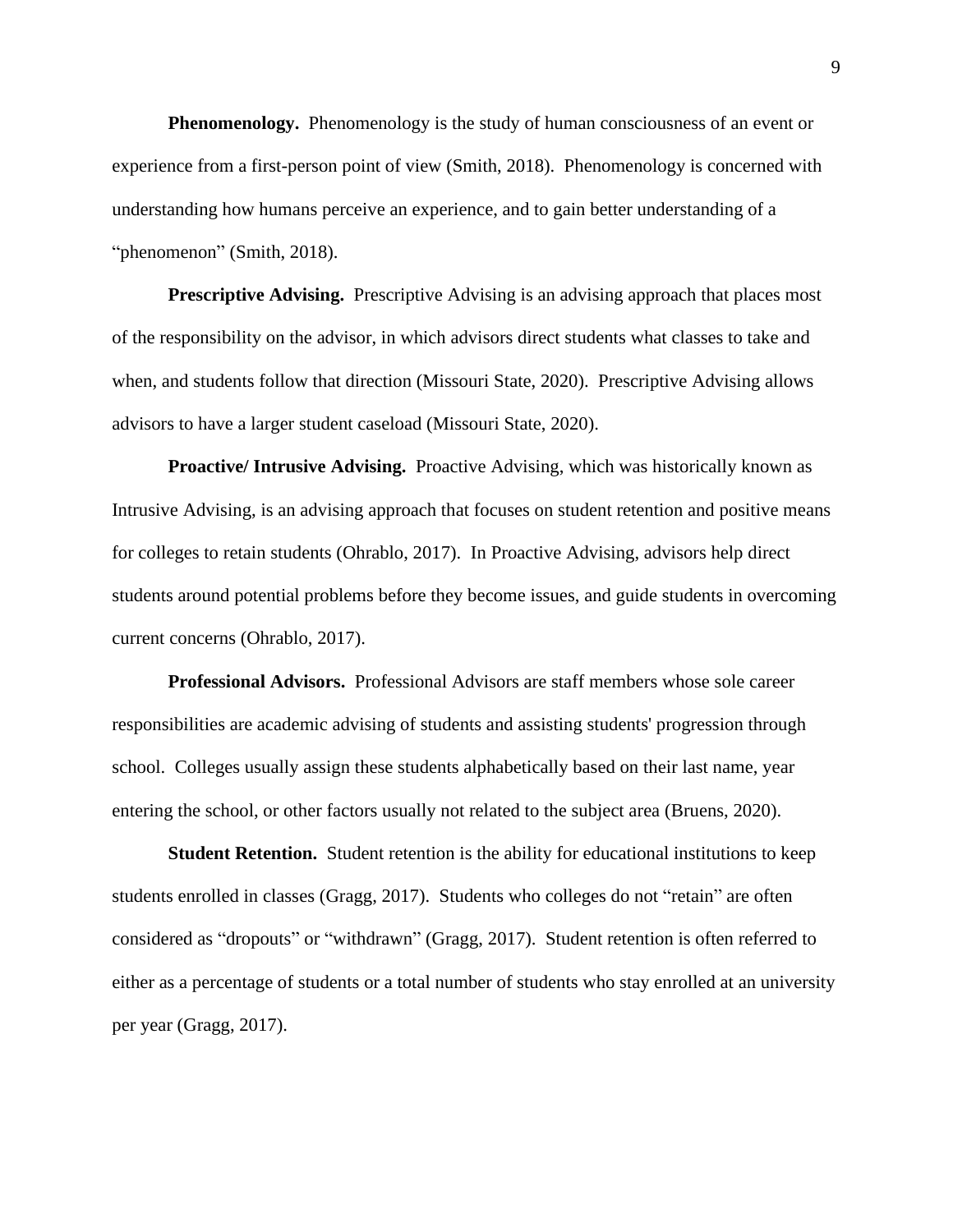**Technical College.** Post-secondary educational institution specializing in careers such as information technology, applied engineering, and secretarial instruction, and often compared to vocational colleges, Technical Colleges focus on more digital skills (Collins, 2019). This study will use Technical, Vocational, or Vo-Tech term interchangeability.

**Vocational College.** A post-secondary educational institution specializing in specific professional instruction, such as mechanics, construction, healthcare, and skilled trades careers (My College Guide, 2019). Also called Vo-Tech. See Technical College for additional information.

#### **Assumptions of the Study**

This study makes multiple assumptions that the researcher perceived as self-evident as the basis of this study. Assumptions of this study include that participants provided honest and truthful answers during interviews; that phenomenology is an acceptable method to research this experience and research questions; and that student satisfaction influences student retention. This study considered these statements as true assertions for the purpose of this research.

#### **Limitations of the Study**

All research has unique limitations, usually based on the type of research method chosen (Lochmiller & Lester, 2017; Patton, 2002). Typically, qualitative research lacks other research methods' generalizability, meaning that it is usually specific to a particular event (Lochmiller  $\&$ Lester, 2017). This study focused on only one vocational college in the midwestern United States, automatically restricting potential subjects to the current college population's demographics. This study assumed that the participants were willing to share and answer truthfully about their experiences, and further assumed that data provided by Technical College D is accurate, and ethically obtained.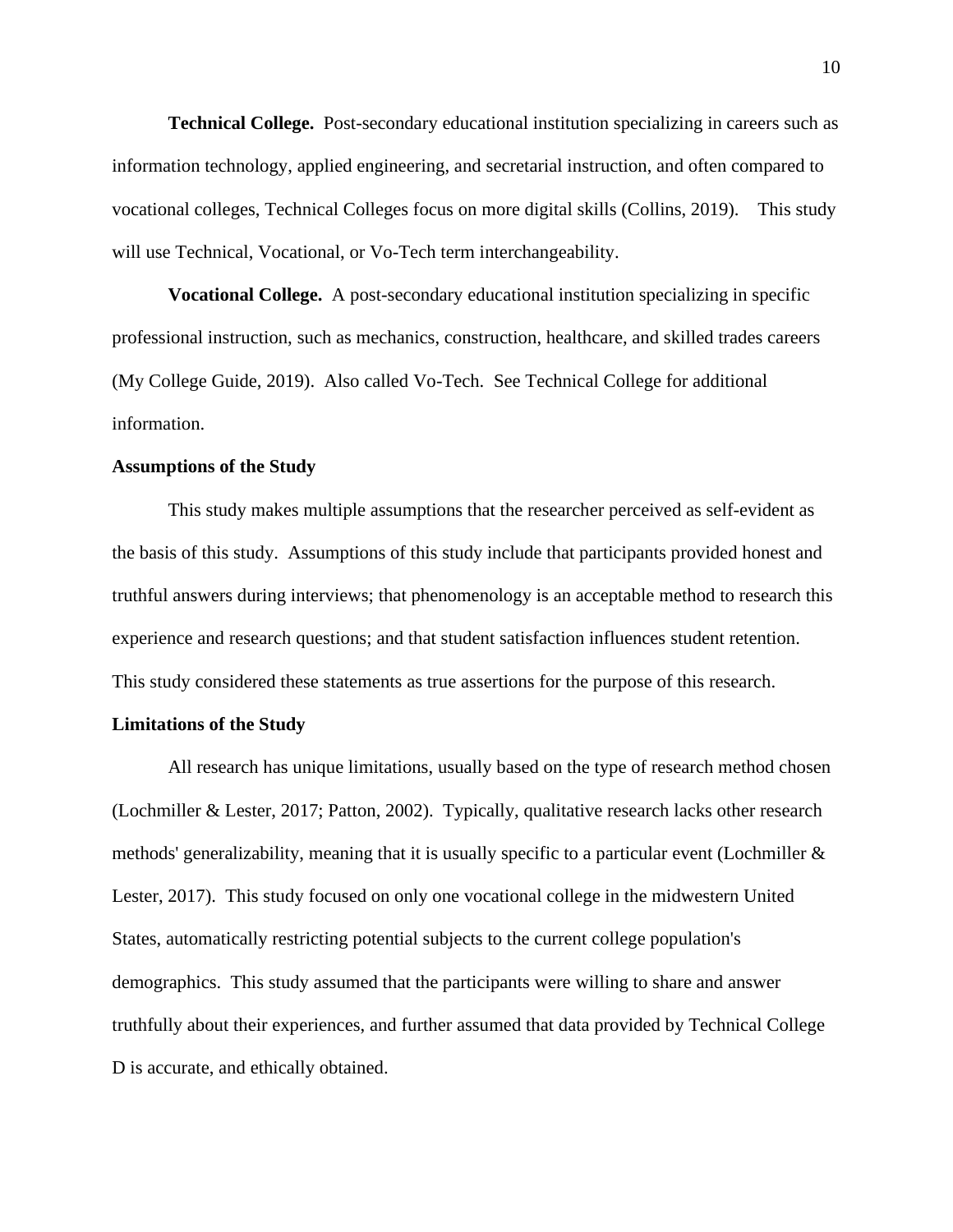When a study utilizes one researcher, the study must account for the researcher's bias and subjectivity (Patton, 2002, 2015). The purpose of explaining and listing aspects that might limit the study's internal or external factors is to improve the validity of the study's data collection and analysis procedures. The researcher used open-ended semi-structured interviews to account for the possibility of subjectivity (Patton, 2002, 2015). The research timeline focused on less than one year of active data collection. Although this research study aimed to advance the knowledge of student perceptions of advising approaches as they related to student retention, there was the possibility of a null study, or an inability to arrive at a definite conclusion.

#### **Delimitations**

This study was limited to one vocational college in the midwestern United States. The researcher selected the population sample solely from the student population of the vocational college. The researcher also selected students to participate in the research study, chose the interview questions, and was ultimately responsible for determining the data criteria to include and exclude. This study used an exclusively qualitative phenomenology method of approach and viewed it through the theoretical framework lens.

#### **Theoretical Framework**

This study explored student retention regarding students' satisfaction with their academic advising. Tinto's Model of Institutional Departure (Tinto, 1993) was the foundational theory pivotal in studying student satisfaction. Figure 1 describes Tinto's Model of Institutional Departure (Tinto, 1993).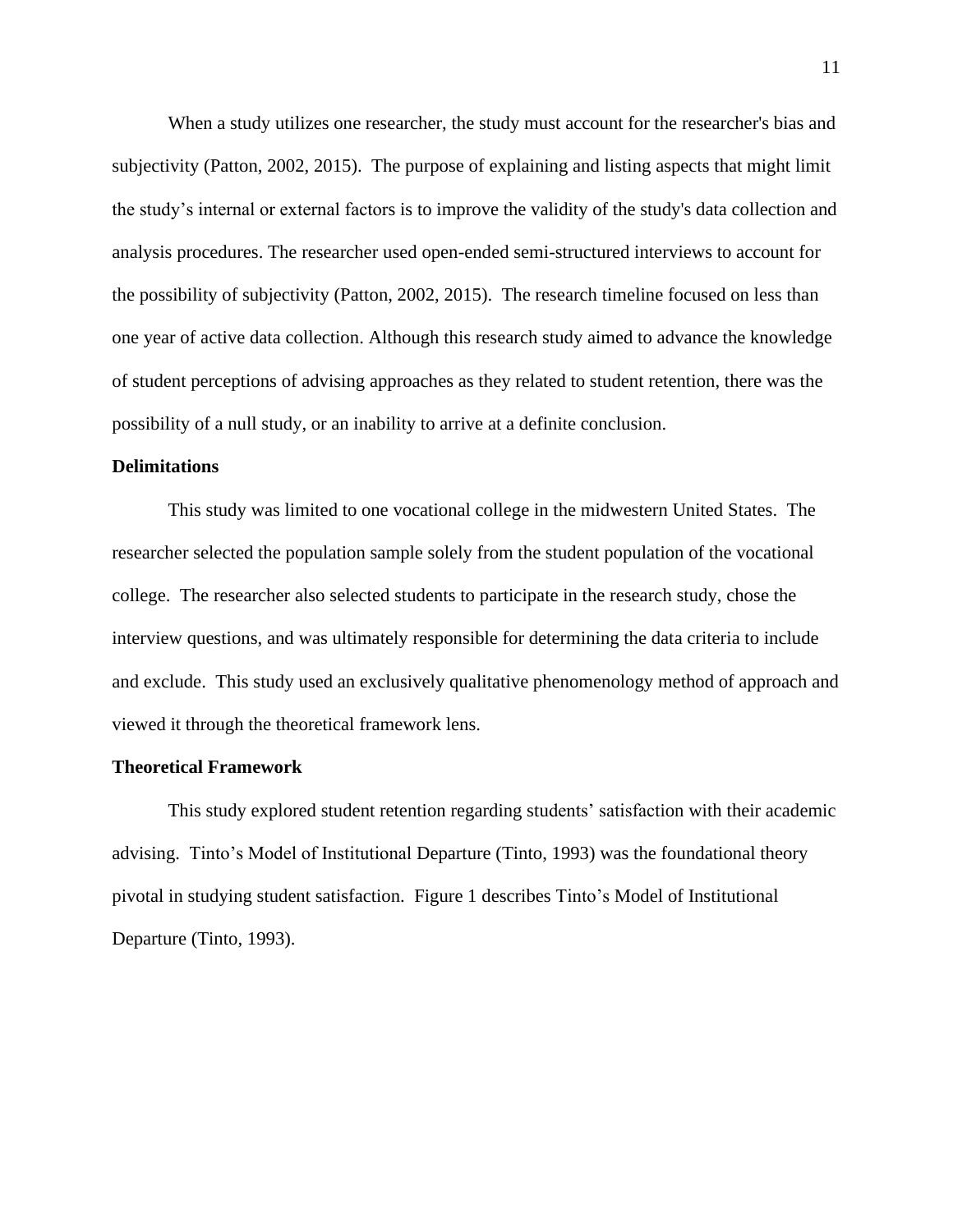#### **Figure 1**

#### *Tinto's Model of Institutional Departure*



*Note*. From Determinant Factors for Undergraduate Student's Dropout in an Accounting Studies Department of a Brazilian Public University. Durso, J., & Cunha, J. (2018). *Brazilian Education Journal.* 34. 10.1590/0102-4698186332.

#### **Organization of the Study**

Five chapters comprise this dissertation. Chapter 1 includes the introduction, potential learning outcomes, purpose of the study, theoretical framework, research questions, definitions, and significance. This chapter exemplifies the principal phenomenon obtained from students' perspectives of advisors regarding student retention. Chapter 2 provides a review of interrelated literature that focuses on advising methods that impact student retention at the vocational college level. Chapter 3 presents the research design and research methodology guiding the study. Chapter 4 displays the results of the study. Chapter 5 offers suggestions based on the findings and concludes the study.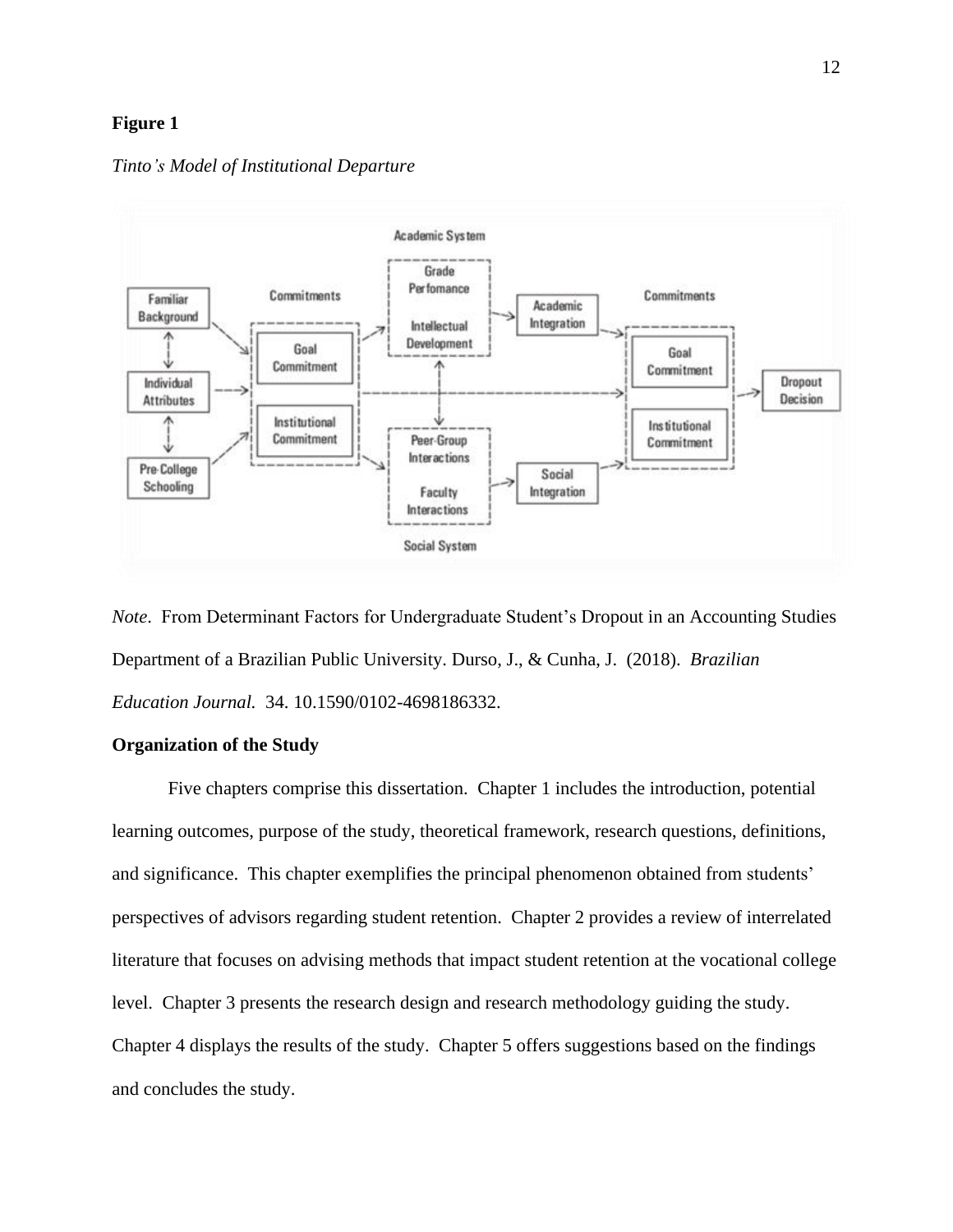## **Conclusion**

Colleges have studied student retention for decades as an indicator of student satisfaction and enrollment projections. Employing specific academic advising methods have a significant influence on improving student retention. The goal of conducting this research is to explore advising methods that improve student retention at vocational colleges. Developmental, prescriptive, appreciative, and intrusive/proactive advising are significantly different approaches, and therefore students have different perspectives on them. Researchers need further research to describe and explore student experiences in the advising relationship.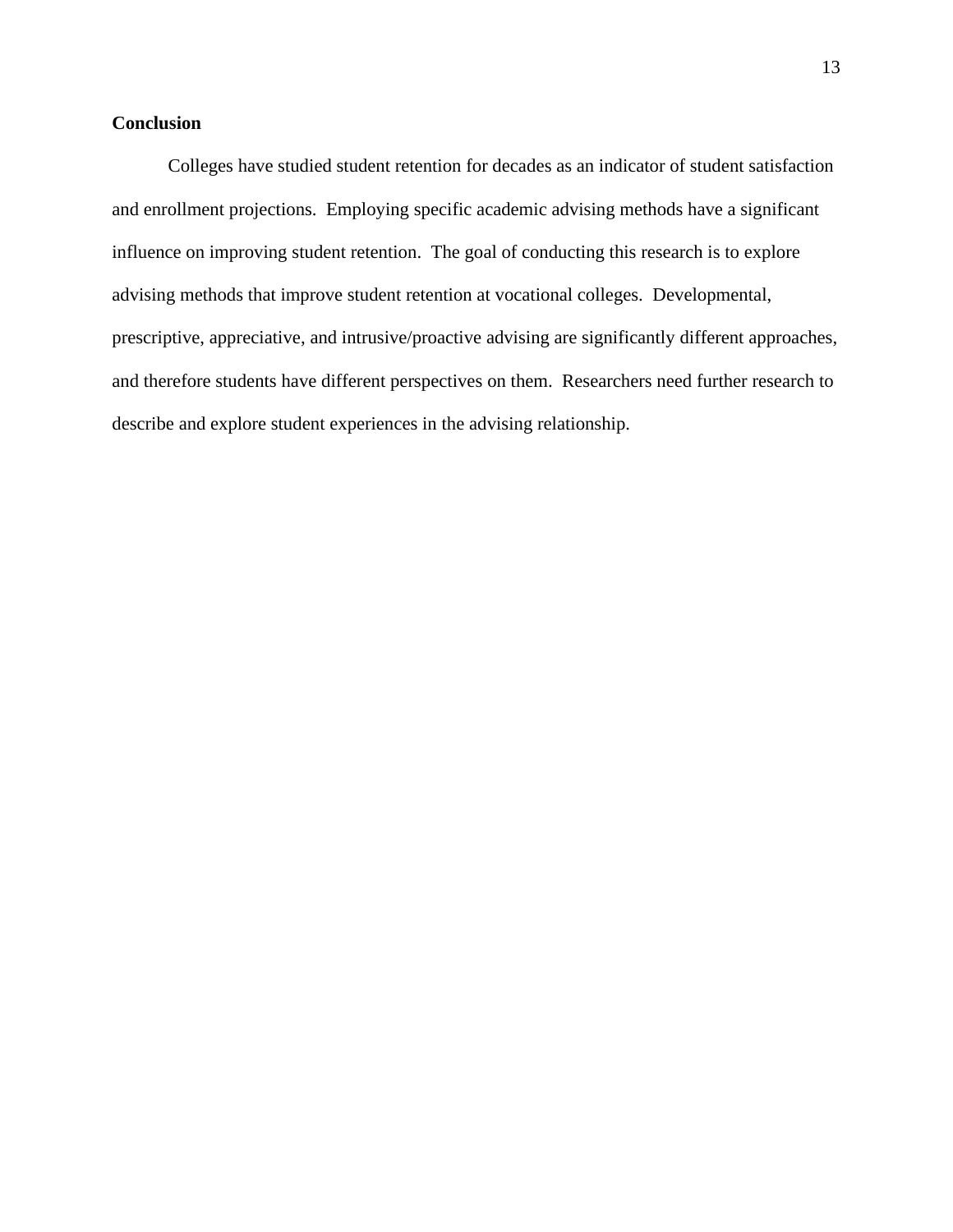#### **Chapter 2**

#### **Review of Literature**

Students' first interactions at a new college most likely will be with their advisors (Fosnacht et al., 2017). During these interactions, students receive guidance about future courses students need to meet academic and career ambitions, specific university opportunities, and general academic questions (Fosnacht et al., 2017). Studies show that first-year college students only meet with their academic advisors three times during students' first year, and often only before semester course registration (Center for Community College Student Engagement (CCCSE), 2018; Fosnacht et al., 2017). Sixty-two percent of students who do not return for a second year reported they did not meet with an adviser the previous year (Smith, 2018). Students require increased advising during their college experience (CCCSE, 2018; Varney, 2012).

CCCSE (2018) reported that 78% of the student population met with an advisor after the initial appointment to register for students' first semester classes. Of that 78%, 47% stated they were *very satisfied* with their academic advising experience, with the remaining students reporting that they were either *somewhat satisfied* or *not at all satisfied* (CCCSE, 2018). Combining the percentage of students who did not meet with an advisor with the percentage of students who reported that their experiences were *somewhat satisfied* or *not at all satisfied,* meaning that over half of the overall student population are not receiving adequate advising services (CCCSE, 2018). Students reported they are not satisfied with the advising they are receiving, and the advising received is not sufficient (CCCSE, 2018).

Colleges that decide to increase student advising services require an increased investment in academic advisors. Colleges can recoup these advising investments through improved student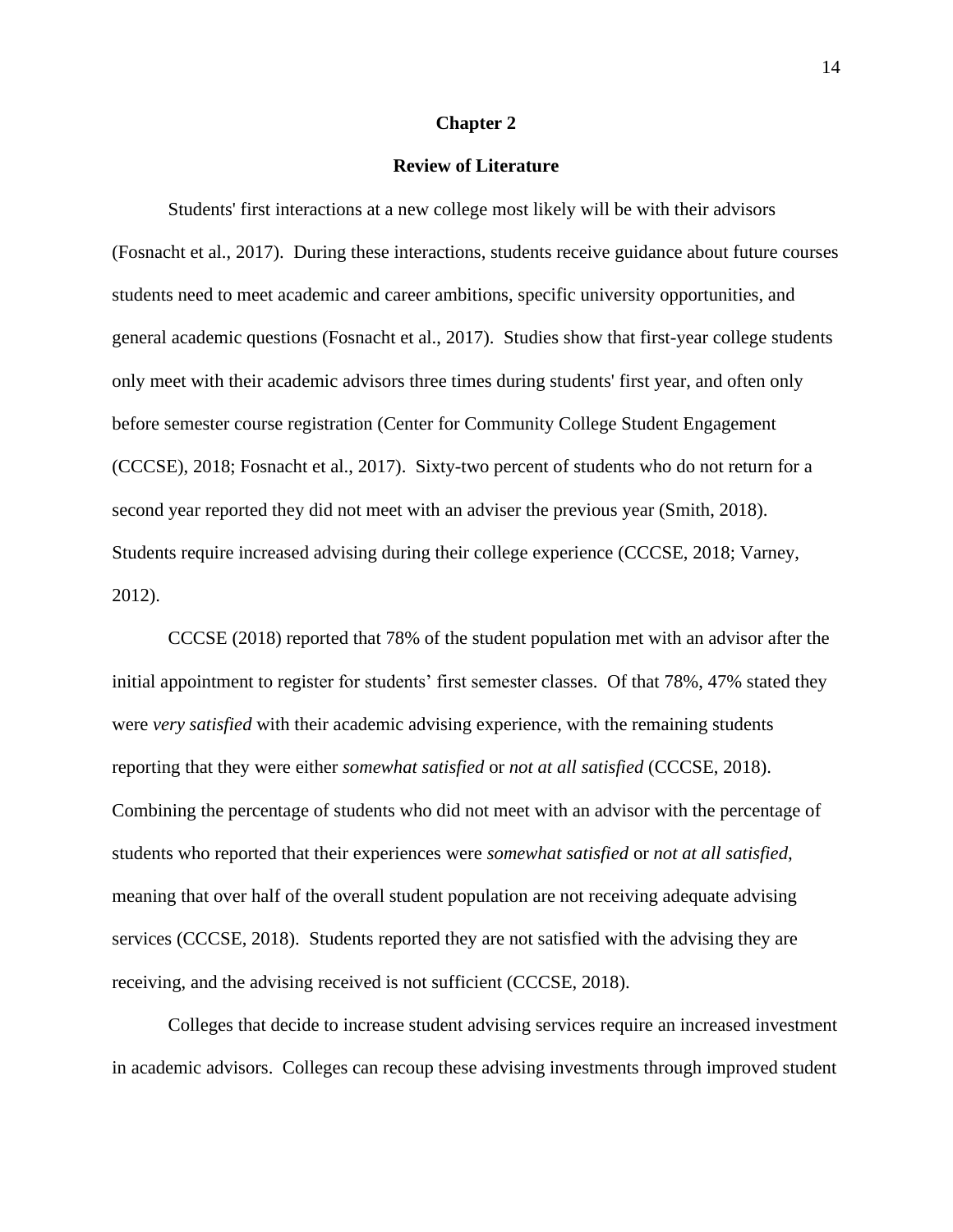retention (CCCSE, 2018). Georgia State University (GSU) hired 42 additional advisors, costing the college \$2 million, but more than made up this cost by increasing student retention and graduation rates, which increased by more than 20% (CCCSE, 2018). Not only did GSU's investment in increasing student advising services influence increasing student retention, this change also raised graduation rates for Students of Color (CCCSE, 2018). The increased graduation rates have been significantly impressive with GSU's Students of Color to the point where their graduation rates are now comparable to that of GSU's White Student population (CCCSE, 2018).

GSU is an exceptional example of the ability of advisors to influence the quality and outcomes of students' education. The role of advising in colleges and universities has shifted (CCCSE, 2018). For decades, advisors' primary responsibility was to help students choose a program of study (CCCSE, 2018). Even though advisors' leading role continues to be helping students determine a field of study, advisors' roles are evolving (CCCSE, 2018; Varney, 2012). Advisors' responsibilities are expanding beyond outlining students' course sequences, and now include creating a personalized student plan comprised of information on colleges' resources and services, and periodically checking in on students' progress (CCCSE, 2018). Universities expect advisors to help students by taking on these additional duties while simultaneously building positive relationships with students (CCCSE, 2018). Relationships between advisors and students are paramount to students' success and satisfaction with the college (CCCSE, 2018; Fosnacht et al., 2017).

The advisor-student relationship is even more significant at technical colleges (CCCSE, 2018; Fosnacht et al., 2017). Before technical college students even begin their educational journeys, they already are at risk of not staying in college, which means an even lower chance of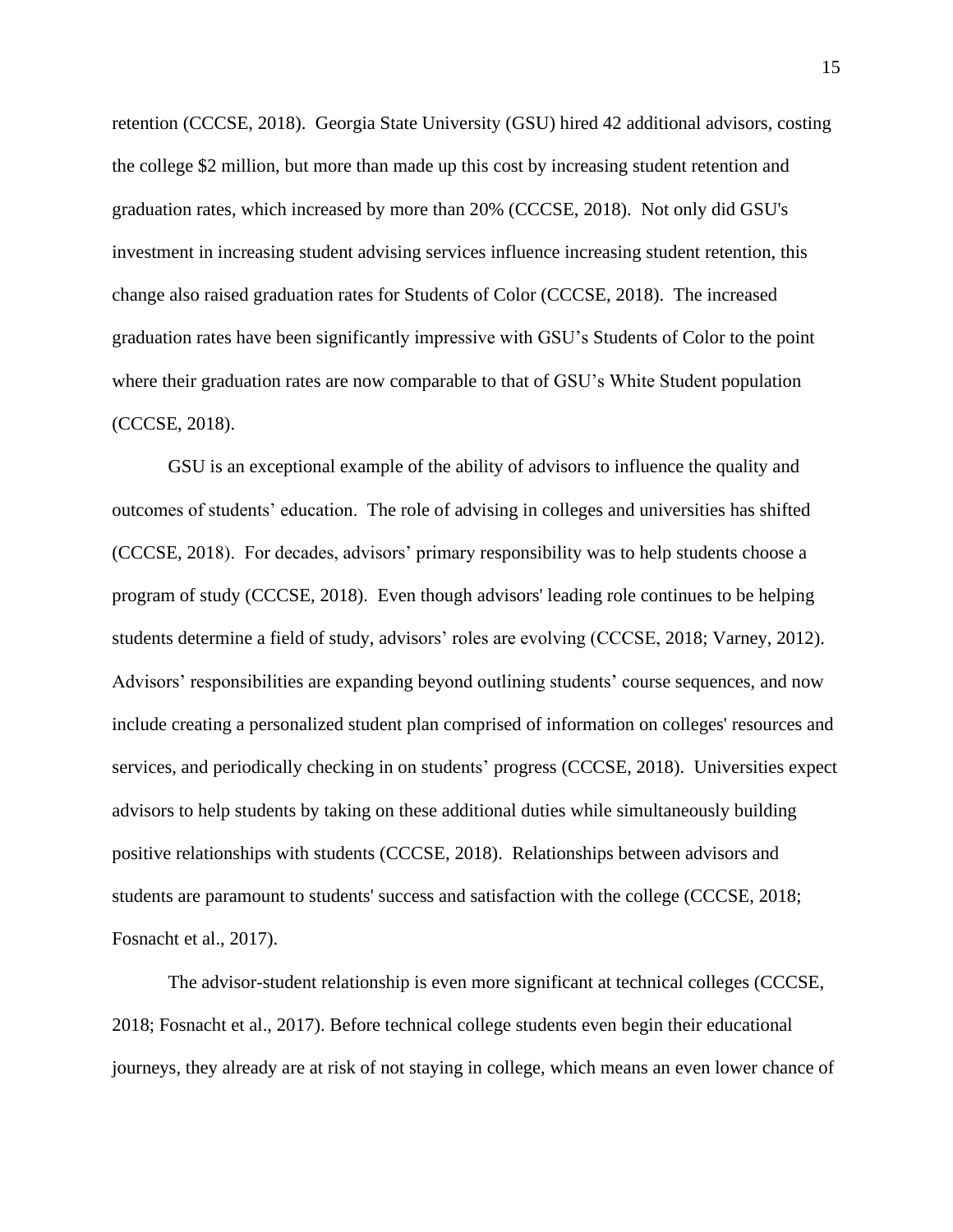graduation (McArthur, 2005). Research shows that students in Vocational colleges have a lower student retention rate than other college types (ACT, 2018; McArthur 2005). Additional factors further exasperate the already low retention rate for this group of students, such as poor study habits, family-work life challenges, and tuition costs (Sherwin, 2012; Pargett, 2011). Therefore, proper academic advisement is one of the most effective solutions to increase student retention, especially at technical colleges (Sherwin, 2012; Pargett, 2011).

#### **Advising Theories**

There is not one single advising theory that undergirds or encompasses all advising. Instead, advising uses a combination of several different theories from multiple disciplines (Creamer, 2000; Williams, 2007). Advising uses theories from education, psychology, philology, and sociology (Van Den Wijngaard, 2019). Influential advisers utilize concepts from all four of these disciplines to help students navigate and be successful at college (McLoughlin, 2012).

The effect of academic advising is especially apparent in college technical and engineering programs (McLoughlin, 2012). Technical and engineering programs typically require intense advising (McLoughlin, 2012). The primary reasons for this are the intensity of courses and the demands on students' schedules, such as labs and projects (McLoughlin, 2012). Advisors can support students through these courses and help students create a time management plan to handle their studying, work schedules, and other things that demand their time and energy (McLoughlin, 2012).

Additionally, advisors can create positive and encouraging interactions when a student receives a low grade, reassuring them and encouraging them to continue interactions with their professors, and recommending options including the possibility of retaking a course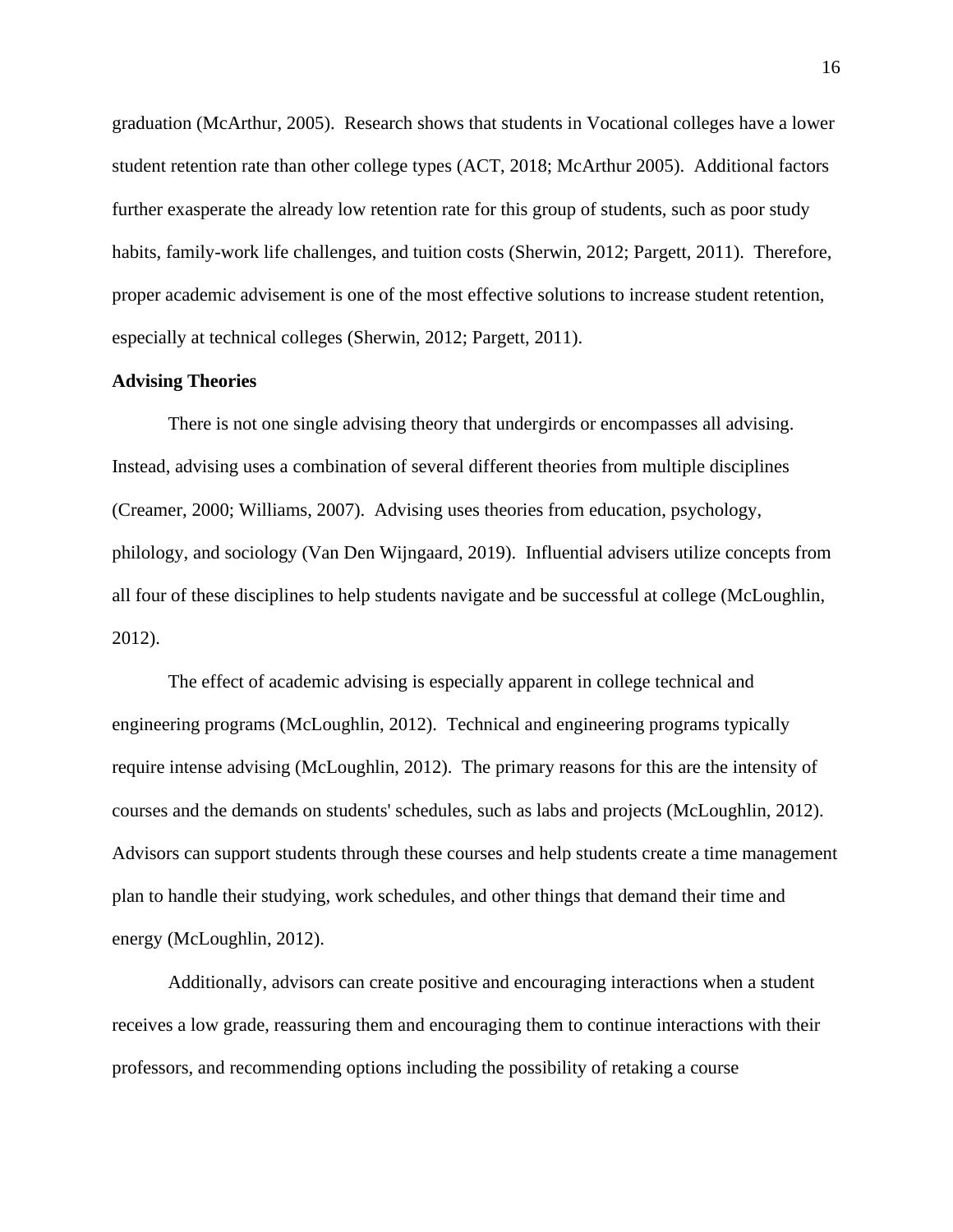(McLoughlin, 2012). Advisors fill a role that students need; advisors provide positive interactions with a person who can help and encourage students when dealing with challenging issues (McLoughlin, 2012).

Additionally, advisors can help students navigate other difficult situations encountered during students' educational journeys (McLoughlin, 2012). To do this effectively, advisors need to be preemptive in scheduling appointments, that is, advisors need to schedule future appointments at the time of a current appointment, in anticipation of when students might need additional support before students become overwhelmed. Studies show that colleges will likely retain students who meet with an advisor more than three times during the school year (Albecker, 2017; Pargett, 2011).

There are currently four predominant advising approaches that colleges have found to be beneficial in helping students navigate their educational experiences (McLoughlin, 2012; Woods et al., 2017). These approaches are prescriptive, developmental, appreciative, and intrusive/proactive (Howard, 2018; Kelly, 2018; Stockwell, 2015). Each of these approaches has a distinct style, and advisors use them for different purposes.

#### **Prescriptive Advising**

When people think of academic advising, they usually think of prescriptive advising (Missouri State, 2020). People picture an advisor behind a desk with a line of students who are looking for advice and direction on which classes they need to graduate (Missouri State, 2020). Prescriptive advising is the most common type of advising approach because it takes the least amount of time commitment (Whitmore, 2016). Since advisors usually have a large caseload, they need to use their time effectively and efficiently. It does not mean they would prefer to spend less time meeting with students (CCCSE, 2018; Fosnacht et al., 2017).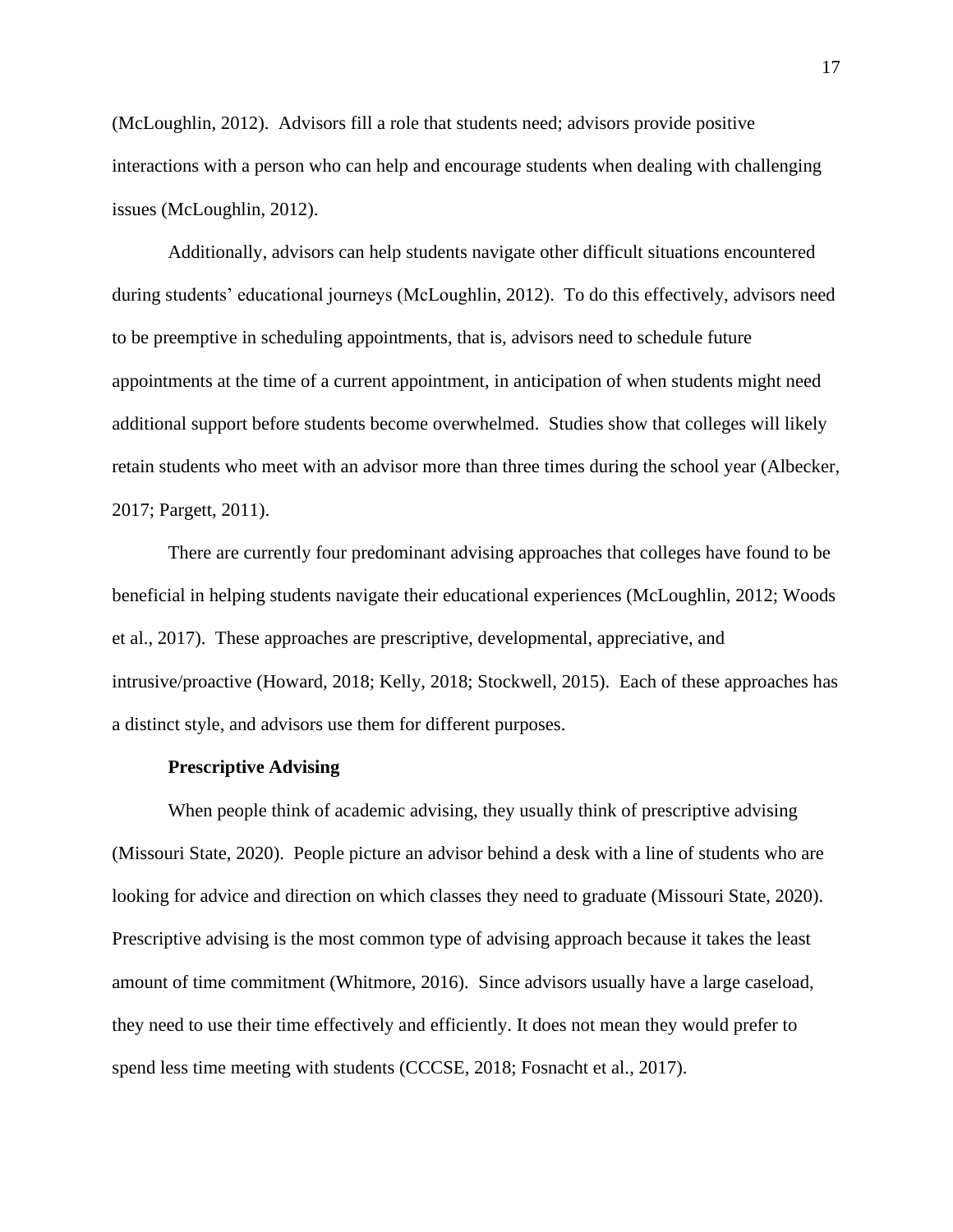Advisors usually choose to utilize a prescriptive advising approach because of time constraints, but this also prevents them from forming relationships with students, which other advising approaches might more easily accommodate (Missouri State, 2020). The prescriptive advising approach focuses on instructing or directing students in class selection relating to their educational goals (Missouri State, 2020). Experts consider prescriptive advising linear, meaning it mainly removes students from the decision-making process and places the decision-making responsibility on advisers (Missouri State, 2020). Prescriptive advising's primary focus is on student graduation, and not on students' wellbeing (Missouri State, 2020). This statement does not mean that prescriptive advisors do not care about students' wellbeing, but it is not the advisors' prominent role (Missouri State, 2020). Therefore, experts consider prescriptive advising as a non-holistic approach to student advising (Missouri State, 2020).

Although experts consider prescriptive advising a non-holistic approach to students advising; many first-year students prefer prescriptive advising (Missouri State, 2020; Robbins, 2013). These freshman prefer to simply have an advisor tell them what courses to take, suggest majors that fit students' interests and capabilities, and give them a few ideas on how to succeed in their educational goals (Missouri State, 2020). However, studies show that as students continue their educational journey, they prefer and require different advising approaches (Missouri State, 2020; Robbins, 2013).

#### **Developmental Advising**

Developmental advising is the opposite of prescriptive advising (Missouri State, 2020; University of Richmond, 2020). Developmental advising centers around the student-advisor relationship and students share responsibility for their own success and failure (University of Richmond, 2020). Developmental advisors see students holistically, and students see their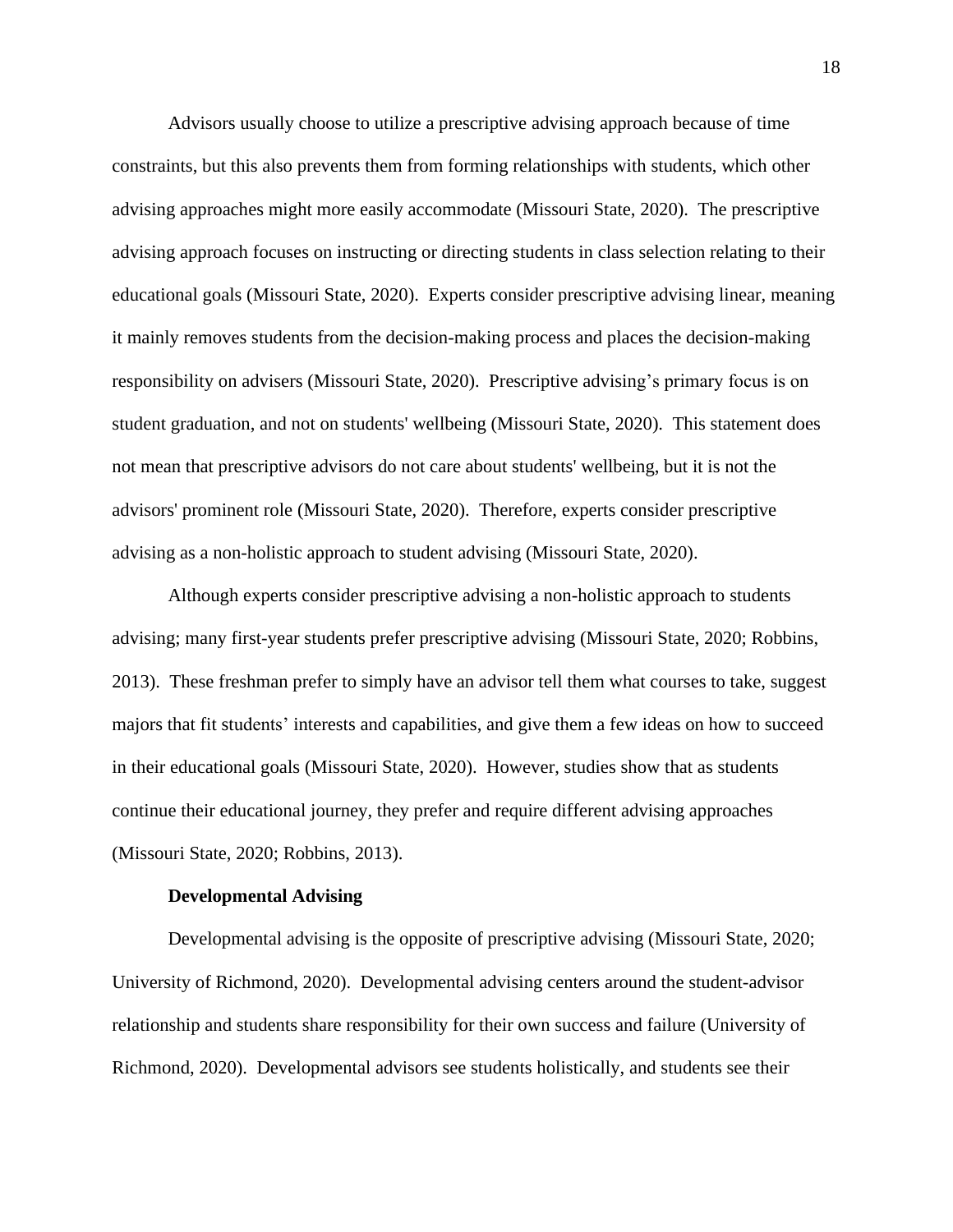advisors as mentors and confidantes (University of Richmond, 2020). The developmental advisors' role is to help students explore better choices or options in different situations (University of Richmond, 2020).

Developmental advisors strive to help students identify issues or challenges, and then create a plan for overcoming these issues or challenges, including educational program choices, understanding the educational system, career exploration, healthy life choices, and spiritual life (University of Richmond, 2020). Developmental advising allows students to be an integral part of the decision-making process (Crookston, 1972). Included in developmental advising is helping students learn about different courses and explaining how each would fit into students' career and life choices (University of Richmond, 2020).

Effective developmental advisors help students find additional opportunities beyond standard college courses (Crookston, 1972; Harris, 2018). Developmental advisors usually inform advisees about off-campus opportunities, such as workshops and conferences (Crookston, 1972; Harris, 2018). A mentor-mentee relationship develops from the time students and advisors spend together (Crookston, 1972; Harris, 2018). This relationship allows students to collaborate with their advisors to make decisions concerning students' educational and career choices (Crookston, 1972; Harris, 2018). These mentorships may continue after graduation (Crookston, 1972; Harris, 2018).

Developmental advising's emphasis is on the positive connections formed between students and their school, peers, and other faculty (Ohrablo, 2017). Such advisors can use these relationships to give students the incentives needed to finish their educational programs (Ohrablo, 2017). Having students share the responsibility for their own success increases student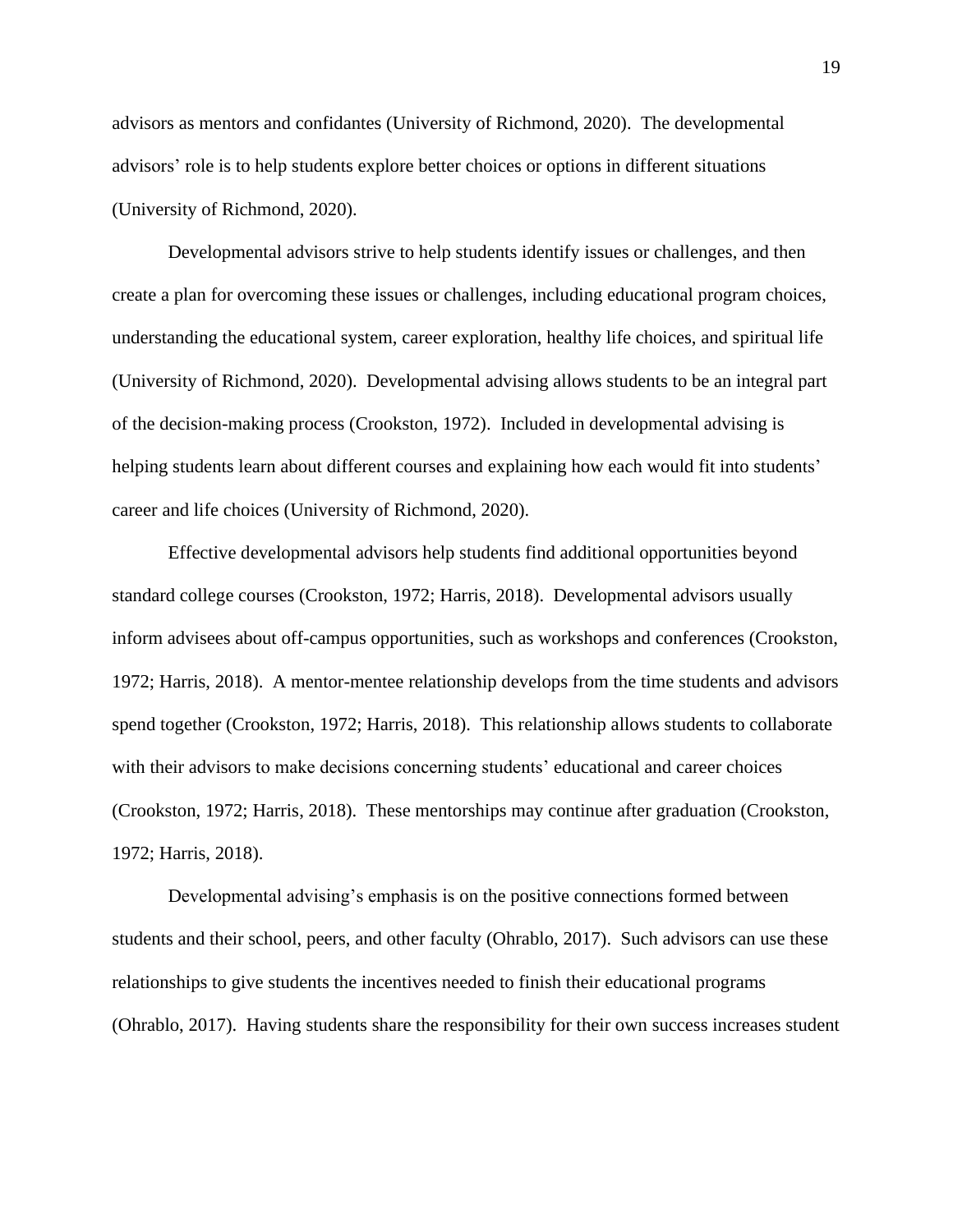confidence and satisfaction in their educational institution, which should, in turn, increase student retention (Missouri State University, 2015; Tinto, 1993).

#### **Appreciative Advising**

Appreciative advising is comparable to developmental advising in emphasizing the student and advisor relationship (Bloom et al., 2008). The difference between appreciative advising and developmental advising is that appreciative advising follows a circular path and developmental advising follows a linear one (Bloom et al., 2008). The circular format involved in appreciative advising includes the following processes: disarm, discover, dream, design, deliver, and do-not-settle (Bloom et al., 2008). Each of these steps is meant to improve advising and build positive relationships between students and advisors (Bloom et al., 2008).

During the disarm stage, from the initial meeting on, advisors help students relax while building rapport (Bloom et al., 2008). During the discovery stage, advisors unearth students' expectations and goals by asking questions (Bloom et al., 2008). During the dream step, while working together, advisors and students consider ways of accomplishing the goals that revealed themselves during the discovery step (Bloom et al., 2008). The revealed goals do not need to be practical or achievable but can be simply students' dreams (Bloom et al., 2008).

During the design step, advisors and students whittle down the options to decide which goals are high-ranking and achievable, developing a plan to accomplish these goals (Bloom et al., 2008). During the delivery step, advisors and students finalize their plans for accomplishing these goals and start working on achieving these goals (Bloom et al., 2008). During the do-notsettle step, advisors check in with students to review the students' progress, and, if needed, start the cycle over at the disarm stage (Bloom et al., 2008).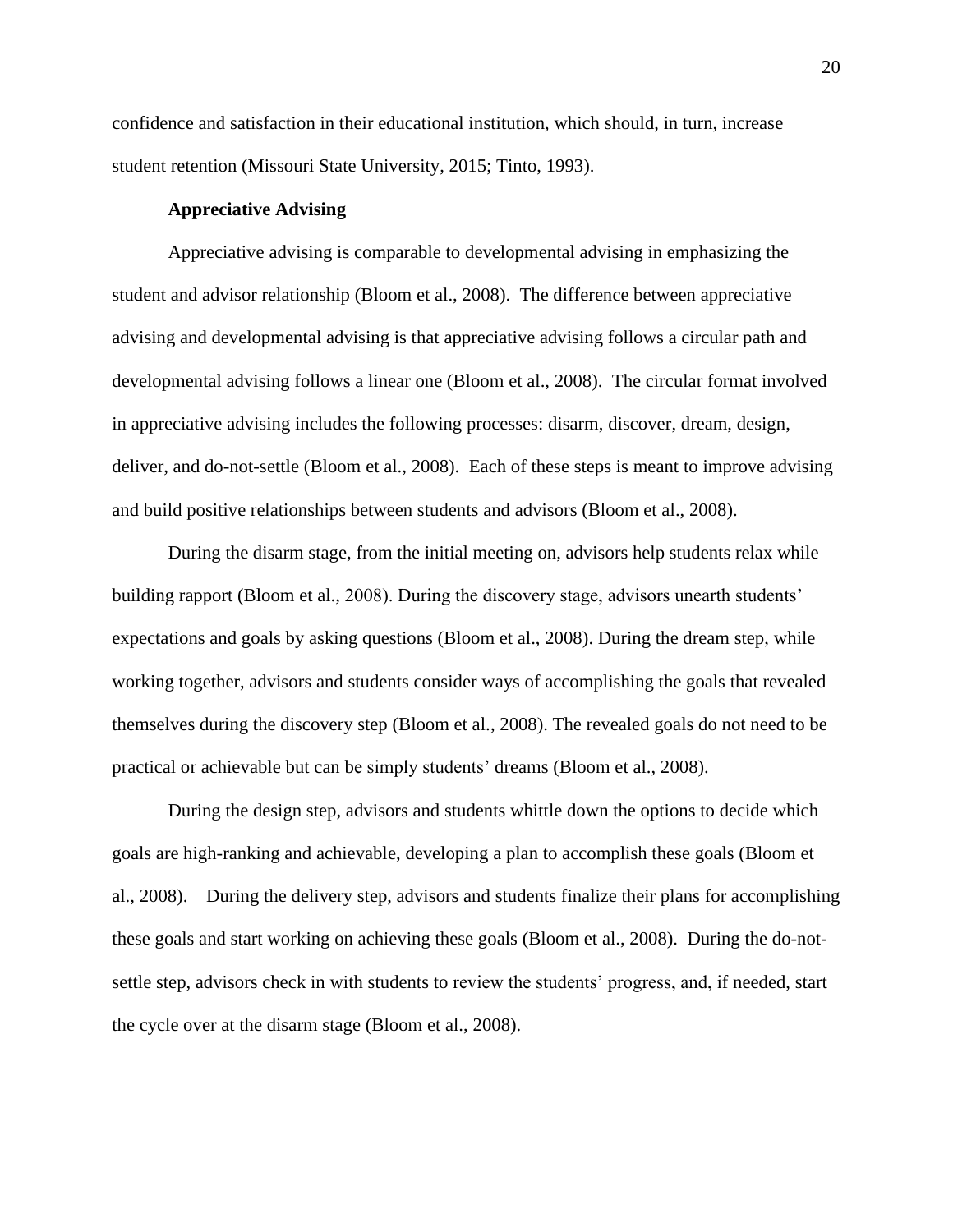#### **Intrusive/Proactive Advising**

Colleges that have employed an intrusive/proactive advisement approach increased their graduation rates by 14% (Smith, 2018). Intrusive or proactive advising is an approach where the purpose is to recognize problems students have before they become "at-risk", or in jeopardy of failing a class or multiple classes [\(Kalinowski Ohrt,](about:blank#ohrt) 2016; Varney, 2007). Proactive advising is synonymous with intrusive advising, but since the word "intrusive" has a negative connotation, intrusive advising is commonly known as proactive advising (Cannon, 2012; [Kalinowski Ohrt,](about:blank#ohrt) 2016; Varney, 2007). Since all students at some point during their educational process will have difficulties, proactive advising is a way to help students through these difficulties before they become significant issues, adversely affecting students' educational performance, and possibly negatively affecting the colleges' retention rate [\(Kalinowski Ohrt,](about:blank#ohrt) 2016; Varney, 2007).

In the mid-1970s, Robert Glennen developed the concept of intrusive advising by combining academic advising and counseling into one discipline (Varney, 2012). Glennen's primary purpose was to allow students and advisors to create constructive relationships as well as to continue providing academic guidance (Varney, 2012). Glennen (1975) took a small group of advisors and trained them in pre-admission counseling, matriculation, scheduling, and mental health counseling (Varney, 2012). Glennen also taught the group of advisors on how to detect signs of potential anxiety and shifts in students' attitudes along with strategies on how to help students navigate a path through these difficulties (Varney, 2012). Glennen proved, through positive relationships and proactive counseling, that it was possible to increase the retention rate of the test group.

In 1987, Walter Earl (1998), building on Glennen's research, conceived, and titled "The Intrusive Advising Model." Continuing to expand on Glennen's research, Earl combined the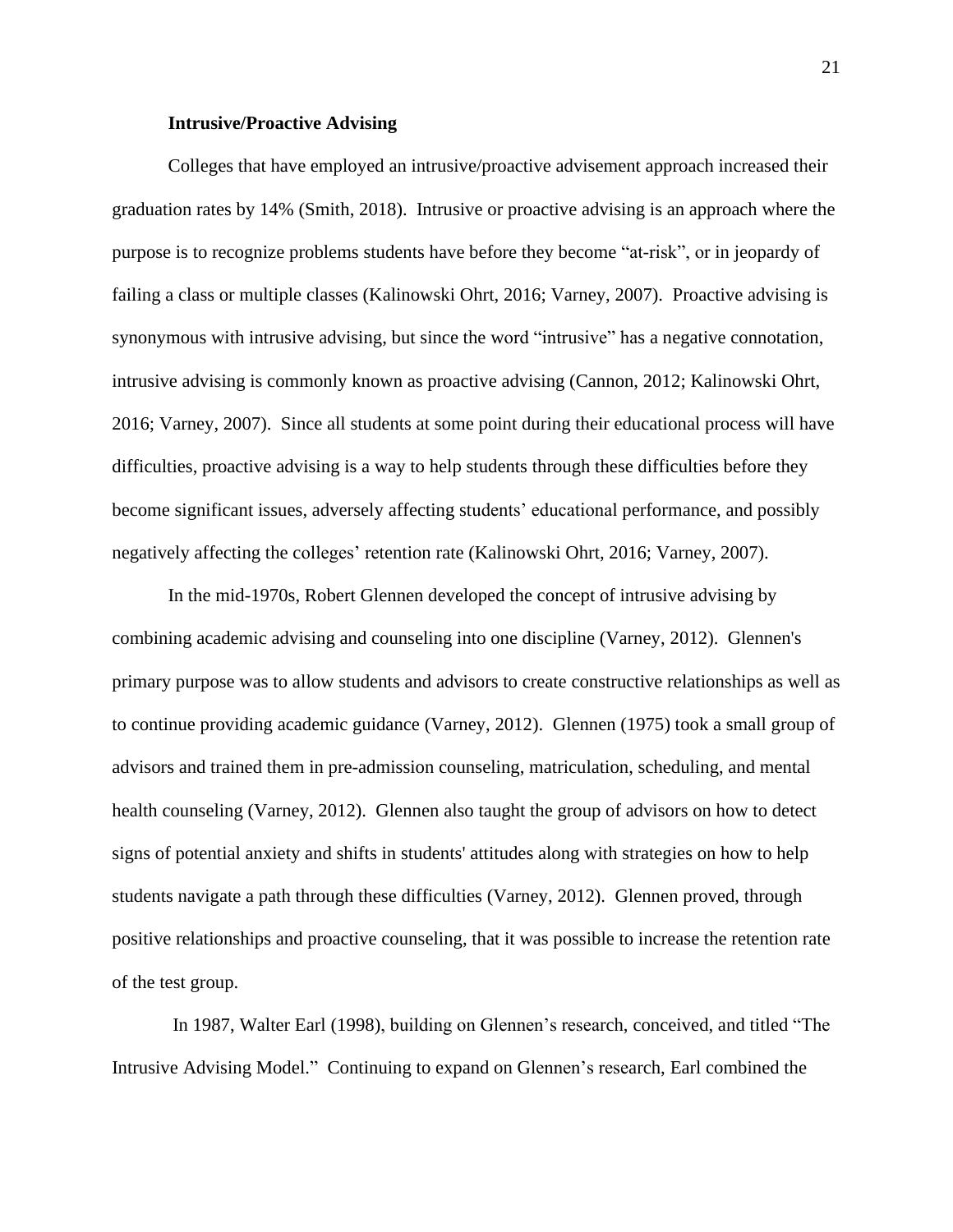positive aspects of prescriptive and developmental advising methods (Albecker, 2017). Earl (1988) encouraged students to seek help when necessary, as soon as an issue arose, instead of waiting for an advisor to reach out to students. Earl (1988) was able to prove that Intrusive Advising increased student retention and students' satisfaction with their institution, but also that the college had to hire more advisors to keep up with the increased workload required from this method (Albecker, 2017).

One of the principal disadvantages of proactive advising is the cost (Smith, 2018). Colleges typically must hire more advisers because of the amount of time each advisor spends with students (Smith, 2018). What colleges save from increased student retention and satisfaction typically offsets the cost of hiring additional advisors (Smith, 2018). Therefore, colleges should not perceive the additional staff as an increased expense, but as an investment into increasing overall tuition (Smith, 2018).

Proactive advising is a concept that states that the more advising and guidance colleges offer, the more students will be engaged (Smith, 2018). This engagement usually results in higher student satisfaction with the university and higher retention rates (Smith, 2018). Research shows a direct correlation between the length of time of and frequency of student advisement sessions, and student engagement and retention (Smith, 2018). Colleges that switched to proactive advising showed an increase in student retention (Smith, 2018). After switching to proactive advising, a Philadelphia community college increased student retention rates by 6%, from 45% in 2015 to 51% in 2016 (Smith, 2018). Another college in Florida reported retaining an additional 500 students than the year before, after beginning proactive advising (Smith, 2018).

Proactive Advising is an advancement of Developmental Advising (Cannon, 2012; Varney, 2012). The foundation of proactive advisement is the blending of traditional academic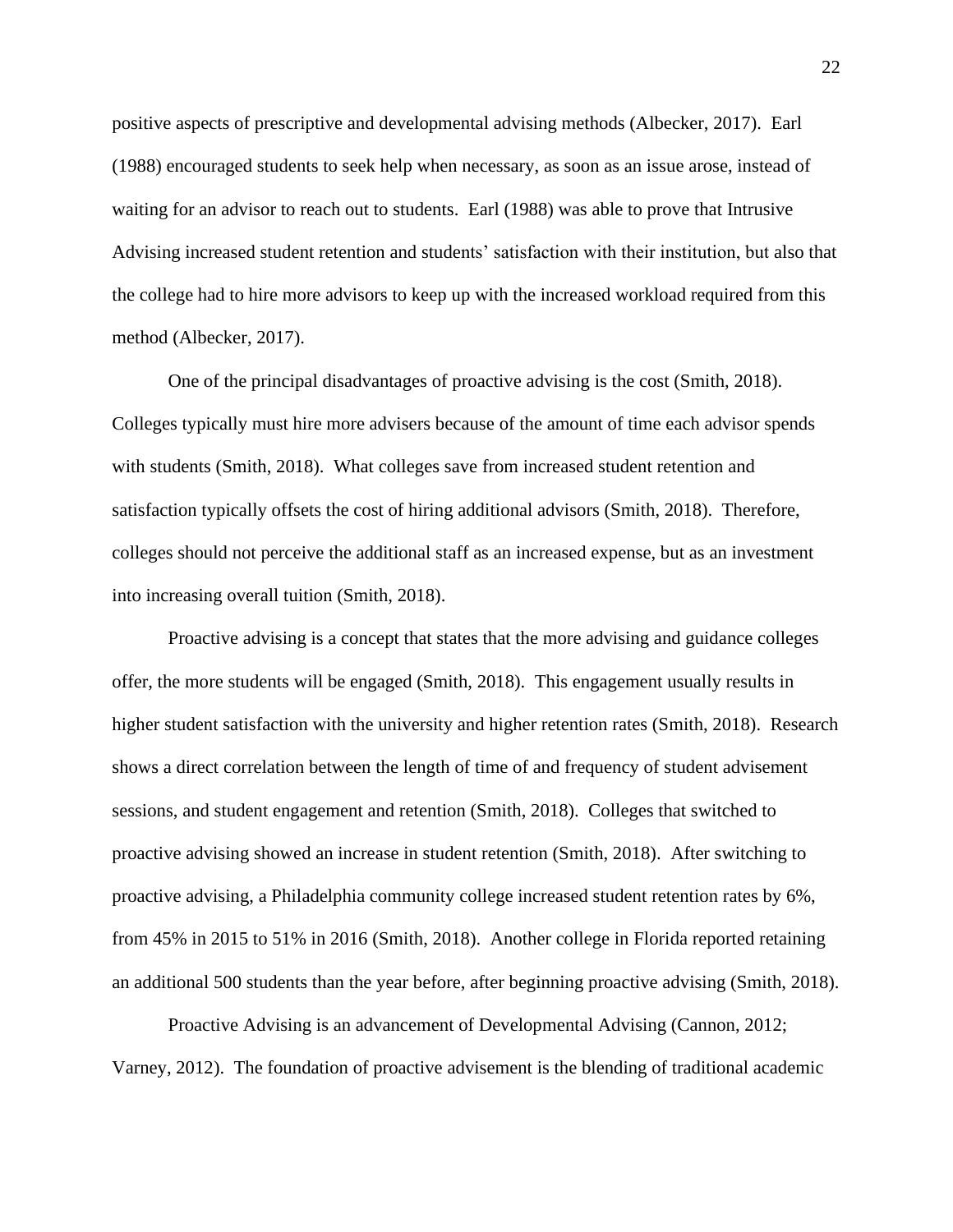advising and therapeutic counseling into one role (Varney, 2012). In Proactive Advising, advisors strive to inform and help students before students request information or help (Varney, 2012). The ability to help students before they request assistance requires training (Varney, 2012). Proactive Advising teaches advisors to look for potential student distress through knowledge of their interests, goals, and abilities, which advisors gained through intentional relationship building (Glennen, 1975).

Proactive Advising is a strategy that deliberately engages students through similar interests; and the development of positive relationships that help raise student motivation (Varney, 2012). Using a proactive advising approach helps students navigate difficult situations before the problems become obstacles to students' probability of success (Varney, 2012). Research shows that the more students engage in all facets of college life, the better are the chances to retain those students (Earl, 1988).

#### **Applying Advising Approaches**

In the application of any advising approach, there is a fine line between being helpful or being intrusive and overbearing (Cannon, 2012). An easy first step when implementing an advising approach is to build professional relationships and establish open communication lines between students and advisors (Varney, 2012; Cannon, 2012). Advisors can schedule appointments around specific school events where students require additional support (Varney, 2012; Cannon, 2012). Scheduling appointments a few weeks before the end of a semester to inquire about additional support students might need studying for final exams, or before course registration gives students time to create a plan for the semester (Cannon, 2012).

Student advisement becomes increasingly valuable when advisors discover more information about their advisees (Cannon, 2012). Advisors need to ask detailed and challenging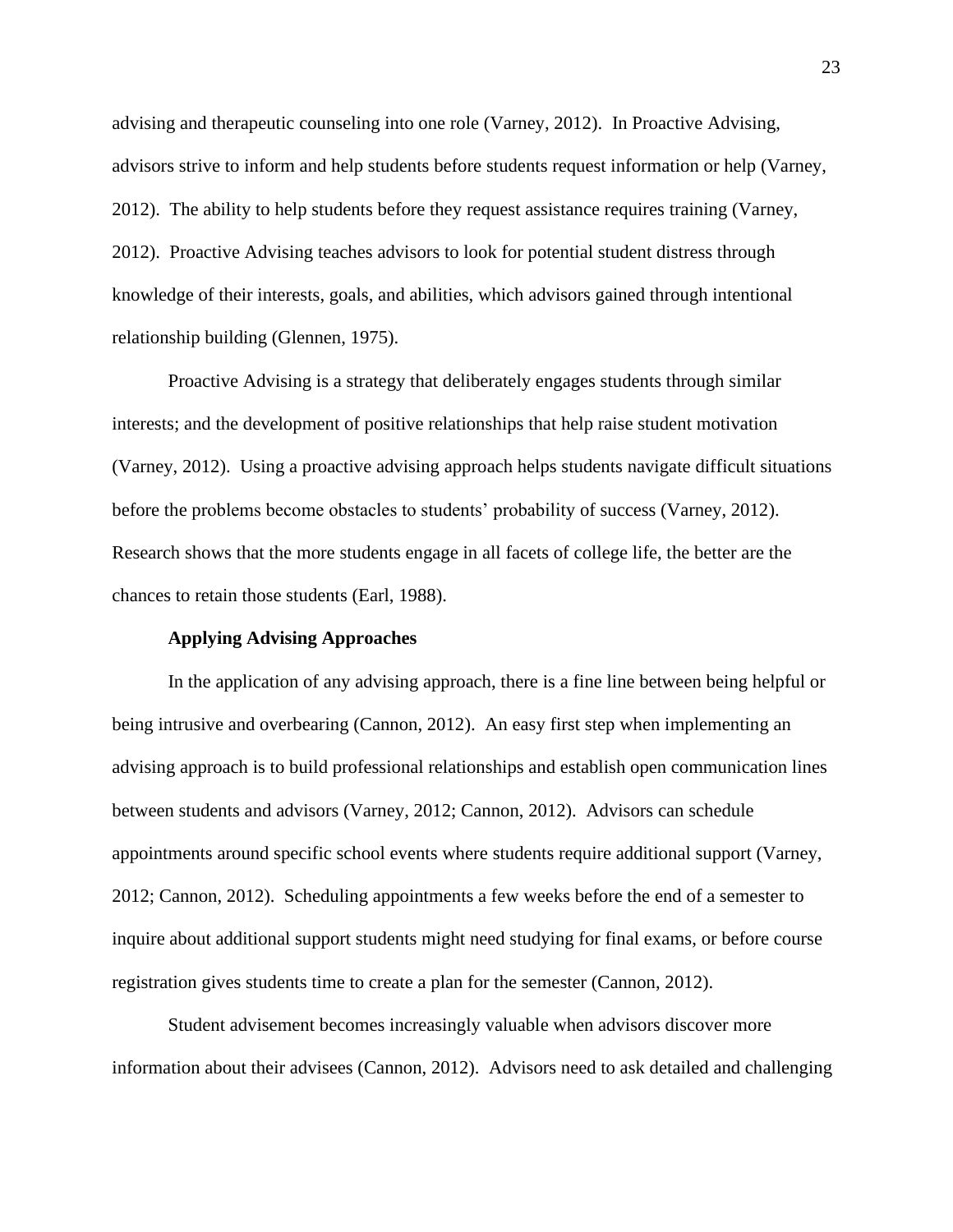questions to discover the issues that confront students to effectively recommend programs and resources that are available to support those students (Cannon, 2012). Advisors need to be truthful with students about potential barriers students might encounter because there might be resources or programs that the college offers to support students; and help them overcome these challenges and thrive (Cannon, 2012). For example, if a student is a single parent, the advisor can determine if that will be an obstacle to the student's academic success and suggest available childcare programs or financial assistance for such programs.

Making initial student contact is critical to student success, and advisors need to become an integral part of students' academic by periodically checking in with students (Cannon, 2012). A significant and often overlooked part of advising is following up with students throughout the academic year (Smith, 2018). Sixty-five percent of students report that their advisor did not discuss when their next meeting would be before leaving their current meetings (Smith, 2018). Advisors need to make recommendations for future appointments or sessions during meetings, which is especially crucial for students who have additional hardships (Cannon, 2012).

It is paramount that advisors maintain contact with advisees throughout the whole school term (Cannon, 2012). Effective advisors use initial contact information to continue developing these relationships (Cannon, 2012; Smith, 2018). Cannon (2012) suggests personalized emails about upcoming events or additional resources that can benefit the student. Emails can even be reminders about essential dates, such as mid-terms and finals (Cannon, 2012; Smith, 2018). A central principle that all the advising approaches share is a focus on students' needs and helping students find potential resources and services that can help (Cannon, 2012).

Three overarching strategies are integral to effective advising: a general communication strategy, intentional communications for first-year students, and an individual communication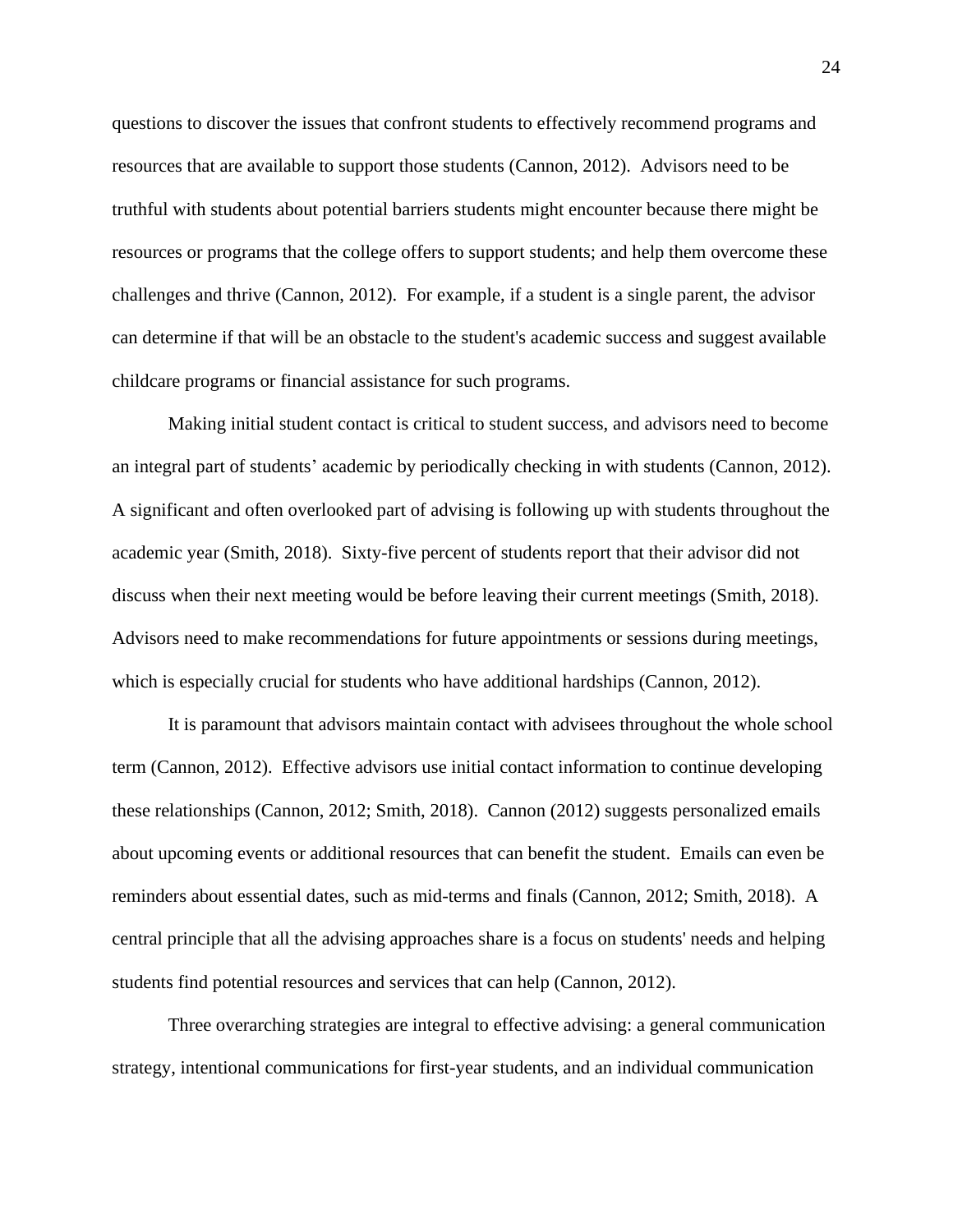strategy for transfer students (Varney, 2012). The general communication strategy aims to create a communication channel between students and advisors (Cannon, 2012; Varney, 2012). Advisors can schedule meeting times throughout the school year as opposed to simply meeting to register for future semesters, or requiring students to meet with their advisors twice every semester (Albecker, 2017).

First-year students and transfer students require specific and distinct communication because of unique situations (Albecker, 2017). Both groups should receive a welcoming message and introduction from their assigned advisors (Albecker, 2017). Shortly before or right after the beginning of a term, students need to meet with their advisors to identify potential hazards students might encounter (Albecker, 2017). After identifying the individual hazards, advisors can help students create specific plans to overcome these challenges (Albecker, 2017).

Mandatory advising meetings permit advisors to monitor student educational progress regularly (Ohrablo, 2017). Only by forcing students to meet with advisors, can advisors influence the hard-to-reach students who do not see the benefit of advisement, could be losing motivation, or lack a relationship with an advisor (Ohrablo, 2017). Mandatory advising ensures that all students participate in students' own education and career planning, and establish a professional relationship with an advisor (Ohrablo, 2017).

Active and collaborative learning, student effort, academic challenges, student-faculty interactions, and support for learners are linked to student engagement (Smith, 2018). Effective advising needs to start on if not before, the first day of classes (Cannon, 2012). There are several techniques that advisors can use to optimize opportunities to make the first contact with students. Advisors must be available during the beginning weeks of all terms, which allows students the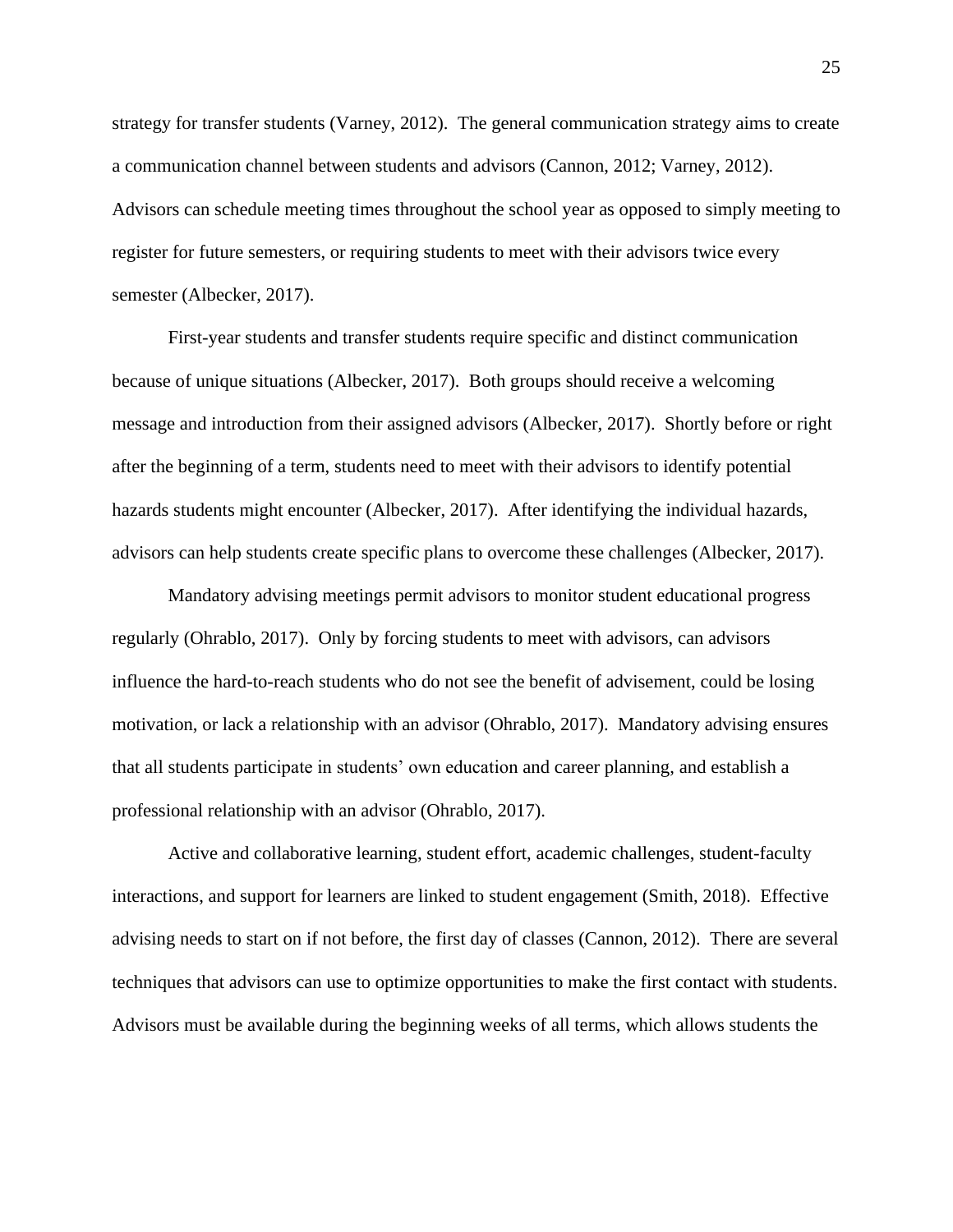best access possible for answering questions they might have (Cannon, 2012). Advisors must get to know and socialize with students outside of the advising office (Cannon, 2012).

Making that first connection is critical if the advisor wants to be effective (Cannon, 2012). Besides social events, advisors have opportunities to make the initial contact through convivial email, which should include an introduction from the assigned advisor, as well as advising expectations and responsibilities so students can become acquainted with students' own roles in the advising process (Cannon, 2012). Advisors should encourage students to respond to the email with a self-introduction (Cannon, 2012). Not all students will respond, but the invitation allows the advisor to start a relationship with the students who do respond (Cannon, 2012).

#### **Student Retention**

There is no better indicator of students' educational satisfaction than student retention (Levitz et al., 1999; Nowell, 2017). Colleges gain a vast amount of invaluable information by studying student retention. Researchers receive an understanding of students' success, financial impacts on students and the institution, student satisfaction, and accurate depiction of the institution. It is also an academic performance indicator (Levitz et al., 1999; Nowell, 2017). Student retention gauges students' growth and scholarship, and students' perceptions are valuable resources for educational intuitions (Levitz et al., 1999; Nowell, 2017).

Colleges spend significant amounts of money yearly trying to attract new students (Levitz et al., 1999; Nowell, 2017). Colleges spend anywhere from \$578 per new student at public institutions to \$2,232 per new student at private institutions (Ruffalo et al., 2018). When colleges cannot retain students, it necessitates spending valuable funds to attract new students.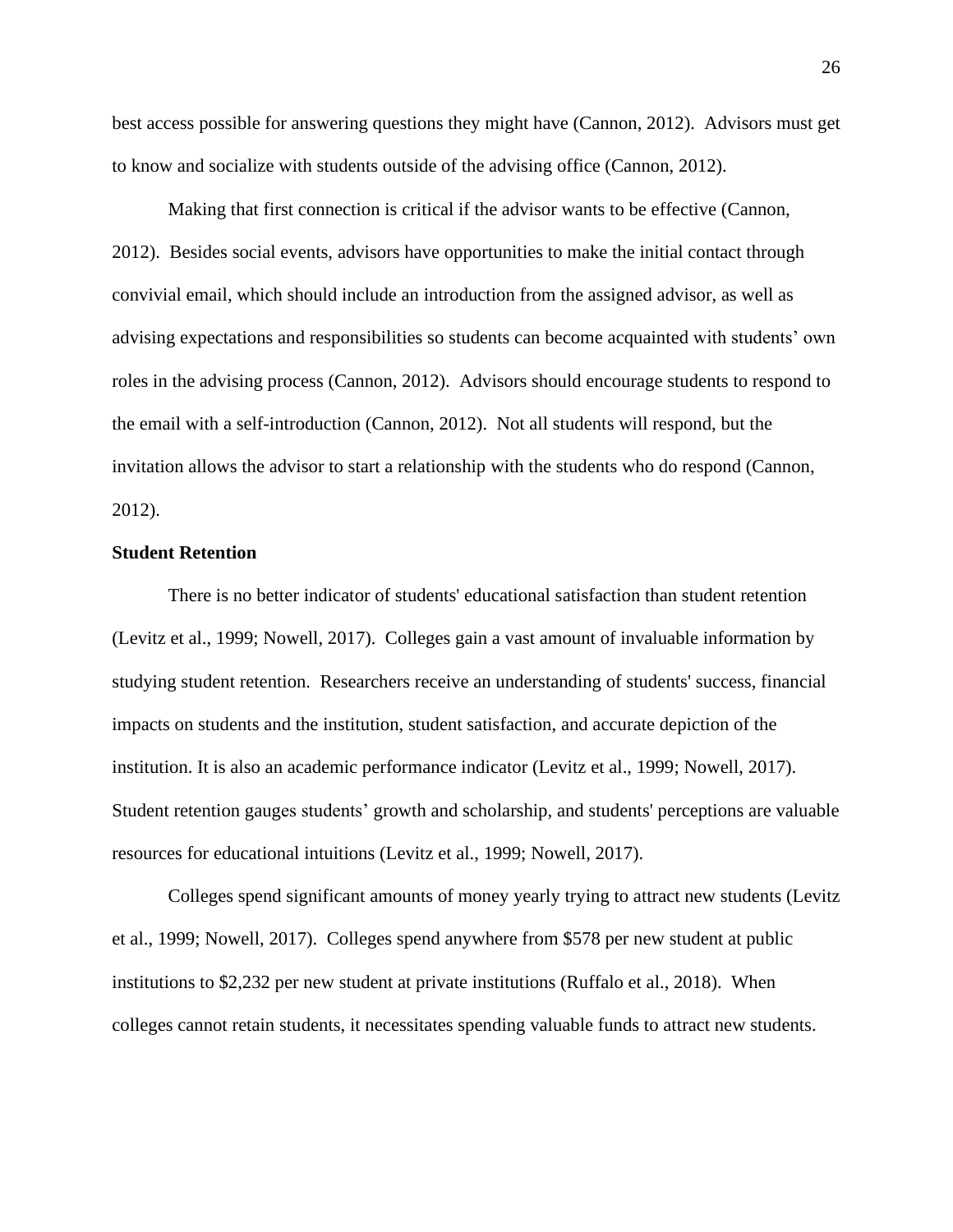Smaller colleges feel an increased burden because they spend two to three times more money attracting new students than larger universities (Ruffalo et al., 2018).

Students also suffer monetarily when colleges cannot retain students (Whistle, 2019). Fifty-Seven percent of students who enroll in college will graduate within eight years (Whistle, 2019). College tuition is at an all-time high, reaching \$9,410 per year for public four-year colleges and \$32,410 for private four-year colleges (College Board, 2019). As a result, students are accumulating massive amounts of debt. In 2019, United States student debt reached an alltime high of 1.4 trillion dollars (U.S. Debt, 2019).

Student retention reflects the number of first-year students who remain enrolled beyond the first year in college (Nowell, 2017; Levitz et al., 1999). Students typically enter college with anxiety and trepidation (DeLaRosby, 2015; Forrest, 1982; Levitz et al., 1999). Students also bring additional and often complex educational and personal issues that can compromise students' learning and experiences (DeLaRosby, 2015; Forrest, 1982; Levitz et al., 1999). Students' study habits, academic confidence, confidence in graduation, institutional connectedness, and academic support significantly contribute to the retention rate (DeLaRosby, 2015; Forrest, 1982; Levitz et al., 1999).

Colleges experience student attrition, but can also improve student retention (ACT, 2018). According to ACT (2018), there is a significate difference in student retention between the different institutional types. As seen in Table 1 and Table 2, a Two-Year Public college has a retention rate of 58.1%, and a Ph.D. program at a Private College has a retention rate of 81.3% (ACT, 2018). That is a difference of 23.2% between Two-Year Public colleges and Ph.D. students at a Private College (ACT, 2018). Table 2 shows that even the most selective colleges can improve student retention (ACT, 2018). Average student retention rates vary depending on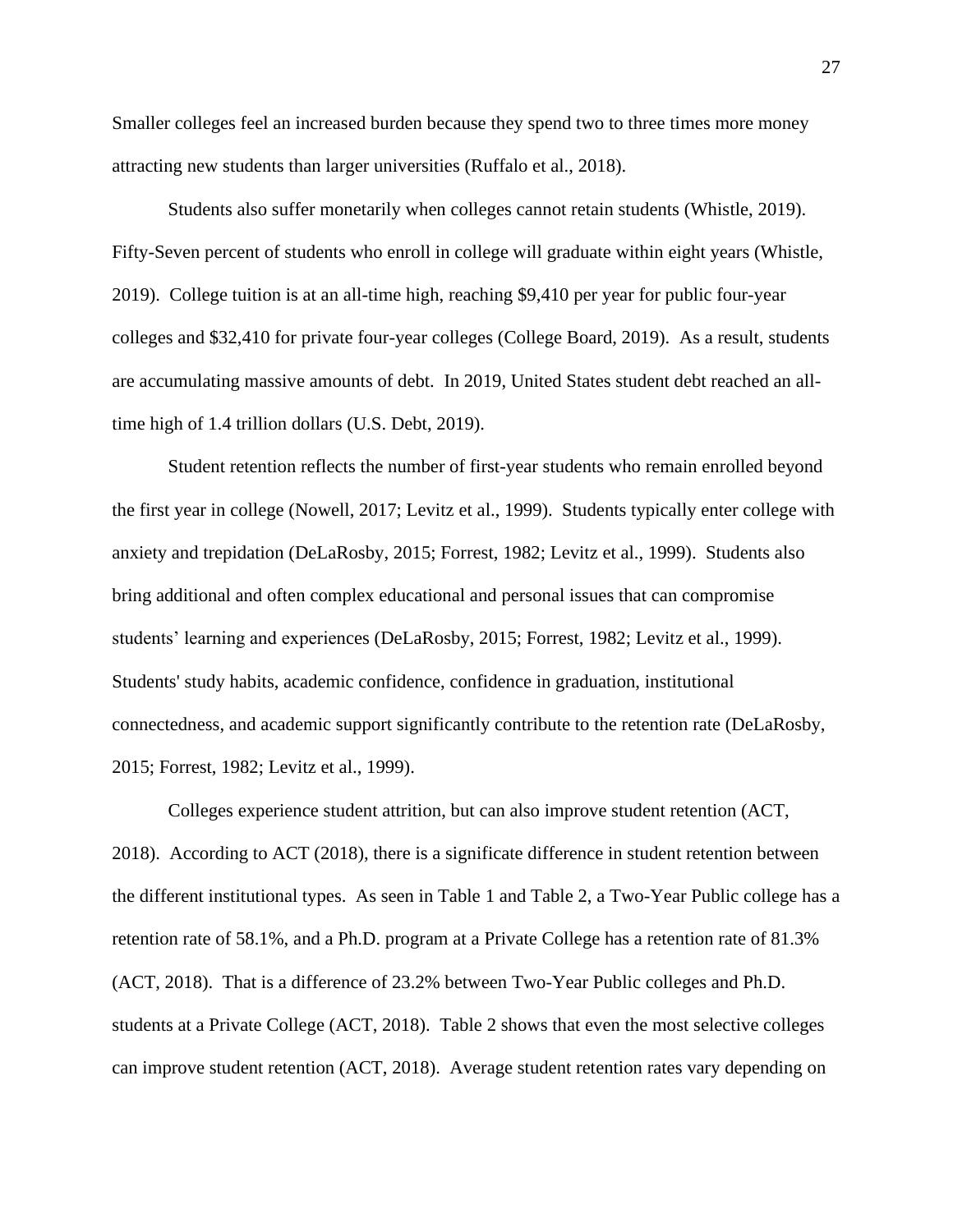whether the college is public or private, the degree student is trying to obtain, and how selective

student admissions criteria are (ACT, 2018).

| National first-to-second-year retention rates by institutional type |      |             |                          |  |
|---------------------------------------------------------------------|------|-------------|--------------------------|--|
| Degree Level/Control                                                |      | Mean $(\%)$ | <b>Standard Devation</b> |  |
| Two-Year Public                                                     | 724  | 58.1        | 10.1                     |  |
| Two-Year Private                                                    | 42   | 64.1        | 19.6                     |  |
| <b>BA/BS</b> Public                                                 | 90   | 65.4        | 14.4                     |  |
| <b>BA/BS</b> Private                                                | 243  | 71.7        | 19.1                     |  |
| MA/MS/MBA Public                                                    | 170  | 70.3        | 10.8                     |  |
| MA/MS/MBA Private                                                   | 415  | 75.5        | 13.0                     |  |
| PhD Public                                                          | 241  | 79.0        | 10.9                     |  |
| <b>PhD</b> Private                                                  | 274  | 69.0        | 10.8                     |  |
| Total                                                               | 2199 | 69.0        | <b>NA</b>                |  |

#### **Table 1**

*National first-to-second-year retention rates by institutional type*

Note: From ACT Institutional Data File ((2018).

### **Table 2**

*First-to-second-year retention rates: two-year institutions by admission selectivity*

|                              | Two-Year Private |      |                          | Two-Year Public |      | All Reporting            |     |      |       |
|------------------------------|------------------|------|--------------------------|-----------------|------|--------------------------|-----|------|-------|
| <b>Adminsion Selectivity</b> |                  | Mean | $SD*$                    | N               | Mean | $SD*$                    | N   | Mean | $SD*$ |
| <b>Highly Selective</b>      |                  | 93.0 | $\overline{\phantom{a}}$ |                 | 62.0 | $\overline{\phantom{a}}$ |     | 82.7 | 17.9  |
| Selective                    |                  | 85.0 | 24.0                     | $\overline{2}$  | 53.0 | 5.7                      |     | 75.9 | 25.1  |
| Traditional                  |                  | 71.5 | 18.0                     | 12              | 57.1 | 12.2                     | 20  | 62.9 | 16.1  |
| Liberal                      | 3                | 68.7 | 16.0                     | 5               | 62.0 | 10.1                     | 8   | 64.5 | 12.0  |
| Open                         | 27               | 56.3 | 19.1                     | 693             | 57.4 | 10.5                     | 720 | 57.4 | 10.9  |
| Total                        | 45               | 64.6 | 216                      | 713             | 57.4 | 10.5                     | 758 | 57.9 | 11.6  |

Note: Source ACT Instituional Data File (2017).

\* Standard Deviation

Highly selective colleges retain 82.7% of students (ACT, 2018). Student retention

numbers decrease to 57.4% at institutions with open admissions (ACT, 2018). Another notable difference in retention rates relates to the degree level. Students in a doctoral program have a higher retention rate than students in an associate program (ACT, 2018). The difference in retention rates shows to what extent colleges can control retention rates based on the type of college and how colleges select students (DeLaRosby, 2015; Levitz et al., 1999).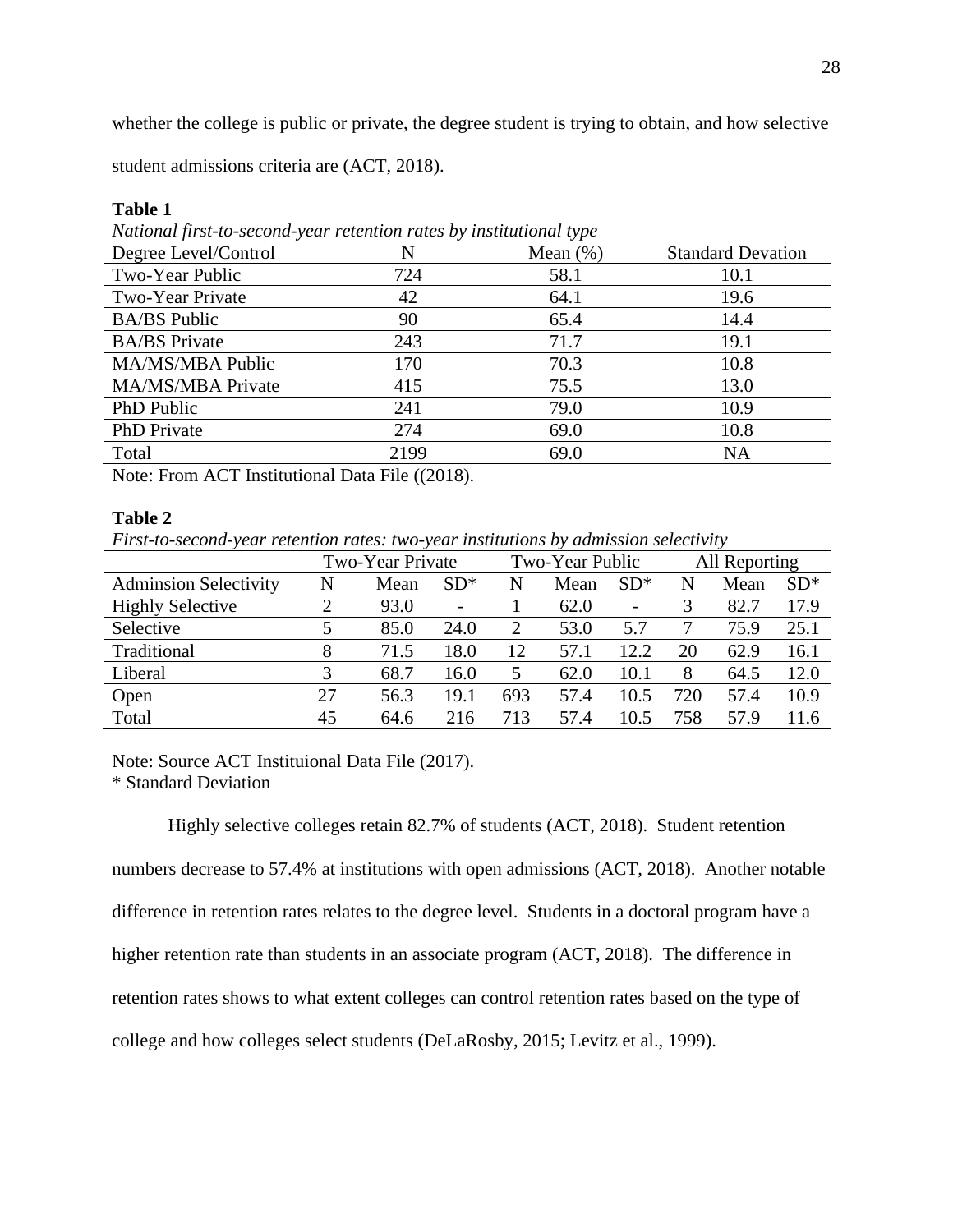Colleges that provide personal and academic support during first-year student orientation and continue that support through advising and introductory courses show a significant increase in student retention (DeLaRosby, 2015; Forrest, 1982; Levitz et al., 1999). Colleges typically focus on first-year students because first-year students have the lowest percentage of student retention (ACT, 2018; DeLaRosby, 2015; Forrest, 1982; Levitz et al., 1999). After the first year, rates usually increase by half each subsequent year (ACT, 2018; DeLaRosby, 2015; Forrest, 1982; Levitz et al., 1999). In colleges that have a 68% first-year retention rate, the second year would be 84%, the third year would be 92%, and the fourth year would be 96%.

Colleges that invest time and resources in their first-year students have increased student retention rates (DeLaRosby, 2015; Levitz et al., 1999). Effective colleges invest in student personal support, orientations, advising, career planning, and pay special attention to introductory courses (DeLaRosby, 2015; Levitz et al., 1999). When colleges intentionally have resources available in these specific areas, they show an increase in retention and an improvement in students' attitudes towards their education and educational establishment (Aarkrog et al., 2018; Levitz et al., 1999).

Colleges lose thousands of dollars of potential revenue for each student colleges cannot retain (Levitz et al., 1999; Marthers et al., 2015). There are abundant ways that colleges can improve student retention. Research shows that when students acquire a negative attitude, colleges' chance of retaining students drops dramatically (Aarkrog et al., 2018; Nowell, 2017). Through student advising is a way that colleges can gauge students' attitudes and satisfaction, while also helping students navigate challenges to promote better experiences (Hanover Research, 2016).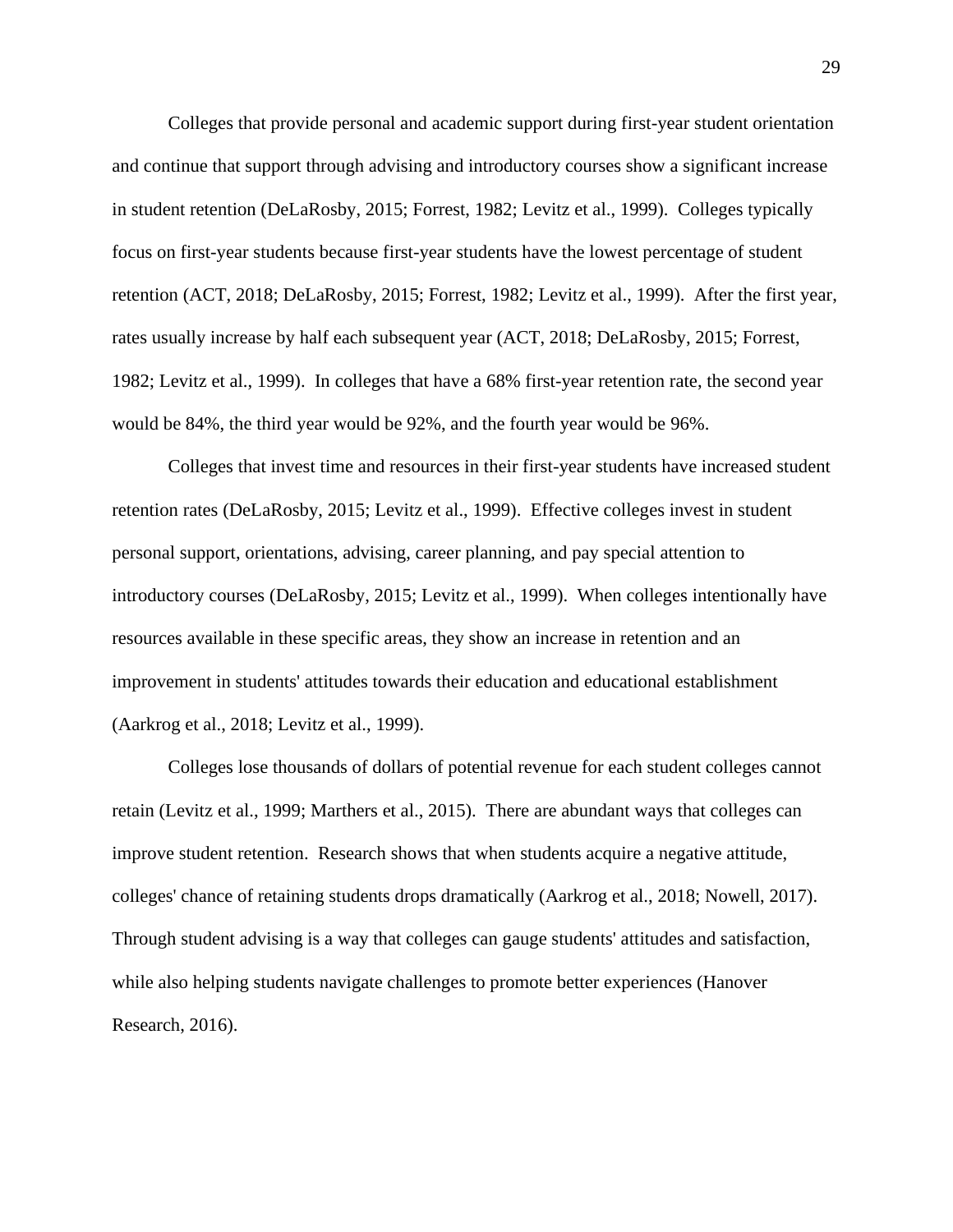Aarkrog et al. (2018) findings show that students' negative attitudes are the main reason colleges do not retain students. Students who had the highest increase in negative attitudes attributed this change to trivial outside matters (Aarkrog et al., 2018). Aarkrog et al. (2018) suggestion colleges address the effect that positive and negative attitudes have on students' educational performances. Aarkrog et al. (2018) also suggest that schools teach incoming students skills to self-manage their attitudes. The change in student attitude does not have to be based on their educational experiences but could include outside influences.

Aarkrog et al. (2018) concluded that students' attitude is a significant factor in whether students continue their education. Although outside influences also affect student retention rates and some of these factors are outside the institution's control, many of these detriments colleges can mitigate by implementing different plans and procedures (Aarkrog et al., 2018; Nowell, 2017). Colleges can influence retention rates through student satisfaction and ensure that students have positive experiences with their institution, including teachers and peer interactions.

It is important that colleges understand students' experience, which is why this study is conducting a qualitative phenomenological study focusing on students' advising experiences. All qualitative research shares seven similar characteristics: objectivity, precision, verification, parsimonious explanation, empiricism, logical reasoning, and skepticism (McMillan & Schumacher, 2014). Each of these characteristics needs exploration to understand the qualitive study better, and to increases the reliability and validity of this study.

Research objectivity means that research should strive to be unbiased and non-subjective (McMillan & Schumacher, 2014). Precision is an exhaustive and detailed description of related studies to ensure the replication of other valid studies (McMillan & Schumacher, 2014). Verification ensures that studies confirm and authenticate other research studies (McMillan &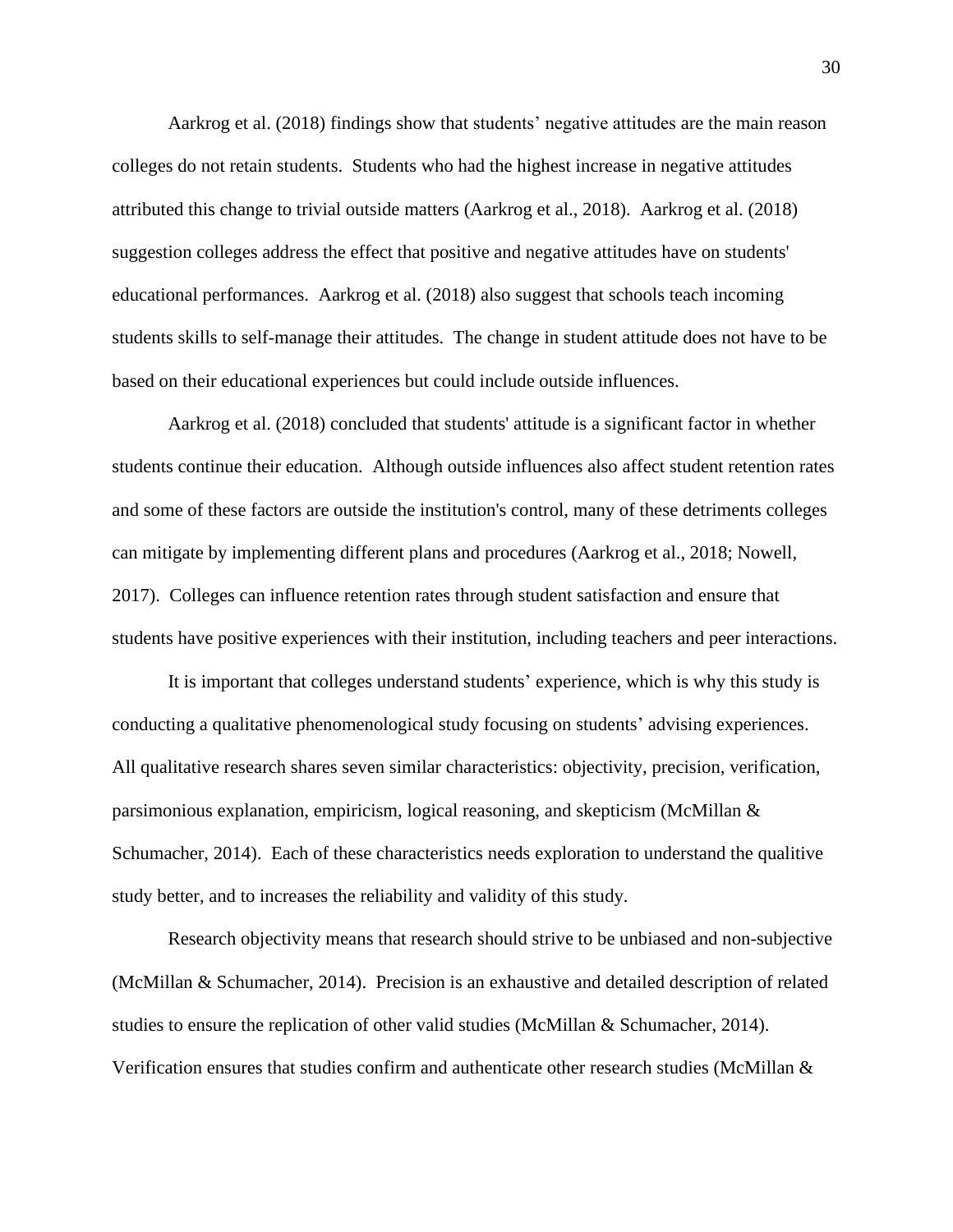Schumacher, 2014). Parsimonious explanation reduces research studies into simple rules and procedures that other future researchers can follow (McMillan & Schumacher, 2014). Empiricism confirms that evidence is the primary guide for the study (McMillan & Schumacher, 2014). Logical reasoning is a set of rules that govern all research and researchers should lay these out systematically (McMillan & Schumacher, 2014). Skepticism states that all research needs to go through a constructive review to reveal potential weaknesses (McMillan & Schumacher, 2014).

Utilizing each of these seven characteristics strengthens qualitative studies, and is equally important in phenomenological studies (McMillan & Schumacher, 2014). This study focused on how students perceive advising experience and how advising influences student satisfaction. Student satisfaction is of the utmost importance in student retention rates, which is why institutions study and improve students' overall experiences and confidence (Aarkrog et al., 2018; Nowell, 2017). Student retention relates directly to students' overall satisfaction and educational experiences (Levitz et al., 1999; Tinto, 1993).

#### **Tinto's Model of Institutional Departure**

Tinto (1993) developed the Model of Institutional Departure specifically to explore and better understand the reasons why students withdraw from college before graduating. Tinto's (1993) main principle was that student retention is the central measure of student satisfaction with college experiences. The primary factor that determines student satisfaction is based on integrating students into the school, whether this integration is academic or social (Draper, 2008; Tinto, 1993; Whitmore, 2016). Students define academic integration as grades, enjoyment of academic subjects, and intellectual development (Tinto, 1993). Academic integration is how well students identify in their role as scholars and are intellectually involved in their education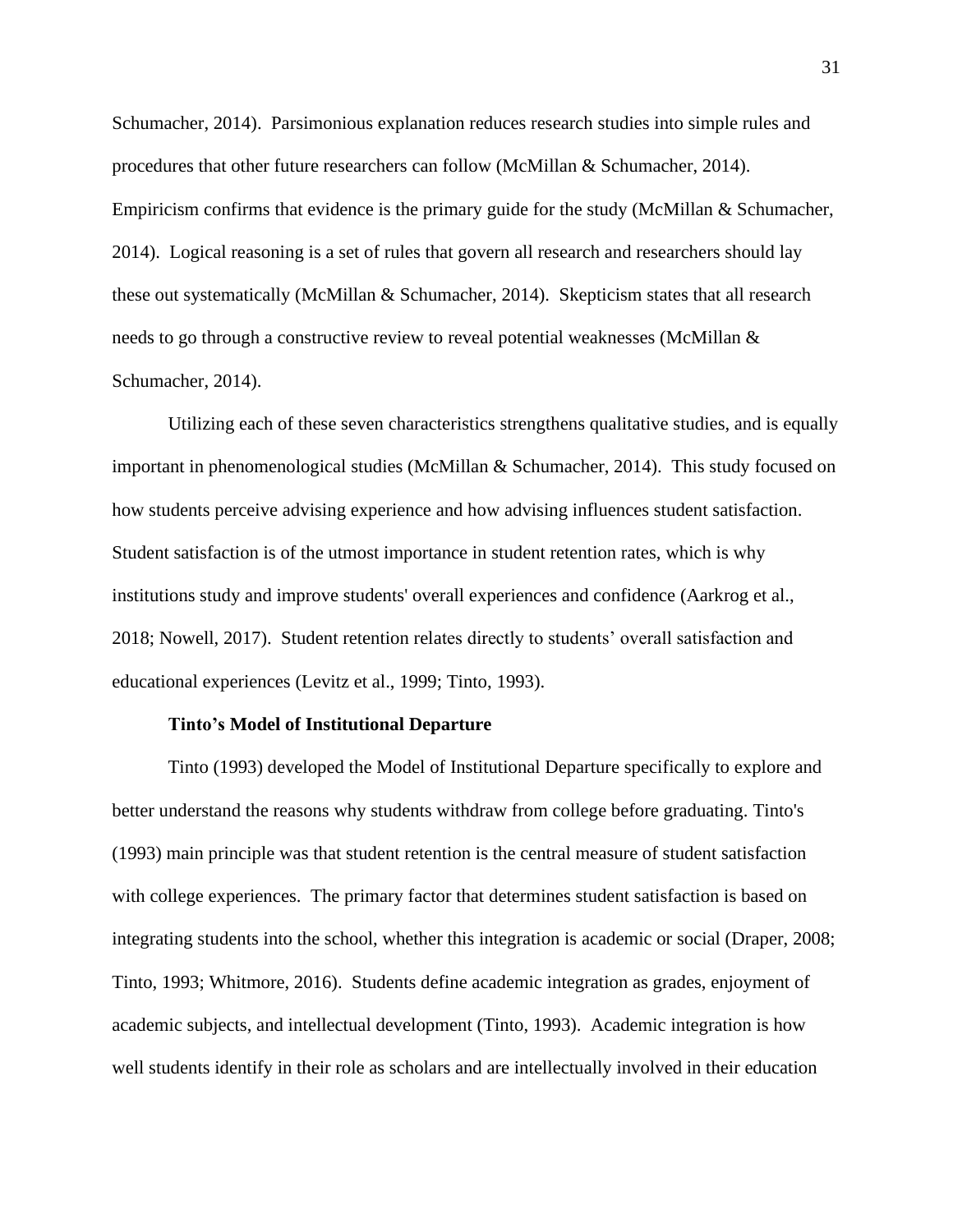(Draper, 2008; Tinto, 1993; Whitmore, 2016). Social integration is the foundation of students' friendships; how connected students feel to other students and faculty, and students' involvement with student organizations (Draper, 2008). Students' associations do not need to be just with students from the same institution, but can be with another college if the students share similar educational goals (Draper, 2008).

Tinto's main reason why colleges do not retain students is that the educational establishment does not fulfill students' social or academic expectations (Kinsey, 2017). Every interaction that students have will either strengthen or weaken students' hopes of continuing their education (Draper, 2008; Kinsey, 2017; Tinto, 1993). Tinto uses a cyclical process of interactions relating to student departure decisions, and two distinctly different reasons for student departure: involuntary and voluntary (Draper, 2008; Kinsey, 2017). Involuntary reasons are decisions not made by students, such as failing due to low grades or inability to pay tuition. Voluntary reasons link student decisions to direct experiences with the institution. These include a lack of connectedness to the establishment or a perceived inability to reach their preset educational and occupational goals (Draper, 2008; Kinsey, 2017).

The connectedness between faculty and students is probably one of the most significant determinants of a student's decision to stay at college (Pargett, 2011). Pargett (2011) grouped students into three categories: students who connected with their assigned advisor, students who connected with another advisor other than their assigned one, and students who did not connect with any advisor. Students in the first category had the highest retention rate, while students in the last had the lowest. In other words, retention rates decreased across the three categories.

Now more than ever before, students are bringing numerous social, emotional, and personal issues to colleges (Hanover Research, 2016; Rauch, 2018). Some of these issues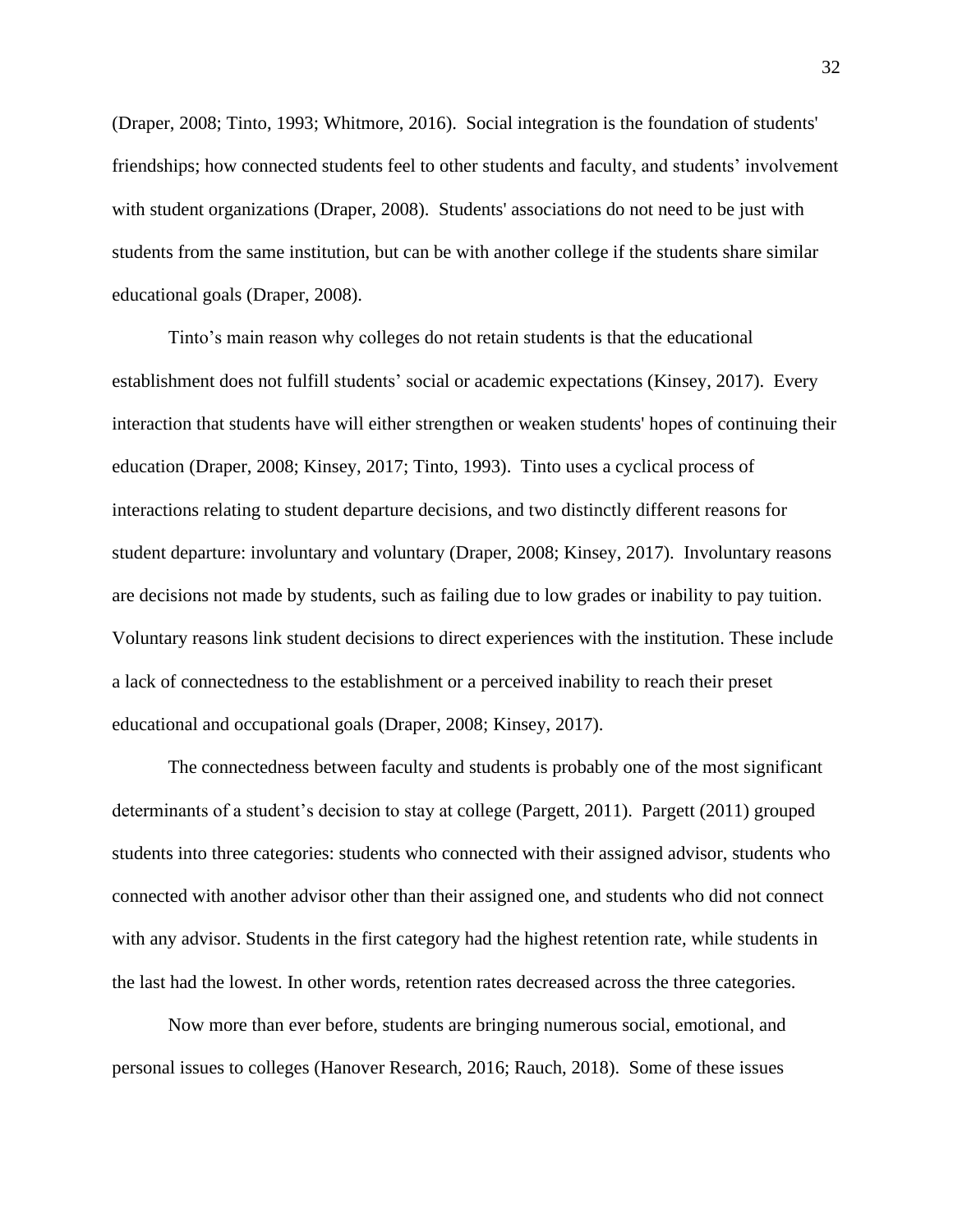include social alienation, social anxiety, general anxiety, test anxiety, panic attacks, increased family expectations, family problems, isolation, an inability to make connections with peers and faculty, and other mental health issues (Hanover Research, 2016; Rauch, 2018). When colleges gain a better understanding of students' issues, universities can help students through these issues and increase students' satisfaction with the institution (Rauch, 2018).

Students often arrive at colleges with unreal expectations and personal issues, and are unsure how to come to terms with these issues (Cannon, 2012; Hanover Research, 2016; Varney, 2012). These various personal concerns include stress, inability to "grasp" or "buy into" the innovative ideas and experiences that colleges offer, lack of motivation, and impractical expectations, including unrealistic expectations about college life (Hanover Research, 2016). Many colleges look to advising to help students navigate through these challenges and obstacles (Rauch, 2018; Wu et al., 2015).

#### **Technical and Vocational Education**

Vocational college students bring different challenges to their advisors than do students at traditional four-year colleges. To better understand how the variety of advising approaches can influence student retention at vocational colleges, there are three unique challenges that need examination: students' educational issues, personal issues, and career issues. For years, people studied student retention in traditional four-year settings, but few focused on two-year programs. Since advising practices are a significant motivator for student retention, methods that address the specific needs of vocational students require closer inspection. Careful consideration of these unique challenges can positively affect student retention in these institutions.

Technical and vocational, or Vo-Tech education, has been a part of human culture since medieval times, beginning roughly in 500 AD. For centuries, masters have passed on technical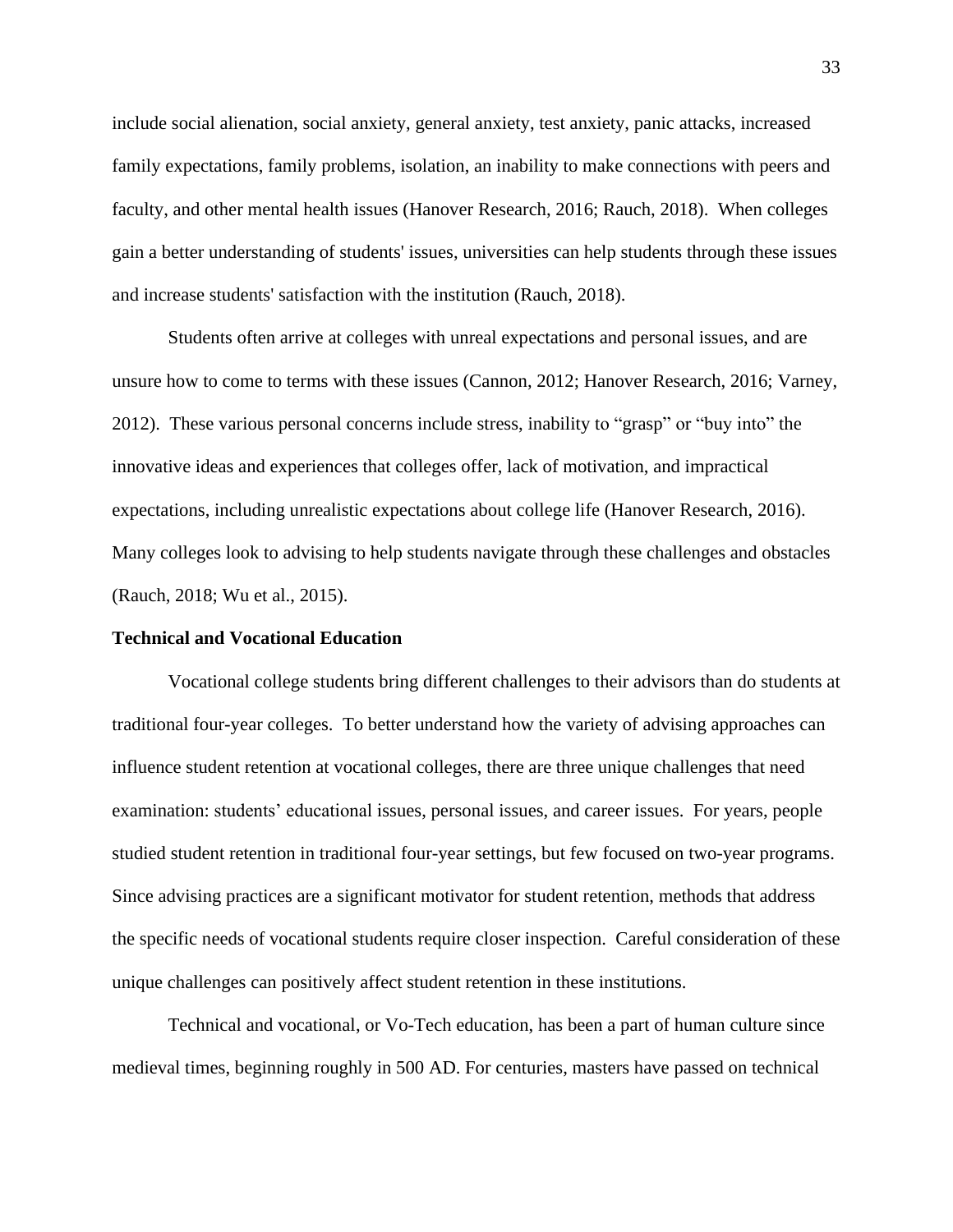skills and knowledge to the next generation using an apprenticeship approach. In this scenario, there was at least one master craftsman who taught new apprentices' skills they needed to continue to succeed in that craft or career. The hands-on apprenticeship approach varied from master to master and did not rely on a traditional classroom model. With the rise of the industrial revolution, the craftsman-apprentice model declined and, as industries developed and incorporated more technology, a more formal method of education evolved. This was the Vocational Technical Education model.

The initial purpose of the Vo-Tech model was to address training needs resulting from rapid changes in technology to meet demand for skilled labor in industry, while simultaneously developing and improving students' education by convincing them to attend institutions of higher education. In 1862, Congress passed the Morrill Act which made it possible for states to establish colleges that emphasized agriculture and mechanical arts (Doty & Weissman, 1984). In 1906, Congress passed the Smith Hughes Act, which was the first legislation allowing schools to teach vocational and technical education at the secondary level, where it remained until 1977, when Thurow (1977) wrote that vocational and technical training should not be part of students' formal education. After that, vocational and technical education slowly declined across the United States (Gordon, 2014).

This decline continued until 1999, when Doolittle and Camp (1999) reintroduced the importance of vocational and technical education (Gordon, 2014). Since technology changed dramatically between the years of 1977 and 1999, Doolittle and Camp (1999) realized that previous vocational and technical education theories were no longer current or relevant. Technological advancements during those years required an updated version of the Vocational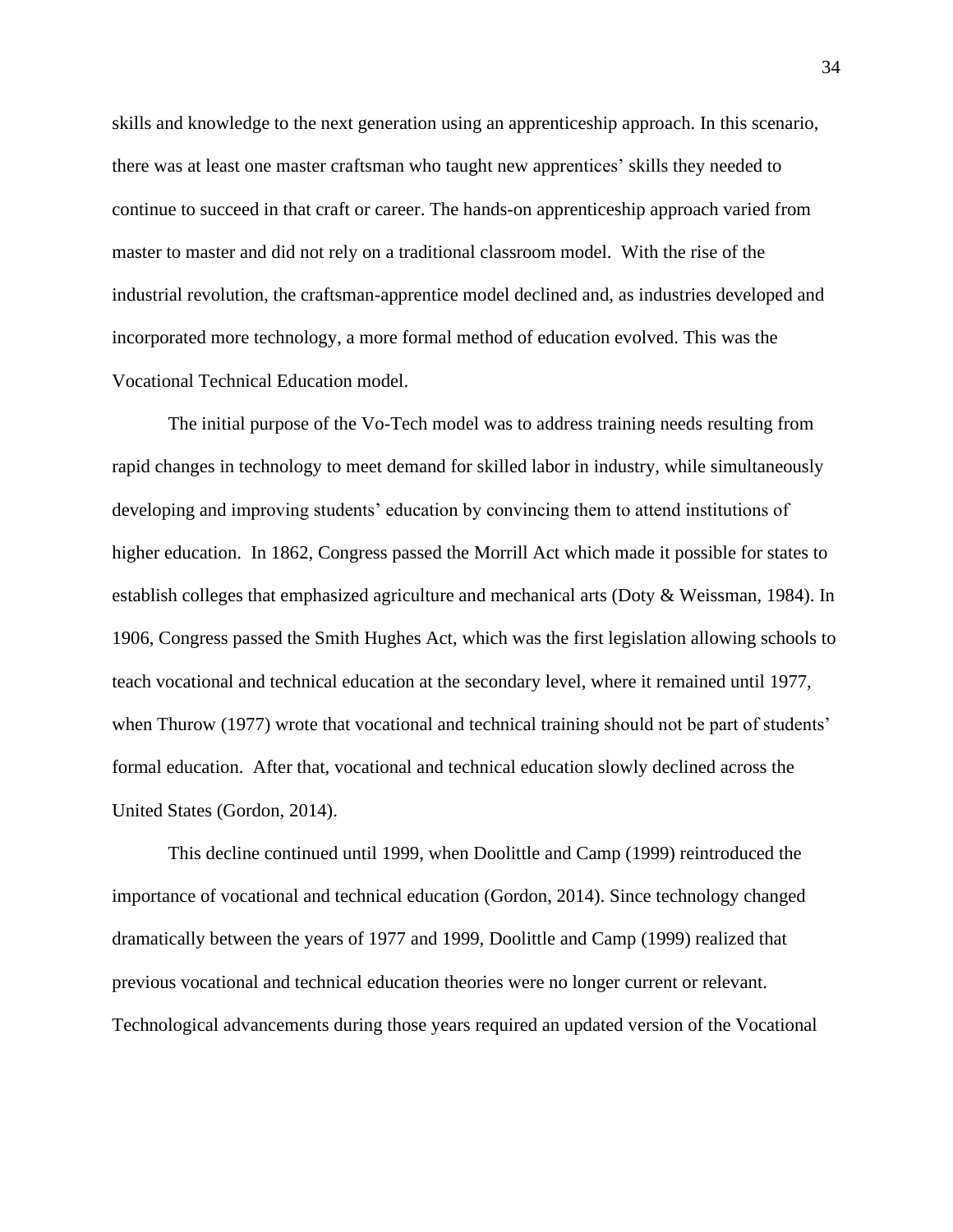and Technical Education theory, one that emphasized the importance of learning through experience—not unlike learning had been, many centuries earlier (Gordon, 2014).

As previously discussed, research shows that first-year college students have the lowest retention rates. Since vocational colleges usually offer exclusively one and two-year programs, this makes student retention a matter of utmost importance (Hanover Research, 2016). Vocational students, more than other college bound students, face a majority of those academic and non-academic challenges outlined earlier. Therefore, it is even more essential for technical college students to establish relationships with advisors. (McArthur, 2005). In fact, McArthur's (2005) study shows that student-advisor relationships have a significant greater impact on retention than student-teacher relationships in all colleges, and are significantly more important at vocational colleges (McArthur, 2005). Therefore, in vocational colleges, proper academic advisement is one of the most effective methods to increase student retention (Pargett, 2011).

#### **Transfer and Non-Traditional Students**

Transfer and non-traditional students bring unique challenges to colleges, and comprise a significant portion of the student population, especially at community colleges where studies show that they make up more than a third (37.2%) of the student body (Albecker, 2017; Reindl, 2017; Lederman, 2017; Fain 2015). At Technical College D, the percentage trends even higher, from 38% in 2014 to 47% in 2018 (College of Study, 2017).

The increased enrollment of transfer and non-traditional students across the nation is tasking advisors with helping these students acclimate to their new college programs (Fretwell, 2013; Handel, 2011). Transfer and non-traditional students struggle with making connections at new colleges, so having activities and events specifically for them potentially makes these students feel welcome, thus helping them bond with their college (Fretwell, 2013; Tinto, 1993).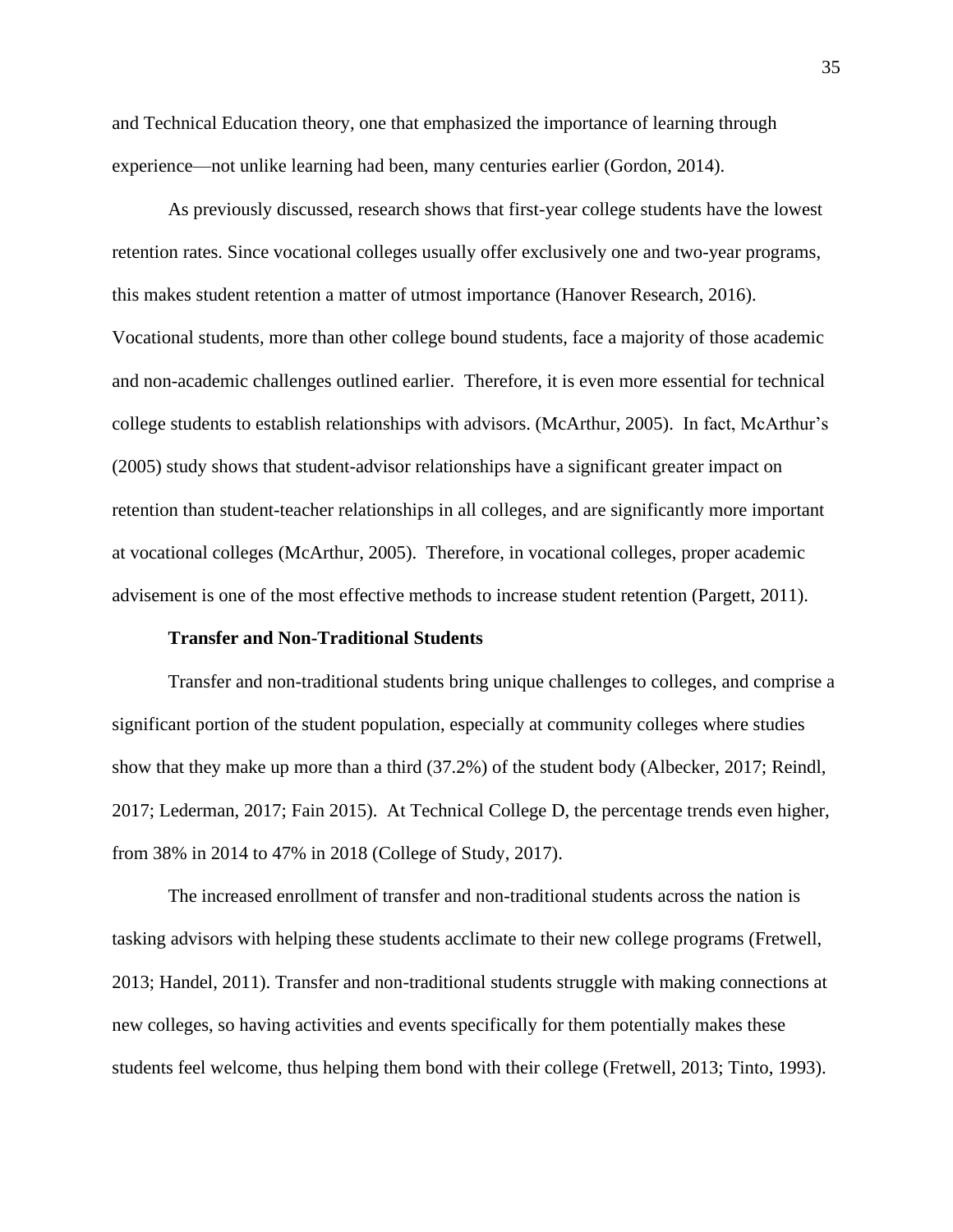Fretwell (2013) goes so far as to suggest that universities should deliberately implement policies that specifically target transfer students. Other studies also recommend posting materials to their websites especially for transfer students and having advisors who exclusively work with the transfer and non-traditional population (Fretwell, 2013; Handel, 2011).

## **Conclusion**

Colleges that experience high rates of student retention understand that retention directly relates to student satisfaction with the quality of service they receive from the institution (Hanover Research, 2016). As seen in this literature review, students who develop strong, supportive relationships with their advisors are significantly more satisfied with their educational experience, and inclined to maintain their enrollment, thus increasing the retention rate of the college. Colleges and universities that actively support and encourage student advising programs that promote building positive, authentic relationships between advisors and students will benefit from stable enrollment, as well as from higher student retention rates, as students persevere toward graduation (Varney, 2012).

The goal of this study is to explore student retention using Tinto's Model of Student Departure, and how student advising influences student satisfaction. Tinto's Model of Student Departure states that students' satisfaction through their social and academic experiences influence student satisfaction. Students who have positive social and academic experiences are more satisfied with their college, and therefore decide to stay at that school. Studies showed that students who have positive advising, have increased satisfaction with the college, and are more probable for the school to retain them.

The topics covered in this literature review explore a variety of student advising methods that contribute to student retention in a variety of higher educational program models, including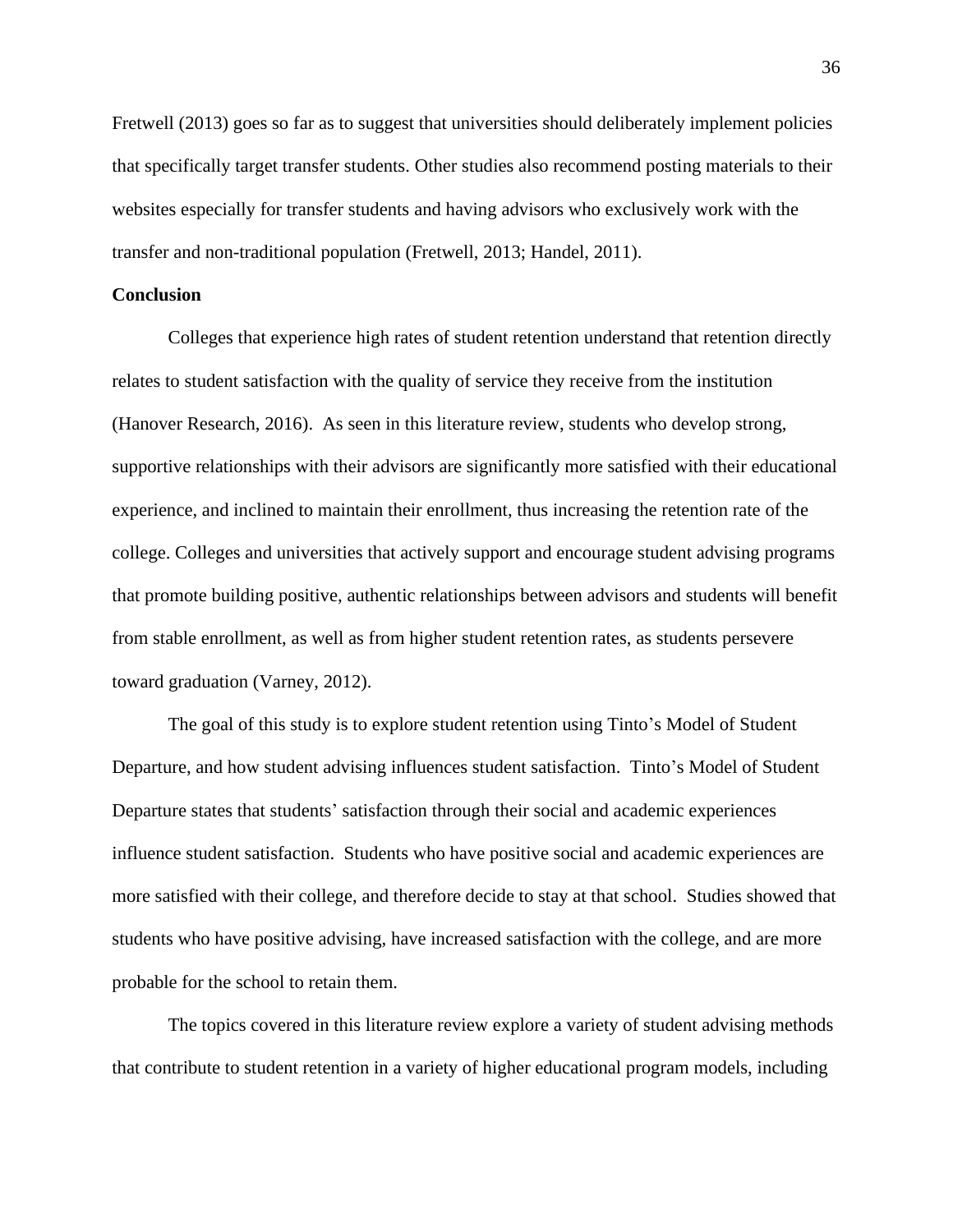technical colleges. There is scant research on student perceptions of these advising approaches, and how those perceptions contribute to student retention at a Midwestern technical college in 2020. This study is an opportunity to bridge that gap by studying and analyzing what advising methods contribute most to student retention and serve this unique student population the best.

Chapter 3 provides an overview of the qualitative research method and phenomenological approach used by the researcher. Using Tinto's Model of Student Departure, this study used triangulation through interviews to determine students' social satisfaction, transcripts to determine academic satisfaction, and observation to determine student perception. Utilizing these three data collection methods to illustrate students' perceptions of advising approaches and how students' advising experience influence student retention.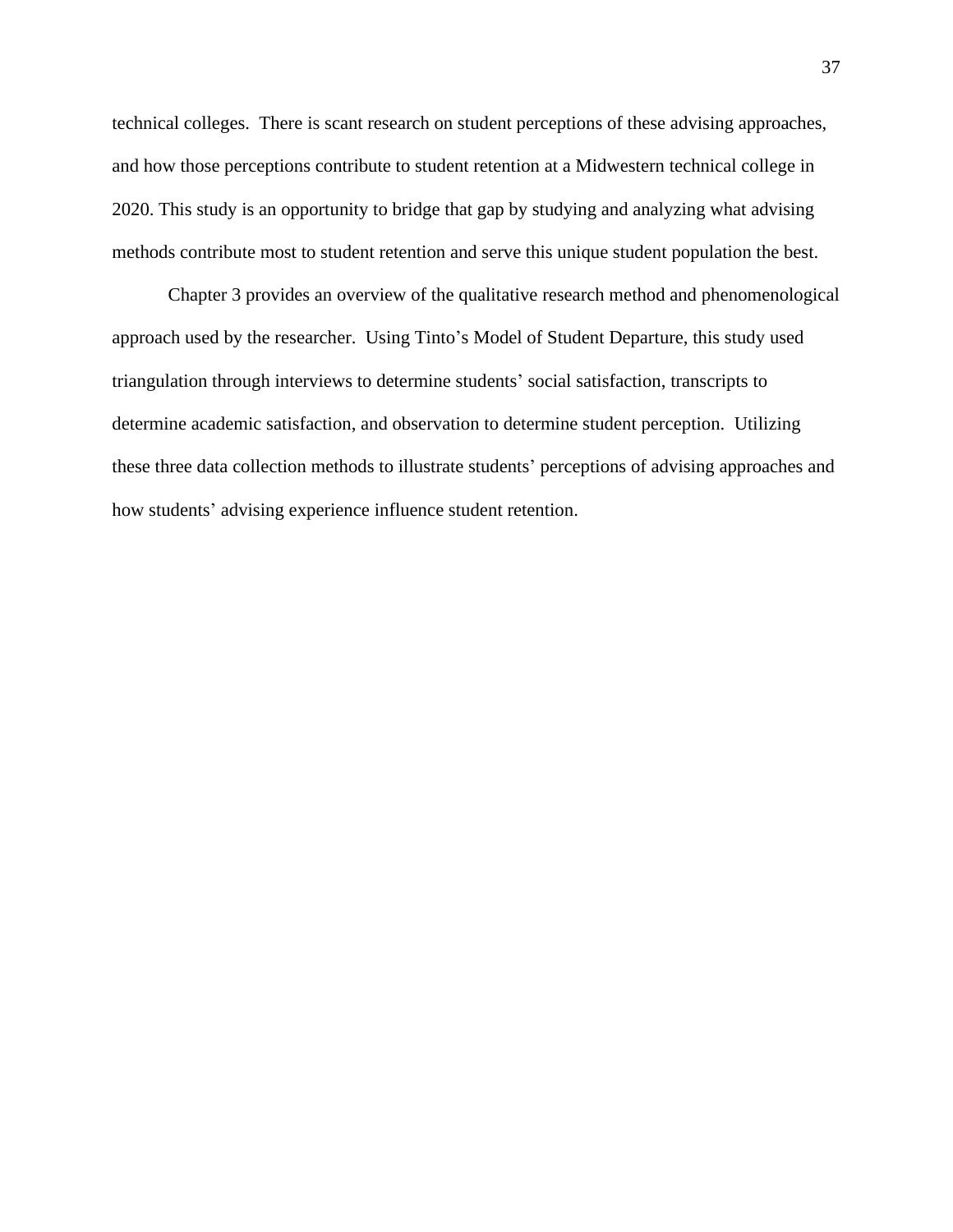#### **Chapter 3**

### **Research Methodology**

The research methodology for this qualitative phenomenology study explores student perceptions of advising approaches that contribute to student retention at a midwestern technical college in 2020. Utilizing this approach gives a better understanding of human experience in the natural environment (Lochmiller & Lester, 2017). The research methodology, description of the participants, data collection, analysis methods, and ethical concerns are primary elements of this chapter.

By utilizing a qualitative approach and employing a phenomenology method, it is possible to study impressions and human experiences of student advising and students' perspectives regarding retention. An essential part of this study is ensuring that the problem statement determines the method, instead of forcing a specific method because of familiarity (Patton & Cochran, 2002). Based on the research problem statement, each study has a research method that it should naturally gravitate towards; using it should result in an overall higher quality of the study (Patton & Cochran, 2002).

Phenomenology studies investigate the human philosophical perspective of an occurrence, analyze a specific experience, and describe how the event is universally experienced (Lochmiller & Lester, 2017). The phenomenology method differs from other qualitative methods because it focuses on describing a human experience, instead of merely documenting it (Grand Canyon University, 2019). Phenomenology is exclusively concerned with describing and studying participants' experiences (Grand Canyon University, 2019).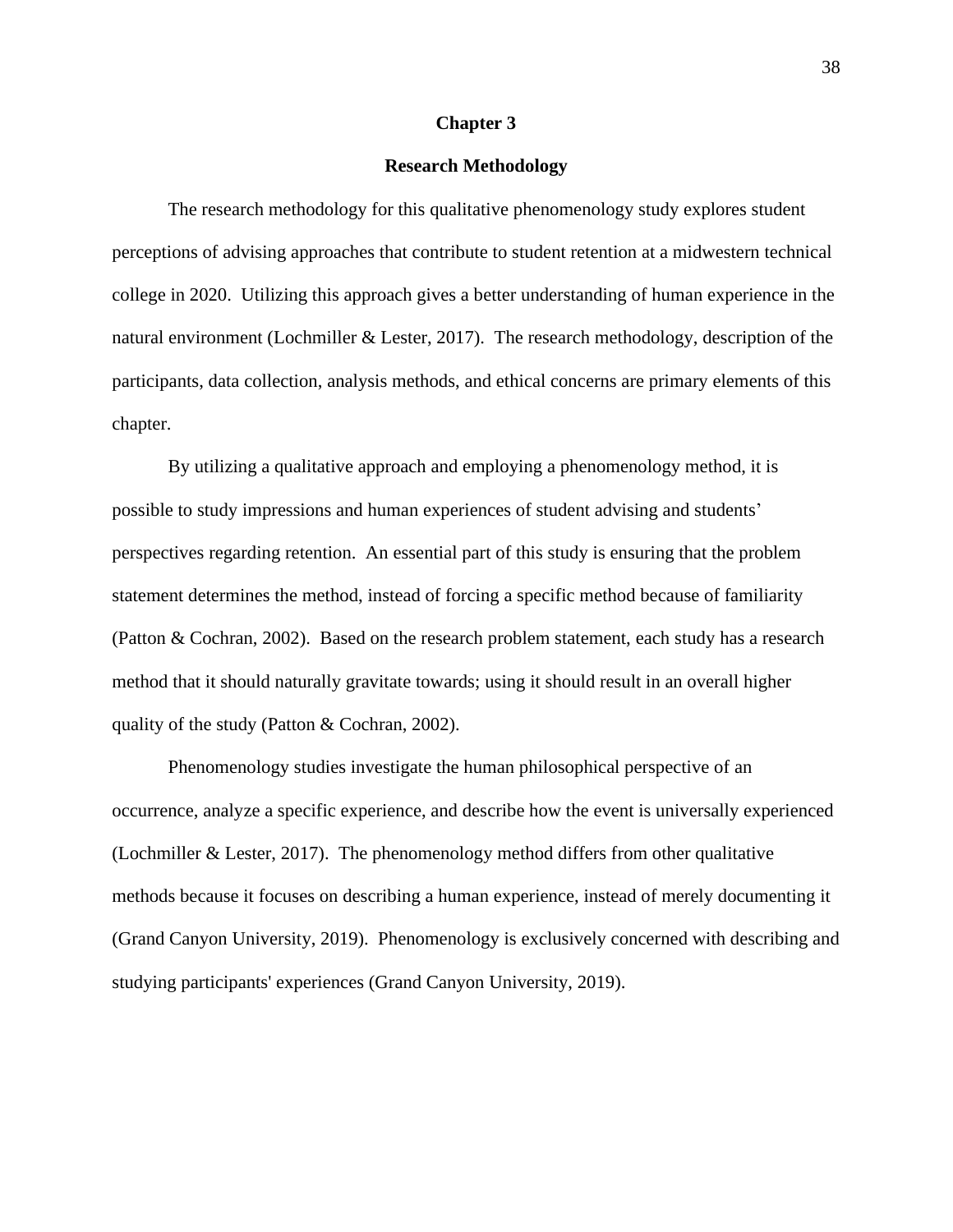#### **Research Questions**

Three research questions guided this qualitative study:

RQ1: How do students perceive the experience of academic advising?

RQ2: How do students define satisfaction with their advising relationship?

RQ3: How do students' academic experience differ from their perceived expectation?

### **Rationale for the Selection of Research Design**

This study utilized the qualitative approach and employed a phenomenology method to study student experiences and perceptions of advising methods that contribute to student retention at a midwestern technical college in 2020. Qualitative research is an in-depth method than uses observations and communication to collect data in the research samples' natural environment (McMillan & Schumacher, 2014). Qualitative research is typically proactive, comprehensive, and mutable, which means researchers typically become active members in the research method (Patton, 2002, 2015).

Since the goal of this study was to explore student perceptions of advising approaches that contribute to student retention, the researcher chose to use a qualitive approach. As with all qualitative studies, the problem statement determines the method of approach, and it is imperative to use the correct method based on the problem statement (Patton & Cochran, 2002). There are several different research methods that are acceptable in studying participants' perception (Patton, 2002, 2015), but the researcher chose phenomenology because this study focused on the participants' experiences of the event.

Phenomenology research aims to provide an inclusive and collective description of human experience from the perceptions of the people who experience it (Moustakas, 1994). Phenomenology research differs from most methodologies in that, instead of justifying or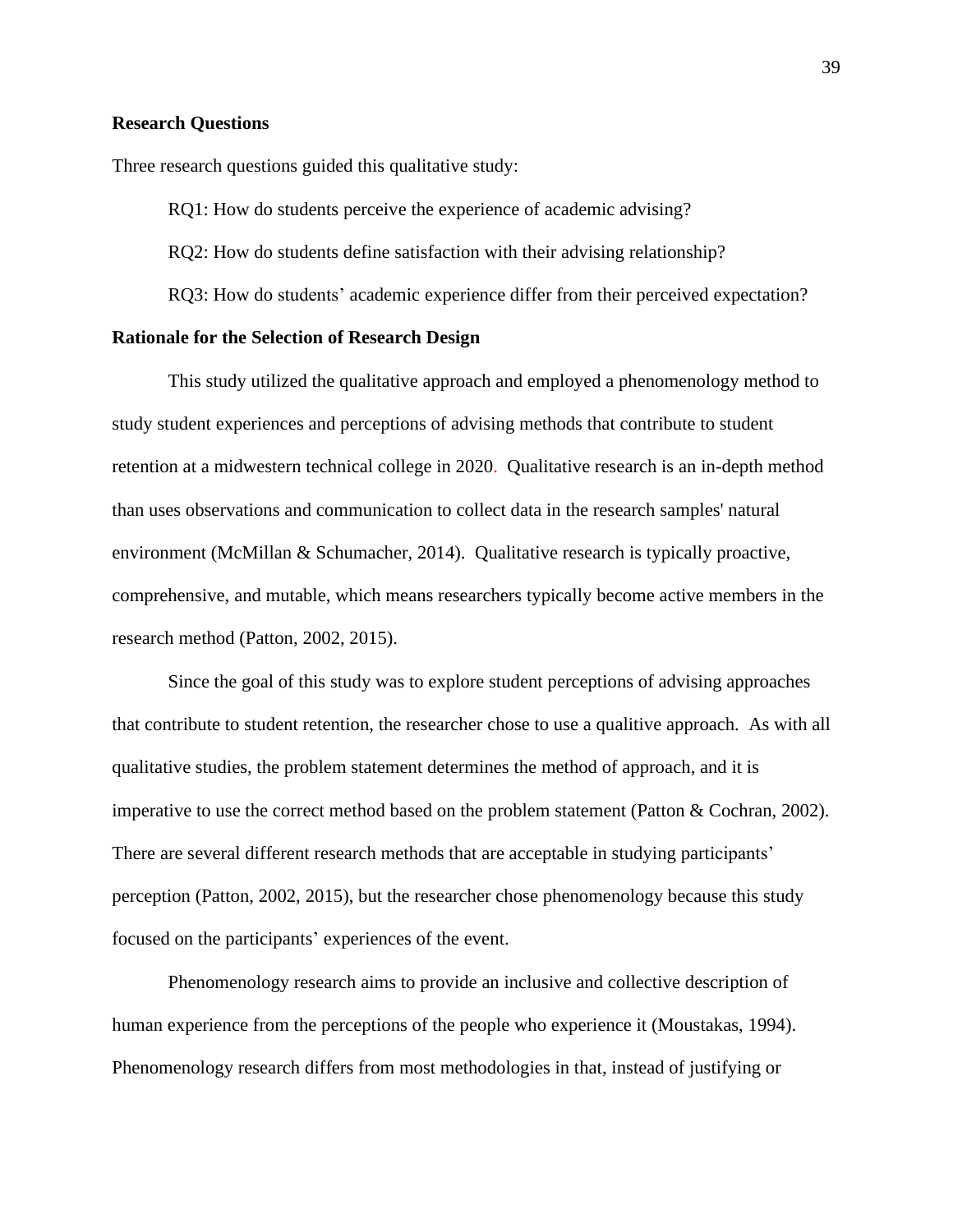qualifying a lived experience, it describes that occurrence (Grand Canyon University, 2019; Moustakas, 1994).

### **Research Design**

Qualitative research intends to better understand the human experience in the natural environment (Creswell, 2013; Lochmiller, & Lester, 2017). Qualitative inquiry strives to answer the "what," "how," and "why" of an incident instead of the "how many" or "how much" in quantitative research (Patton & Cochran, 2002). Qualitative research covers numerous types of research methods, but all share similar traits: the samples are moderately small; findings lack accuracy compared to quantitative studies; and there is difficulty in determining how bias has affected the study (Patton & Cochran, 2002).

Phenomenology is a qualitative study method investigating an occurrence from a human philosophical perspective and brings this experience into context (Creswell, 2013; Lochmiller, & Lester, 2017). The purpose of phenomenology research is to analyze the happening of an individual event and expand on it to describe how this event is universally experienced (Lochmiller, & Lester, 2017).

### **Research Setting**

The researcher conducted this study at a 2-year vocational college in County A. County A is 560 square miles in area, located in the midwestern United States (U.S. Census Report, 2017). Approximately 422,000 people populate County A, and a median age of 37.8 years, and most residents living in small suburban towns south of a metropolitan area (Data USA, 2018; U.S. Census Report, 2017). County A could qualify as a "bedroom" community since the average person drives 23.7 minutes to work, implying that most County A residents do not work relatively close to where they live (Data USA, 2018; U.S. Census Report, 2017).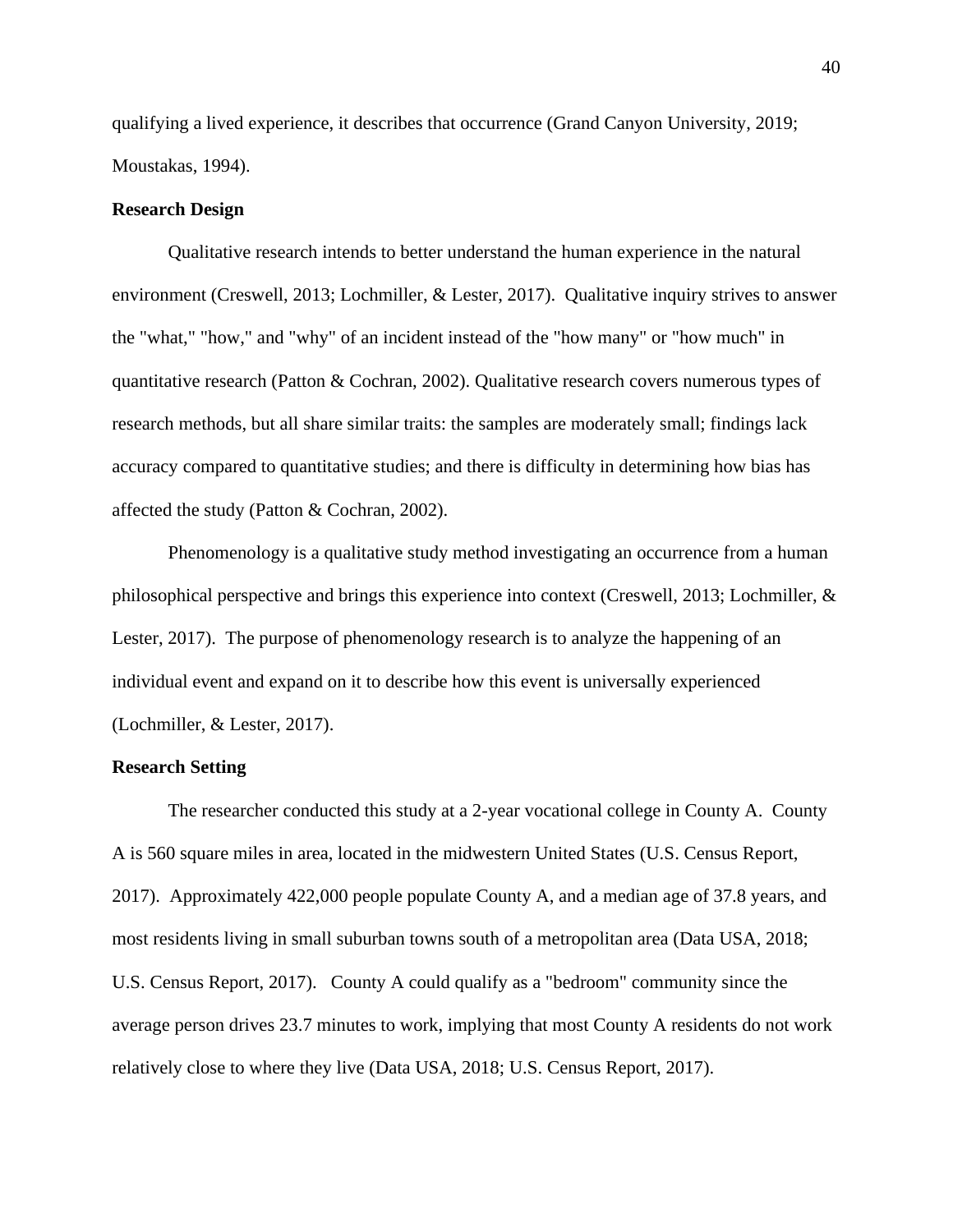County A is relatively affluent, with the socio-economic median of household income in 2017 approximately \$80,000, compared to the state's median household income of \$65,000 (Data USA, 2018; State of Study, 2016; U.S. Census Report, 2017). Similarly, the median home property value was \$260,000, while the state's average property value was \$238,000 (Data USA, 2018; Zillow, 2019; U.S. Census Report, 2017). Based on the yearly household income and property value, the social-economic classification of County A is middle to upper-middle-class.

The racial demographics of County A are not incredibly diverse; 78.4% of residents are Caucasian, followed by 7.09% African American, and 6.3% Asian (Data USA, 2018; U.S. Census Report, 2017). The ethnic diversity of Technical College D is 69% Caucasian, 11% African American, and 5% Asian, mirroring the county closely (College of Study, 2017). At Technical College D, 62% are traditional students (18-24 years of age), and 36% are nontraditional students (25 years of age and older), and 38% of students participate in online courses (College of Study, 2017).

The 2017 United States Census Report indicated that residents 25 years of age or older living in County A with a high school degree or higher was 93.8%, which is on par compared to the state's average, but is 5% higher than the United States average of 88% (U.S. Census Report, 2017). Forty-one percent of residents had a bachelor's degree or higher, which is 5% higher than the average for the state, and approximately 10% higher than the United States average (U.S. Census Report, 2017).

Technical College D partners with another local community college, Community College I, the only other college in County A (College of Study Partnership, 2018; Data USA, 2018). This partnership allows Technical College D and Community College I to offer additional programs and a comprehensive range of educational opportunities (College of Study Partnership,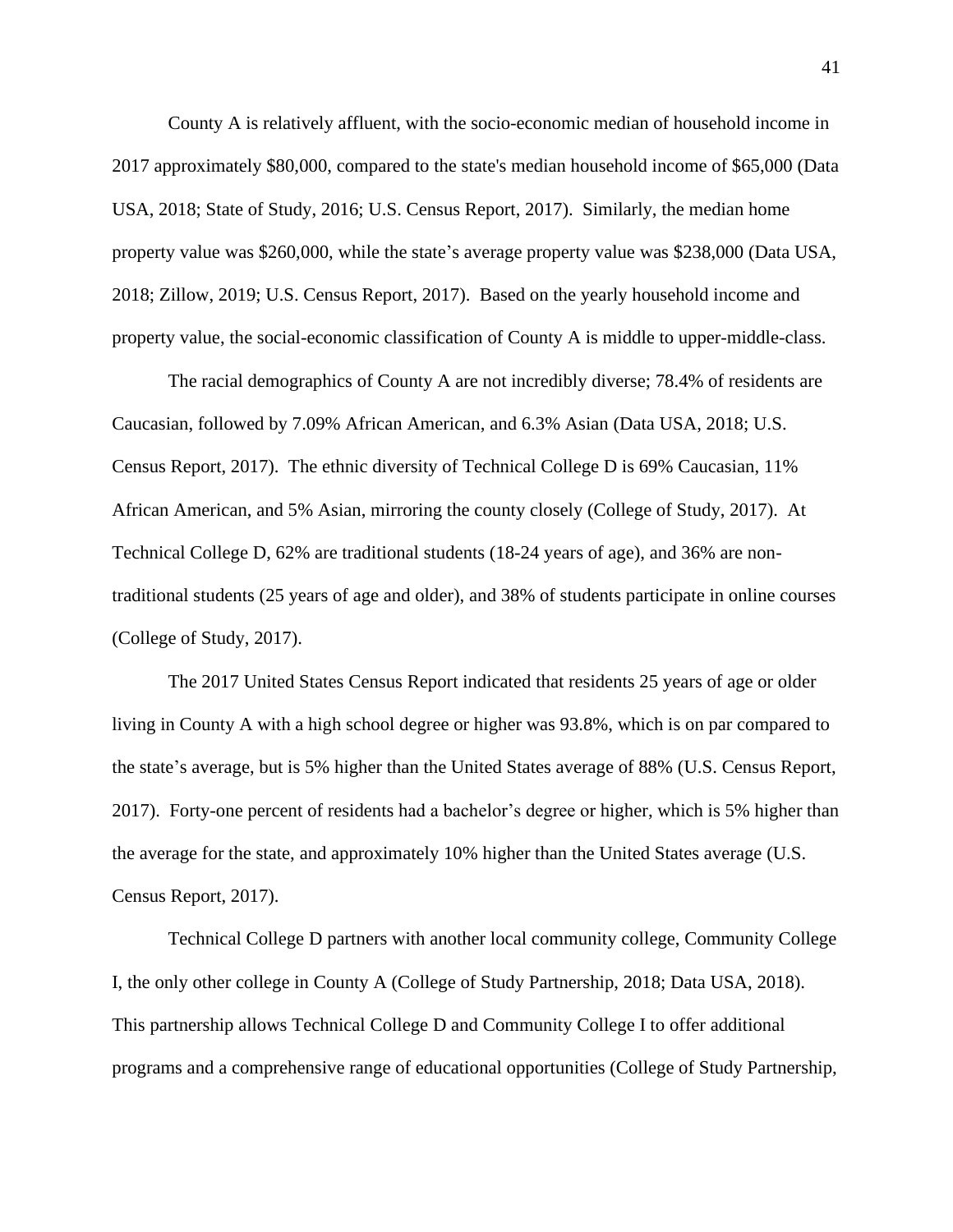2018). The increased opportunities and support offered by this partnership placed Technical College D on the Forbes Top 25 Vocational Colleges List, as well as national recognition of Community College I (College of Study Partnership, 2018).

### **Instrumentation**

A phenomenology study has four distinct steps: bracketing, intuition, analysis, and description (Patton, 2002). Bracketing aims to identify any preconceived bias, beliefs, options, notions, or conclusions of research participants (Grand Canyon University, 2019). During Intuition, researchers engross themselves in the study's phenomenon and try to experience it through the participants (Grand Canyon University, 2019). Researchers' immersion in the study phenomenon produces rich and in-depth data in the Analysis step (Patton, 2002). The Analysis step allows researchers to gather data and viewpoints of the participants, and find similarities in this information (Patton, 2002). The last step, description, elucidates, describes, and communicates the phenomenon to others (Patton, 2002).

This study began with a bracketing interview, where the researcher articulated his own experiences and opinions on the study. The purpose of bracketing is to identify the researcher's biases and prejudgment to experience the phenomenon through the participants' experience (Laverty, 2003; Valle et al., 1989). In phenomenological research, the bracketing process is essential as it forms a state of reflection, where the researcher needs to preconceived notations to allow for a less-bias study (Laverty, 2003).

#### **Sampling Method**

This study used purposeful sampling, which the researcher implemented when gathering in-depth and information-rich data (Patton, 2002, 2015). Purposeful sampling intends to choose participants who can provide a deep and rich description of the study (Patton, 2002). Because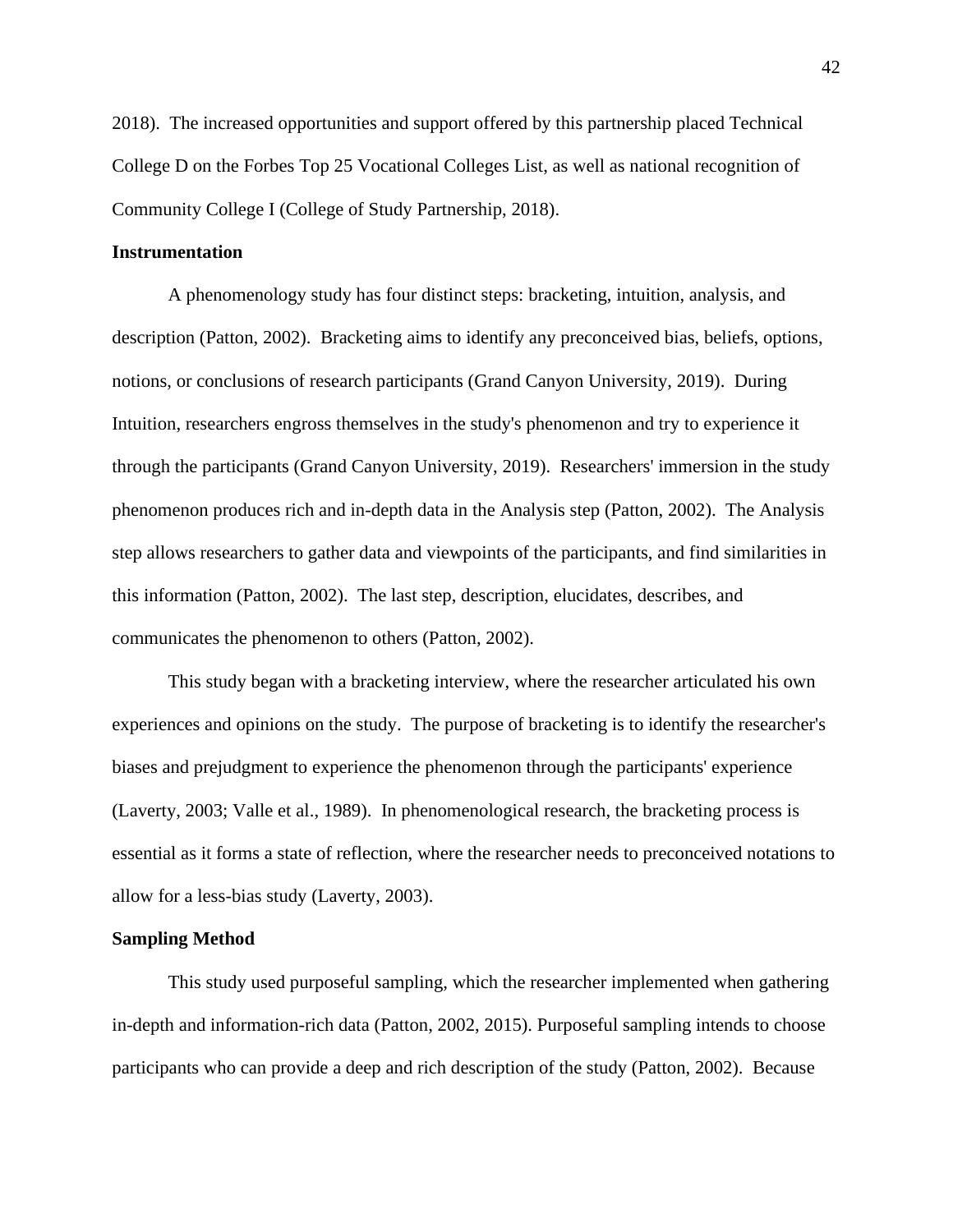qualitative research typically results in a high level of ambiguity and interpretation (Patton, 2002, 2015). The nature of the qualitative research method limits sample sizes, which means fewer participants and allows greater exploration into participants' experience (Creswell, 2013; Patton, 2002, 2015). Lincoln and Guba (1985) recommend that researchers select a sample size that allows collection of data to the point of repetition, excessiveness, or saturation. Creswell (2013) elaborates that qualitative phenomenological studies should use a sample size between 3 to 10.

In purposeful sampling, researchers select participants based on a specific criterion (Lochmiller & Lester, 2017). A subcategory of purposeful sampling is purposeful random sampling, where researchers randomly select subjects from a list of acceptable participants (Patton, 2002). Purposeful random sampling tends to increase the credibility of the study (Patton, 2002). The researcher selected criteria based on previous studies of similar interest (Lochmiller & Lester, 2017). The researcher selected Purposeful Stratified Random sampling because it was the only option to guarantee that the participants' demographics were similar to Technical College D's student population.

#### **Selection of Participants**

This study used purposeful sampling to gather data, where ten Technical College D students participated. The power of purposeful sampling is in gathering deep and abundant information (Patton, 2002). The importance of gathering deep and abundant information illuminates the research experience that it reveals (Creswell, 2013; Patton, 2002). Purposeful sampling has an implicit and incorporated bias because researchers can choose participants (Cohen & Crabtree, 2006; Patton, 2002). When using purposeful sampling, it is essential to note the study's purpose and rationale, not the sampling sample size (Creswell, 2013; Patton, 2002, 2015).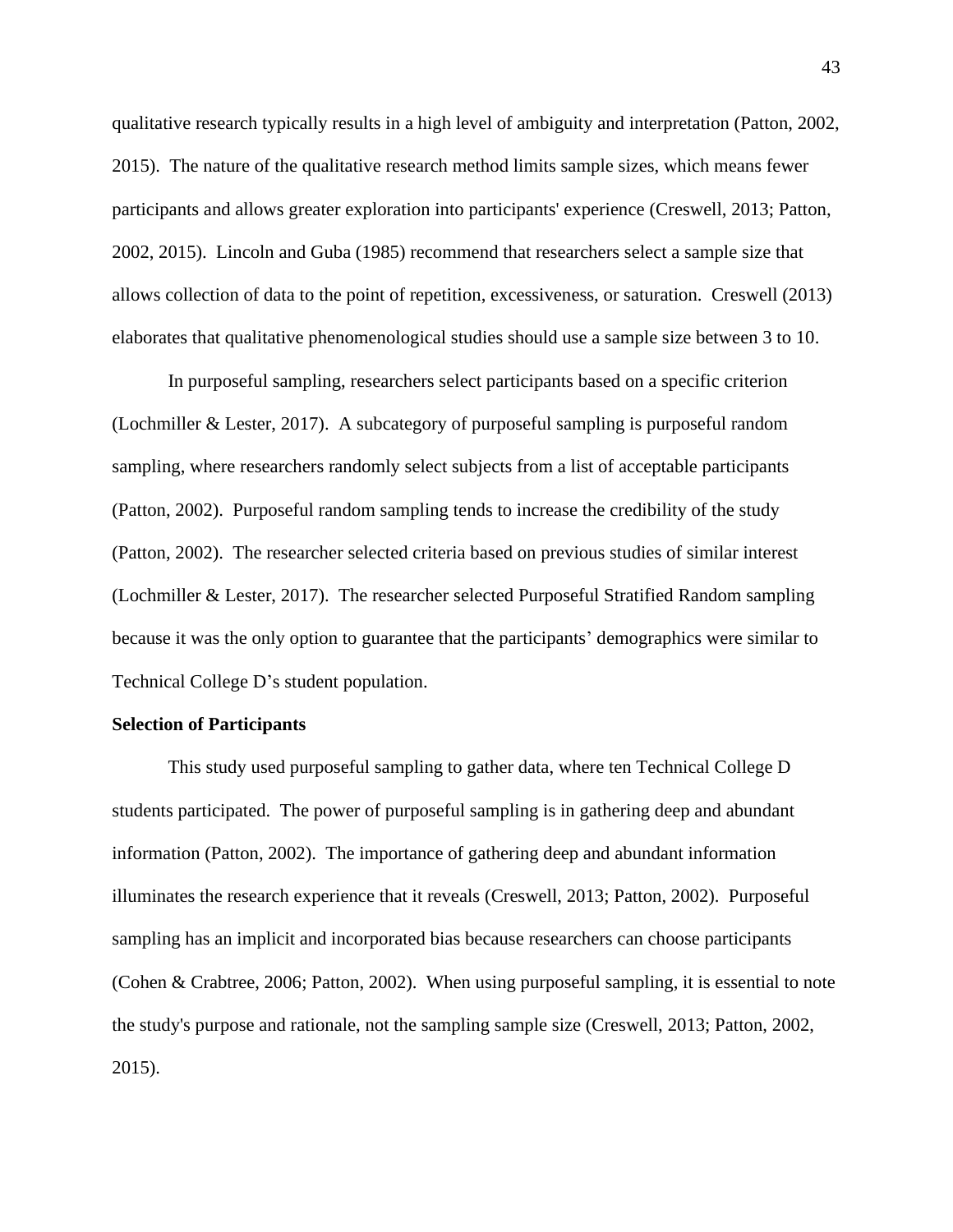Using purposeful stratified random sampling removes bias and increases credibility (Cohen & Crabtree, 2006; Patton, 2002). Utilizing a small random sample reduces suspicion about the judicious nature of participants' selection, which allows the researcher to base participant selection on the set criteria, not a prejudgment of participates responses (Patton, 2002). The reason researchers select purposeful stratified sampling over purposeful random sampling is to ensure that the sample group is comparable to the general population under study (Cohen & Crabtree, 2006; Patton, 2002).

The researcher used three criteria for selection and grouping of students to determine if there were similarities in each group. These groups were traditional and non-traditional, with the assumption that traditional students are 18-24 years of age, and non-traditional students were 25 years of age and older. The other two criteria were sex and race, the groups were Male and Female, and White and Students of Color. Table 3 shows Technical College D's and this study's percentages of traditional versus non-traditional students, male versus females, and white students versus students of color. Since this study is utilizing purposeful stratified random sampling, these percentages should be similar.

#### Table 3

#### *Demographic percentages*

|                             | <b>Technical College D</b> | Study   |
|-----------------------------|----------------------------|---------|
|                             |                            |         |
| Traditional/Non-traditional | 62%/38%                    | 60%/40% |
|                             |                            |         |
| Male/Female                 | 58%/42%                    | 60%/40% |
|                             |                            |         |
| White/Students of Color     | 71%/29%                    | 70%/30% |
|                             |                            |         |

*Note:* This table shows the similarities of demographics between Technical College D's and this study's demographics. Technical College D's demographics retrieved from The College of Study (2017).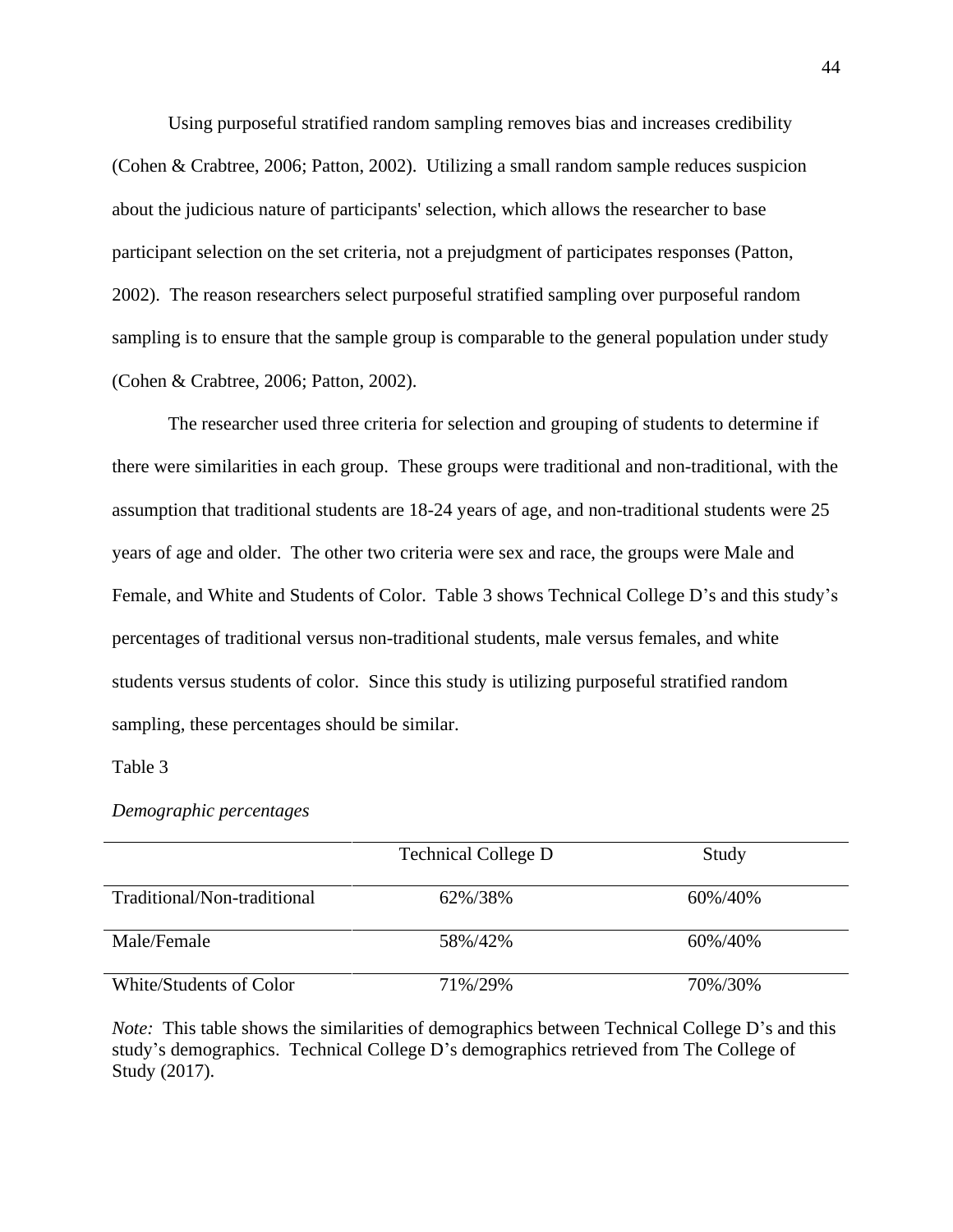# **Rationale for Selection**

The researcher chose purposeful random sampling to ensure that the study's sample's demographics are a good representation of Technical College D's student body. The goal was to replicate the population of Technical College D, where approximately 20% of students are students of color, with 45% being female. Patton (2002, 2015) suggests that purposeful random sampling is useful when a rich and plentiful information description of an event is necessary. Purposeful random sampling also aims to gather data about the phenomenon of study, and participants' experiences (Patton, 2002, 2015). The researcher used purposeful random sampling with a smaller sample size, prevalent in qualitative studies, to guarantee that the selection of participants matched the demographics of Technical College D (Patton, 2002, 2015).

### **Recruitment Strategies**

Receiving approval from the Institutional Review Boards (IRBs) of Technical College D and Winona State University (WSU) was necessary before continuing with this study. WSU granted approval on October 2, 2020, project number 1659705-2, (appendix A). Upon receiving approval from both IRBs, the researcher selected students to match the student population's demographics. The researcher contacted participants through a letter containing the goal of this study and an invitation to participate. This letter included the researcher's phone number and email in case participants had any questions or reservations. Also, this letter included contact information for both IRBs. Participation was entirely voluntary.

### **Relationship with Participants**

The researcher is a professor at Technical College D and might be acquainted with some of the participants. Since this study is utilizing purposeful random sampling, there is a chance that participants might know the researcher. For transparency, if the researcher knew the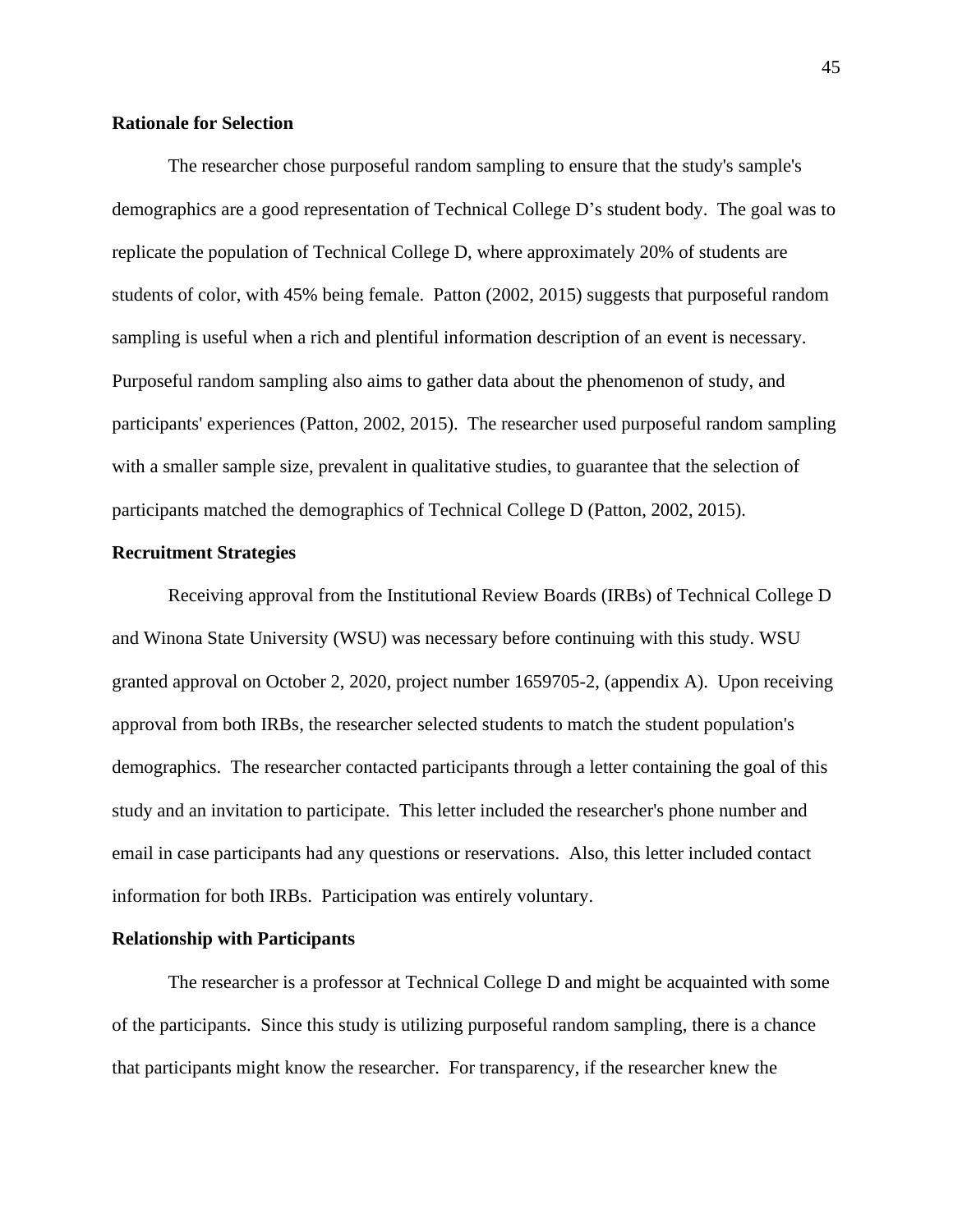participants, the researcher made notations in Chapter 4 and did not affect this study's outcomes. There is a possibility for bias because of the randomness of choosing participants, but implementing measures such as bracketing reduced bias.

# **Data Collection**

Qualitative research typically breaks data collection into three approaches: document review, interviews, and observations (Creswell, 2013; Patton, 2002). All data collection methods have their strengths and weaknesses, but utilizing multiple methods of gathering data strengthens the study (Creswell, 2013; Patton, 2002). An essential part of qualitative research is forming a connection with the participants (Creswell, 2013). By building rapport and trust with the participants, the researcher had a better chance of having an open and honest dialogue, and more accurate and authentic data collection.

## **Procedure**

The researcher used three different methods of data collection. First, the researcher collected and reviewed the participants' academic records. Reviewing the records allowed the researcher to understand the participants' past academic performance, and created a baseline for each participant. The researcher used the participants' academic records to determine students' academic integration, which is the first essential factor of Tinto's Model of Student Departure. This review also allowed grouping of participants according to GPA and attendance to determine if these influenced student satisfaction.

After reviewing participants' academic records, the researcher then interviewed each participant individually in a setting of their choosing, using open-ended questions. Open-ended questions allow for a better understanding of the world as seen through the participants' eyes, and allowed the researcher to ask additional questions to clarify participants' statements (Patton,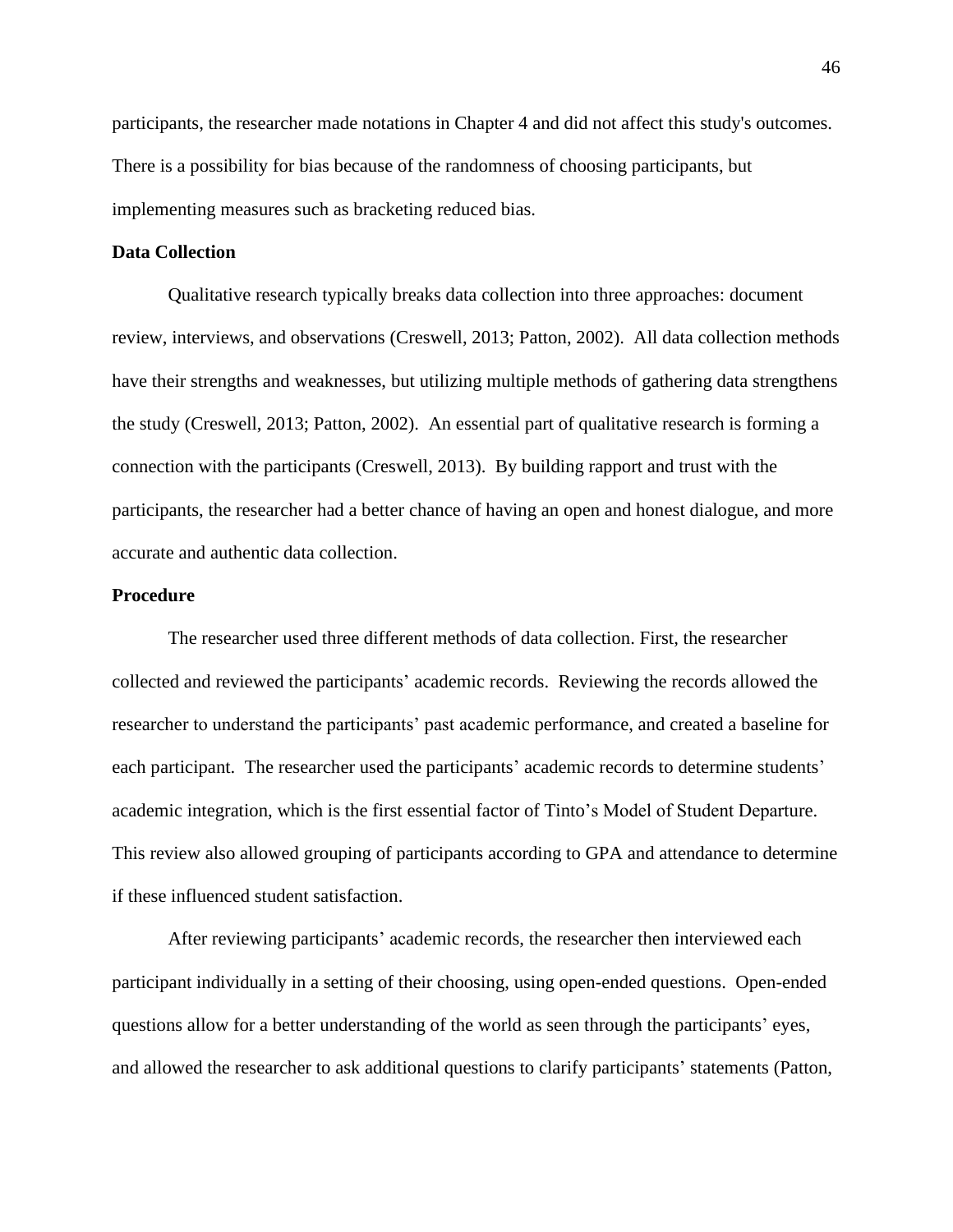2002, 2015). By discerning the participants' viewpoints, the researcher was better able to comprehend and encapsulate the students' social integration, which is the second essential factor of Tinto's Model of Student Departure (Patton, 2002, 2015).

Finally, the researcher observed participants at the institution in their natural environment. Since the researcher taught at the research study site, the researcher was able to take field notes that helped fill in any missing gaps from reviewing academic records and the interview process. Being able to observe students in their natural environment also allowed the researcher to verify participants' academic and social integration at Technical College D. The researcher used observations, which allowed participants to share their viewpoints (Creswell, 2018).

Using three different methods of collecting data allowed the researcher to better understand students' perceptions of advising approaches related to student retention. Each of these methods permitted exploration of both of Tinto's Model of Student Departure key factors, which are positive student academic and social experiences. Reviewing students' academic records allowed for collecting data regarding students' academic satisfaction. Interviews allowed for collecting data regarding students' social satisfaction. Observations allowed for confirmation of data collection.

Studying the human experience of student academic advising experiences at a vocational college helped develop and guide this study towards its implications, findings, and conclusions (Lochmiller & Lester, 2017). This study followed six steps when approaching research (Lochmiller & Lester, 2017). These steps were: formulating a research problem, developing research questions, identifying a conceptual or theoretical framework, selecting a research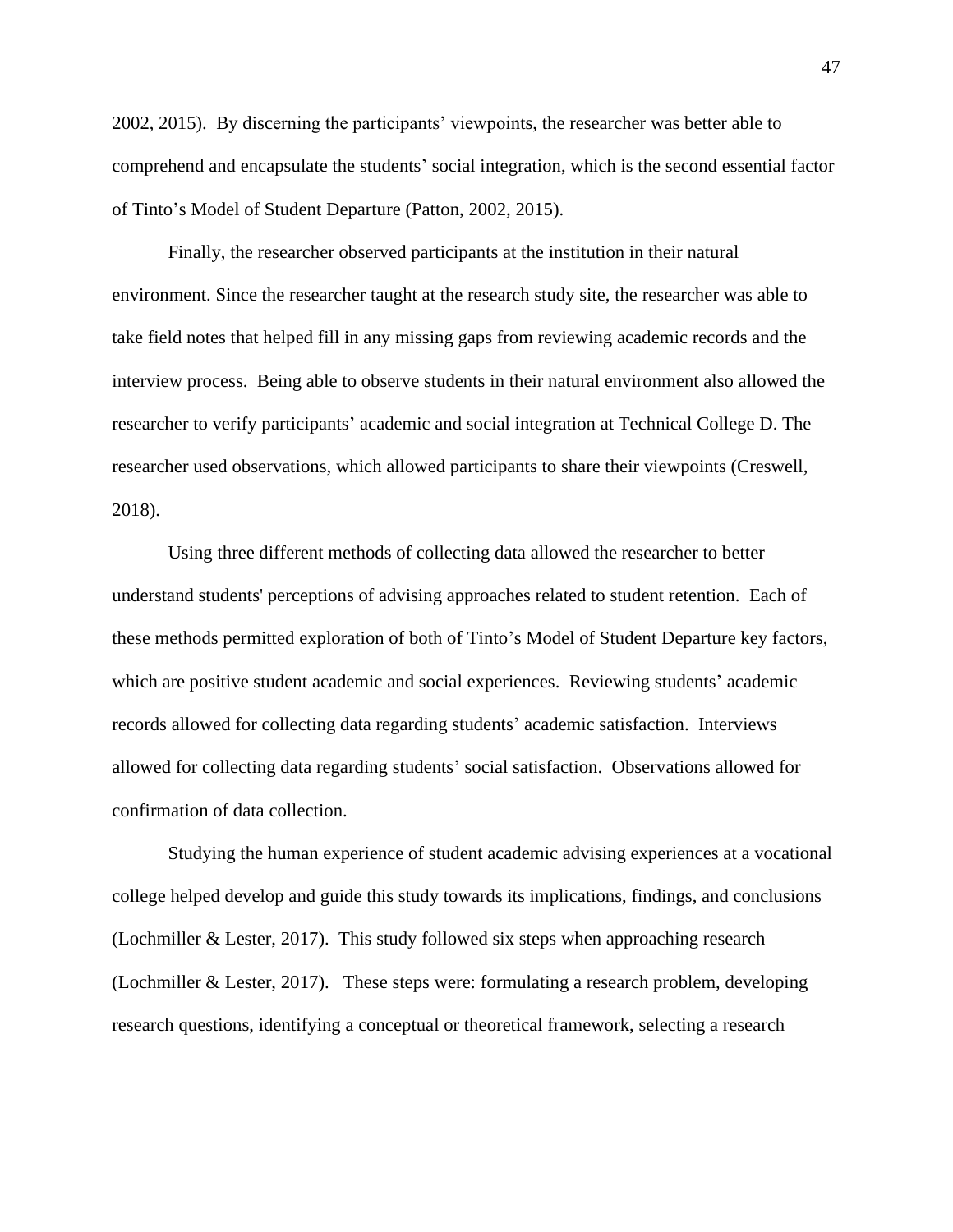methodology, selecting research methods, and determining an approach to data analysis (Lochmiller & Lester, 2017).

### **Data Verification**

A vital step in any research study is to ensure that the data collected are valid, through triangulation until saturation and redundancy occurs with the collecting of data (Creswell, 2018). There are eight strategies to verify that the data collected are valid. The first strategy is to triangulate different data sources by examining past documented evidence, and using them to build a clear and comprehensible justification for the research methodology (Creswell, 2018). The second strategy is to allow participants to verify the collected data to guarantee that the researcher's interpretation was what participants expressed (Creswell, 2018). The second strategy is essential to verify the third strategy, which the researcher conveys a thick and rich description of the data (Creswell, 2018).

The fourth strategy is to elucidate any biases that researchers bring to a study (Creswell, 2018). The fifth strategy is to render a description of any unforeseen issues or discrepancies while conducting the study (Creswell, 2018). The sixth strategy is for researchers to spend a substantial amount of time in the field of study (Creswell, 2018). The seventh strategy is for researchers to use peer debriefing or bracketing to enhance the accuracy of the study (Creswell, 2018). The eighth and final strategy is that studies should utilize an external auditor to examine the study in its entirety (Creswell, 2018). All successful research studies need to incorporate and account for all eight strategies (Creswell, 2018).

As mentioned above, triangulation of the data is a crucial part of any successful research study (Creswell, 2013, 2018; Patton, 2002, 2015). Triangulation also decreases researchers' subjectivity and judgment, which can adversely affect a study's validity (Creswell, 2013, 2018;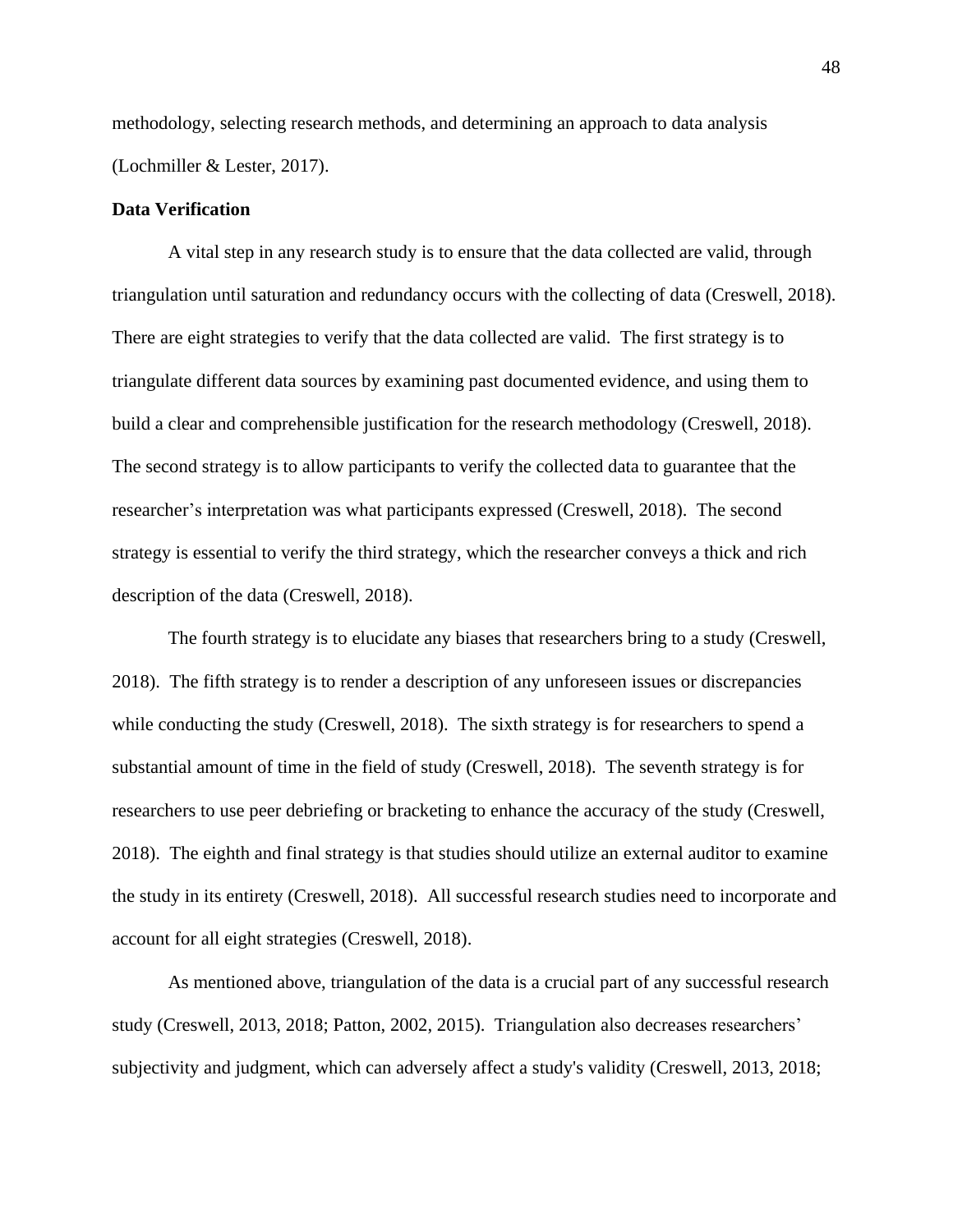Patton 2002, 2015). Triangulation uses two or more data collection methods in a study, increasing the credibility, accuracy, and validity of the findings (Creswell, 2013, 2018; Patton, 2002, 2015). To use triangulation successfully, researchers must follow four techniques (Patton, 2002, 2015).

The first technique is source triangulation, in which researchers need to use as many sources as possible to accurately describe the data to the readers (Patton, 2002, 2015). The second technique involves investigator triangulation, which suggests that studies use more than one researcher in data collection (Patton 2002, 2015). However, Patton (2002, 2015) recommends studies with only one researcher employ an external reviewer instead of an additional researcher, so an outside and impartial person can review the study for bias. The third technique is methodological triangulation, which promotes using more than one research method in a study (Patton, 2002, 2015). The fourth and final technique is theoretical triangulation, which supports using more than one hypothesis or theory in a study (Patton, 2002, 2015). Researchers typically use as many triangulation techniques as possible to increase a study's data validity (Patton, 2002, 2015). This study used triangulation for analysis of the qualitative data.

#### **Data Analysis**

The researcher gathered and analyzed three data points to identify the qualitative data findings: documentation review, interviews, and observations. Reviewing students' academic records before conducting interviews allowed the researcher to modify interview questions for each student. This study first collected students' academic records, permitting enhanced and more in-depth exploratory interviews in the research. The researcher then conducted interviews employing the semi-structured method, then used Open Coding, where the researcher looks for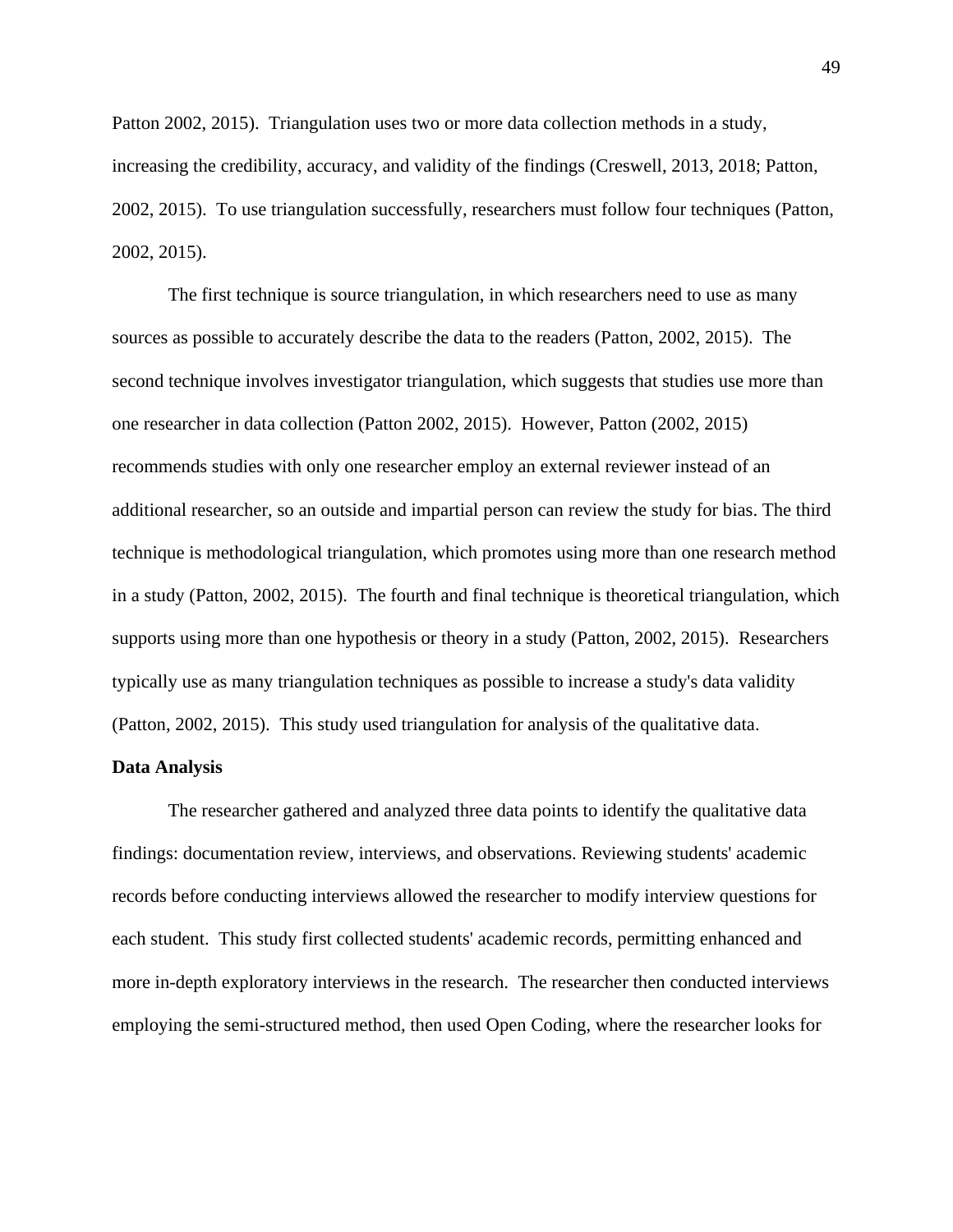any similarities, to better understand the participants' trends. The researcher then categorized the results from the interviews manually.

Finally, the researcher utilized the semi-structured method to observe students, which allowed the researcher to fill in gaps in the data collected by the other means. Coding prevented the researcher from exaggerating the importance of one aspect over another based on preconceived bias, which ensured a more reliable analysis of the findings. Studying the human experience in a vocational college helped develop and guide this study toward its implications, findings, and conclusions (Lochmiller & Lester, 2017).

### **Conclusion**

This chapter outlines the research methods used to answer this study's research questions. It includes a detailed description of the research procedures, the study's participants, data collection methods, and how the researcher analyzed the data. The researcher used a phenomenological methodology to explore student perceptions of advising methods that contributed to student retention at a midwestern technical college in 2020. The participants contributed to this study by sharing how their academic advising experiences helped them stay in school. Chapter 4 will provide the study's results following the methodology described in Chapter 3.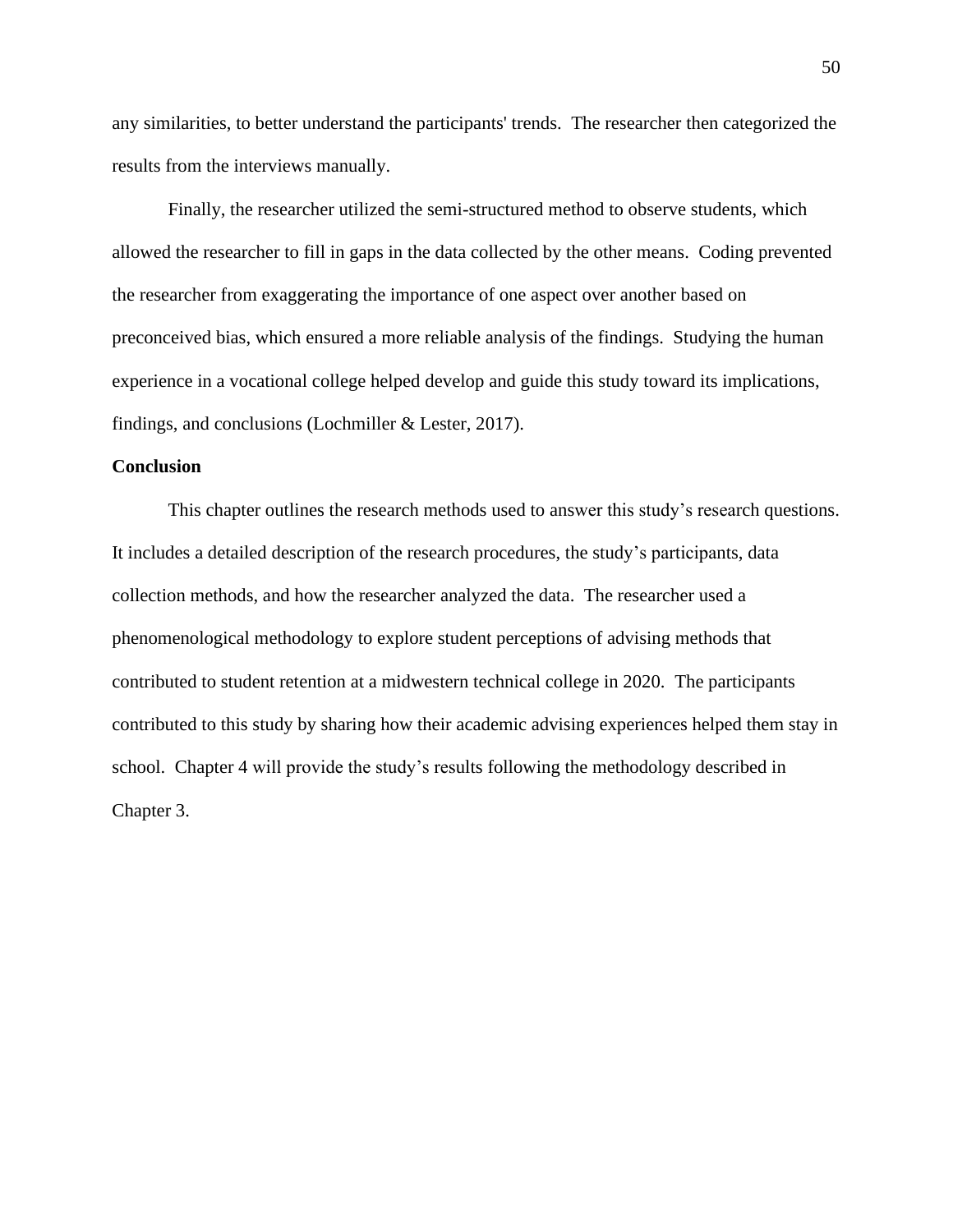#### **Chapter 4**

#### **Results**

The purpose of this qualitative phenomenology study was to explore student perceptions of advising methods at a midwestern technical college in 2020. This chapter comprises the results of the conducted phenomenological answers the following research questions:

RQ1: How do students perceive the experience of academic advising?

RQ2: How do students define satisfaction with their advising relationship?

RQ3: How do students' academic experiences differ from their perceived expectations? This chapter includes a description of the sample population, discussions on the study's data analysis, a description of emerging themes, and discussions of research questions.

This study utilized triangulation according to Patton's (2002, 2015) four techniques for reliability, and Creswell's (2018) eight strategies for validity described in Chapter 3. Patton (2002, 2005) suggests that researchers strive to match four techniques for triangulation, but only need one of the four techniques to effectively apply triangulation. Studies that incorporate more of these techniques increase the study's reliability, but Patton (2002, 2015) does not require studies to use all four techniques. This study was able to employ three of the four.

First, this study used students' academic records to analyze students' academic satisfaction, interviews to record students' social satisfaction, and observations to determine student perception of their advising experiences. Second, since this study did not use multiple researchers, this study used an impartial and external reviewer to verify findings. This reviewer was a co-worker of the researcher, and has a Ph.D. in education; the reviewer asked to remain anonymous.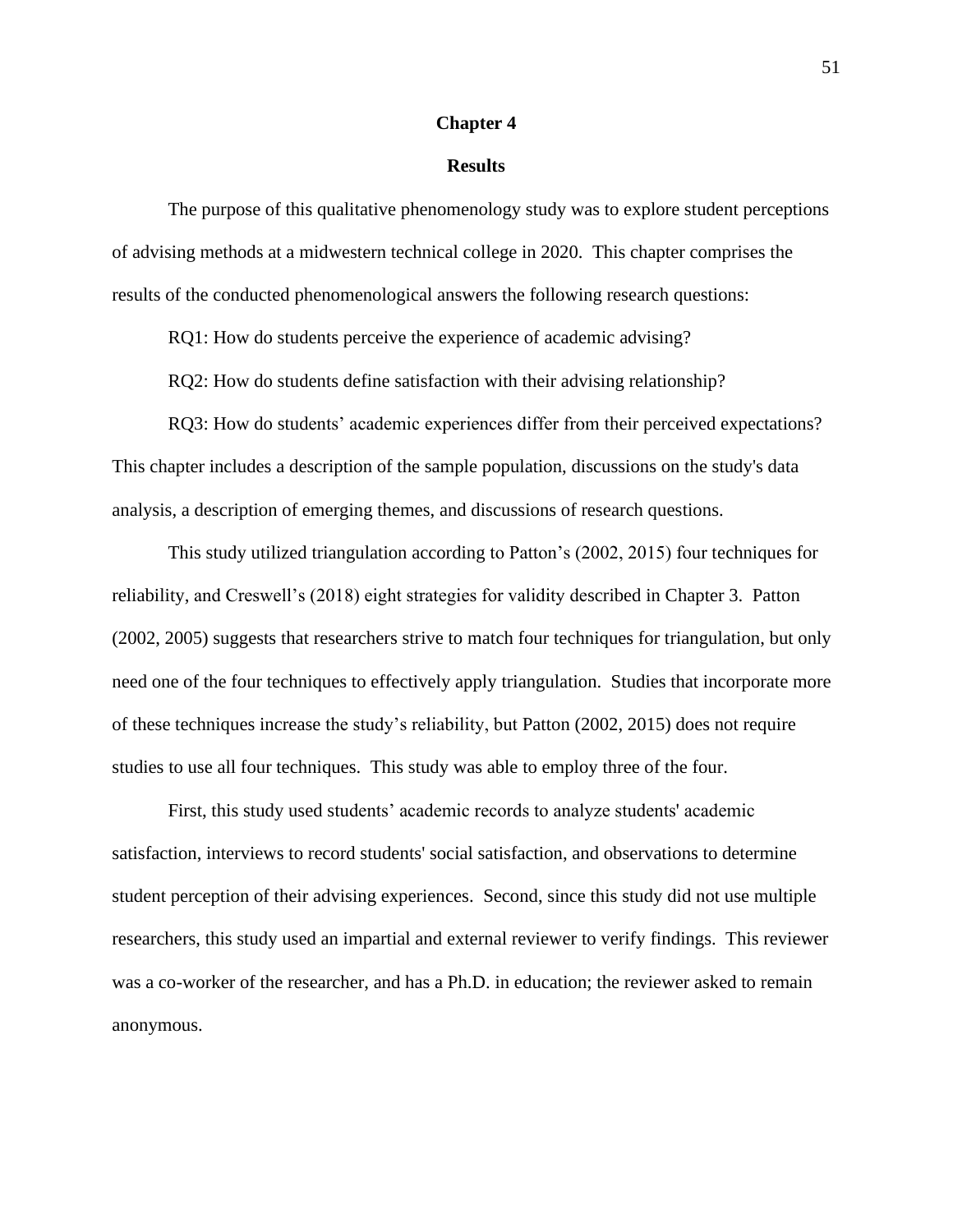Third, the researcher was not able to meet the third techniques of Patton's (2002, 2015) techniques because this study was limited to the qualitative phenomenological research method, and utilized the practices associated with this method. Patton (2002, 2015) suggests using multiple research methods when possible but, because of time constraints, the researcher could not apply the technique of using multiple research methods to this study. Fourth, this study utilized the three theoretical frameworks described in Chapter 2, with Tinto's (1993) Model of Student Departure being the primary theory. Multiple Student Advising Theories, and Vocational Educational Theory (Doty, 1984) were the supplemental theories. Table 4 summarizes the researcher's actions to meet the requirements of Patton's four techniques for triangulation, and improved validity.

### Table 4

| <b>Suggested Technique</b>                                                               | Researcher's Action                           |  |
|------------------------------------------------------------------------------------------|-----------------------------------------------|--|
| (1) Use Multiple forms of Data Collection                                                | Used Document Review, Interviews, and         |  |
|                                                                                          | <b>Observations</b>                           |  |
| (2) Use Multiple Researchers, or an                                                      | Was not able to use multiple researchers, but |  |
| external and independent reviewer                                                        | used an external and independent reviewer     |  |
| (3) Use Multiple Research Methods                                                        | Was not able to use multiple research         |  |
|                                                                                          | methods, but focused on Phenomenology         |  |
|                                                                                          | Research                                      |  |
| (4) Use Multiple Theoretical Frameworks                                                  | Used Tinto's Model of Student Departure,      |  |
|                                                                                          | Theories of Advising Approaches, and          |  |
|                                                                                          | <b>Technical and Vocational Education</b>     |  |
| Nata: This toble shows how the researcher met Detter's (2002, 2005) systems of effective |                                               |  |

#### *Techniques for triangulation and reliability*

*Note:* This table shows how the researcher met Patton's (2002, 2005) suggestions of effective techniques of triangulation described in Chapter 3.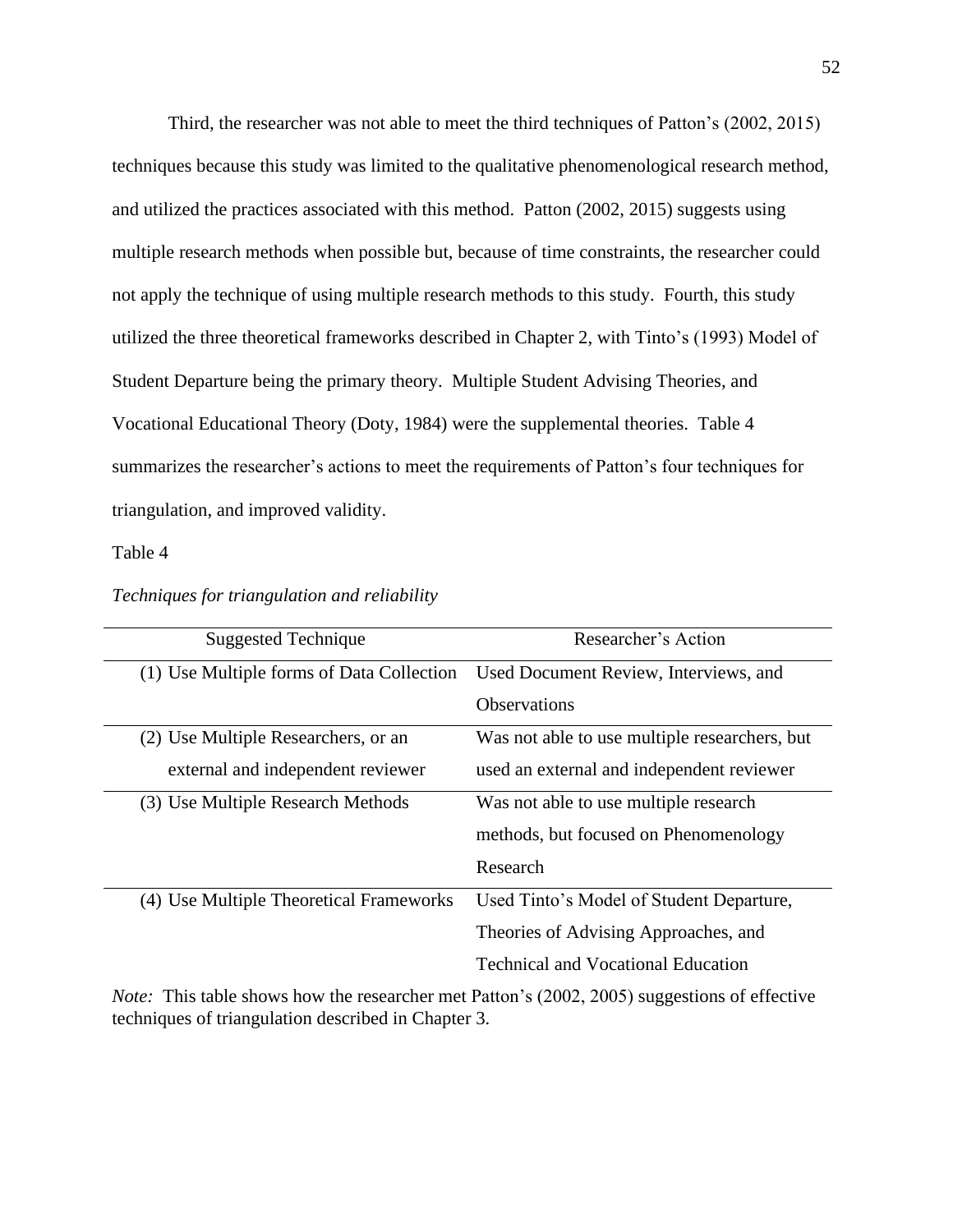Creswell (2018) suggests eight strategies for improving a study's validity, as described in

Chapter 3. This study was able to meet all of Creswell's (2018) suggested strategies. Table 5 illustrates how this study was able to attain each of these strategies.

# Table 5

# *Strategies for validity*

| <b>Suggested Strategies</b>            | Researcher's Action                            |  |  |
|----------------------------------------|------------------------------------------------|--|--|
| (1) Triangulate different data sources | Researcher used three collection sources, see  |  |  |
|                                        | Table 4 for further information                |  |  |
| (2) Allow participants to verify the   | Researcher verified all selected quotes with   |  |  |
| collected data                         | participants before using                      |  |  |
| (3) Convey a thick and rich            | Researcher used direct quotes and descriptions |  |  |
| description from data                  | from participants                              |  |  |
| (4) Elucidate any biases that          | Researcher performed a bracketing interview    |  |  |
| researchers bring to a study           | before conducting research                     |  |  |
| (5) Render a description of any        | See research limitations and delimitation for  |  |  |
| unforeseen issues or discrepancies     | further information                            |  |  |
| (6) Spend a substantial amount of      | Researcher teaches in the field of study       |  |  |
| time in the field of study             |                                                |  |  |
| (7) Use peer debriefing or bracketing  | Researcher performed a bracketing interview    |  |  |
|                                        | before conducting research                     |  |  |
| (8) Utilize an external auditor        | Utilized an external Auditor, see Table 4      |  |  |

*Note:* How the researcher met Creswell's (2018) eight strategies for validity.

# **Sample Description**

Ten students from Technical College D participated in this study. As described in Chapter 3, the researcher selected participants employing systematic random sampling to ensure that the sample size was comparable to Technical College D's population demographics. Participants' ages ranged from 19 to 39 years old. Six of the participants were traditional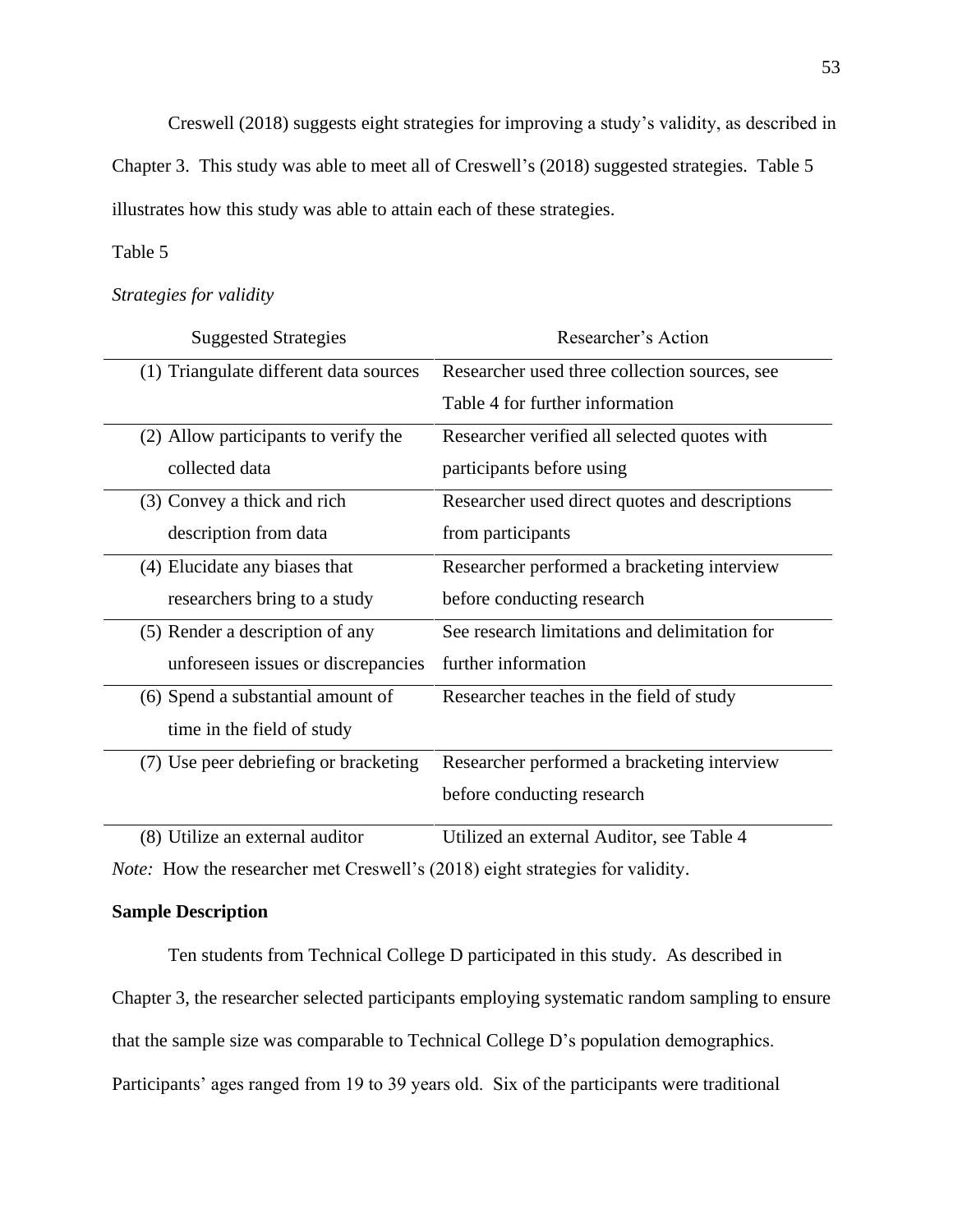students, ages 24 years old and younger, composing 60% of the sample population, as compared to 62% of Technical College D's population demographics. Four participants were nontraditional students, ages 25 years old and older, composing 40% of the sample population, as compared to 38% of Technical College D's population demographics.

Six participants (60%) were male, and four participants (40%) were female, which is comparable to Technical College D's population demographic of 58% male and 42% female. Seven participants (70%) are White/Caucasian, and three participants (30%) are Students of Color. This statistic correlates to 71% of the population of Technical College D that is White/Caucasian, and 29% of Technical College D's population being Students of Color. These ratios are as close to the general population percentages of Technical College D as the researcher could achieve with ten participants. Additionally, one participant is married, and two participants have children.

Six of the ten students are currently employed full-time, one is employed part-time, two are displaced workers, and one is unemployed. All ten participants were previously employed full-time, and all were full-time students at Technical College D during the 2020-21 school year. Two participants had previous college experience. The participants' GPAs ranged from 2.0 to 4.0, with an average GPA of 3.036. Table 6 illustrates the participants' demographics based on the criteria of whether they were traditional or non-traditional students, male or female, White or Students of Color, and their GPAs.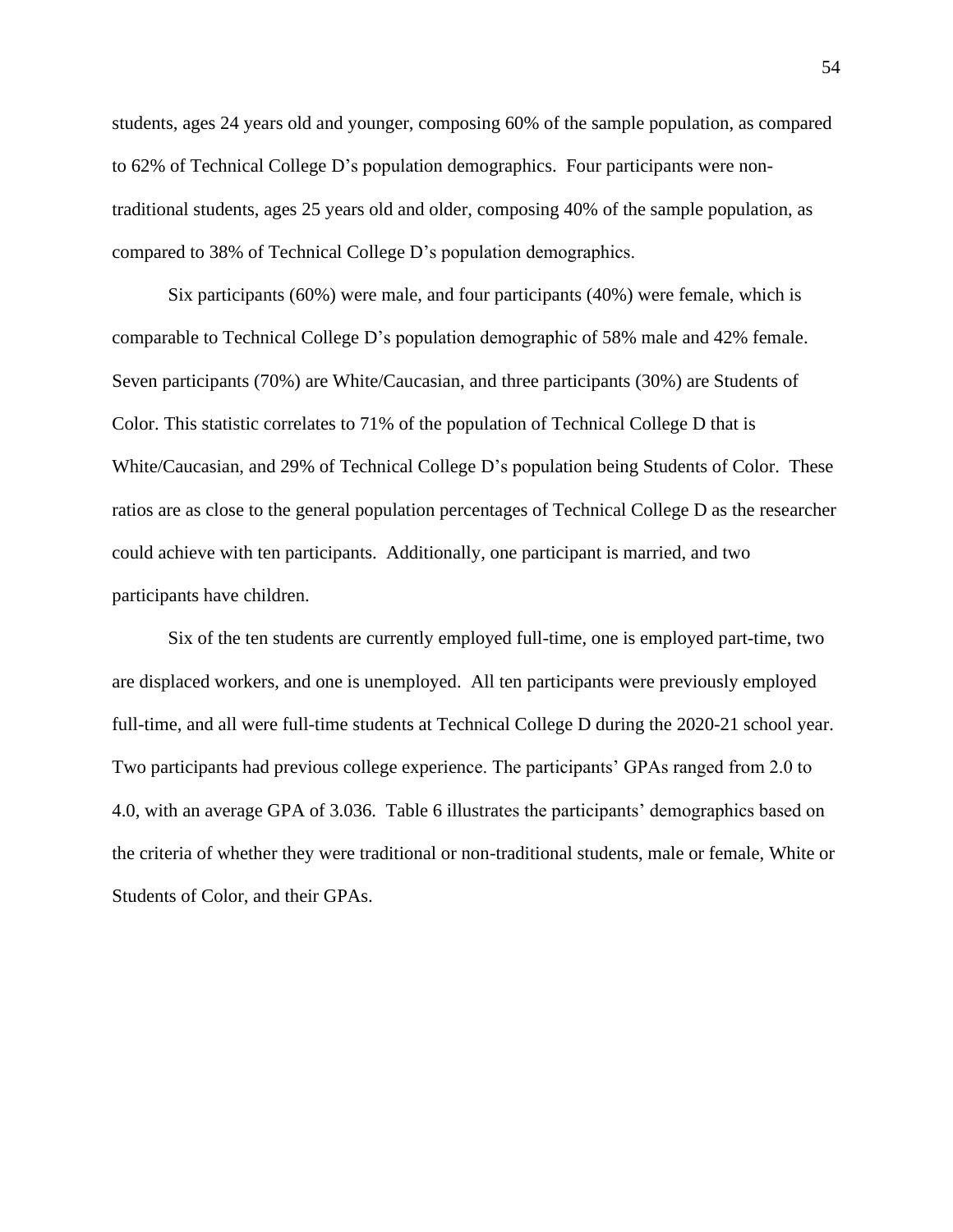# Table 6

## *Participants' demographics*

| Participant Number | Status, 1   | Sex/Gender, 2  | Race, 3                 | <b>GPA</b> |
|--------------------|-------------|----------------|-------------------------|------------|
| $\mathbf{1}$       | T           | $\mathbf M$    | W                       | 3.46       |
| $\overline{2}$     | $\mathbf N$ | $\mathbf M$    | S                       | 4.00       |
| 3                  | T           | $\mathbf F$    | W                       | 4.00       |
| $\overline{4}$     | $\mathbf T$ | M              | S                       | 2.00       |
| 5                  | ${\bf N}$   | $\mathbf M$    | $\ensuremath{\text{W}}$ | 2.40       |
| 6                  | ${\bf N}$   | $\mathbf M$    | W                       | 3.67       |
| $\overline{7}$     | $\mathbf T$ | $\mathbf M$    | $\ensuremath{\text{W}}$ | 2.35       |
| 8                  | $\mathbf T$ | $\overline{F}$ | W                       | 2.53       |
| 9                  | ${\bf N}$   | $\mathbf F$    | S                       | 2.84       |
| 10                 | T           | $\mathbf{F}$   | W                       | 3.11       |

*Note:* This table shows participants' demographics based on traditional/non-traditional, sex/gender, race, and GPA. 1-represents traditional (T) / non-traditional (N) student status; 2 represents the student's sex based on male (M) or female (F); 3-represents the student's race using 1 of 2 categories: White (W) or Student of Color (S).

# **Data Collection**

The researcher conducted interviews with the ten participants, which served as the primary research data source, with academic records and participant observations serving as supplementary research data. The researcher collected participants' academic records, which allowed the researcher to categorize the participants into two groups based on GPAs. The first group consisted of five students with GPAs ranging from 2.0 to 2.84. The second group also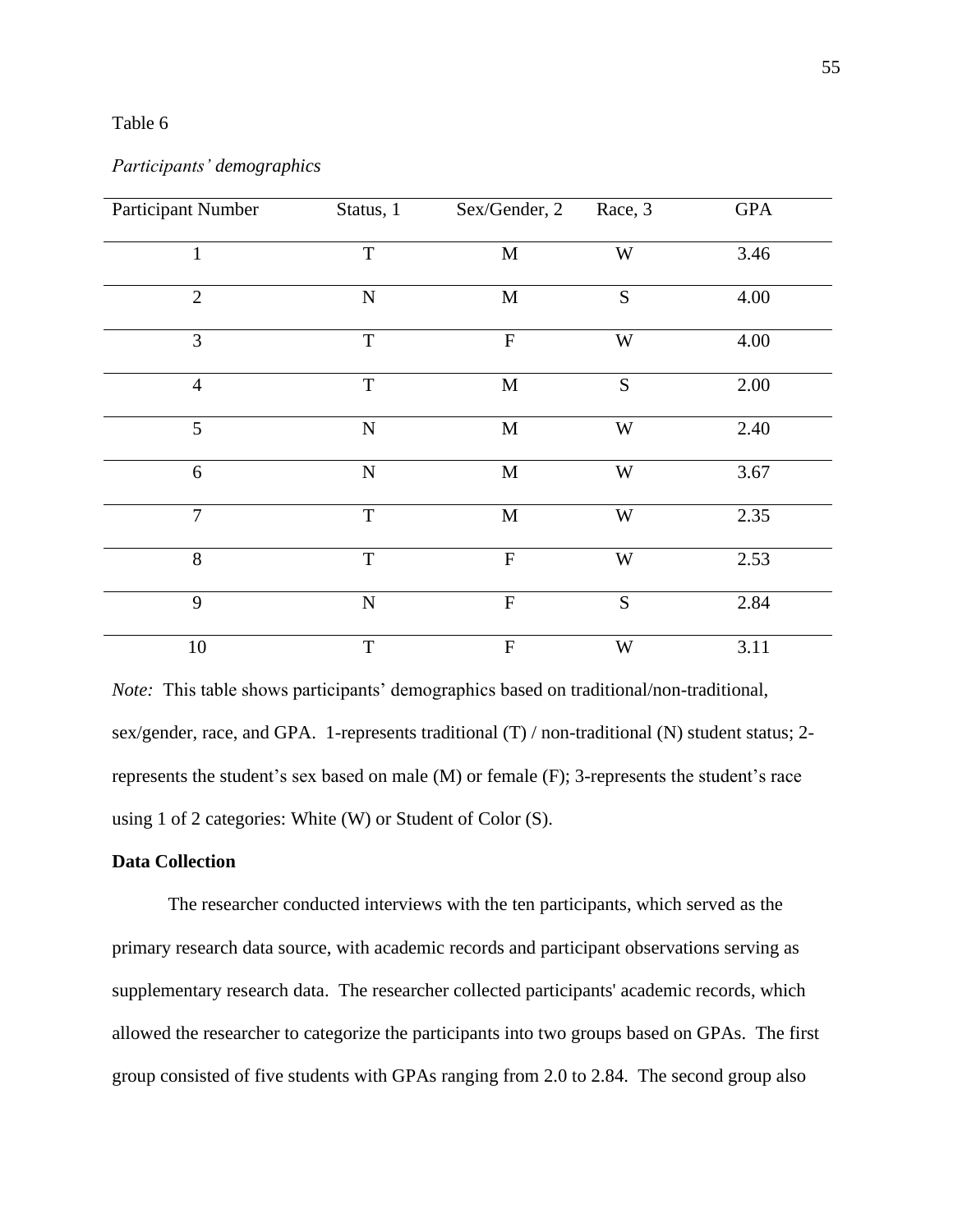comprised of five students, but these students' GPAs ranged from 3.11 to 4.00. Using Tinto's (1993) Model of Student Departure, the researcher specifically chose to use a participants' GPA as a categorization tool to measure students' academic integration and satisfaction. Grouping students by GPA allowed the researcher to determine if there was a correlation of comparable experiences between students who had comparable GPAs.

Other contributing factors toward students' perception of advising that this study examined included sex, race, and age. After splitting participants into two groups, the researcher collected data by interviewing each participant individually. The researcher interviewed each participant individually in an office or an empty meeting room at Technical College D. The researcher recorded the audio of each interview, and took copious notes as participants spoke. This semi-structured interviewing method allowed the researcher to ask follow-up questions, permitting participants to expand on their comments.

The researcher observed participants' interactions during lessons, between lessons, and class breaks. The purpose of these observations was to verify students' social satisfaction and college integration. Using the interview notes, the researcher observed students to determine if the data collected during interviews were correct. For example, if a participant stated during their interview that they feel connected to their peers, but then ate lunch in the cafeteria by themselves. One way to determine social satisfaction was to examine whether students had positive interactions with their peers and faculty.

Observing participants allowed the researcher to ask questions about these specific interactions. Using the previous example again, if the researcher noticed the student sitting by themselves numerous times, it gave the researcher the opportunity to follow up with additional questions, because their actions were not the same as they described during the interview. By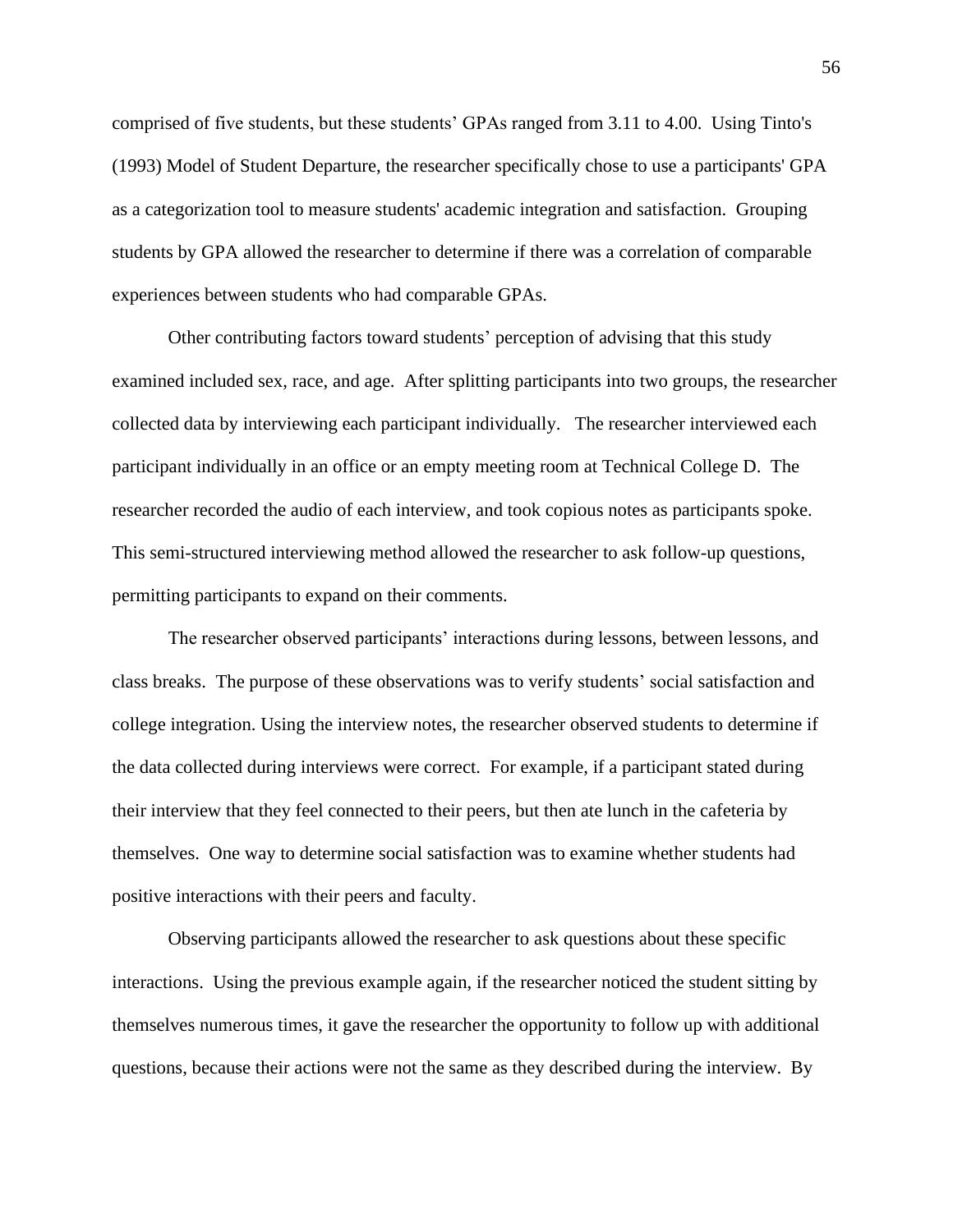allowing additional questions, one might find that the participant did indeed feel integrated into the college, but could be using lunch time for study, while socializing at another time. Observations allowed verification, and provided a better understanding of the previous data.

### **Data and Analysis**

The researcher used open coding to analyze similarities among the ten participants' interviews. Open coding analyzes data into clusters that share similarities. Open coding further examines any connections or common themes that emerge from the data. Analyzing these relationships determines if any trends developed among multiple participants. This study used the themes that emerged to answer the research questions. The researcher also used theoretical coding, which is comparable to open coding, but focuses on resemblances that appear based on the theoretical framework theories. As stated in Chapter 2, these theories composed of Tinto's (1993) Model of Student Departure, Student Advising Theories, and Vocational Educational Theory (Doty & Weissman, 1984).

During each interview, the researcher took notes and manually transcribed participants' interviews, while paying attention to remove any identifying factors from participants' comments. After conducting all interviews, the researcher coded and analyzed the notes and transcripts for resemblances in open coding. The notes assisted the researcher in categorizing similarities, and the transcripts allowed to verify that selecting comments were correctly quoted. After the researcher applied open coding to identify emerging themes, the researcher used theoretical coding to link trends, and noted any relationships between trends.

#### **Emerging Themes**

Through open and theoretical coding, numerous themes of students' perceptions regarding advising emerged. These emerging themes included flexibility in advisors' schedule; a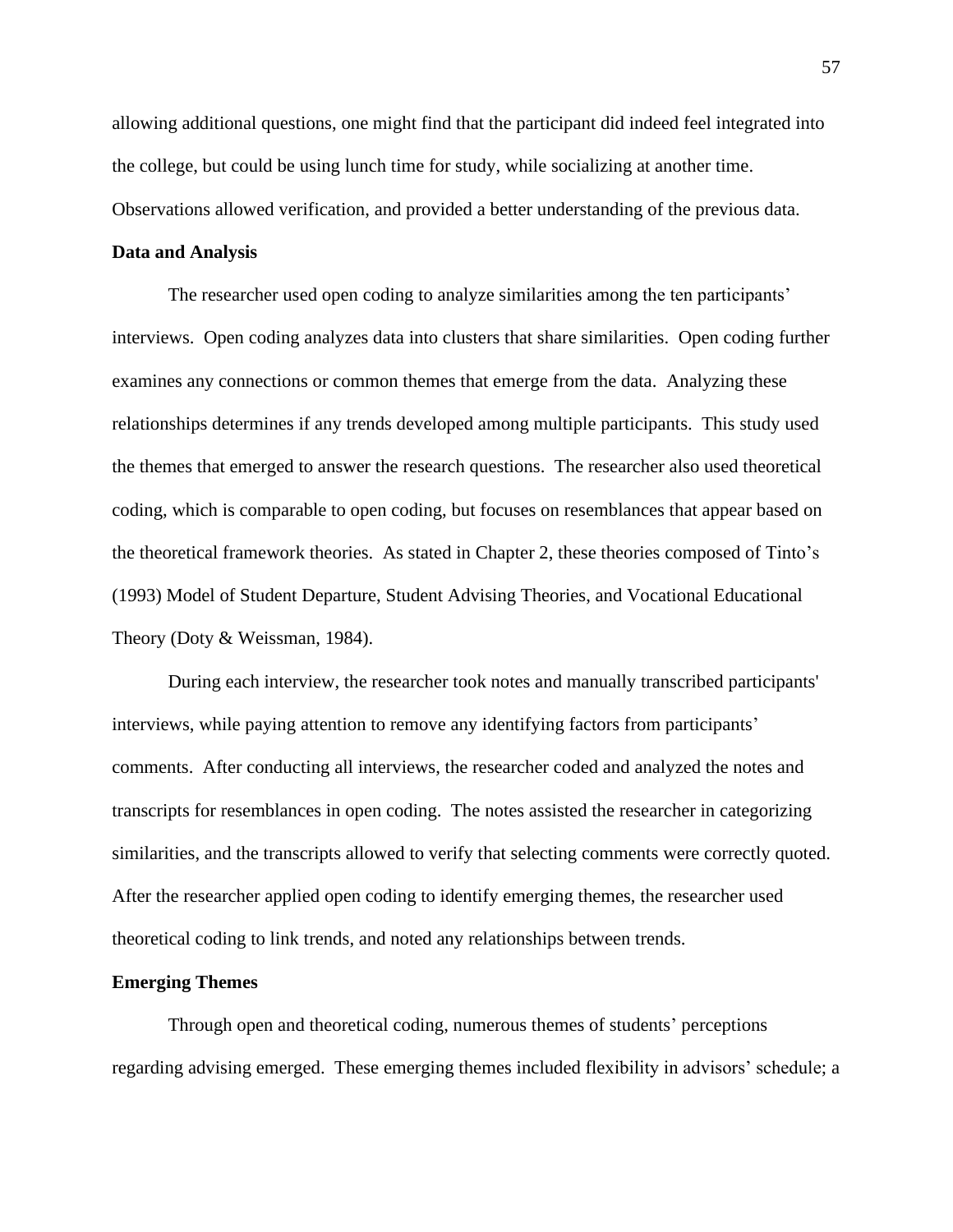sense that advisors care about the participants; helpfulness from advisors; traditional students versus non-traditional students; and advisor feedback. There were additional themes that appeared through data analysis, and further helped to answer the three research questions regarding technical students' perceptions of their advising experiences.

## **Flexibility**

All students have challenges with work, life, and school balance. All ten participants indicated that it is essential that advisors are willing to recognize and accommodate their time commitments beyond school obligations, such as jobs and families. One student who has children with medical conditions stated that "when advisors are willing to work with [the student's] schedule, this allows [the student] to care for [the student's] children and bring them to medical appointments. Without this flexibility, [the student] would not have been able to continue [the student's] education and would have had to drop out of college."

Advisors' ability to be flexible about scheduling is equally vital to the success of technical college students. Students indicated that when advisors are flexible with scheduling, it allowed them to focus on their classes as well as reducing their overall stress levels. Advisors also need to understand that many technical students are not like traditional four-year college students, and need to be able to adapt to multiple situations. Many technical students attend a technical college because they need to find a stable and better-paying career than the previous fields in which they were employed. While other students are exploring alternative education options, because they did not have success with previous attempts at traditional four-year colleges.

Technical college students have a variety of different learning styles. Advisors need to be able to adapt to and work with these varying learning styles. This study's participants were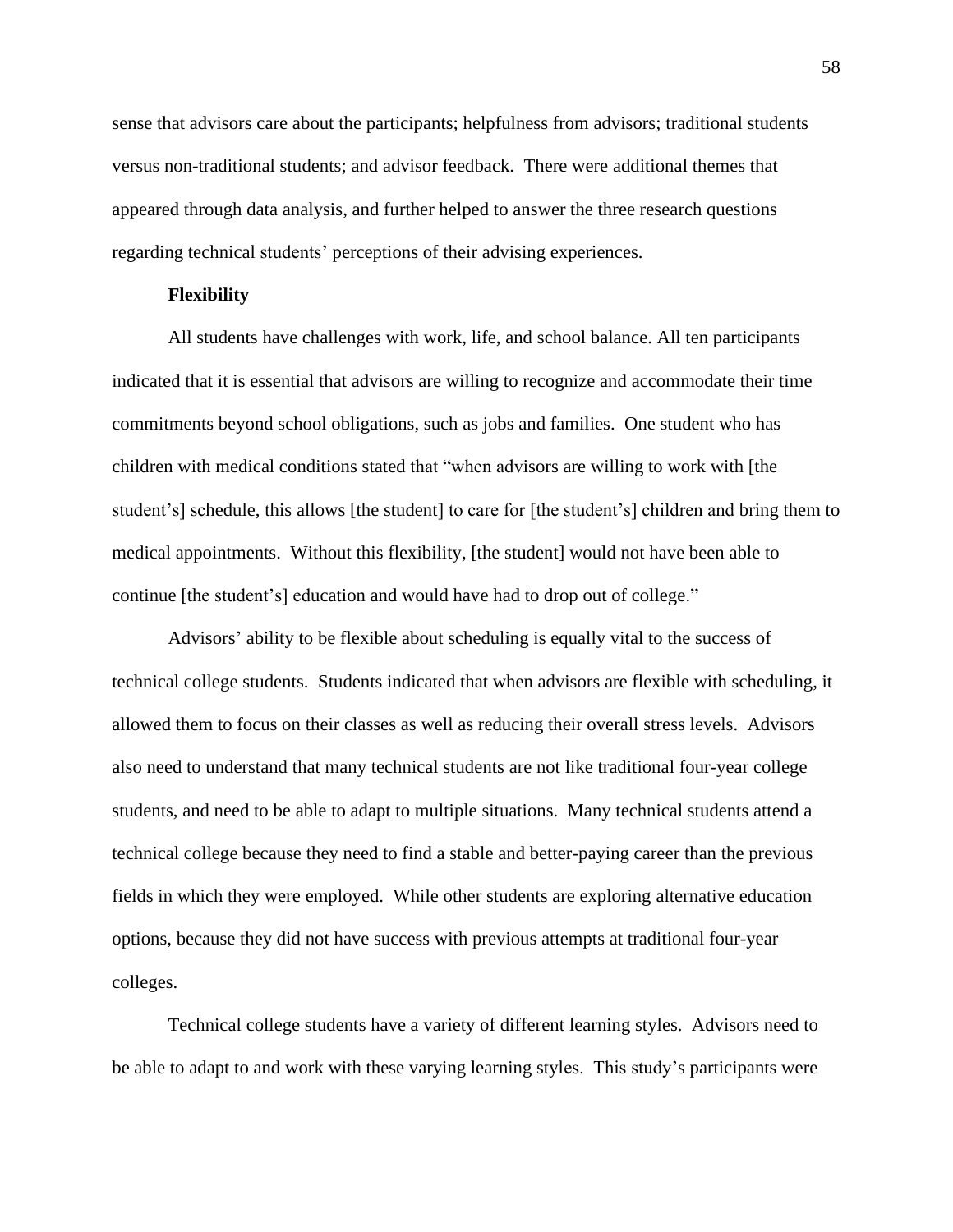no exception to this statement. Nine of ten participants indicated that they learn best through "doing," "hands-on," or kinesthetic learning styles. Many also benefited from supplemental styles such as visual, audio, and lecture-based lessons. Advisors need to have the knowledge and skills to suggest programs and professors who will match students' learning styles. Also, advisors can support students advocating for themselves with their professors if they feel that different approaches to the material would benefit them.

Influential advisors can help manage and possibly even alleviate students' stress. By accommodating their personal, work, and educational and learning concerns, students can stay focused on their education and trust that advisors understand time constraints. When advisors are willing to accommodate schedules and commitments, it allows students to keep their personal and academic lives balanced. This flexibility helps students to reduce daily stressors that can affect their academic performance.

### **Compassionate and Helpful**

Often, students' first interaction with a staff member is with their advisor. Advisors need to be welcoming, and understand that many students will have feelings of uncertainty and anxiety about attending college. Many technical students arrived at Technical College D with unfavorable feelings from previous educational experiences. A non-traditional student stated that "before attending [Technical College D], [the student] tried college before and did not have good experiences with school. Because of these, [the student] was extremely unsure of trying college again." A traditional participant stated that "[the student] did not like school, and had a hard time making friends during high school." Most participants started at Technical College D with no connections to either staff members or other Technical College D students, and felt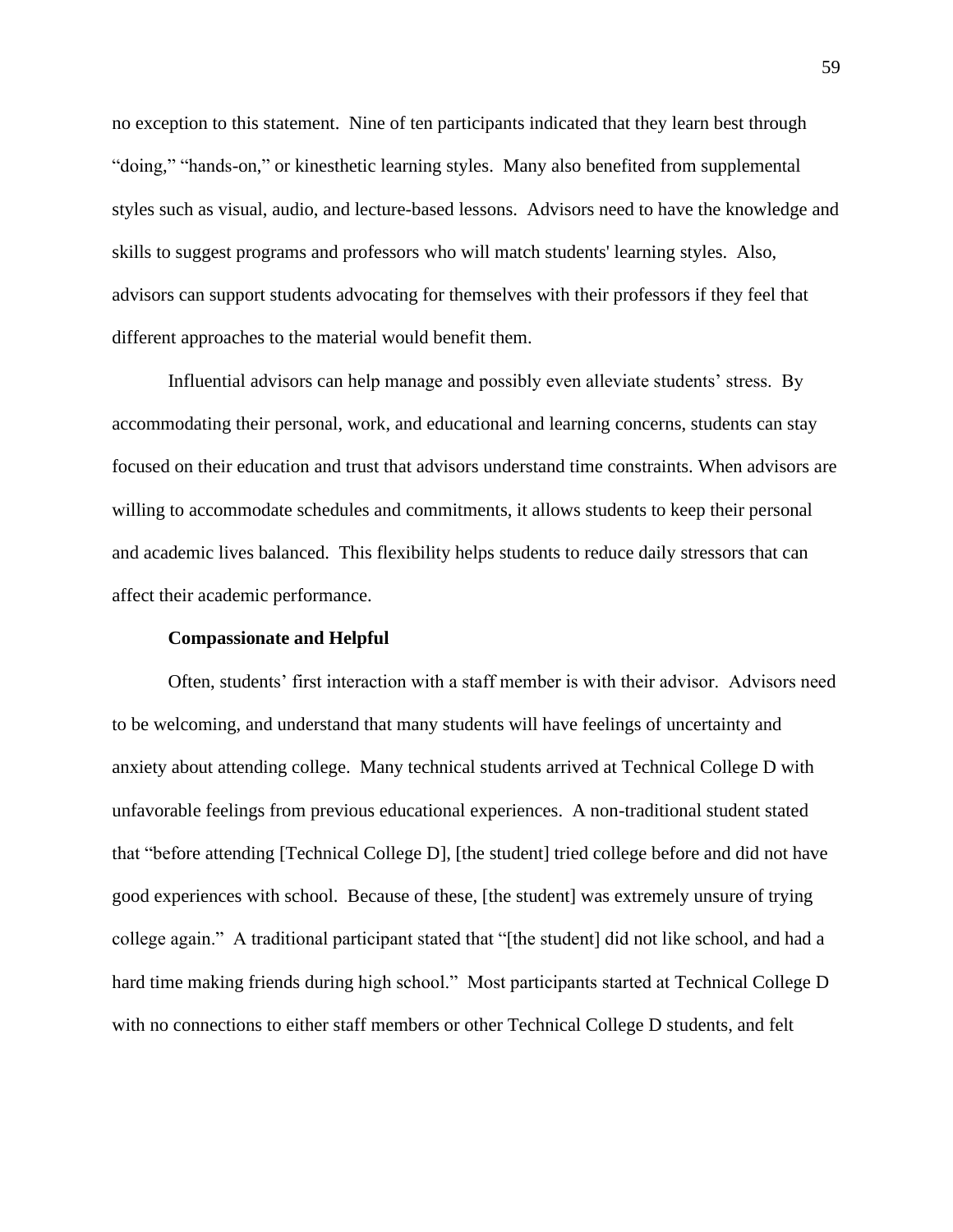unsure and nervous about attending Technical College D. All ten participants indicated, at some level, the importance of advisors being compassionate and helpful.

Advisors play a significant role in helping students feel welcome, and lowering students' anxiety about starting college. At Technical College D, participants went through a short orientation directed by their advisors before starting their programs. Since Technical College D assigns advisors to students based on students' programs, students attended this training with other students from their programs. Part of this instruction was to help students meet other students and develop positive friendships that would persist through graduation.

Seven participants mentioned how helpful this training was in assisting them in building friendships with other students, making them feel welcomed, and acquiring the confidence they would need to succeed at Technical College D. One student stated, "making a friend through the class that advisors held, helped me stay focused on my education… and increased [the student's] overall satisfaction with Technical College D." Another participant said that because of the willingness of advisors to do "get to know you" activities, the participant began identifying with the program, which helped the student stay in school.

"The activities allowed me to find a friend in my program who lived close to me so that we could carpool daily. If it were not for that, [the student] would not have been able to continue at Technical College D." Two other participants stated, "[they] formed a study group, which allowed them to enhance our education." Advisors offer these opportunities because they want students to succeed in their education, and by giving their students every instrument possible to meet their potential.

Advisors taught students successful study habits and the importance of building skills that employers require from employees, including "soft-skills" such as confidence, time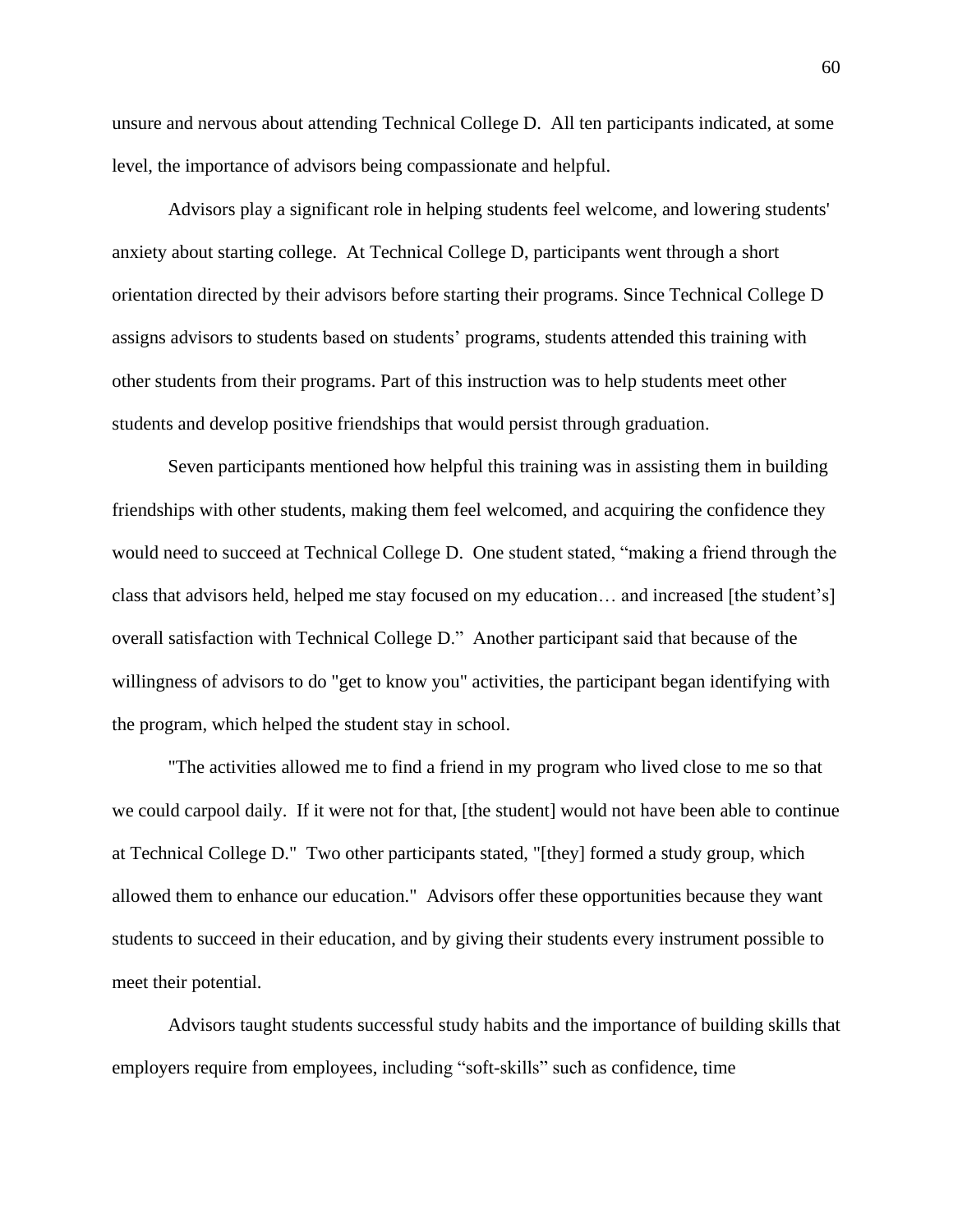management, communication, teamwork, and positive personal attitude. One participant remembered that an advisor stated, "In [the advisor's] years in education, [the advisor] has never met an unintelligent student. Student success does not have to do with intelligence, it has to do with the amount of time students are willing to put into their studying." Many technical college students have never heard that they can be successful in college. Advisors need to help students change their philosophy about school and their chances of success.

Advisors need to use all available resources to help students develop the skills necessary to be successful in their educational journey. Many colleges have support systems available to students to help overcome challenges they encounter. Advisors introduced students to Technical College D's student support systems. The two main services that Technical College D offers are mathematics and writing tutoring, and tutoring in general education courses. Whatever program or class students are enrolled, if a student requests help, Technical College D will make accommodations to help that student.

Advisors are vital to technical students beyond helping students make connections with peers, and pairing them with faculty who can best accommodate their learning styles. They also play an essential role in connecting students to local businesses. Technical college programs partner with local companies, which benefits both parties. Technical college programs stay current with changing trends in the different employment fields, and local businesses employ many graduates to fill vital positions. A participant specified, "[that they feel] …cared about as an individual and student when advisors would suggest and share specific employment opportunities." "[When the advisors shared employment opportunities] it helped me form a positive relationship with my advisor."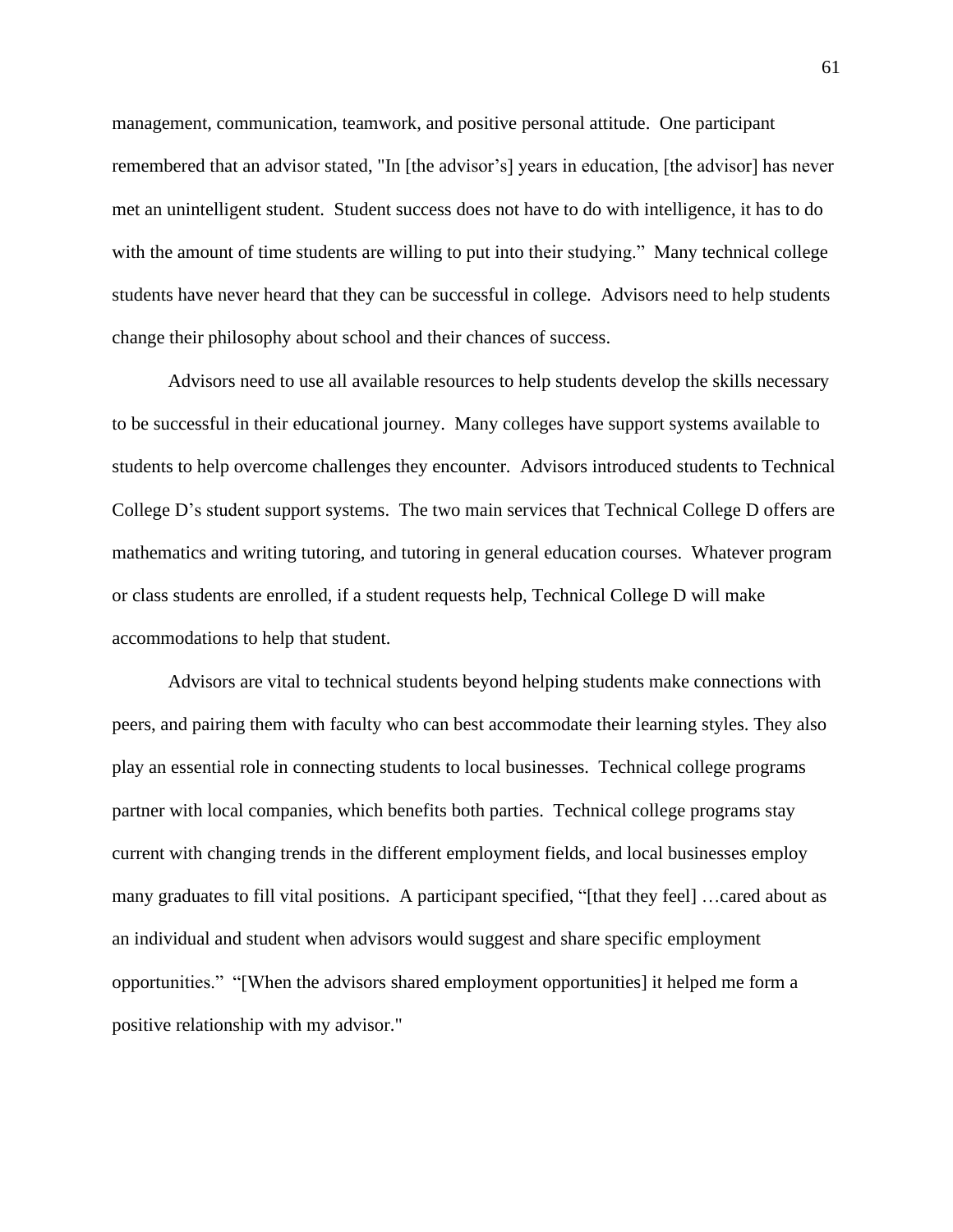Another function of advisors is to accompany students on factory tours. Factory tours are an essential part of Technical College D students' education because students gain the ability to directly observe the industries that they might eventually be employed. Sometimes advisors schedule and accompany students on factory tours. A student mentioned that "it means a lot when [students] see an advisor with us on our tours, because it shows that [advisors] care about our education beyond school." Technical College D do not require advisors to attend these field trips, but many do so to show support and answer student questions. Influential advisors understand the importance of being compassionate and helpful to students, and help students prepare themselves for success.

#### **Traditional Students**

The way that students perceive the student-advisor relationship determines what advising approach is most effective. Traditional students in technical-community college settings are students between the ages of 18 and 24, who are typically attending college for the first time. As such, the researcher wanted to see if their advising needs differed from the non-traditional students, ages 25 and above. Five of six traditional participants commented that "[students] look at advisors in a parental role." It appears that the way traditional students look at the studentadvisor relationship in more of a protective and sheltering way, with hopes that advisors will encourage them throughout their education journey. If students know that advisors have the students' best interests in mind and want them to succeed, students are more likely to follow advisors' directions and guidance.

Interviews with the six traditional students revealed a preference for a combination of developmental and proactive advising. These students indicated that they want an advisor to take the time to develop a positive relationship with them. One said, "It is extremely important for an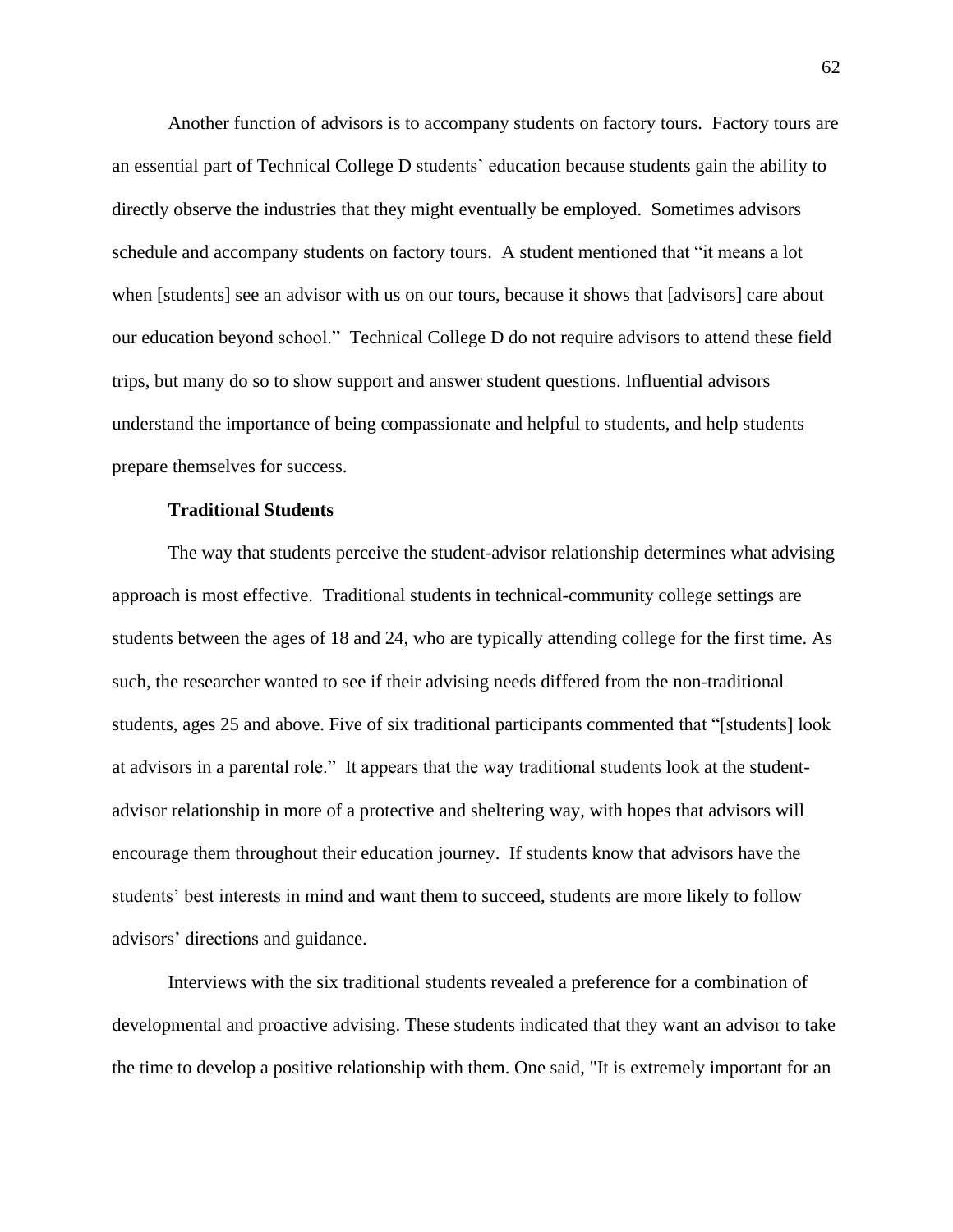advisor to take the time to get to know [the student] and [the student's] career goals." This statement implies a partiality towards the developmental advisory approach.

That traditional students' partiality toward a proactive advisory approach was reflected through comments that indicated that they had not yet gained the knowledge needed to balance academic and personal life, and needed someone to help them "stay on course." A participant stated, "… [the student is] sometimes forgetful, and needs someone to keep me focused on what needs to get done so [the student] can graduate." One participant mentioned that "at times, [the student] can be lazy, and it is nice to have someone checking in to make sure that [the student] stays on track." These quotes show a preference for the proactive advisory approach. The researcher therefore concluded that traditional students prefer a combination of developmental and proactive advising.

Prescriptive advising is the "traditional" way of advising, where advisors give students a list of courses, and it was the responsibility of students to guide themselves through college. Usually, proactive advising is described as the opposite of prescriptive advising because it places advisors in a critical role to assist students through their educational journey. Proactive advising focuses on the student-advisor relationship, and places students and advisors is an equal partnership.

To measure the students' preference for prescriptive advising, the researcher asked the six traditional students if they would "…prefer an advisor who simply gives students a list of courses needed to graduate, and then provides them space to accomplish these tasks." All six traditional students indicated that they "…would not like an advisor to do that. [The student] would like someone who would look at [the student] as an individual instead of part of [the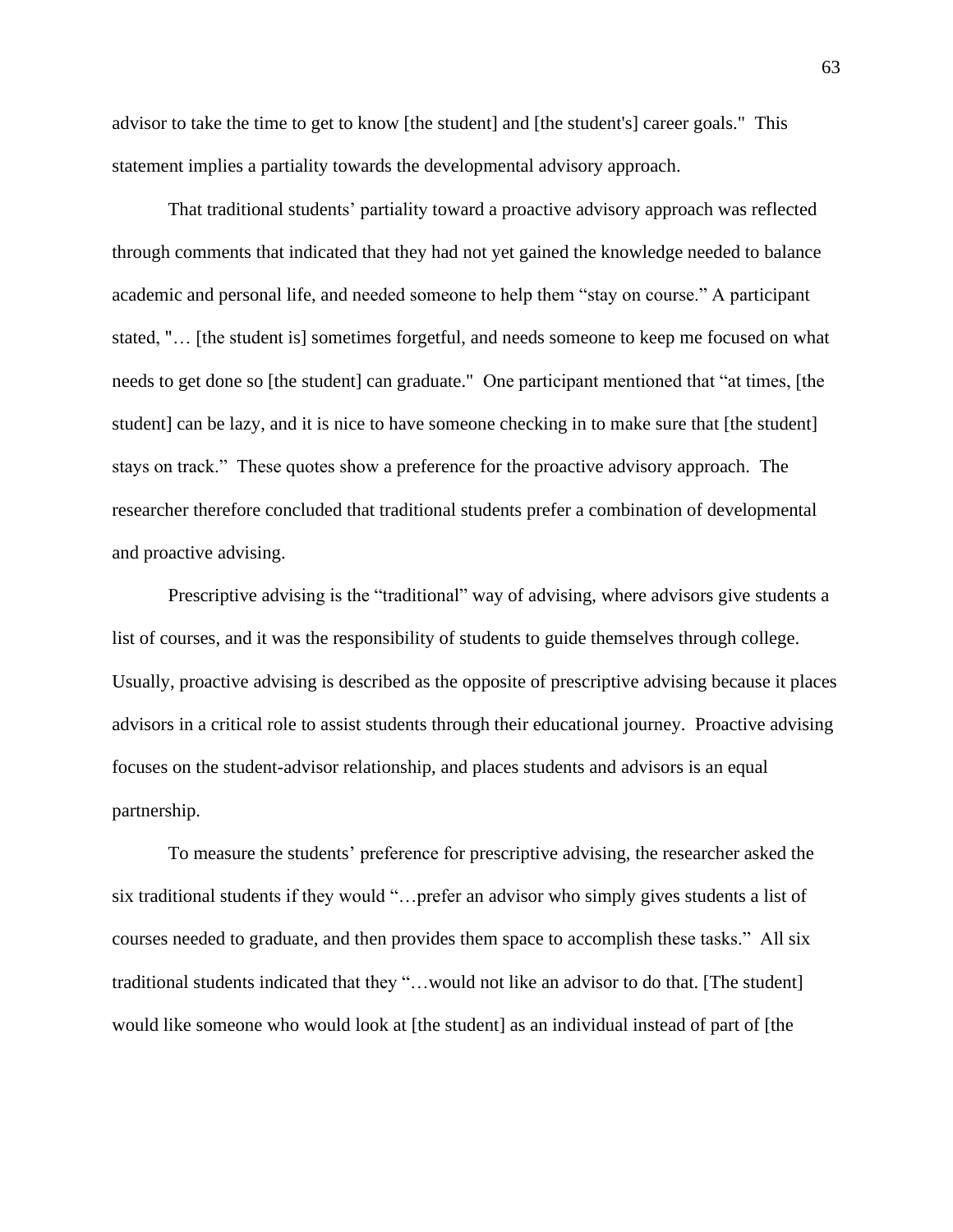advisors'] workload." Traditional students appear to need more guidance and personal connection than prescriptive advising provides.

### **Non-Traditional Students**

Interviews with non-traditional students (ages 25 and up) revealed that they prefer a combination of developmental and prescriptive advising. When participants described how they would prefer an advisor to interact with them, three of four non-traditional participants indicated that they "want an advisor to get to know them and to make sure that [the student's] program matches up with [the student's] career goals." Another student said "that [the student] also liked it when the advisor simply gives [the student] a list of courses needed for graduation, and lets [the student] pick out when to take them." Non-traditional students require support "as needed" by advisors, but they also need to feel that advisors have their best interests inside.

All four non-traditional participants mentioned that "it is important to feel that the advisor has your best interests in mind, and will not steer you in the wrong direction just to fill an opening in a program or to get you enrolled." Three of four non-traditional participants indicated "that a little direction is okay, but too much would be off-putting." "[The student] does not need to have step-by-step directions or someone holding [the student's] hand to make decisions. [The student] knows what [the student] wants; having someone there to answer [the student's] questions are all that is needed."

Three of four non-traditional students commented that "[students] look at advisors more as peers and look for suggestions from [advisors]." It appears that the way non-traditional students look at the student or advisor role is more of a relationship between equals. Students want advisors around to "answer questions and direct students as to what classes they need to take and the order they need to take them in order to graduate." They also appreciate having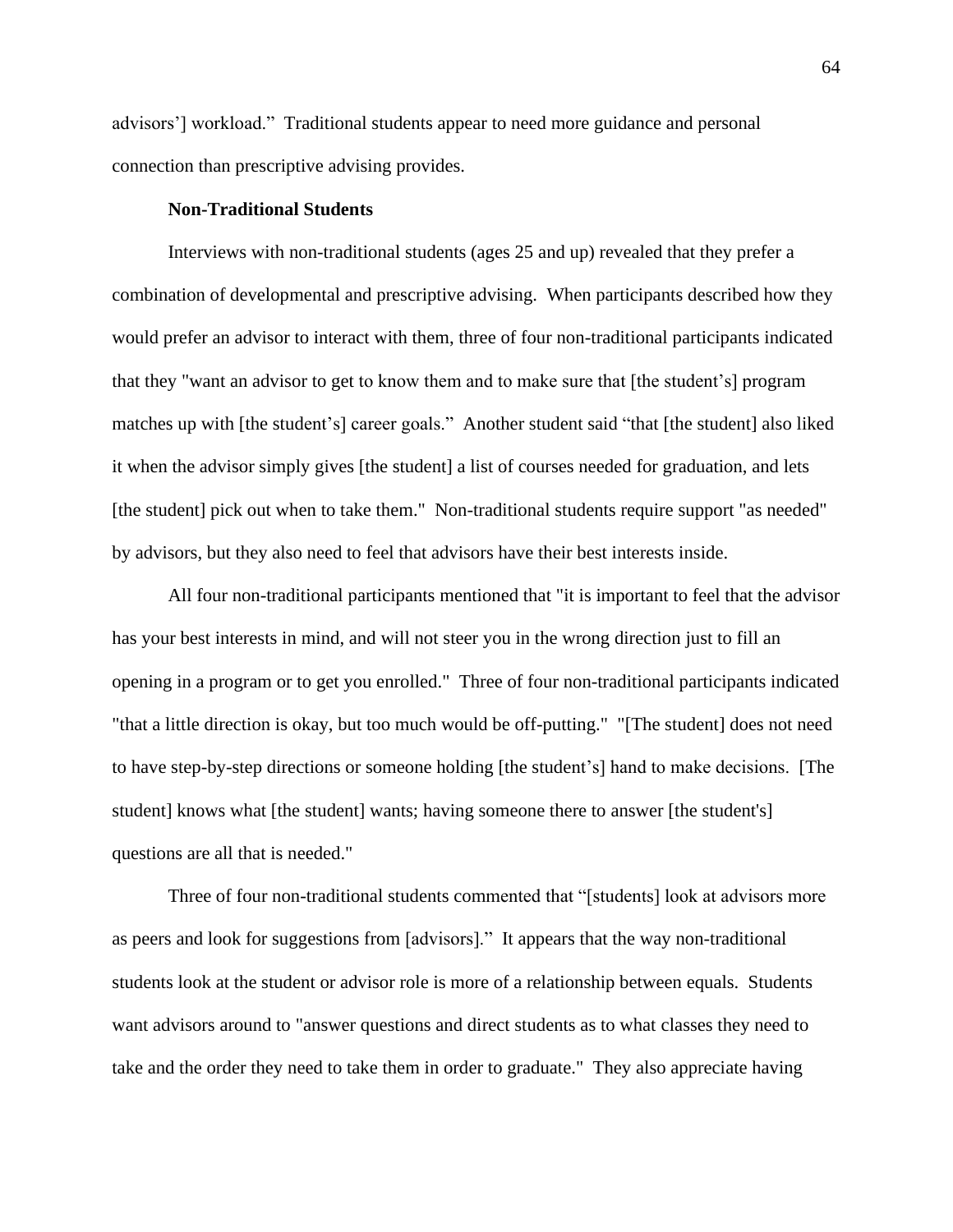someone to answer other questions they might have but want to direct that themselves. Nontraditional students appear to take more responsibility for their education and want to be an equal partner in the decision-making process.

When looked at separately, there did not appear to be any differences between males and females, White students and Students of Color, and student GPA within this non-traditional group. Three of the four non-traditional participants would rather have an advisor use a combination of development and prescriptive advising. The participants' experiences and preferences varied about why they preferred developmental and prescriptive advising, because each participant had different experiences. Three of the four non-traditional participants indicated that they would prefer less contact with advisors and wanted an advisor who had their best interests in mind. They identified a preference towards developmental and prescriptive advising and an aversion towards proactive advising.

The non-traditional participants appeared to possess more internal guidance and did not require as much counseling and direction as traditional students. Even though there are similarities between traditional and non-traditional students, in that both groups want the advisor to "treat [them] as individuals instead of a number," the main difference is that non-traditional students want minimal guidance and the "freedom to do [the student's] education [the student's] way," while traditional students need more supervision and instruction. Compared to traditional students, it appears that forming positive relationships with advisors is still vital with nontraditional students, but not to the degree that traditional students require.

There only appeared to be a difference in advising expectations and approaches between traditional or non-traditional students. There did not appear to be any differences between male or female, White students and or Students of Color, and GPA. All traditional participants would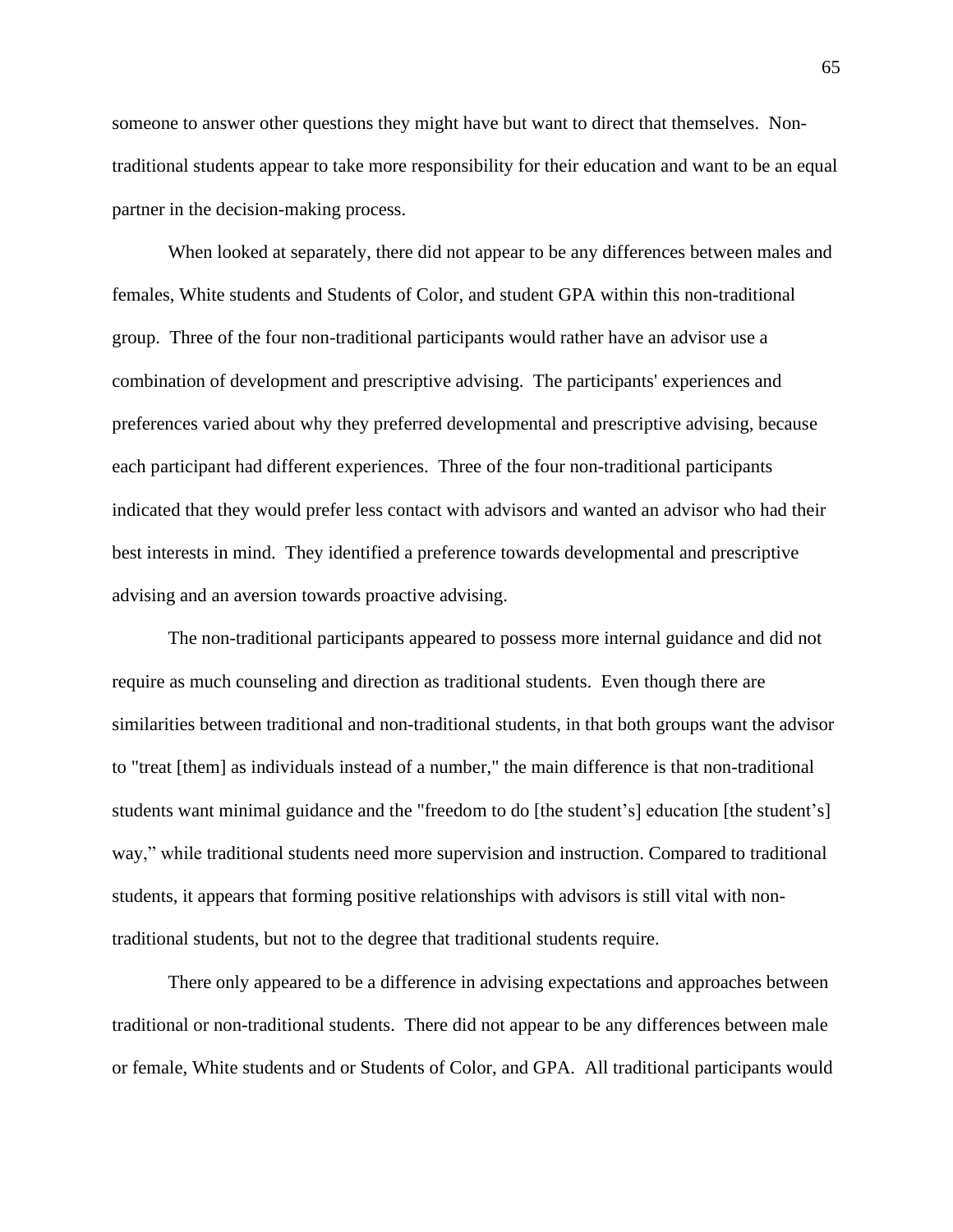rather have an advisor use a combination of developmental and proactive advising. Students' experiences and opinions varied about why they preferred developmental and proactive advising, but all six traditional participants identified a preference towards developmental and proactive advising and an aversion towards prescriptive advising.

#### **Advisor Feedback**

The concept of constructive feedback was a theme consistently shared by the participants in the study. All ten participants stated that they wanted "feedback from [students'] advisors in areas that [students] can grow and develop." "The most important feedback that [students] can receive is constructive negative feedback." Students mentioned that the words "negative feedback" have a pessimistic connotation because it points out flaws. However, students did not relate negative feedback itself with flaws or weaknesses, but as areas in which they could grow and become more proficient.

When asked, students were not especially interested in positive feedback. Again, the students were more interested in knowing their areas of weakness and how to improve. Even though students mentioned that "it is nice to know what [students] did correctly, …[students] want to know areas of weakness and how [students] can improve." Students understand that future employers will require them to know how to perform the tasks for which they are hired. One student stated, "studying to pass is different from passing to know." This statement suggests that students understand the importance of truly knowing the information they are studying rather than having a high grade in a course.

This philosophy is essential because students enroll at a technical college as a pathway into a career and not just to acquire knowledge. The specific programs taught at technical colleges require a high amount of practical knowledge and skill. Advisors need to realize that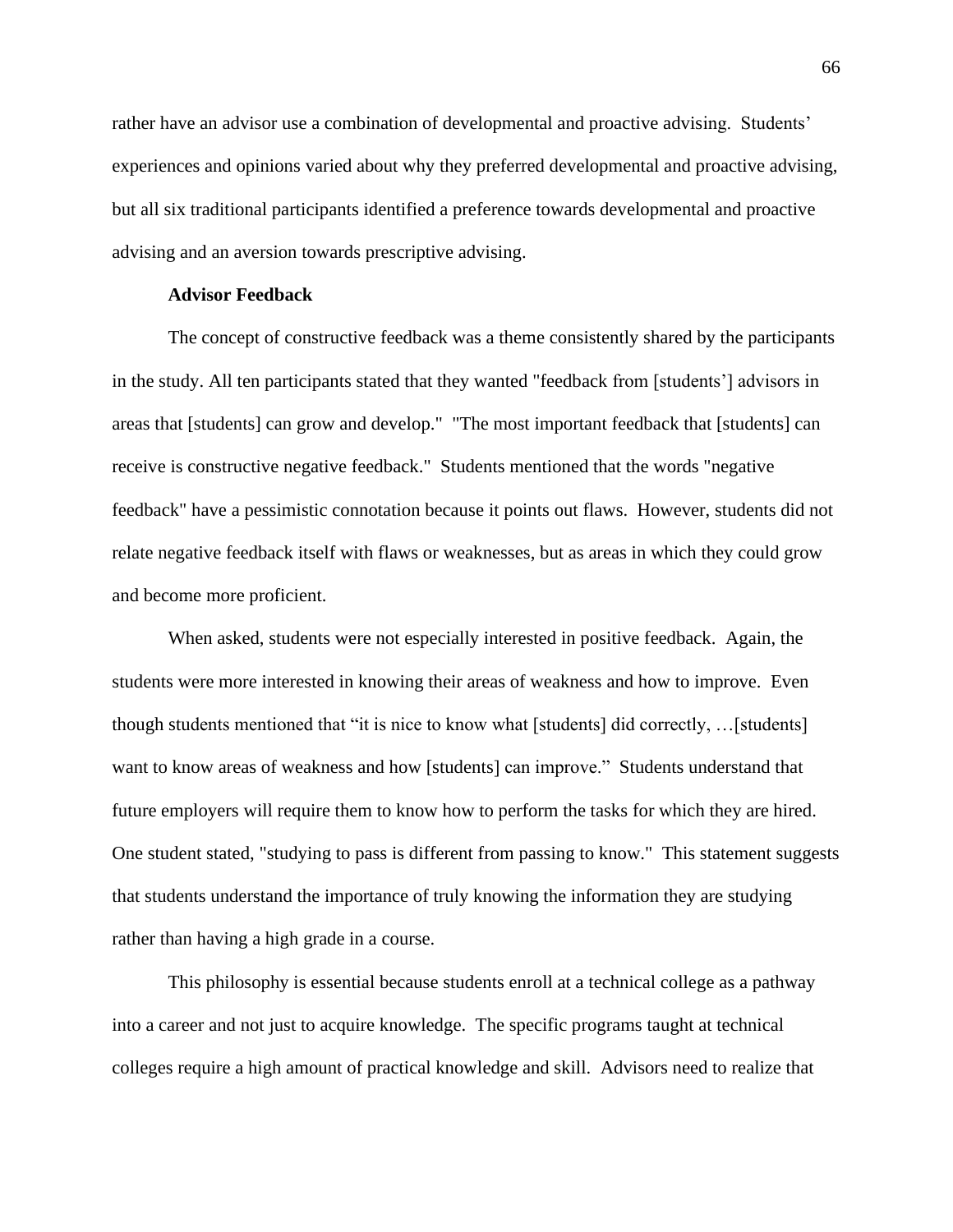students enroll at technical colleges to acquire practical employment skills and knowledge, and are not attending merely to receive a grade or diploma. Although a diploma is nice to have and is helpful in some circumstances, "the skills and a future career is[sic] the end goal of their education."

## **Research Questions Discussion**

## **Research Question 1 How do students perceive the experience of academic advising?**

At Technical College D, the college assigns two advisors to each student to help guide them through their educational journeys: a professional academic advisor and a full-time faculty advisor. Professional academic advisors are general academic advisors trained in academic advising approaches. Faculty advisors are professors in the student's study program, and are usually not trained in advising approaches. Of the ten students who participated in this study, each had a different academic advising experience, but one consistent theme emerged.

Overwhelmingly, students tended to prefer their faculty advisor over their professional academic advisor. Eight of ten participants stated that "[the student] was not impressed with the advice [the student] received from the academic advisor." The same participants revealed that professional academic advisors predominantly used prescriptive advising, and mainly provided students with a list of courses needed to graduate. Students also asserted that they met with their professional academic advisor only once to register for courses during their first semester. Some participants revealed that they never even met their professional academic advisors until midway through the first semester. When these students signed up for courses, they either registered with another advisor or online without any guidance.

One student mentioned that the difference between professional academic advisors and faculty advisors is "…a day and night difference." Nine of ten participants mentioned that their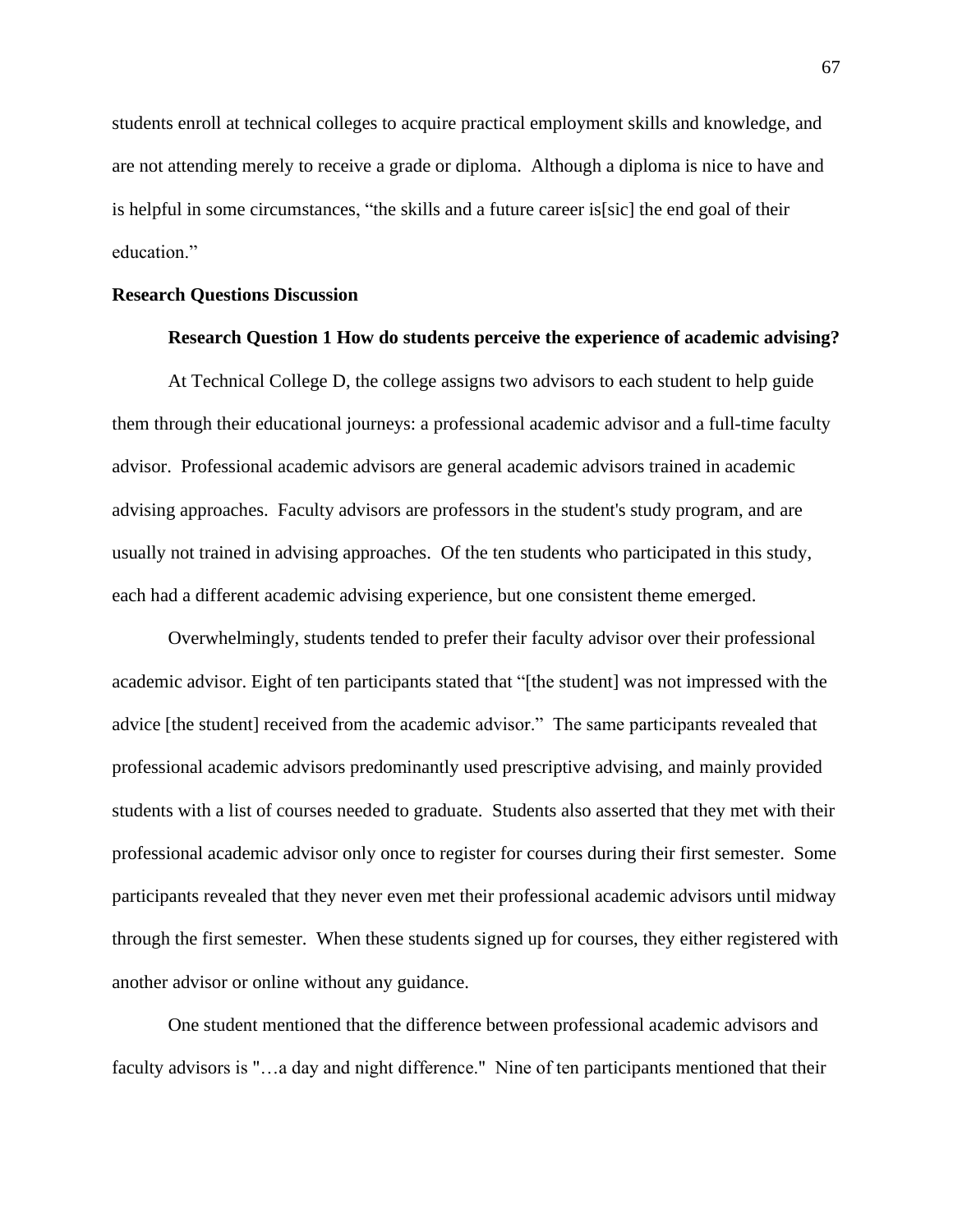faculty advisor "took time to get to know [the student] and [the student's] career goals." A student reported, "many [faculty advisors] would have lunch with students and talk to them about outside interests. It is common to see [faculty advisors] sitting and talking with students outside of the classroom."

Participants reported "poor experiences" and "were underwhelmed" with their professional academic advisors. Students expanded on this statement and explained that they felt "disconnected from [students' professional academic advisor]." Participants felt "like a number and a job," and those professional academic advisors simply wanted to get students signed up for courses so advisors could move on to other students.

The only apparent difference between student advising experiences was with whom the student had the experience. There did not appear to be any distinct correlations when comparing participants' sex, race, or age. All the participants had the same overall experience, differing only with their professional academic advisor and their faculty advisor. A significant concern that continued to recur was students' negative experiences with their professional academic advisors. How professional academic advisors interact with students is an area that needs further exploration for improvement.

# **Research Question 2 How do students define satisfaction with their advising relationship?**

Comparable to the findings in Research Question 1, participants' experiences varied dramatically regarding their interactions with faculty advisors and professional academic advisors. Participants indicated that they were "satisfied with faculty advisors," and "not satisfied with professional academic advisors." "[Faculty advisors] made [the student] interested and excited in [the program of study] and made [the student] feel that [the student's] choice as a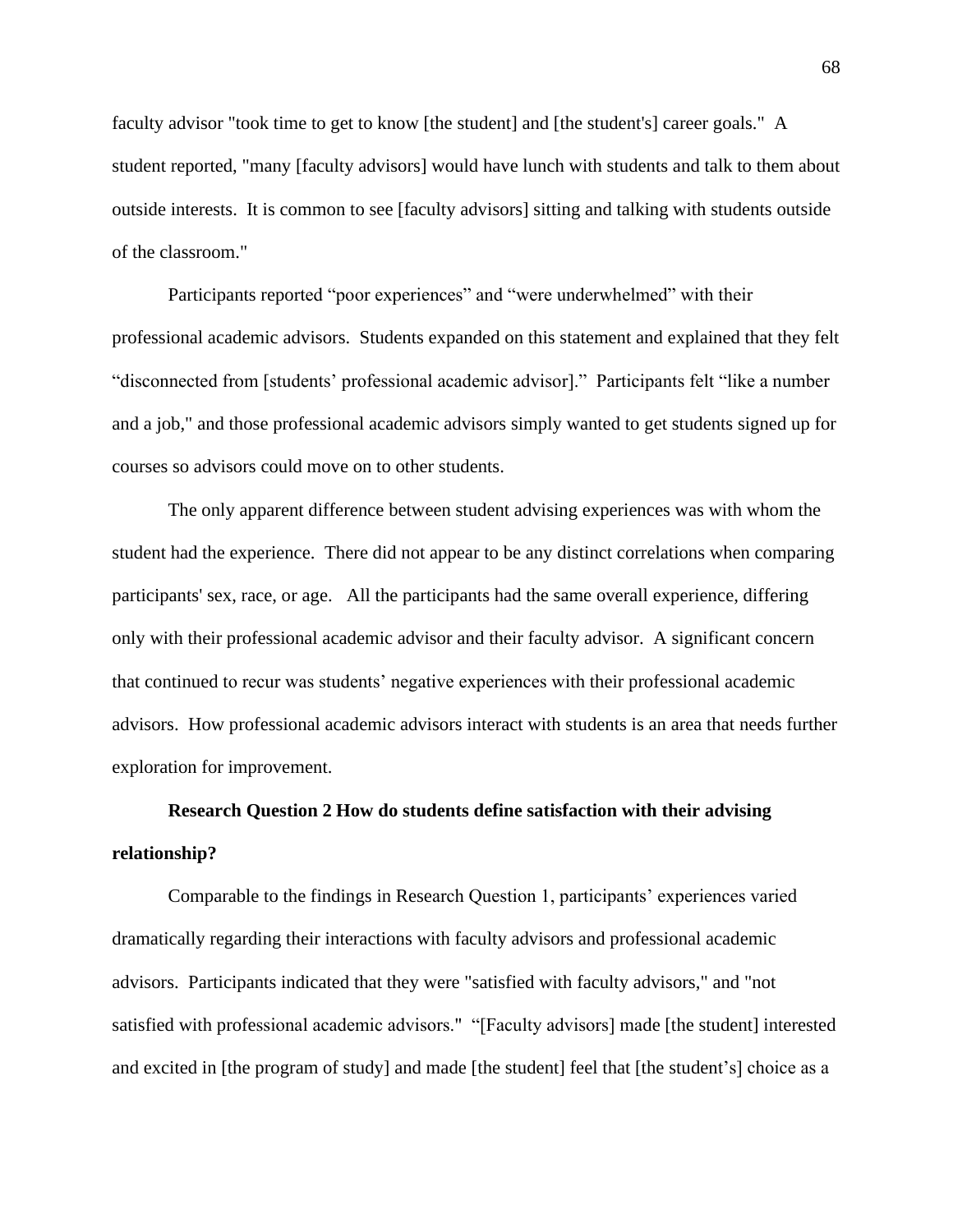good match with [the student's] interests and career goals." Faculty advisors appeared to play a significant role in students' satisfaction, by helping students feel welcome, caring about students' welfare, and engaging students.

"The faculty advisor took time to get to know [the student] and [the student's] unique learning style. This really helped [the student] feel welcome and succeed at Technical College D." "The advisor (faculty advisor) made [the student] feel comfortable, and [the student] am enjoying [the student's] time at [Technical College D]." Student satisfaction increases if students make connections with an advisor. Advisors can additionally enhance student satisfaction if advisors can assist students with making connections with peers.

As previously mentioned, advisors at Technical College D conduct a student orientation during the first week of the school year. The purpose of this orientation is to refresh students' knowledge on constructive study habits and living a balanced student life, but a significant purpose is for students to connect with their peers. Students who have connections with other students are proven to perform better because students have a more extensive support system and have higher student satisfaction with their educational experiences.

Another participant commented that they "were able to joke around with [the student's advisor], which helped [the student] be more comfortable with [the advisor]." As stated earlier, making a student feel comfortable is an essential step in Developmental Advising because it allows advisors and students to explore students' future goals to create a plan of action for completing college.

Even though all participants, ten of ten students, preferred their faculty advisors over their professional academic advisors, some students, seven of ten students, commented that it was nice to have professional academic advisors when students "needed someone to ask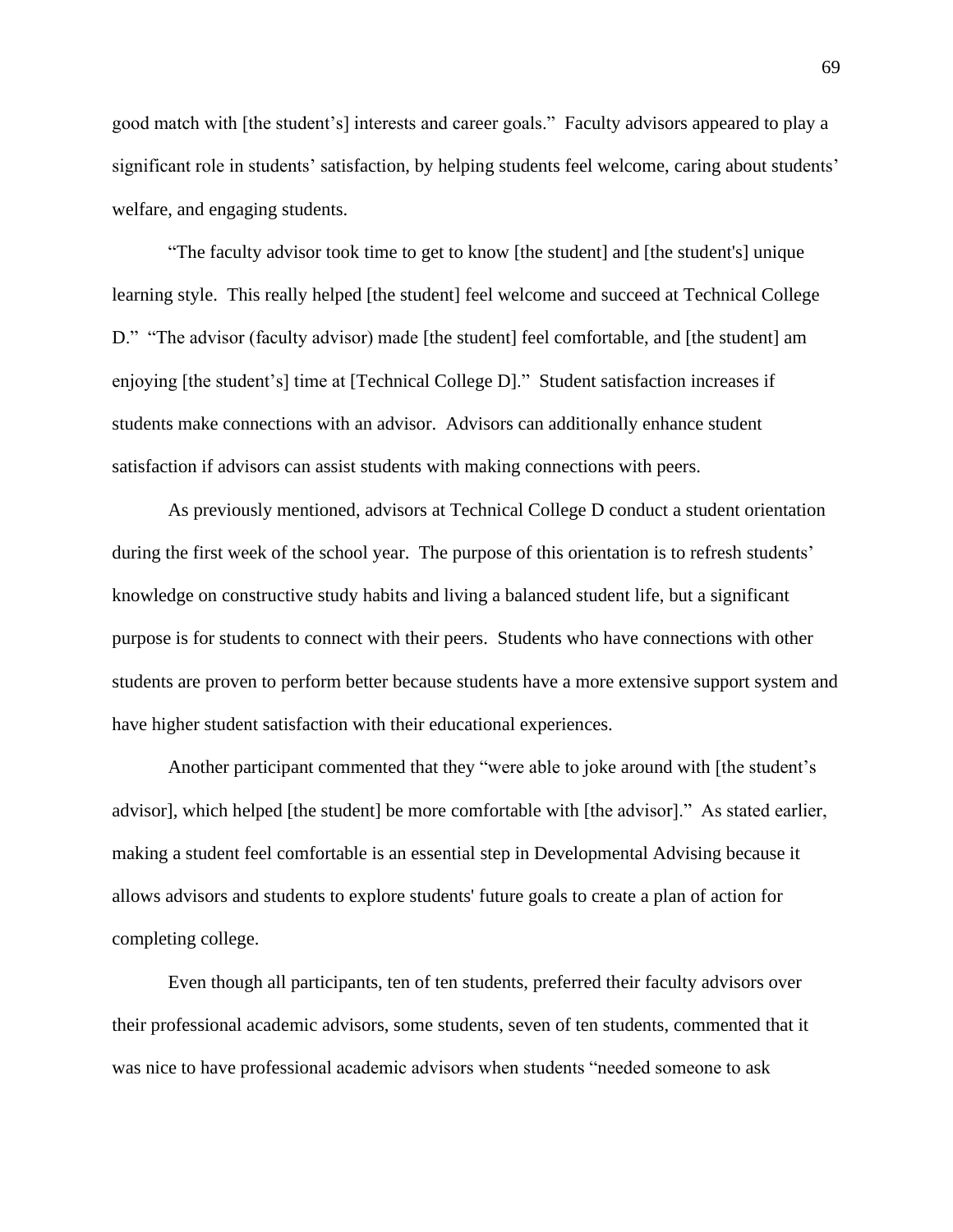questions about classes and registration." Then again, some students commented that it was difficult to "find or schedule an appointment with [the student's professional academic advisors]." With students expressing a mixed experience with professional academic advisors as "not good" and "absent," as well as "helpful" and "organized," it is difficult to determine how professional academic advisors influenced student satisfaction.

Students must have a positive experience with their faculty advisor because this experience links directly to student satisfaction. As stated previously, students who had positive experience are more likely to continue with their education. One student stated, "because of [the student's] experience with [the student's faculty] advisors during [the student's] first year, influenced [the student's] decision to take a second year." Advisors have a significant influence on students' choices and satisfaction with their educational experience.

At a technical college, advisors must associate possible careers with students' educational interests and program selections. Many technical college students are primarily interested in their education because it can lead to a career. Professional academic advisors "help find job openings and show [students] how to search for jobs." In addition to assisting students in searching for job openings, many advisors will proactively email students about openings that students might have interest. "[The student's] advisor will send job openings that [the advisor] finds that [the student] might be interested in applying for."

## **Research Question 3 How do students' academic experiences differ from their perceived expectations?**

A student mentioned that an advising appointment should resemble a doctor's appointment. "An advisor should treat a student similar to how a doctor treats a patient." "Advisors should start by asking students questions about how they are doing, and what are the student's career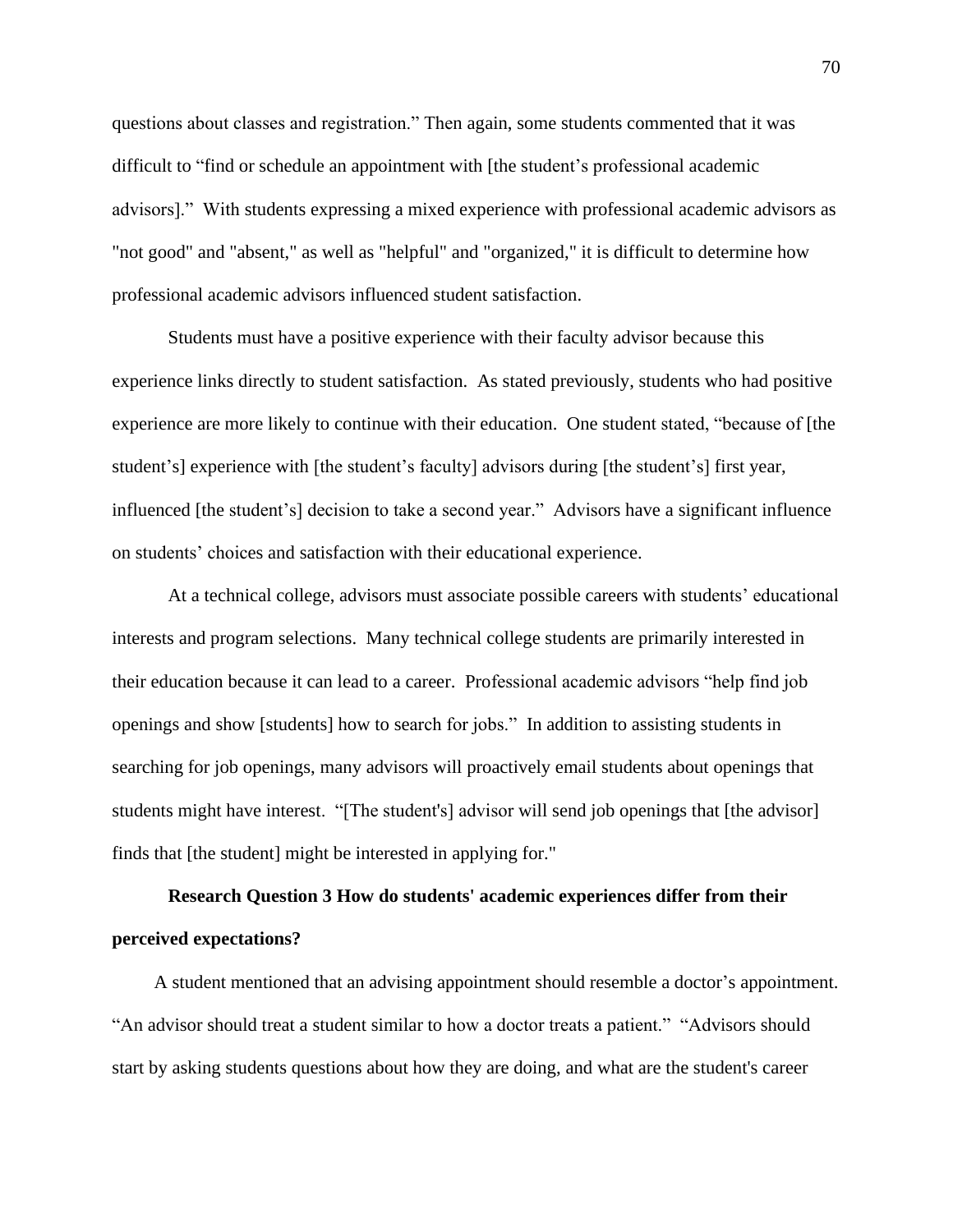goals." Students indicated that they were "not sure what program" fits the students' interests. This step is where advisors need to "prescribe" programs to students based on information that advisors gathered from students.

This study grouped participants into categories based on GPA, sex, race, and age. There appeared to be a correlation only when analyzing students' age (traditional (18-24 years old) and non-traditional (older than 24 years old)). Traditional and non-traditional students like to "interact with advisors," but there is a significant difference between the two groups regarding how students want advisors to interact with them. Both traditional students require "more guidance and direction" whereas non-traditional students desire more "independence to choose the direction that [the student] wants to pursue."

Traditional students realize that it "is important for advisors to check in with students…to make sure students stay on track with their classes." As for frequency of contact, a student commented that, "once or twice a week would be beneficial." As mentioned previously in this chapter under Emerging Themes, it appears that traditional participants require advisors to support students through college challenges. Advisors also may assist traditional students through academic difficulties and serve to remind students of upcoming dates, such as deadlines for course registration, withdrawals, and special activities.

Interviewing participants revealed a traditional student who had some academic struggles early in a semester, who wished that the advisor had contacted the student as soon as there was a decline in the student's grade instead of waiting until later in the semester when it was too late to address the problem. "If the advisor would have pushed earlier, it would have allowed [the student] to fix the issue sooner." "Advisors can assist students in identifying concerns before the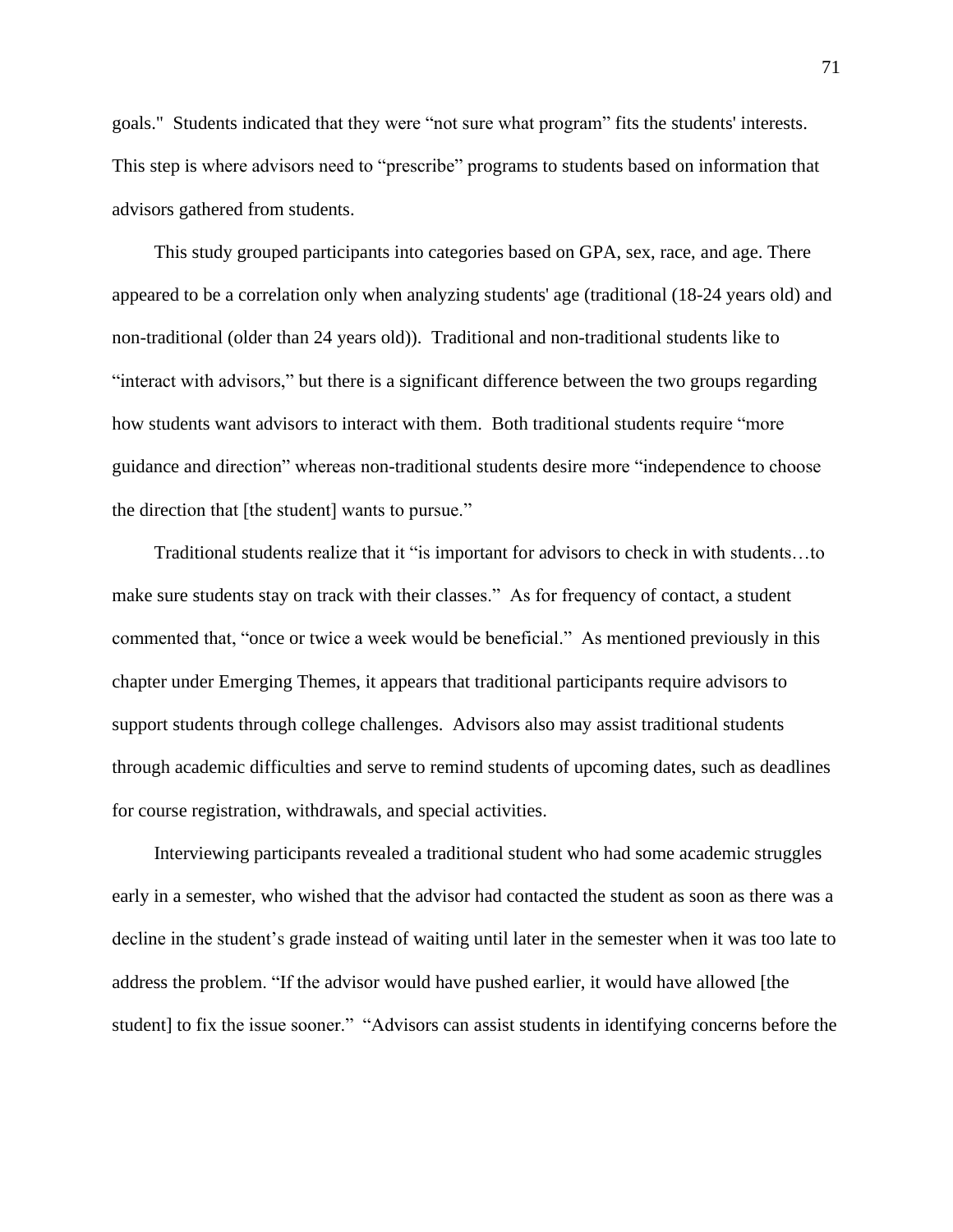issues become overwhelming to the student." Advisors who help students learn self-monitoring skills contribute to students' increasing their "problem-solving ability."

Non-traditional students appear not to need the extra assistance required by traditional students. Students want an advisor who will "help [students] find answers to a problem instead of giving [students] an answer." Non-traditional students want to have the option of "asking questions when needed, but [the student] does not need the reminders younger students might need." As with traditional students, non-traditional students like having an advisor available, and having a positive relationship with that advisor is essential.

Advisors need to be willing to share their educational and life journey with students. When advisors share their journey, it helps students learn skills they could use in their own lives. "Having advisors explain why advisors made specific choices in their journey will help with [the student's] decision making." One student considered joining the military, and shared how understanding the advisors' life choices helped the student decipher [the student's] choices. The advisor's choices were not necessarily the same, but realizing that they each had something similar they cared about is what mattered most.

## **Conclusion**

This chapter contains the findings and emerging themes in the research, connects these findings to the research questions, and displays consistency associated with phenomenological research. Ten participants engaged in this study to understand technical college students' advising experiences. The researcher selected participants employing systematic random sampling to ensure that the sample size was comparable to Technical College D's population demographics. Six of the participants were traditional students, and four participants were non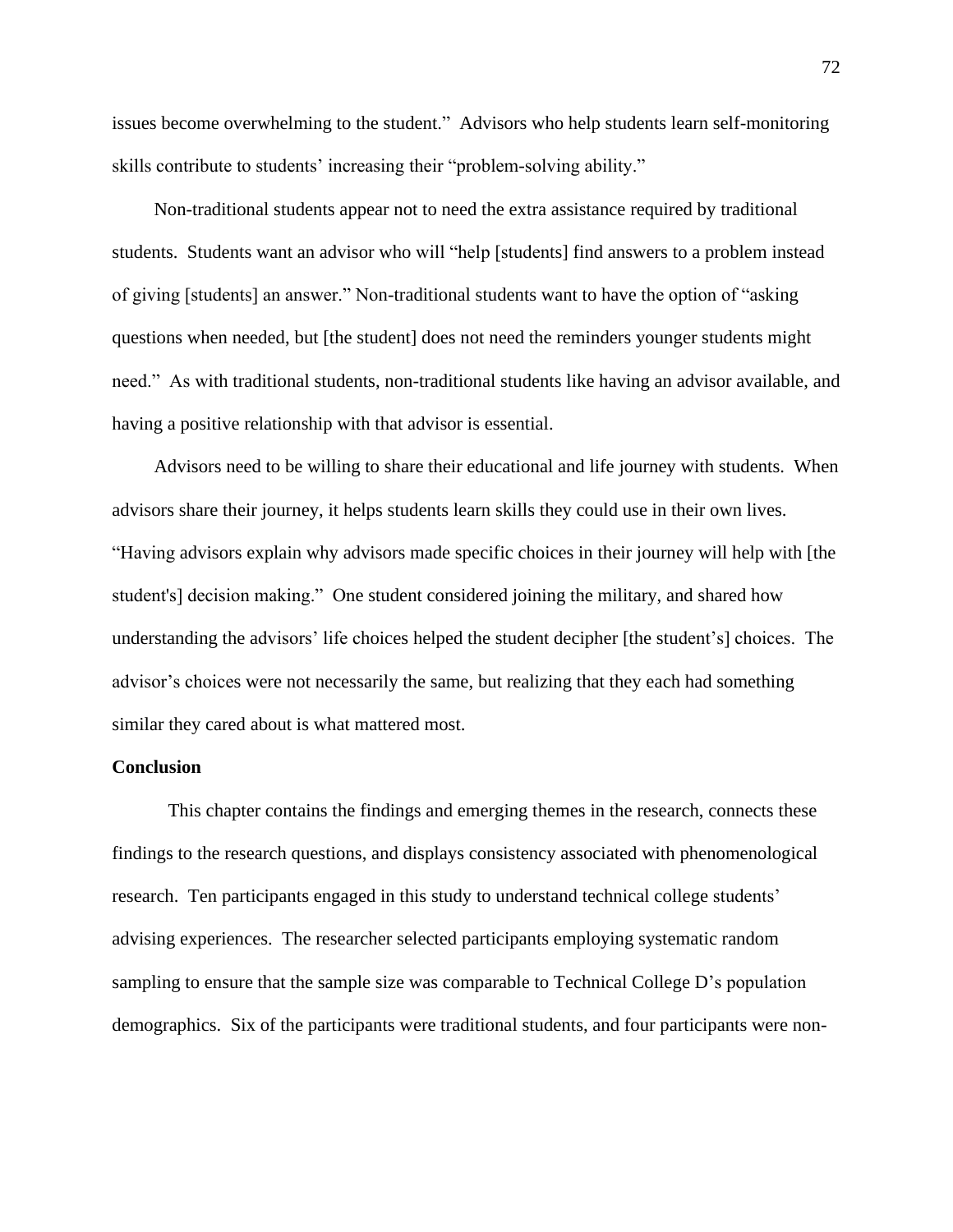traditional students. Six participants were male, and four participants were female, seven participants were White/Caucasian, and three participants were Students of Color.

Consistent with phenomenology, the researcher collected data to the point of saturation, and used triangulation to analyze the collected data. Although there were a few differences between what traditional and non-traditional students need from their advisors, four consistent themes emerged from analyzing the data: advisors need to be flexible, compassionate, helpful, and need to provide constructive feedback.

When advisors understand the demands placed on students both in and out of school, and care about their success, they can help students balance their external and educational commitments, which reduces students' stress levels. Students look at advisors not only for help with academic suggestions, but also for personal and professional advice. Traditional students need more guidance and direction, and perceive advisors to have more of a parental role. Nontraditional students perceive advisors more as peers, and benefit if they know that advisors are available to answer questions and offer suggestions.

This research project shows that advisors significantly influence their students, and that an effective advisor can positively impact student satisfaction, as well as students' future decisions. There did not appear to be any significant difference in trends when examining sex, race, and GPA separately. Although all participants had varying experiences with their advisors, each participant shared a similar expectation that advisors will help guide them through college challenges. Chapter 5 includes a summary of the study, discussions of the research questions, suggestions for application, and future research suggestions.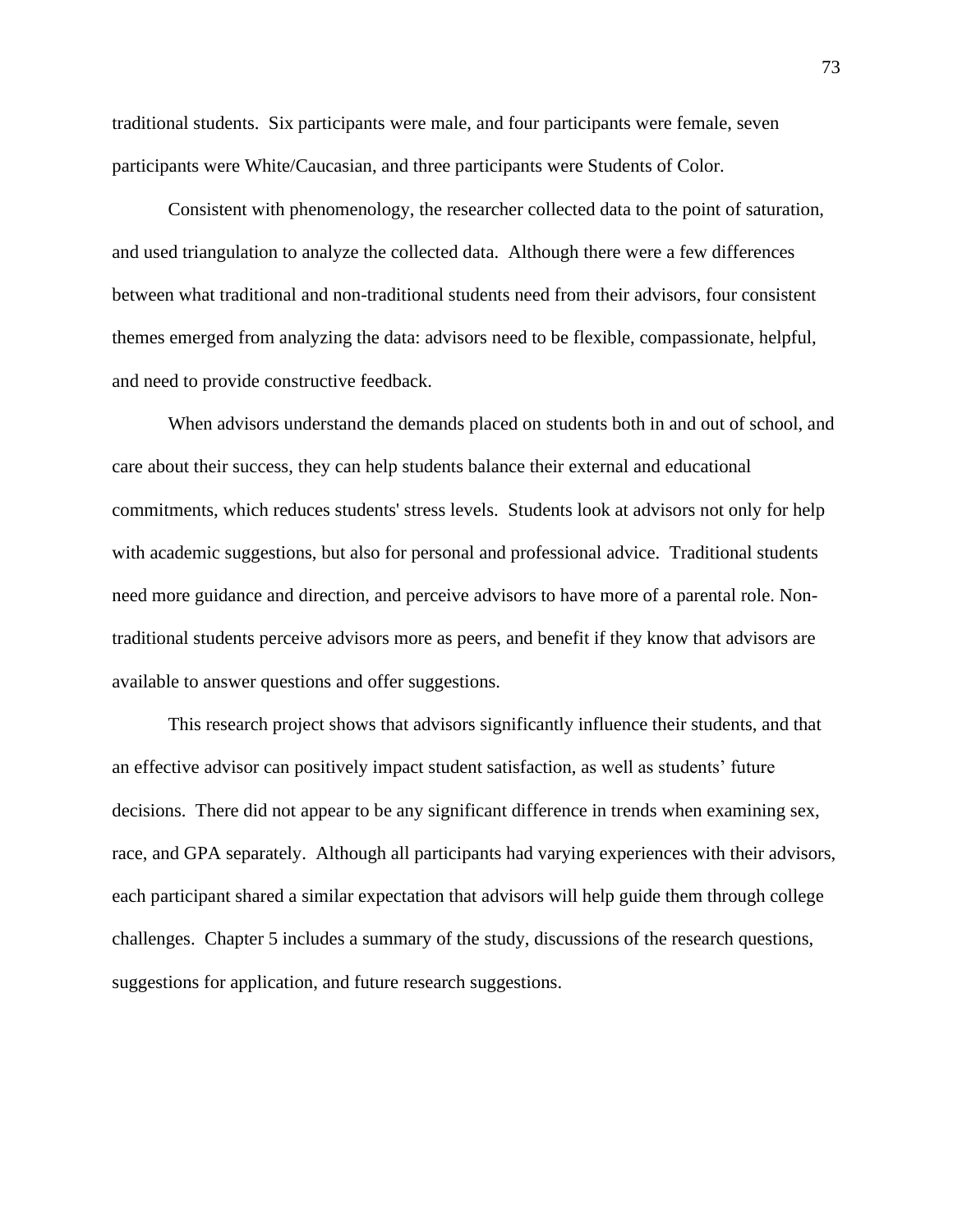#### **Chapter 5**

#### **Discussion**

This qualitative phenomenology study aimed to explore student perceptions of advising methods at a midwestern technical college in 2020. This chapter is comprised of a discussion of themes that emerged from the findings, individual and institutional implementation, and future research possibilities to help answer the following research questions:

RQ1: How do students perceive the experience of academic advising?

RQ2: How do students define satisfaction with their advising relationship?

RQ3: How do students' academic experiences differ from their perceived expectations?

As discussed in Chapter 2, students remain enrolled in colleges for multiple reasons. Tinto's (1993) Model of Student Departure state students who integrate socially and academically into their college have higher retention rates than students who do not integrate with their college. Effective advising is a pivotal way to help students feel that they are part of the college, as well as increasing student satisfaction with their educational experiences. NSC Research Center (2019) closely ties student retention rates to student satisfaction. Colleges that prioritize student satisfaction have higher student enrollment and retention.

Technical College D is a technical college located in the midwestern United States, and struggles with student retention (College of Study, 2017). This situation is not unique to Technical College D. In fact, it is common among all technical colleges in the United States. As discussed in Chapter 2, technical college student retention is lower than any other college type, such as community and traditional four-year colleges. Effective student advising is a technique proven to boost student satisfaction, thereby increasing student retention.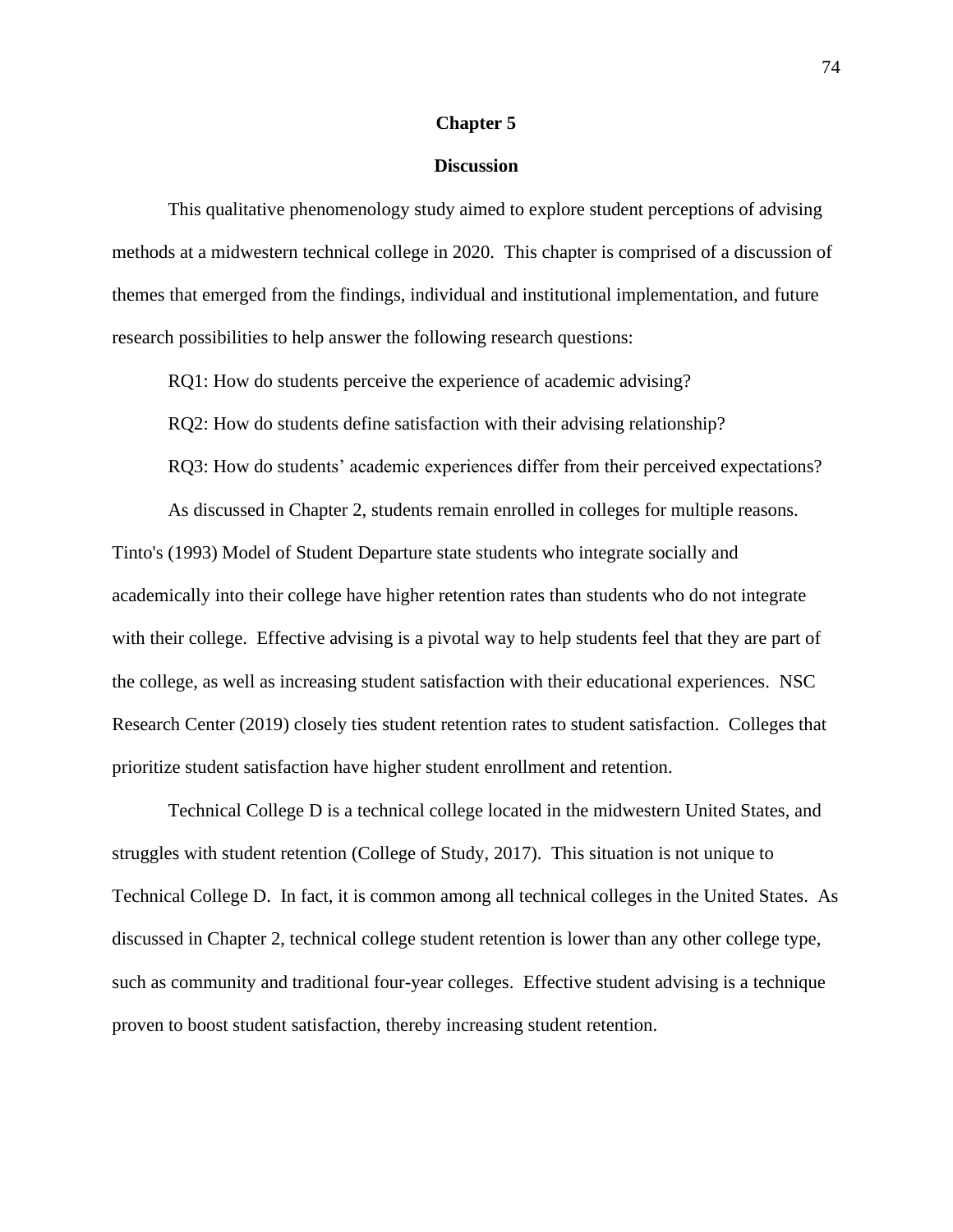This study focused on students' perspectives of their advising experiences, and searched for common themes that surfaced from the collected data. Four common themes emerged from technical students' advising experiences. These themes were advisor-centered, relating directly to the desired advisor qualities of flexibility, compassion, helpfulness, and the ability to provide constructive feedback. All students benefited from advisors, but there were significant differences in advising experiences between traditional students (18-24 years old) and nontraditional (25 years old and older) students. These interactions influenced how students viewed advisors, affected their overall satisfaction, and ultimately affected their willingness to stay in the program.

### **Implication of the Findings**

#### **Flexibility**

Advisors must be flexible, whether they are at a four-year, two-year, or technical college. As stated previously, all students have demands on their time beyond their educational commitments. Technical college students usually have additional non-educational obligations such as work, family, and other time-consuming activities that intensify the need for advisors to have the ability to adjust their schedules to accommodate these needs.

At Technical College D, 38% of students are non-traditional students, which is typical for non-traditional students to comprise a large amount of colleges' student populations. As stated previously, all technical college students have numerous demands on their time, but it is the nontraditional technical student who has amplified issues with out-of-school time commitments. Many non-traditional students have families and are working while also trying to complete their education. These extra demands on their time are especially evident when compared to students in non-technical institutions.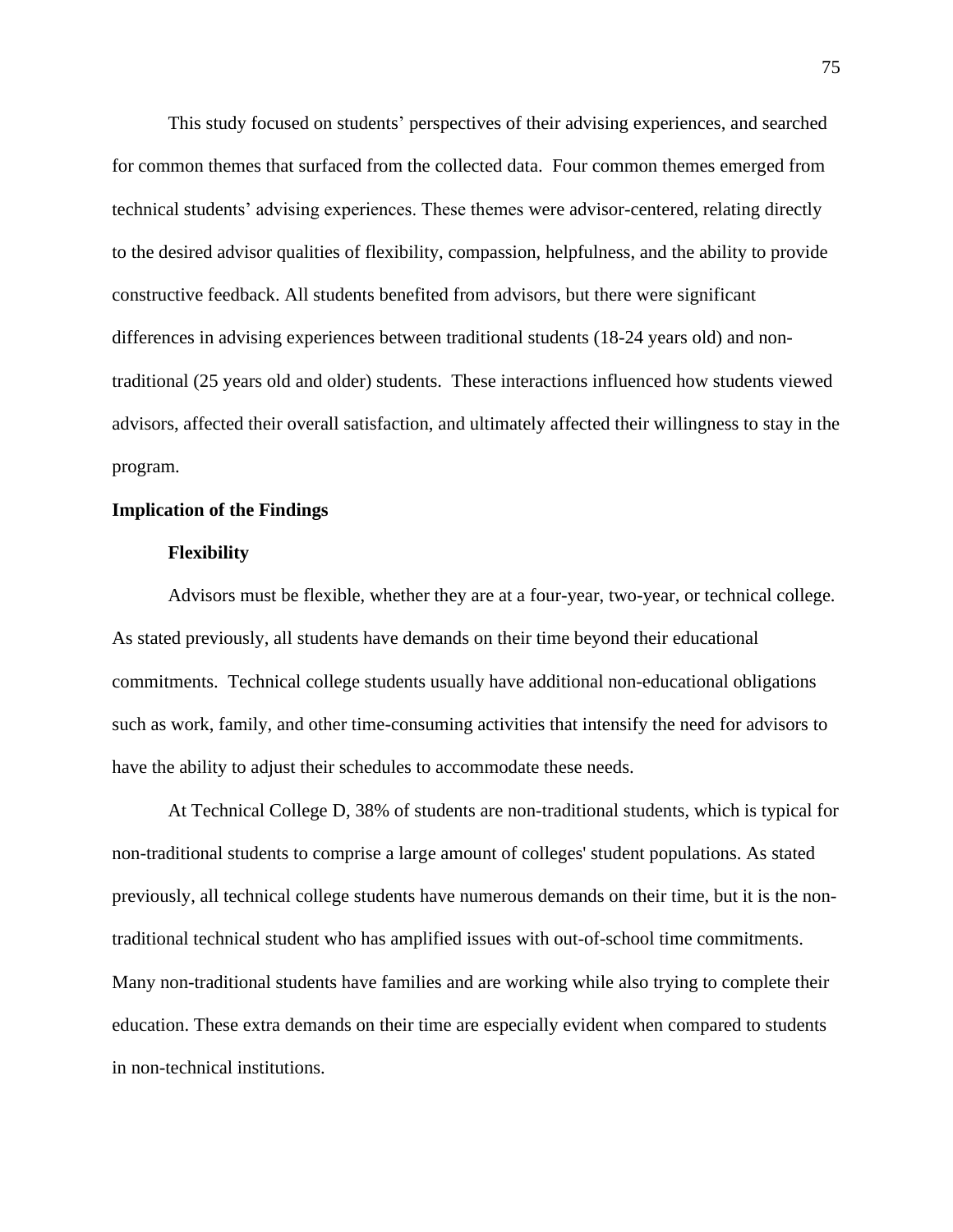It is common for technical students to work while being full-time students in college. To illustrate this, consider the fact that in this study, 90% of participants worked in addition to going to school, with one participant quitting a full-time, paid position to accept a non-paid internship in the student's industry. Advisors must understand that students have priorities outside of education, and need to schedule appointments around students' timetables, not advisors' particular set work hours. If students request to change appointments, advisors need to accommodate them, without assuming that the students are indolent, and without holding it against them in the future. When students reschedule or miss appointments, it is usually because of other commitments, not laziness.

Flexibility regarding appointment scheduling is critical, but it is only a fraction of what it means for advisors to be flexible. Advisors need to be cognizant of different learning styles because technical students arrive at college with numerous learning modalities. Advisors need the capability to help students connect their learning styles with different programs based on their distinct learning style. For example, if a student does not learn well through hands-on experiences, or they are not textual learners, a mechanical-based program might not fit that student, but another program might be a better match. Advisors need to guide students through their complete educational journey, from choosing a program to graduation.

### **Compassionate and Helpful**

Technical students often struggle to balance their work, school, and social lives. As stated in Chapter 2, it is also common for technical students to be "weary" and "unsure" about attending any college. Most students suffer from a lack of confidence and do not believe that they can be successful academically. Advisors need to be aware that students are entering with these deficits and beliefs, and further need to be willing to assist students in navigating these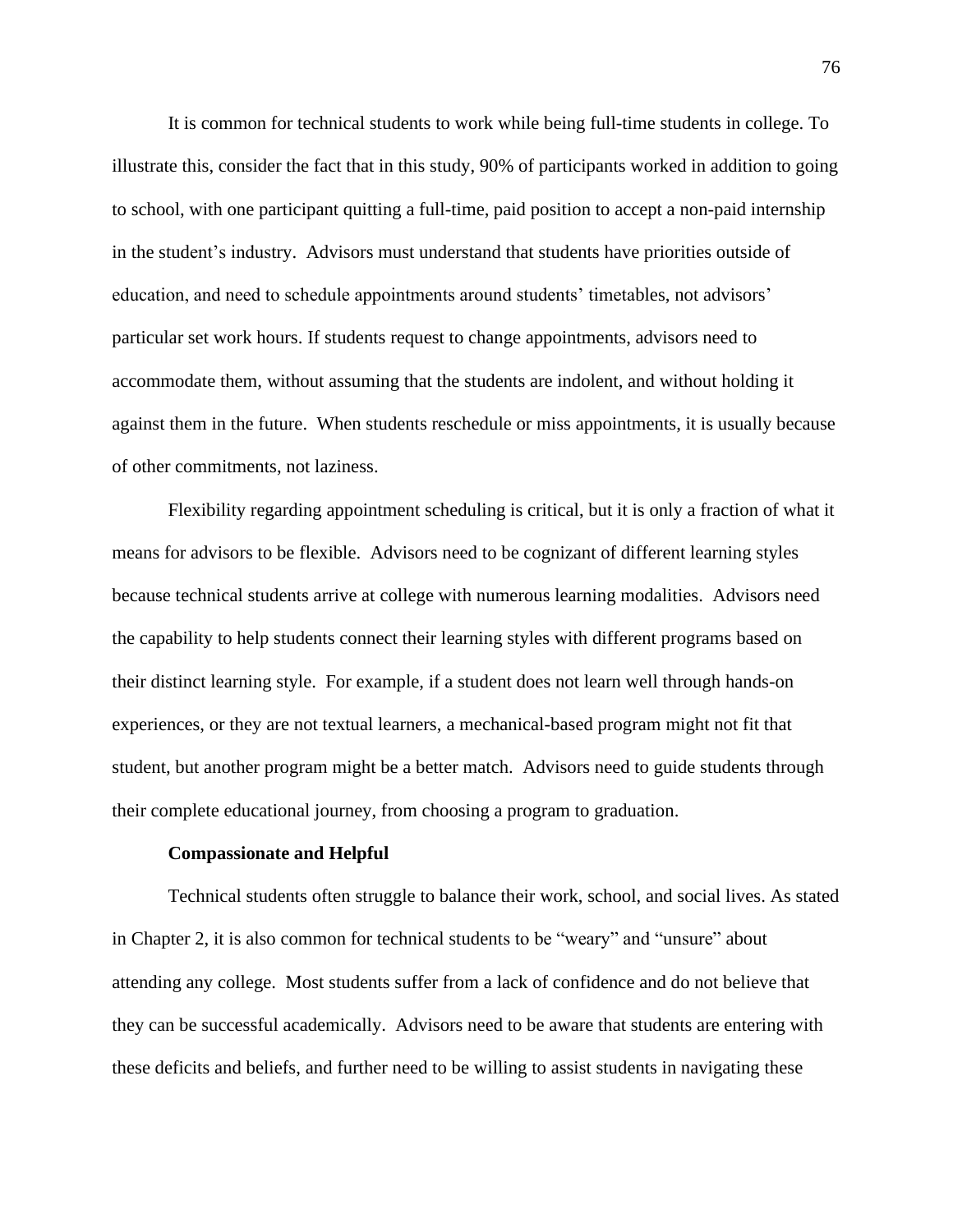issues. Many of these concerns arise during the beginning months of attending a new college. Assisting students' educational integration is essential for student achievement, and needs to be a key responsibility for advisors. Advisors should be compassionate about these emotional needs to ensure student success.

Technical students often arrive at college with a deficit of skills necessary to be successful in higher education. As discussed in Chapter 2, the skills students are most deficient in include effective study habits and time management. Advisors can help students learn successful academic aptitudes through group or individual lessons. Advisors may also help students become aware of existing college tutoring services, and how to access them. Along with not possessing the developed skills needed before college, many technical students previously had poor experiences with education.

Whether students previously tried traditional two-year or four-year colleges, technical students tend to drop out of those programs for multiple reasons including poor grades, numerous external time constraints, and a lack of effective study habits. As discussed in Chapter 2, compared to four-year college students, technical college students need more assistance in learning applicable study habits and using their time effectively. Advisors should be compassionate and understanding of these additional needs of technical students. Technical college advisors should instruct students on applicable skills that will allow them to be successful in higher education. If advisors support students through the first few months of their enrollment by focusing on these academic skills, it will dramatically improve student accomplishment, and thus improving student satisfaction and retention.

In addition to advisors helping students learn academic habits during the beginning of the school year, advisors are usually the first line of defense if students begin to struggle during the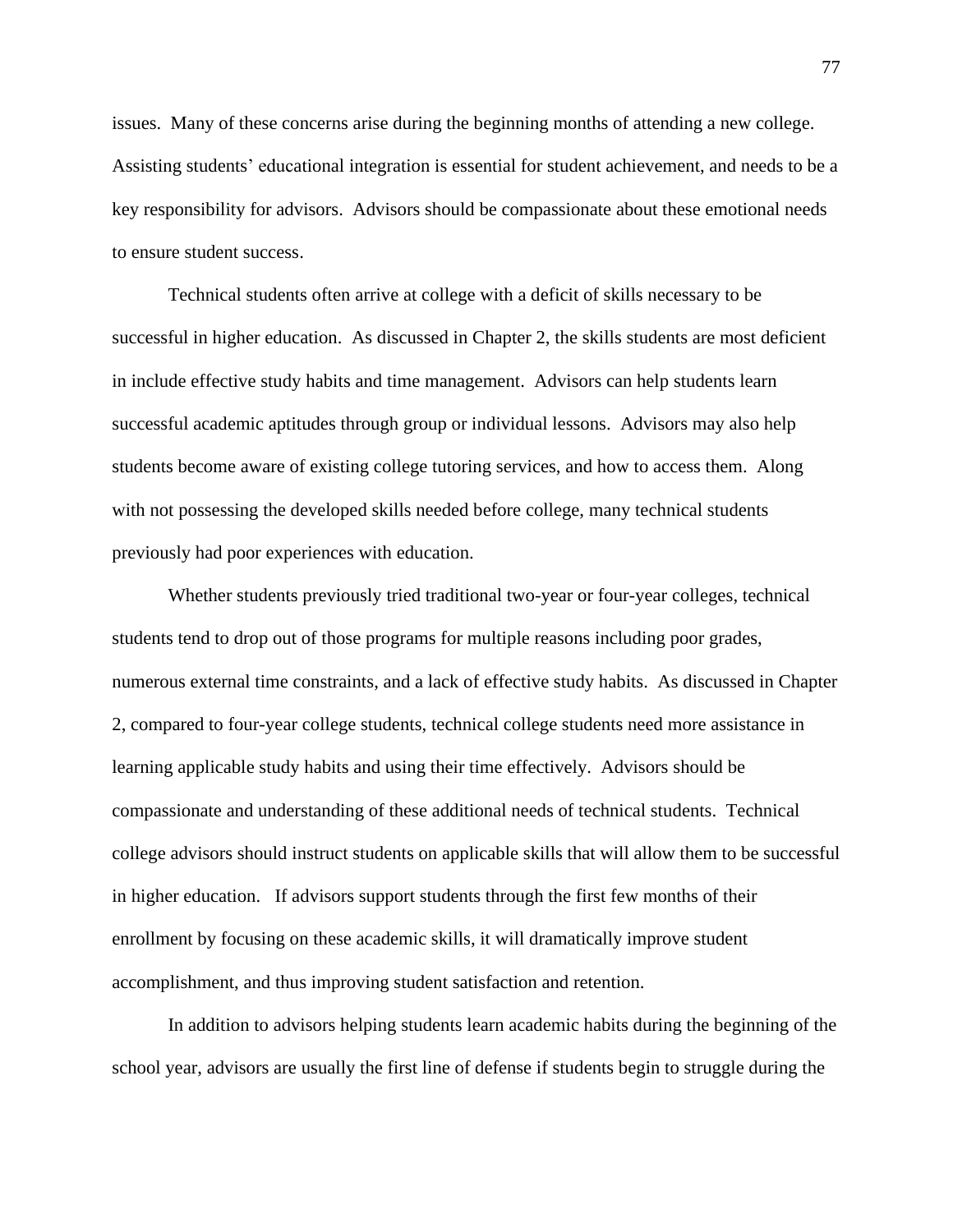school year. Technical students need someone to "watch over" them and alert them if their grades start to decline. Being informed of declining GPAs early on is more critical for technical students than for four-year college students because technical students tend to lose focus and give up if their grades start to drop. In addition to having a tendency to self-destruct, these students have a difficult time recovering once they feel defeated.

Advisors can play a significant role in alerting students once they start to slip academically. As discussed in Chapter 2, more than just acting as an as an early warning system, advisors should be present throughout their entire educational journey, not just at the beginning or end of the semester, when helping students register for classes. Once students begin to lose self-confidence, it is hard for them to regain it. Influential advisors have a considerable impact on student success, and if students are successful, colleges usually will exhibit correspondingly higher student retention rates.

#### **Advisor Feedback**

Technical students require constant feedback from advisors throughout their educational journey. Advisors should be aware of students' academic progress or lack there-of, but not for the same reason. The feedback referred here does not pertain to improving and maintaining students' self-confidence. Feedback in this context represents apprising the students of areas they can further develop, while offering suggestions on how to best accomplish this improvement. This form of feedback does not always have to be strictly positive.

Since this type of feedback focuses on areas in which students need improvement, the feedback can be described as negative feedback, and is the type that students desire. Negative feedback is not necessarily bad if instructors and professors communicate the advice in such a manner that students can accept it and improve. A better way to describe this type of feedback is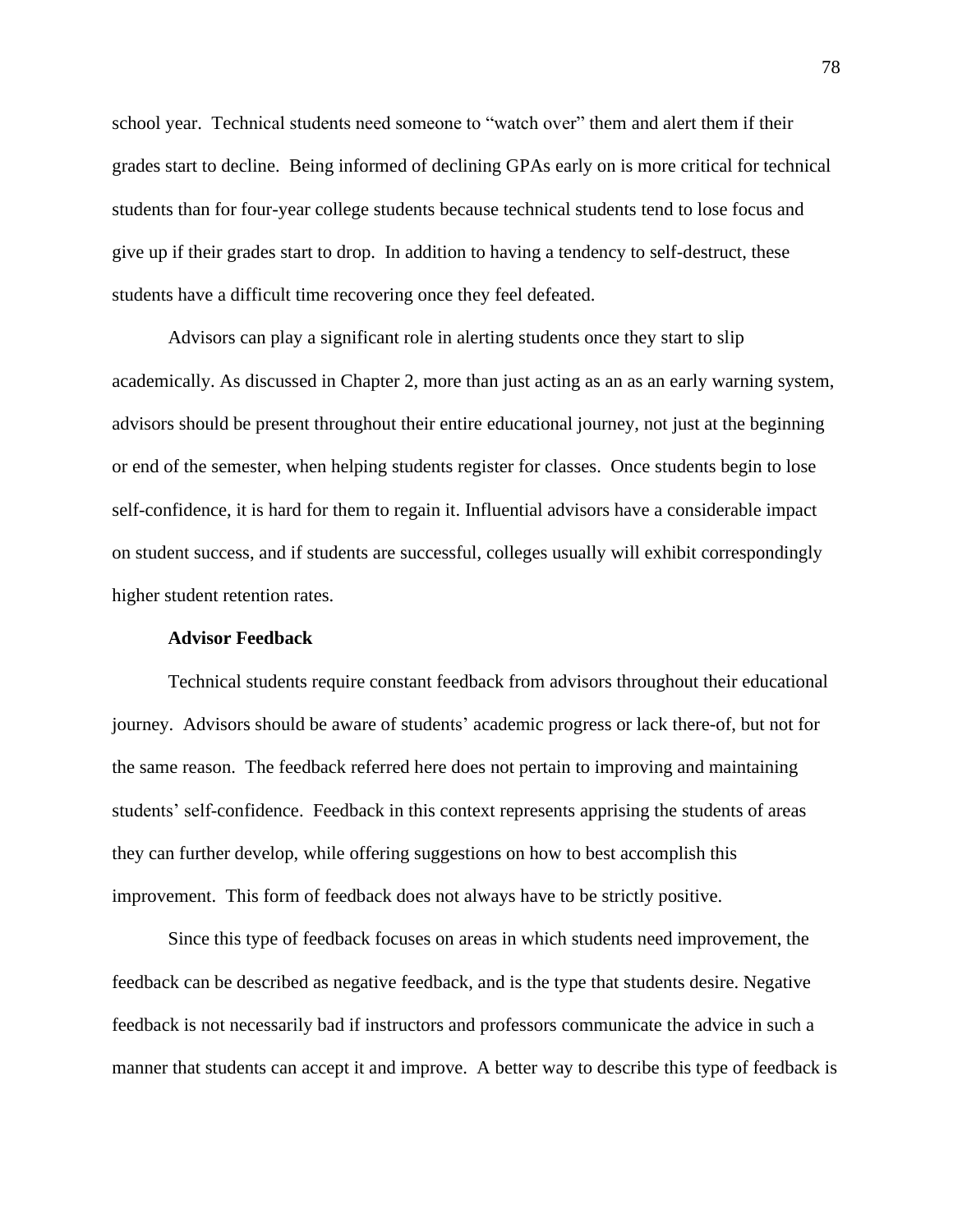constructive feedback, because it focuses on student development. Many technical students demand this type of constructive negative feedback because they want to know how they can develop their skills to succeed in their careers. Students understand that constructive feedback is necessary for developing their competencies.

This feedback appears to be significantly different from advice appreciated by four-year college students. Four-year students either do not require advisor feedback, or appear only to want positive feedback without the negative feedback. Technical students are the opposite in that they would prefer negative feedback over positive feedback. This difference may be related to technical students who are attending college to learn a profession, and who know that employers will require students to be proficient in certain skill sets.

Technical colleges prepare students for careers that usually require specialized skills or unique knowledge. This factor could be the reason that technical students want more constructive feedback than their four-year college peers. As discussed in Chapter 2, employers expect the graduates they hire to have the skills they need and may not be willing to give new employees the time they need to hone those skills. Technical students are aware that even though they might not have the skills to master some parts of the curriculum, they need to become as proficient as possible before being employed.

For faculty advisors to be influential with their students, they need to communicate with professional academic advisors and benefit from them. Both types of advisors have a role in student feedback at technical colleges. Technical colleges' professional academic advisors need to communicate with the instructors to ensure that students understand how students can grow academically. At traditional universities, it is not typical for professional academic advisors to provide student feedback. Most professional academic advisors cannot provide this service or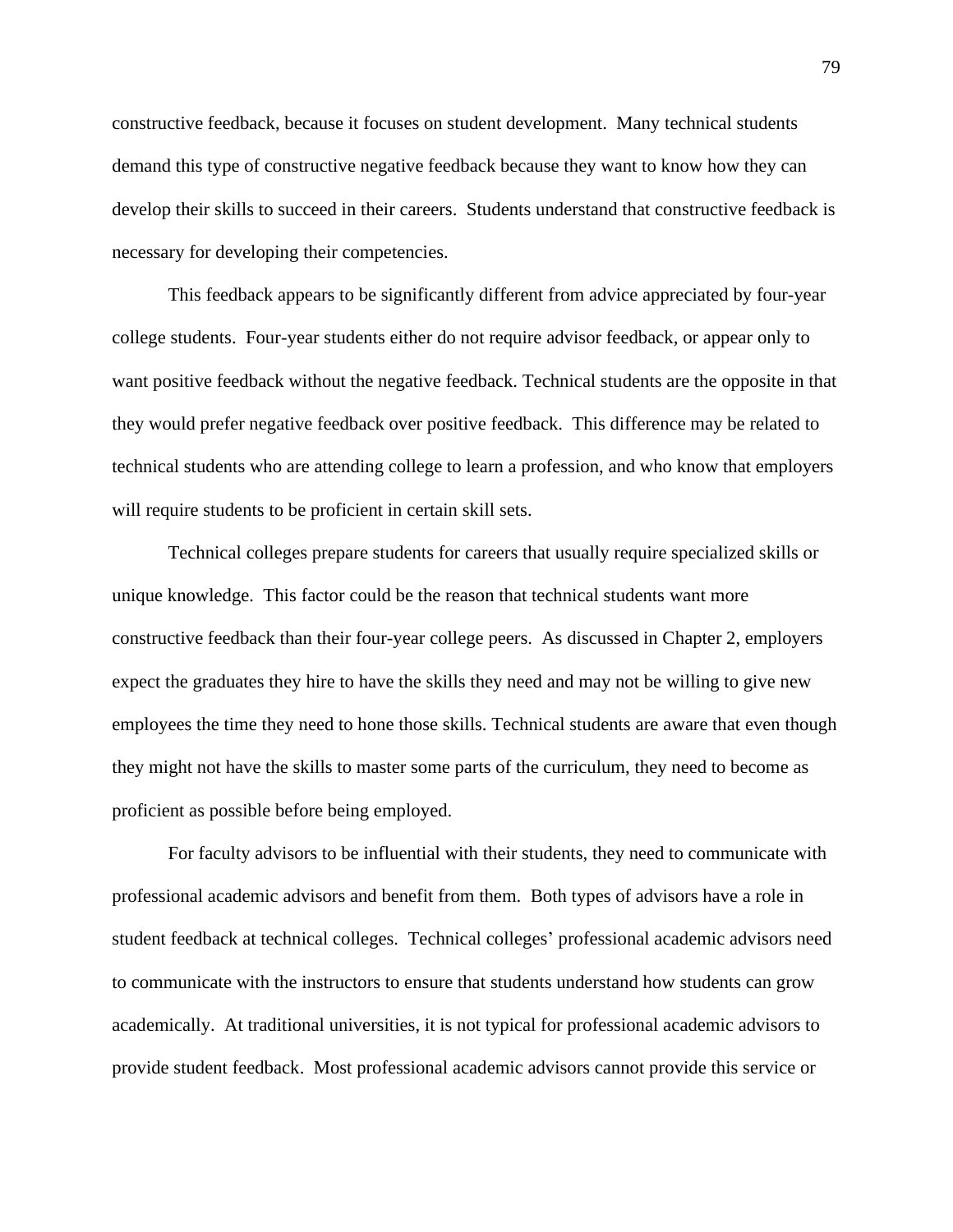invest so much time in their students, but technical students need this additional investment to succeed in their academics. Professional academic advisors who are willing to spend the time delivering exceptional academic counseling by offering constructive feedback will be more influential and rewarded with satisfied students.

## **Traditional Students**

Traditional technical college students (18-24 years old) arrive at college still possessing numerous insufficient and ineffective habits, practices, and attitudes learned in high school or possibility even earlier. As discussed in Chapter 2, these habits include underdeveloped study habits, time management skills, and communication skills. It has yet to be determined whether this is common only to technical colleges or common throughout all higher education institutions, but it is a significant issue with traditional students at technical colleges. Many of these issues arise from students having unreal expectations of the workload in college. Advisors can help students become aware of the actual amount of effort needed in college, and techniques required to succeed at this level.

Many students arrive at college with the unrealistic idea that, other than attending classes, there will be a minimum of study time required to pass courses. Students do not understand that higher education institutions require two to three hours of study per class or lecture hour. Technical colleges typically reduce the amount of outside study time because of required in-class labs, but the additional study time far exceeds what high schools expect from students. Many students apply the same effort they used in high school, and often struggle due to the increased workload. From the beginning of the semester or in orientations, advisors should make students aware of the amount of work required to pass their courses, allowing students to prepare themselves and not be "overwhelmed" by the workload.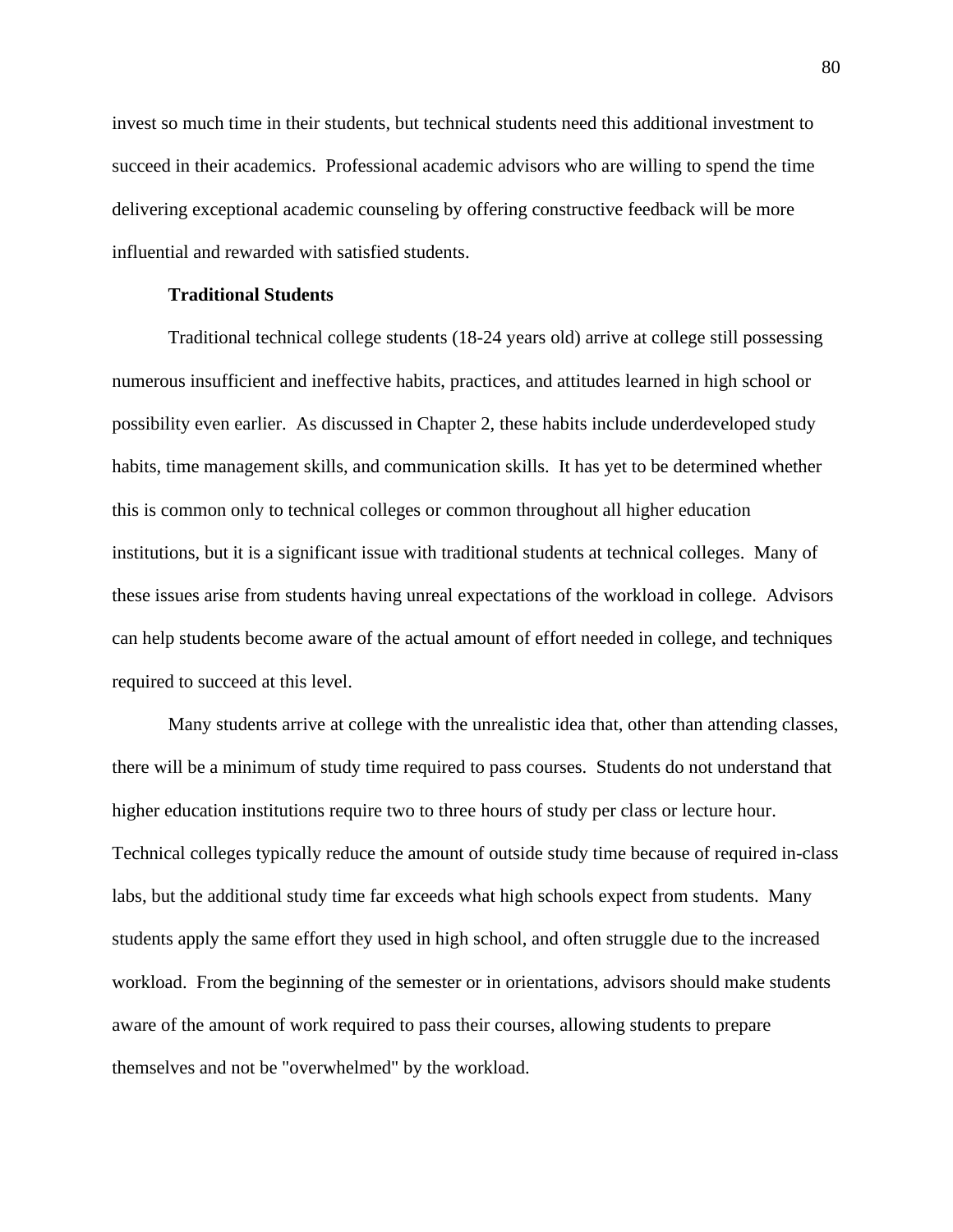As discussed in Chapter 2, many students also arrive at college with subpar general education skills, especially in mathematics and writing. Some students never mastered in high school the appropriate writing skills to succeed at the college level; they use inappropriate slang and phrases used in shorthand or texting. Students' mathematical knowledge is also often lacking. This issue is problematic when students cannot apply basic mathematical skills to problem-solving situations in technical classes. This issue is enhanced because most technical programs require students to have strong mathematical and problem-solving knowledge because of the nature of the career. Students should have learned these skills in high school or earlier and, no matter how hard students try, many of them do not have the ability or means to improve upon their educational deficits on their own.

Advisors need to assist students in obtaining available resources to help them overcome these deficiencies and barriers. Colleges have a variety of tutoring services available to students, including in mathematics, writing, and other subjects. Many students are not even aware these services exist, and fewer are informed about how to access these services. Advisors must assist students who would benefit from these services. This knowledge includes being aware of all the available services, as well as when tutors are available. Regardless of whether students are challenged by underdeveloped academic skills, poor study habits, time constraints, or personal problems, most technical college students need some assistance and support at some point during their college career.

Advisors also need to consider the significant ways traditional students perceive the role of the advisor and how it differs from the perceptions held by non-traditional students. Traditional students look at advisors in a "parental role"; therefore, the advising they require differs from non-traditional students who look at advisors more as a peer or for guidance. Using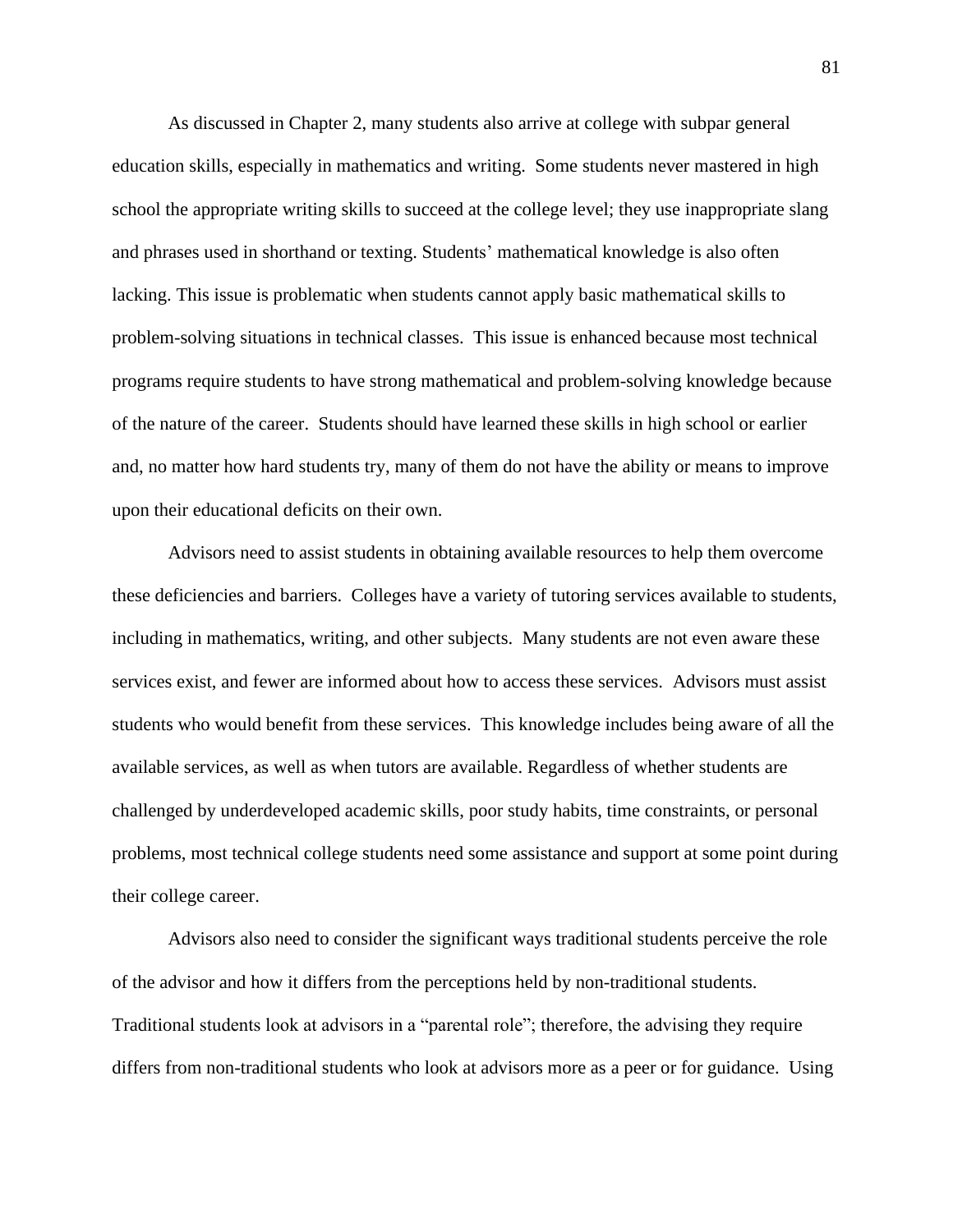a scale where prescriptive advising is on one end, proactive advising is on the other, and developmental advising is in the middle, traditional students seem to prefer an advising method somewhere between developmental and proactive, with very little interest in the prescriptive method. In other words, they prefer to receive a combination of developmental and proactive methods.

Developmental advising is the approach of creating student and advisor relationships, where both parties are active participants and share responsibility for students' educational decisions. As discussed in Chapter 2, traditional students need the direction and continual reminding provided by proactive advising, but they also want the attention and partnership afforded with developmental advising. In prescriptive advising, advisors take a majority of the responsibility for students' decisions and direct what courses students are required to take to graduate.With proactive advising, advisors play more significant roles in students' education by reminding them of important dates or deadlines and act as an "early warning system."

Both traditional and non-traditional technical students are partial to developmental advising because they want to be active participants in their education. Where they differ is whether they lean towards proactive or prescriptive advising as a different approach within the developmental advising method. Traditional students appear not to be attracted to prescriptive advising because they need more direction and guidance than just course lists or other specific requirements necessary to attain a degree. Traditional students favor proactive advising because they require someone to "watch over them" and to be there to warn them when their grades start to slip. They want someone who understands and cares for them, and someone who is aware of their other commitments, and can guide them through difficulties. They want someone they can join as an active participant in their educational journey.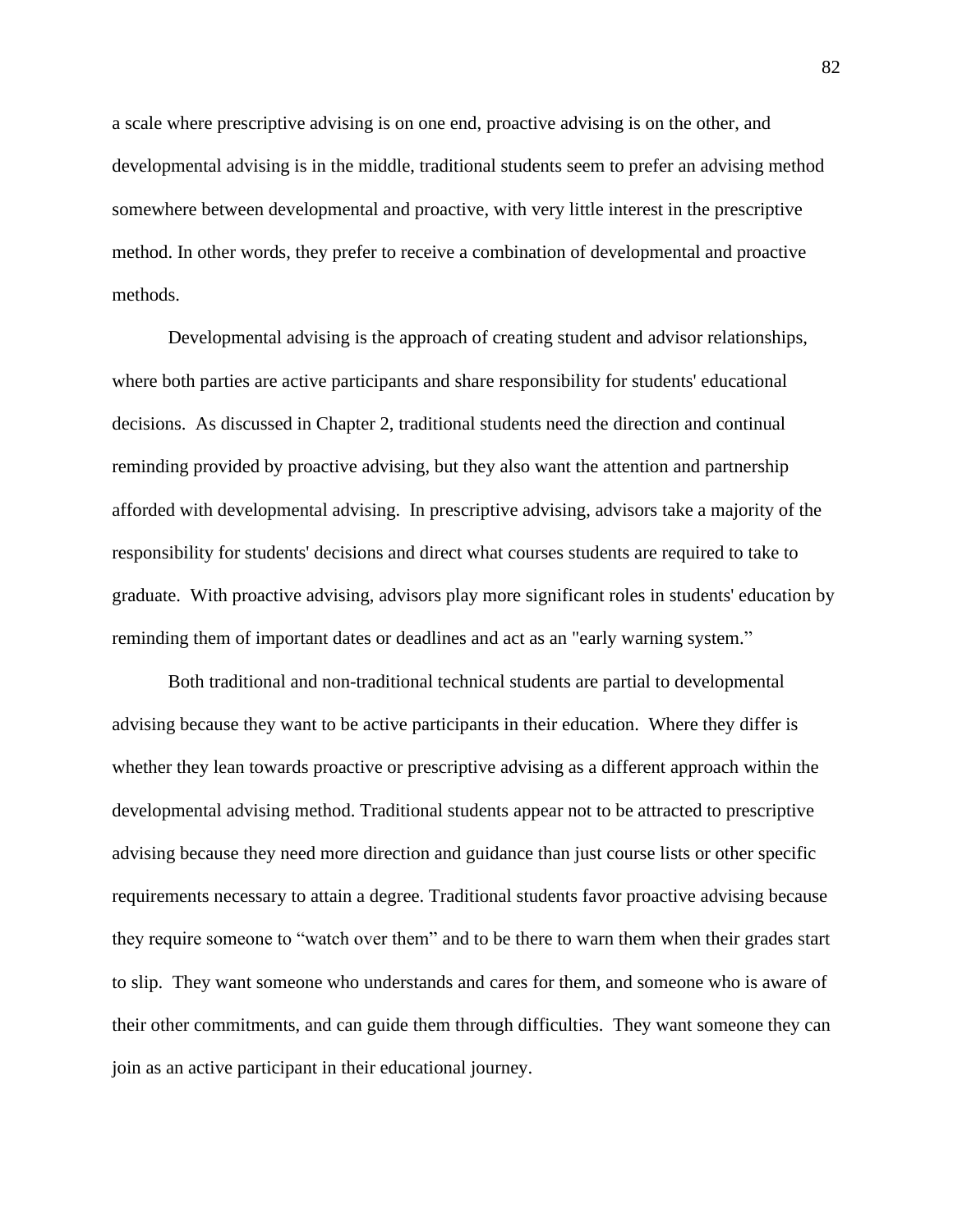## **Non-Traditional Students**

Non-traditional students have unique perspectives on advisors, especially when compared to traditional students. This difference in perspective stems from how students view the studentadvisor relationship and their expectations of the types of services that are possible for them to receive. Like traditional students, non-traditional students tend to arrive at college with negative past educational experiences. Many non-traditional students tried traditional four-year colleges, but either did not enjoy it, were unprepared for the workload, or received unsatisfactory grades, and therefore did not continue.

Since non-traditional students are often older and more experienced than traditional students, they view the student-advisor relationship differently. Non-traditional students perceive advisors more in the role of a peer or a friend than substitute parents. As discussed in Chapter 2, non-traditional students often need help acclimatizing to a new educational environment, but unlike their traditional counterparts, usually prefer the prescriptive advising approach where advisors explicitly tell students what courses colleges require them to pass to graduate.

Many non-traditional students have previous work experience, which may be the primary motivation behind their decision to attend a technical college. Many non-traditional students previously worked lower paying jobs or had multiple jobs in a short period of time. They elected to attend a technical college because they wanted to find a better paying, secure, and reliable career, instead of just a job. Whether non-traditional students arrive at college with previous college experience, work experience, or a combination, they already possess skills they can employ in their academics. When students couple these skills with proper and adequate guidance, they will more than likely succeed in this new educational endeavor. The non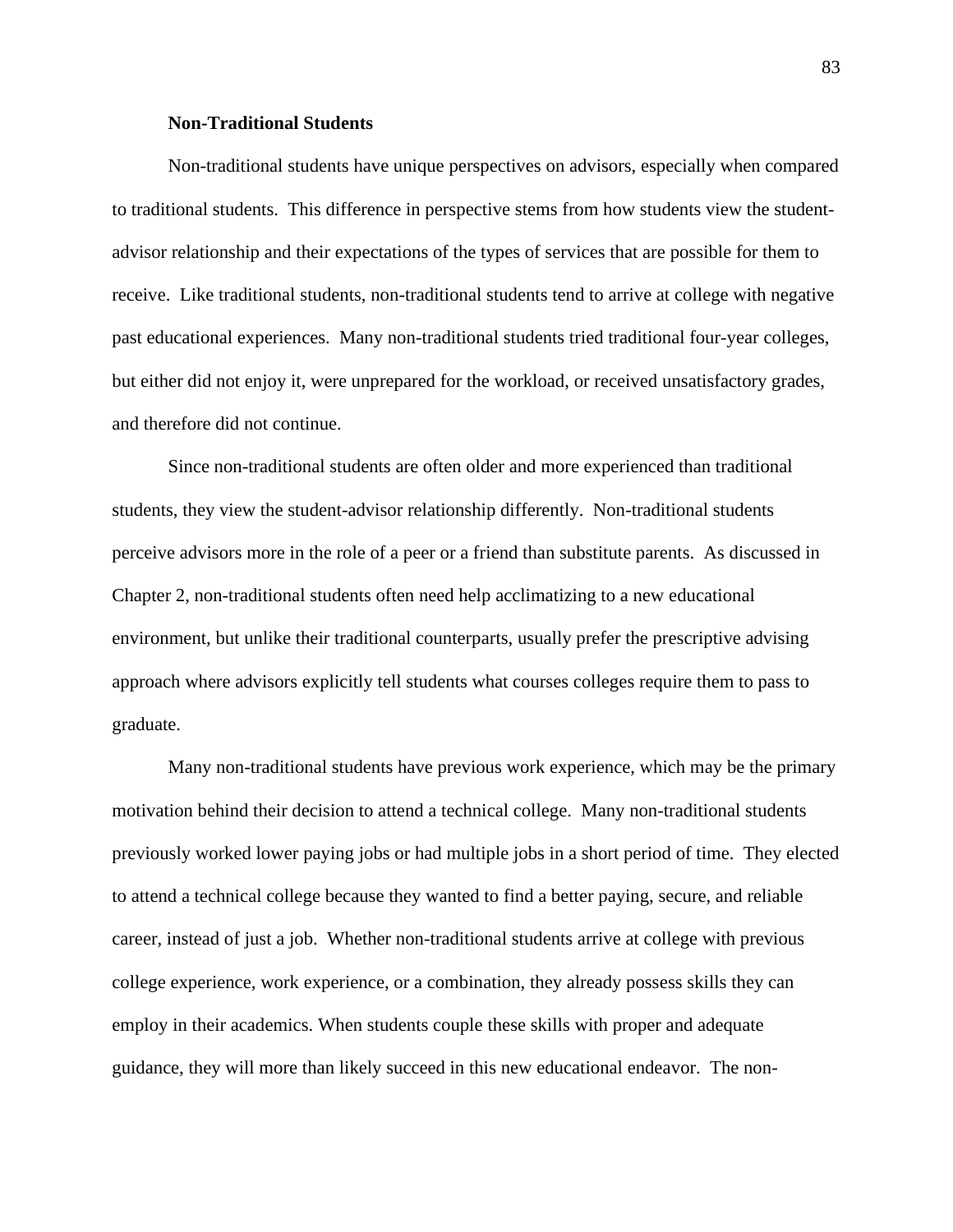traditional students might not even be aware they possess these skills, but a skilled advisor can help these students discover them and their subsequent value.

Cognizant advisors may utilize the skills non-traditional students garnered from past experiences. Students who have previous work experience already understand the importance of time management. They are mindful that employers expect employees to arrive at work on time and be ready to work when their shift begins. Advisors can impress upon these students that college is comparable to having a job. Instructors expect that students attend classes on time and be eager to learn. If students display the same work ethic as they have in their previous employment, they will likely do well in college. Advisors who make students aware of this comparison may help students build their confidence because they already have skills they can utilize.

For students who did not do well at a four-year college, trained and caring advisors can utilize the knowledge gained from advisors' experience to assist students. Students and advisors should explore why students did poorly during their last college experience. It may have been because of substandard study habits, inadequate time-management ability, or uninformed workload expectations. Influential advisors can capitalize on lessons learned from those years and turn them into teachable moments by converting those failures into successes.

Advisors can direct students with poor study habits towards available academic services. For students who lack sufficient time-management skills, advisors can teach them how to create a schedule for classes and study time, along with methods to help prioritize the numerous tasks for which they are responsible. These unrealistic expectations of what technical colleges require for success may adversely affect some of these students. These situations also allow advisors to

84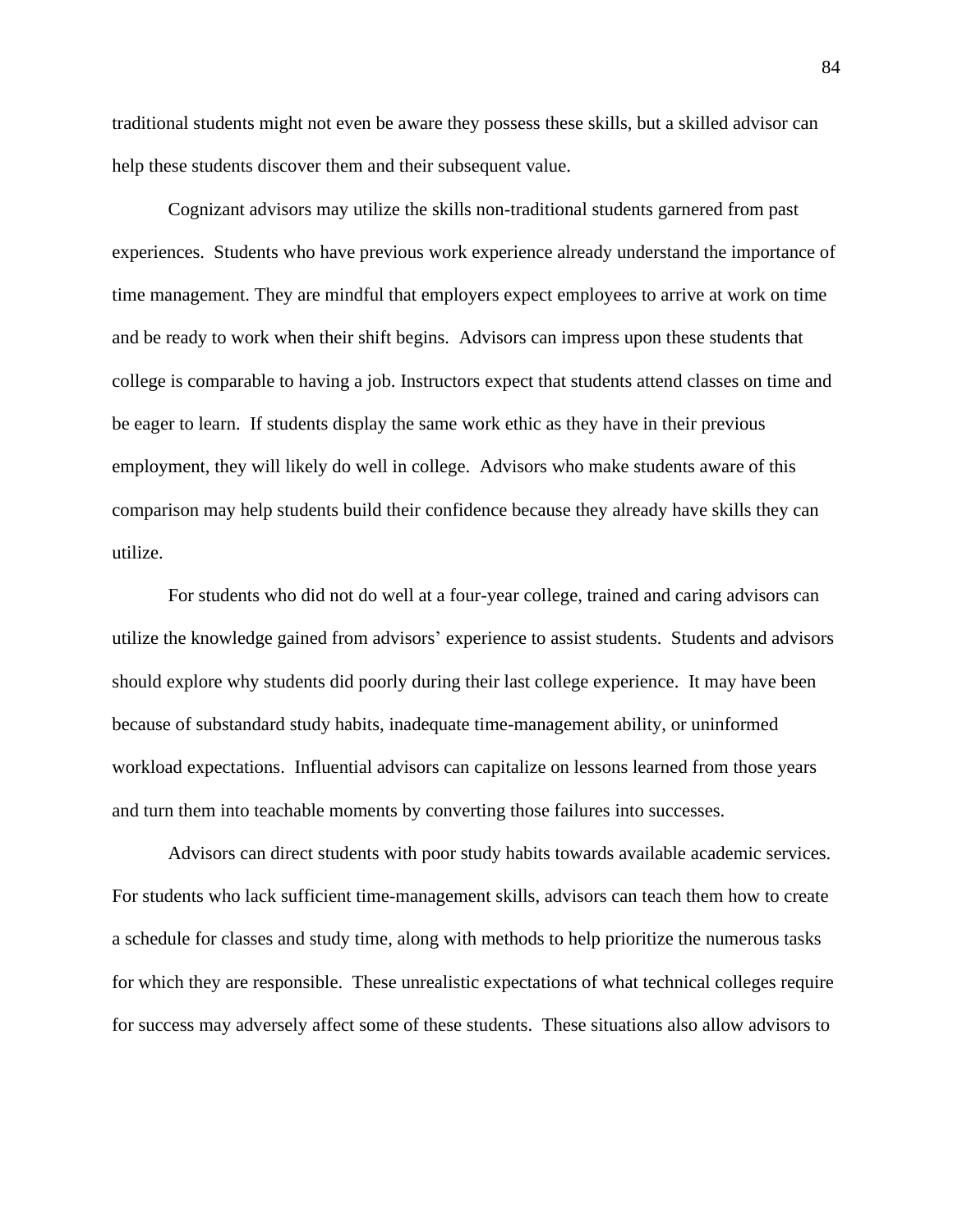help students review the college's and instructors' course expectations, so they know the requirements.

Non-traditional students usually have an agenda when scheduling an appointment, such as course registrations or exploring possible career opportunities, if the college offers that specific service. Since non-traditional students prefer prescriptive advising over proactive, they want advisors to give them a list of courses needed to graduate, and they expect to be able to ask advisors questions about graduation, financial aid, or specific course-related items. They may not appreciate the "overbearing" aspects of proactive advising, because they feel capable of selfmonitoring, and taking responsibility for themselves.

Although non-traditional students view student-advisor relationships as a peer relationship, this does not mean that they do not want advisors to understand and care about them and their unique situations. Using the same scale described in the Traditional Student section, non-traditional students prefer a combination of prescriptive and developmental advising approaches. Both traditional and non-traditional students share a preference for developmental advising because all students want to be active participants in their educational journey. The difference between the two groups is that non-traditional students want to take more responsibility for their education and be allowed to make decisions independently.

Even though non-traditional students prefer prescriptive advising over proactive advising, it does not mean that advisors should not use some proactive measures if they feel it is warranted or beneficial. Advisors should still monitor the academic progress of non-traditional students and be aware of failing grades and other potential signs of trouble. Advisors are still influential and need to encourage the students they advise. Non-traditional students often have more clarity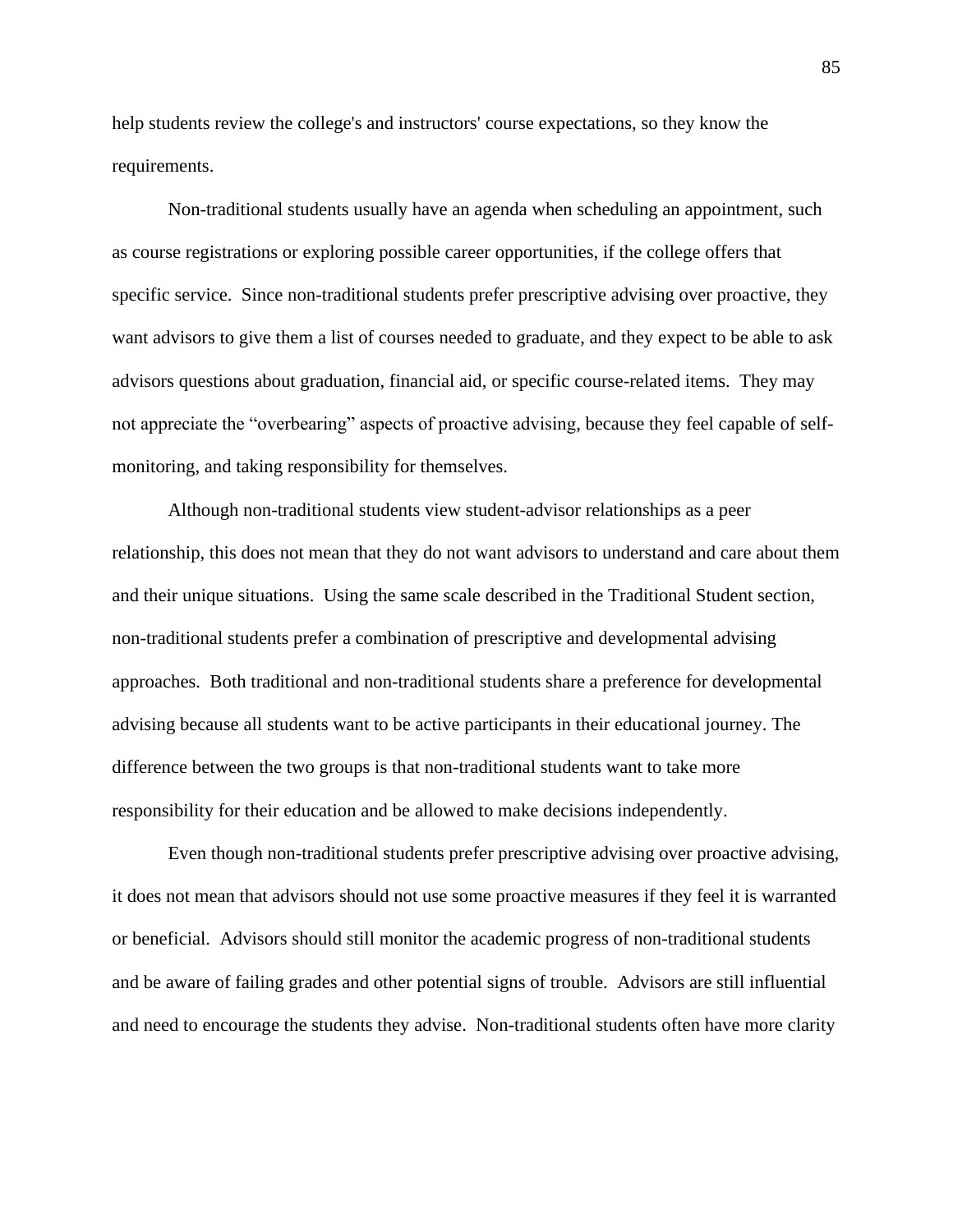about what programs they are interested in, but advisors can share current market trends and update students on possibilities for career advancement.

Advisors and advising departments of technical colleges play significant roles in both traditional and non-traditional students' educational and career success. Professional, competent, and caring advisors perform a significant role in student satisfaction. Providing exceptional advising services increases student retention rates, which is a massive factor in its success.

#### **Implications of Theory and Research**

This section focuses on college administration, and those who dictate policies and procedures. The purpose is to give suggestions and ideas to those policy makers in a way that will allow them to implement changes to improve student advising, satisfaction, and retention. These are purely suggestions, and every decision should consider colleges' demographics, current policies, future plans, and other unique factors. These suggestions are meant to start a conversation around improving students' academic experiences.

Upon analyzing this study's findings, it appears that there are numerous challenges that affect student success, especially for students at technical colleges. The most notable component colleges can provide to increase student satisfaction and success is to expand their advising services to all students. When colleges support students and create an environment where students believe they can be successful, it increases student satisfaction, and thus increases student retention. Most of this study's participants indicated a need for "more advisors to achieve students' goals," and "more one-on-one support."

Technical college advisors do not appear to have the time, usually because of large caseloads, to spend sufficient amounts with students to completely understand their unique needs, goals, and situations. All technical students, whether they are traditional or non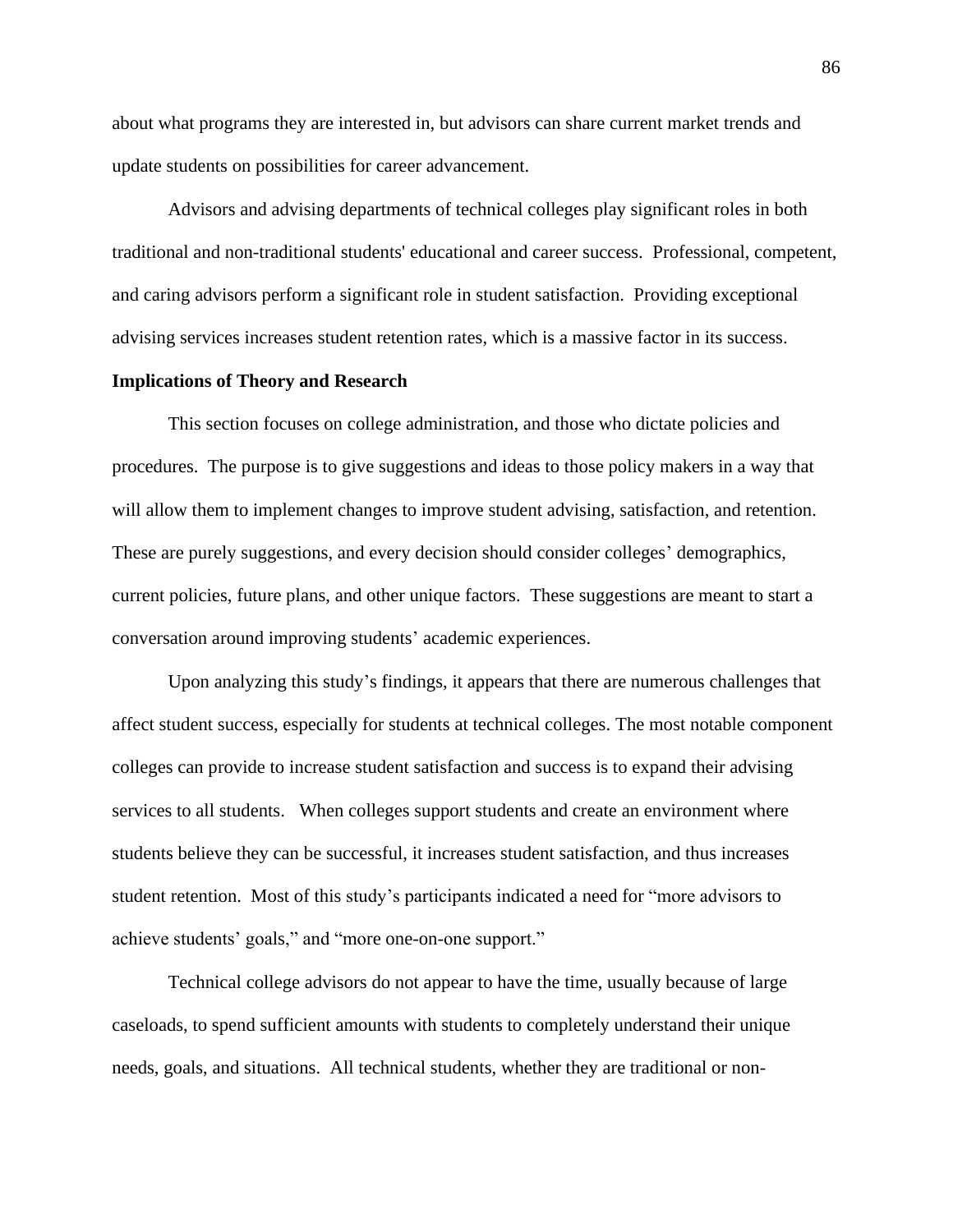traditional, prefer a developmental advising approach, where students and advisors share in the decision-making process. As discussed in Chapter 2, developmental advising requires advisors to spend more time with students than a strictly prescriptive advising approach does. Participants requested additional advising services and desired more time with advisors. This suggests that advisors should schedule longer appointments with students and schedule followup appointments throughout the semester. Often advisory meetings happen at the end or beginning of semesters for class registration, and advisors do not have the time to "sit and talk with students," which many students' desire.

Many colleges utilize the prescriptive advising approach for all students because it is the most cost-effective approach and does not require colleges to hire more advisors. As stated in Chapter 2, when colleges expand their advising services to accommodate other advising approaches beyond prescriptive advising, and allow for the additional time advisors need with each student with these other advising approaches, leads to increased student retention rates. This increase in retention often covers the additional cost of hiring more advisors, as well as improving students' satisfaction.

Research supports the fact that technical students usually need additional academic guidance. This guidance comes in connecting students with colleges' available academic services, supporting students in ways that allow them to review or strengthen underdeveloped skills, and assisting students by acting as a warning system if students' grades start to decline. Assigning these additional tasks to advisors increases their workload, roles, and responsibilities, which requires advisors to seek additional training. This additional training improves advising quality, which means students will feel more supported and better prepared for success. These factors should positively impact student satisfaction and retention.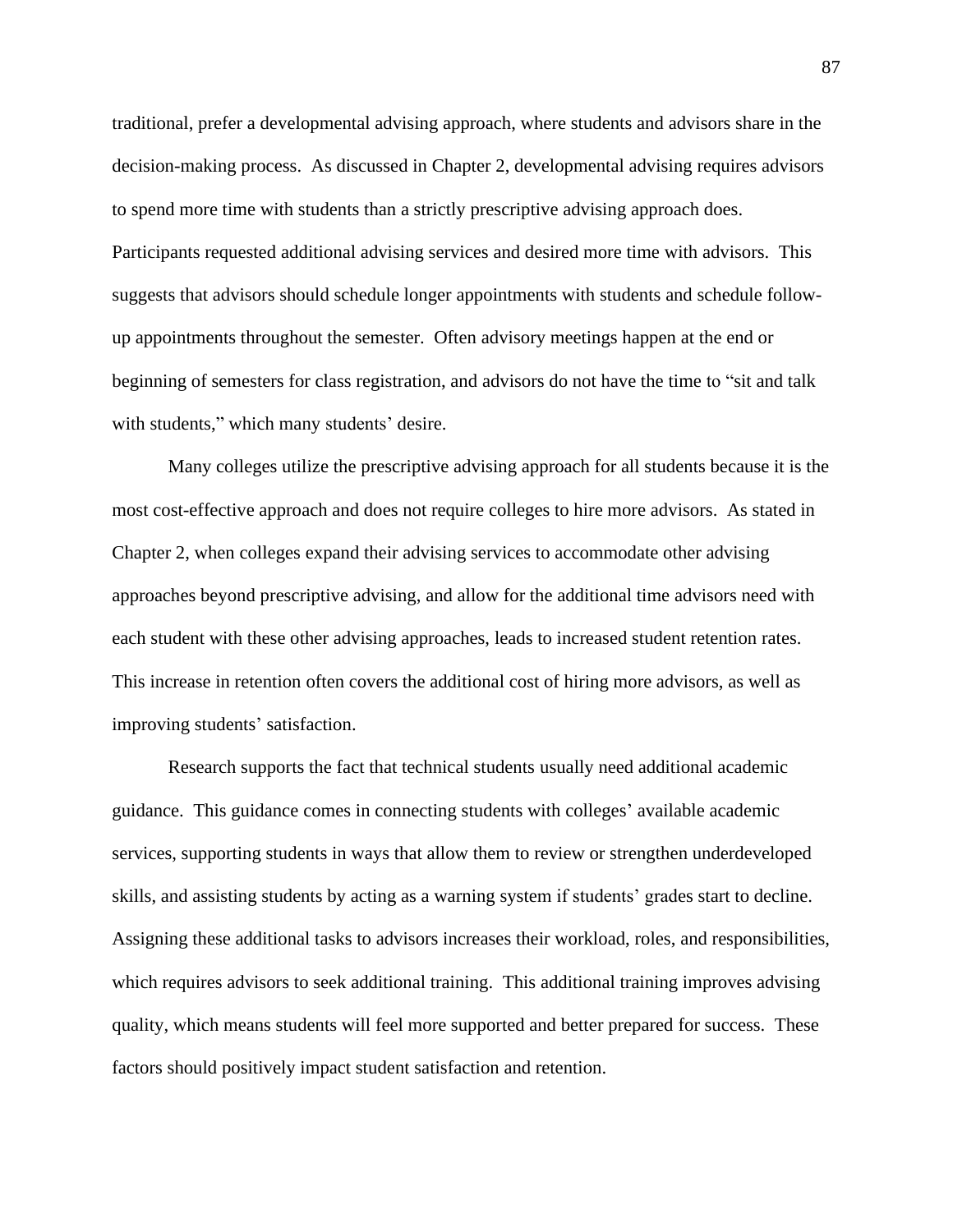In addition to increasing roles, responsibilities, and tasks required by more in-depth advising, colleges should introduce a policy requiring all incoming students to attend classes designed to prepare them for academic success. Some of the requirements included in these lessons should be techniques for study habits and time management. Many students arrive at college with less than desirable study habits and inadequate time management knowledge. It usually takes students a semester or two to improve these skills to an acceptable level.

The problem is that many technical college programs are only one- or two-year programs. If students need one or two semesters to ascertain and then gain the skills needed to succeed academically, they will need to retake many earlier courses if they did not pass these courses the first time. If technical colleges can find a way to provide these lessons before students begin their programs, it will not take a semester or two to get acquainted with the techniques needed to succeed. To aid students further, and as part of student orientation, colleges could require that all students know where academic support is to be found in the college. Colleges and advisors should review and teach productive study habits to promote student future academic success during these orientations.

The purpose behind expanding advising services, and providing better services to improve student academic performance is to influence student success and satisfaction. Students need to feel that their college views them as individuals and cares about their achievement. If institutions can make sure that students begin their education in a strong position, it will give students confidence in their skills, enhance their satisfaction, and provide them with a better academic experience.

The purpose of technical education is to teach and train each student to be proficient in a particular type of career, while allowing the individual to lead a productive and satisfying life.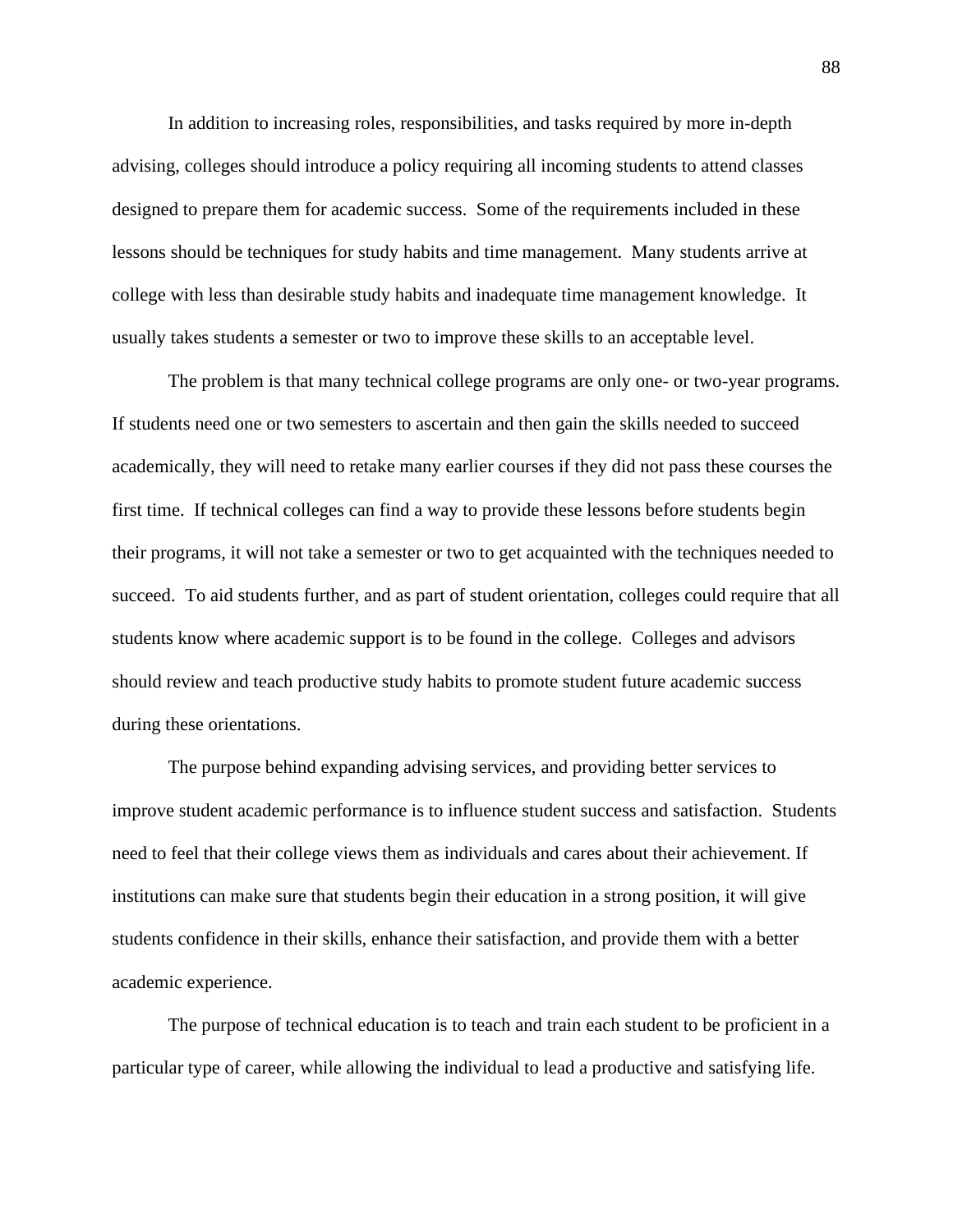Any assistance colleges can give students through effective advising programs will certainly contribute to their ability to achieve this essential goal. Technical schools must be aware of, and invest in, initiating the advising approach which most benefits their students. Satisfied and successful students mean happy and satisfied employers, which is one reason these schools exist. Retention rates are essential, but students and their successes should be the prime focus of any institution.

#### **Implications for Practice**

This section focuses on individuals working in an advisory role, and is not limited strictly to professional academic advisors, but anyone who plays a role as a student advisor, including professors, staff, and mentors. As discussed in the Implications of Theory and Research section, the purpose of these suggestions is to start a dialogue about how to improve advising services, a critical service that students rely on for their academic success. Turning technical college students into successful graduates is the heart of a strong academic advising program. Academic advising is a core element in a college's effort to retain students; is not merely an isolated service college provide for students. It fosters personal connections to an academic institution and remains vital to student retention and success.

Colleges should assign advisors the role of teaching strategies for success including time management, study skills, communication skills, and decision-making skills. These skills are critical to students in their future careers, they are also valuable to students and are worth the effort of learning before beginning their college education. Having a better handle on these skills at the beginning of their education helps avoid feelings of inadequacy and contributes to the selfconfidence needed to ensure academic success. Also, advisors can make referrals if students need remedial academic help. Advisors working at technical colleges also act as mentors and a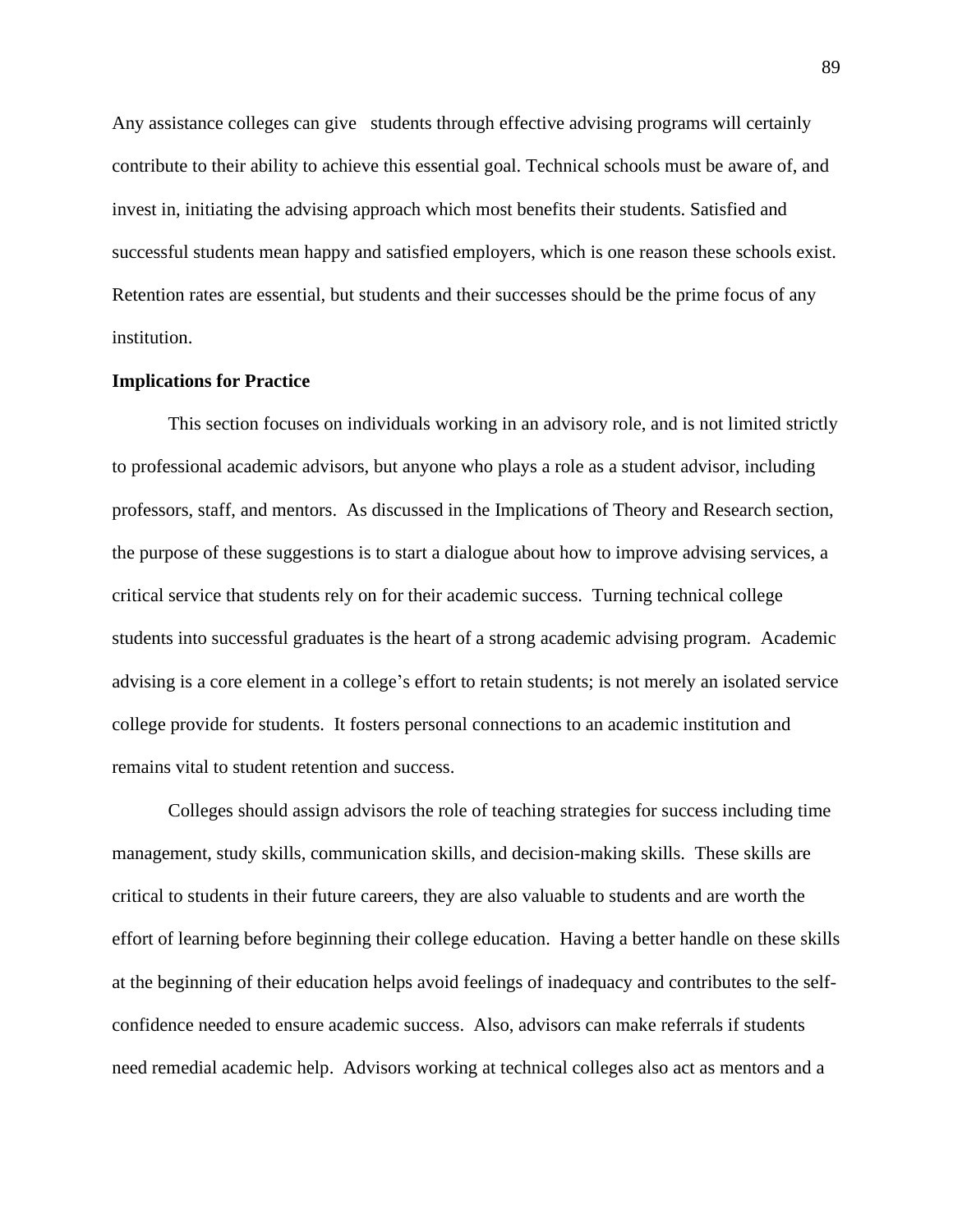bridge for connecting students to professional opportunities, including field trips to visit prospective employers.

Academic advisors are not just people who help with class schedules or alert students if their grades start slipping. Advisors frequently act as counselors or mentors by guiding students through school policies and procedures, offering advice, referring students to other support resources, and encouraging them, especially if students arrive at college with low academic selfesteem. Advisors can influence students' confidence, which allows them to succeed academically. This is especially true with technical students who often are attending college and begin low self-confidence with their academic skills. The key to the success of the advising process is for advisors to start working with students before the school year begins with timemanagement lessons, classes to build connections, and seminars on effective academic habits. Once technical students start to lose their confidence in their ability to succeed in their classes, it is hard for them to recover.

Unfortunately, many schools do not adequately fund their advising departments, and do not provide advising departments with enough funds to hire enough advisors to provide sufficient students' services. Many technical colleges maintain smaller departments to save money, which does not allow advisors to build the positive relationships that most students prefer. Technical colleges should look at their advising department as an investment because students are likely to stay enrolled and feel more positive about their experience if they have access to academic advisors that do more than just set up their class schedules.

Advising services can make a difference in helping students find careers that match their strengths, and there are interesting factors that play into this decision. Trained professional academic advisors can help students see the "big picture" regarding the commitments they need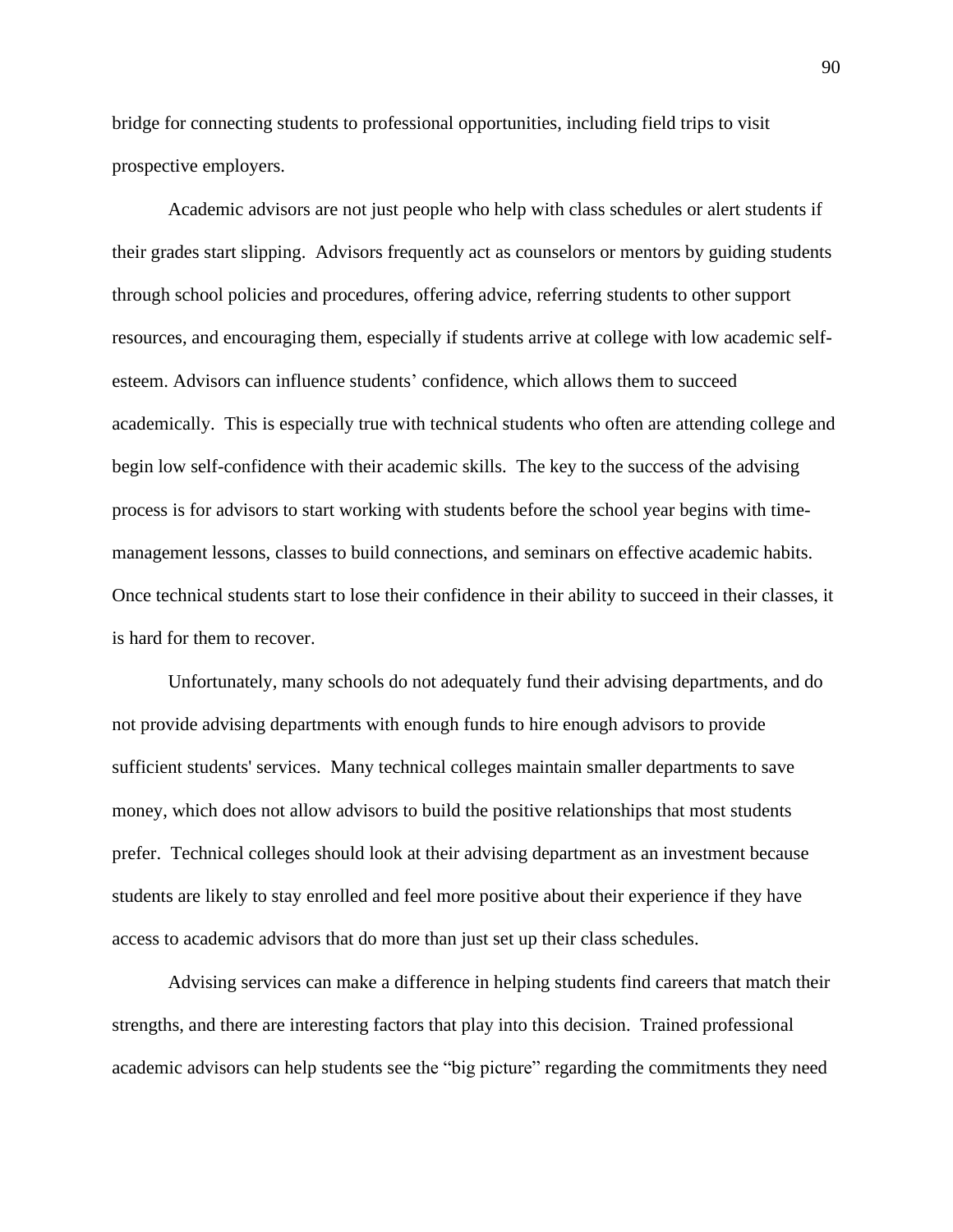to complete that will allow them to succeed in their chosen careers. Trained professional academic advisors also help identify potential issues that may prevent students from being successful in different programs, such as completing required courses and utilizing additional available resources.

The additional time that advisors spend forming relationships with students is not unproductive, is vital to students' success and retention. Effective advising requires time to understand students' unique goals and situations. All participants indicated that they prefer developmental advising because they wanted to feel understood and cared about during their educational journey.

There was also a significant difference between traditional and non-traditional students. Traditional students also preferred proactive above prescriptive advising, and non-traditional students favored prescriptive over proactive. Advisors can provide their best services based on whether students are traditional or non-traditional, as well as increasing student satisfaction. Another common theme that emerged was that participants also expressed that students wanted "more one-on-one support."

#### **Recommendations for Future Research**

Throughout this study, it became apparent that future studies are required to either enhance these findings or increase the existing knowledge base on technical colleges, advising approaches, and student retention. A significant theme that emerged was the lack of information about academic advising at technical colleges. Researchers have performed numerous studies at four- and two-year colleges, but few studies included technical colleges. More in-depth studies are needed to explore advising in technical colleges because these institutions are vital to business and the local economy.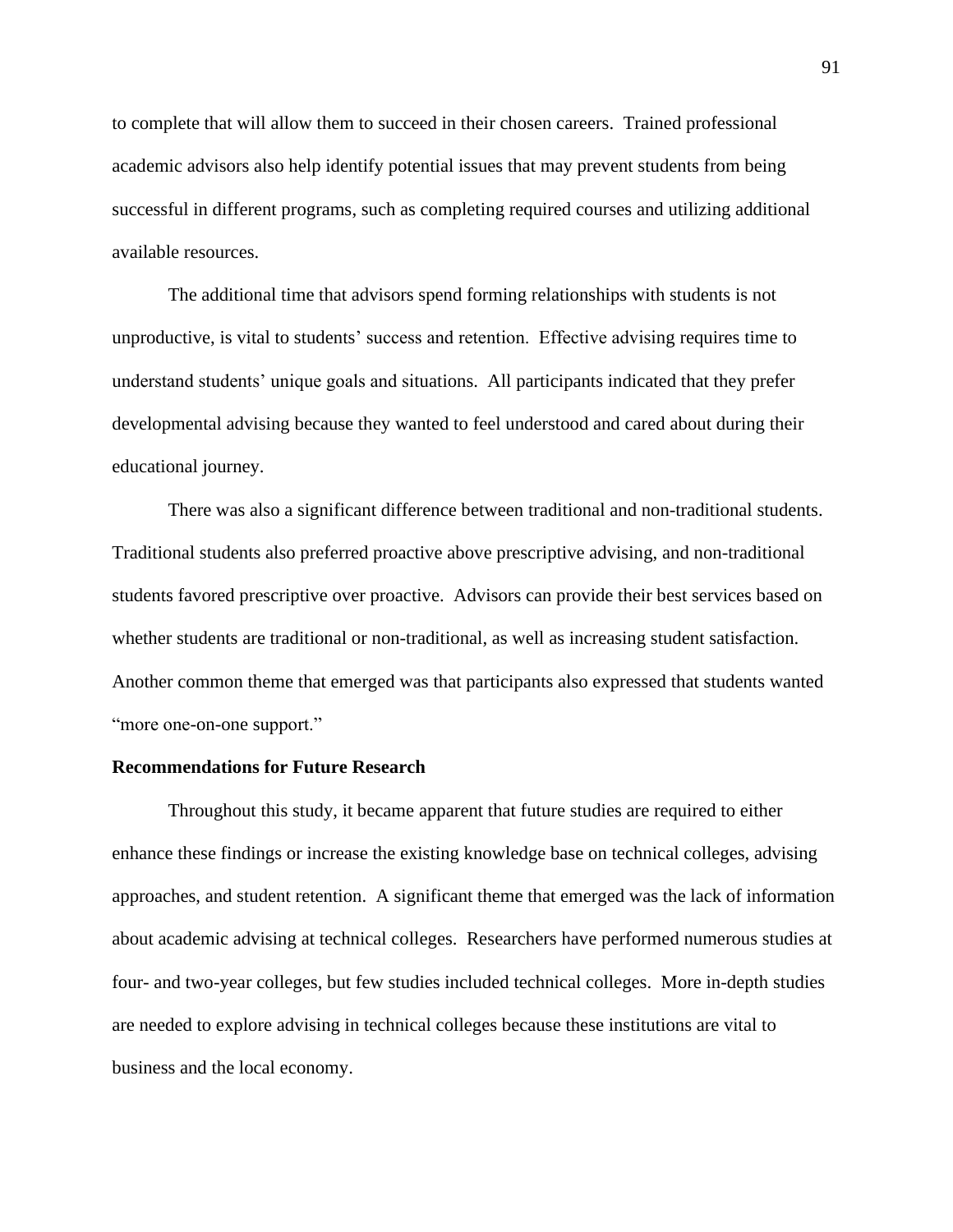The different theories of advising typically focus on students' negative aspects, or in areas that need improving. Newer advising theories utilize the Asset Model of Advising, which has not been introduced in this study, are where advisors focus on students' strengths, as opposed to students' weaknesses. Many students suffer from low academic self-confidence, and this model could promote and improve student confidence. Conducting studies that concentrate on how the Asset Model of Advising effects students satisfaction would be helpful with understanding how colleges could improve student satisfaction and therefore retention.

Researchers should conduct additional studies similar to this study, but at different locations and demographics, to determine if the same common themes emerge. These investigations would add credibility to this study's findings. Additionally, research in advisors' perspectives at technical colleges would verify if their perception of student-advisor relationships resembles the students' viewpoint. This study could be either quantitative or mixed-methods, and could verify the findings of these study by sampling a larger population. Using a larger sample would show if these findings could be generalized or if these finding are specific to this population sample.

It also could prove valuable to perform experimental and long-term studies on the impact of requiring introductory lessons on essential skills needed for a successful academic career, including effective study habits, time-management, and communication techniques, before students begin classes. These studies should include statistics that would establish whether these introductory lessons impacted overall graduation rates and student success after graduation. A follow-up study could determine whether these were also useful to employment after college or impacted students' success in their chosen careers.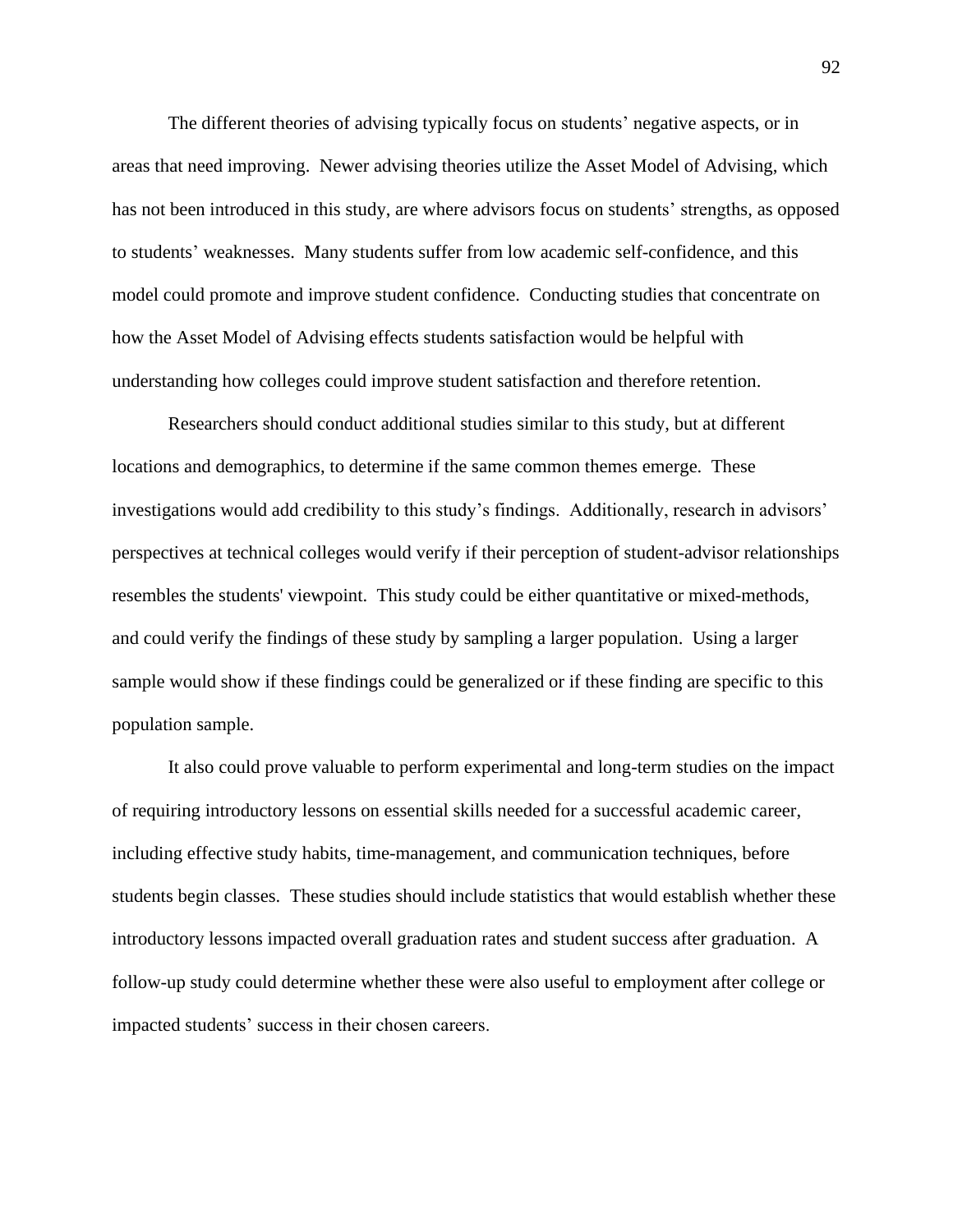#### **Effectiveness of Tinto's Model of Institutional Departure**

Tinto's Model of Institutional Departure focuses on student satisfaction and how well students integrate with their college. Tinto measured this integration on students' social and academic experiences. Every encounter either adds to or subtracts from their satisfaction. Effective advising is an excellent way for colleges to create positive encounters for student, which will improve student satisfaction.

This study concentrated on describing technical college students' perceptions of their advising experiences. Most, if not all, participants indicated at some level that their advisors had influence on their retention. Most students revealed that they had positive experiences with their faculty advisor, and fair to poor experiences with their professional advisor. The biggest factor on students' satisfaction was the amount of time spent with each advisor. Even though students mainly had fair to poor experiences with their professional advisor, students had minimal contact with these advisors. Students spent the most time with their faculty advisors.

The participants mainly had positive experiences with their faculty advisors, which had significant influence on students' decision to continue at Technical College D. Since there is a direct link between students' encounters with their advisors and retention at the college, Tinto's Model of Institutional Departure is true. Tinto is correct that positive student experiences directly influence students' decisions to stay enrolled at a college. Effective advising is one of principal ways for colleges to ensure that students have a positive educational journey.

## **Conclusion**

Student retention is a significant factor for colleges across the United States, and researchers have already conducted numerous studies on techniques to improve it. However, few studies have focused specifically on technical colleges. Since very little research has been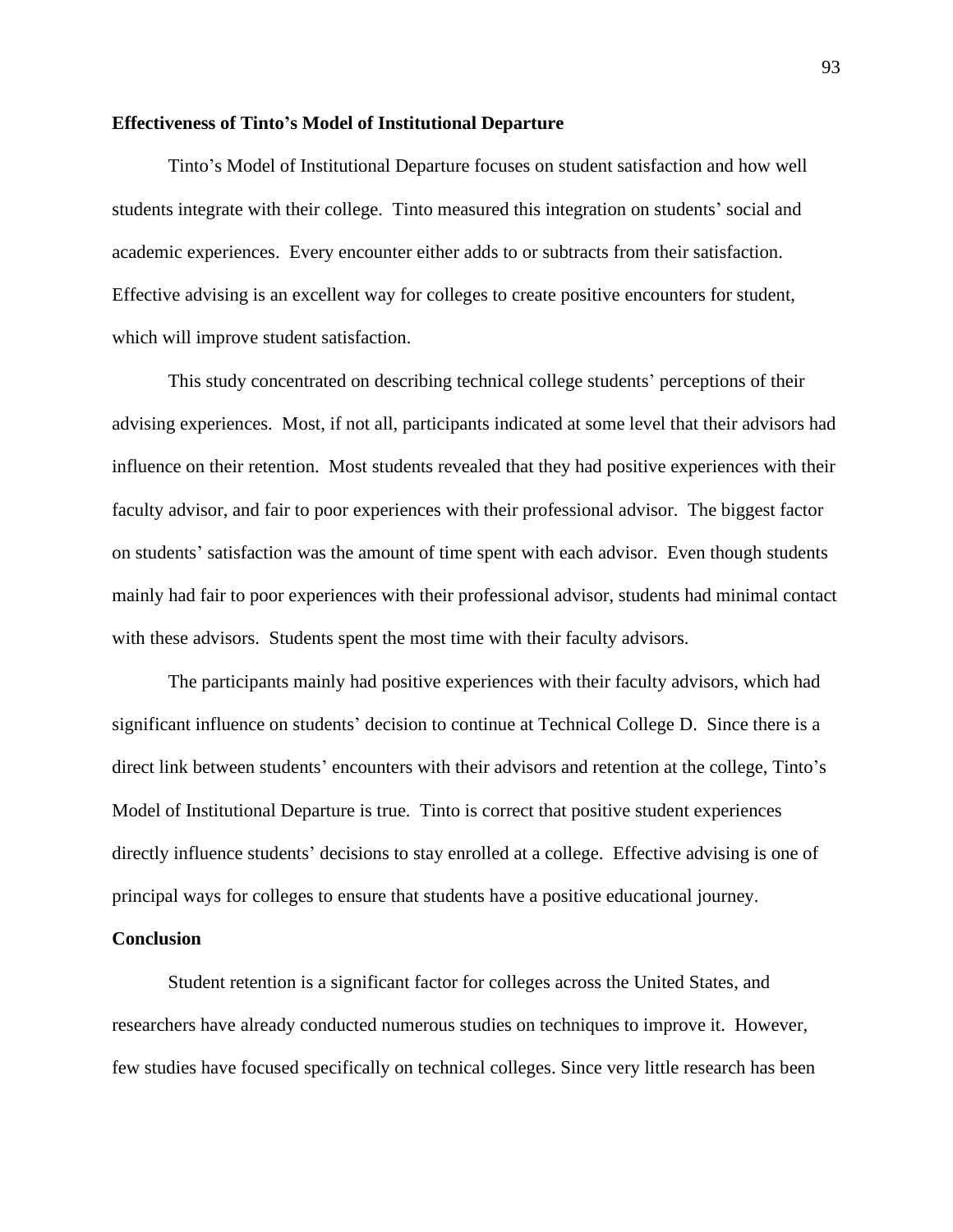done on the impact of advising at the technical college level, this study explored technical college students' perspectives of advising approaching and how it influences student retention. This qualitative phenomenology study explored student perceptions of advising methods at a midwestern technical college in 2020, focusing on student retention and the effect of specific advising methods on whether students staying in their program of study. Specifically, this study revealed four emerging themes: advisors need to be flexible, compassionate, helpful, and provide constructive feedback. There were also significant differences in how traditional and nontraditional students experienced different advising approaches.

The research findings concluded that effective technical college advisors have significant influence on students' decisions and overall academic success. Advisors must be flexible and understand students' unique situations. This requires using advising approaches that accommodate both traditional and non-traditional students alike. Both traditional and nontraditional students prefer the positive relationships that are formed between advisors and students through developmental advising and guidance.

Regardless of the advising approach, it is important for advisors to help students build their student confidence, which ultimately results in student academic success. Students' perception of advising is that it is useful and relevant to a positive academic experience. Students want and deserve academic advisors who care about them and who can serve as a guiding light throughout their technical college experience. Building positive relationships between advisors and students is the heart of schools' ability to retain and graduate traditional and non-traditional students. Paying attention to this simple fact will have huge impacts on the success of students in technical colleges.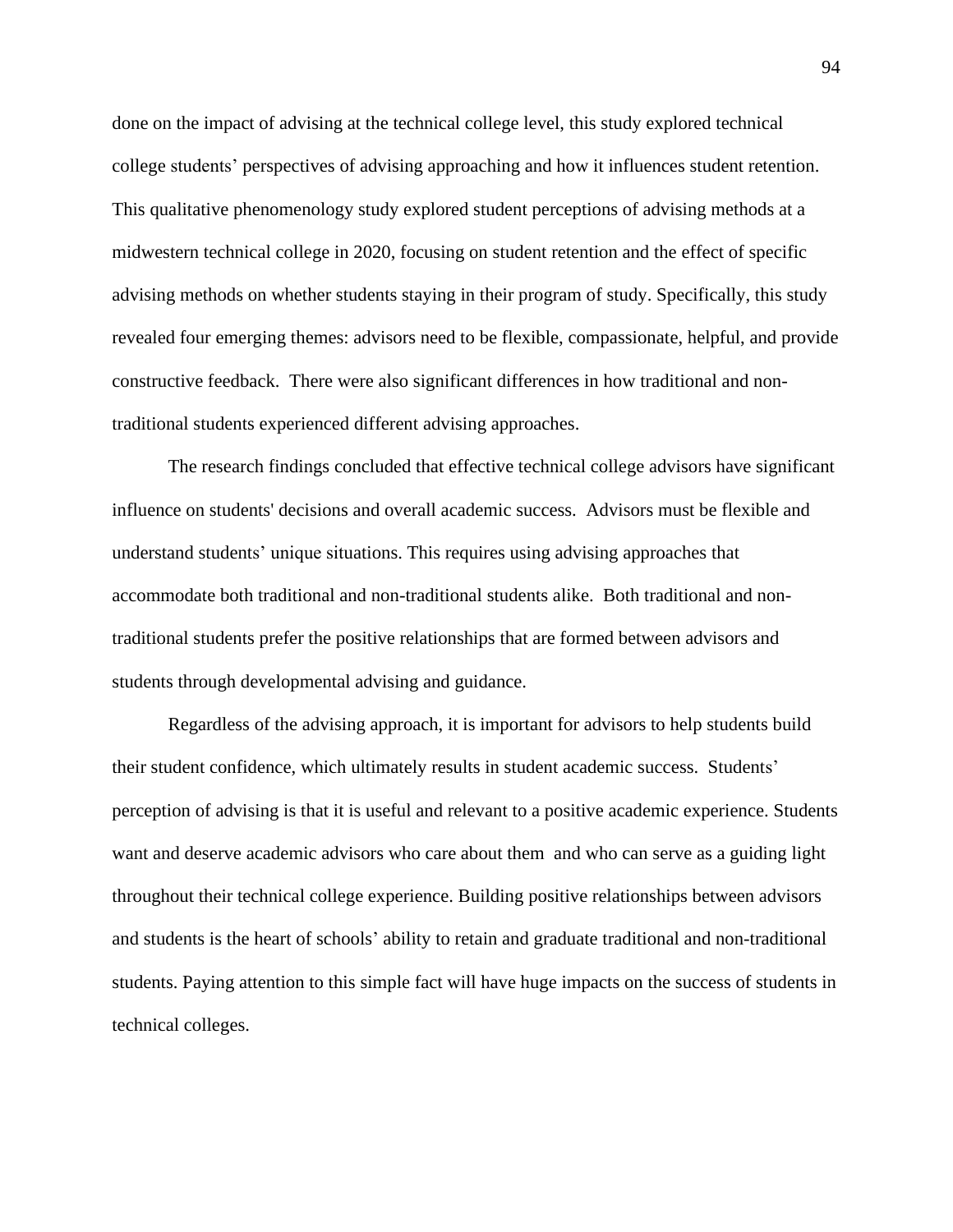Aarkrog, V., Wahlgren, B., Larsen, C. H., Mariager-Anderson, K., & Gottlieb, S. (2018). Decision-making processes among potential dropouts in vocational education and training and adult learning. *International Journal for Research in Vocational Education and Training*. http://search.ebscohost.com.wsuproxy.mnpals.net/login.aspx?direct=true&db=eric&AN=

EJ1189941&site=ehost-live

- Abelman, R., & Molina, A. (2002). Style over substance reconsidered: Intrusive advising and at-risk students with disabilities. *NACADA Journal, 22*(2).
- ACT. (2018). National collegiate retention and persistence-to-degree rates, 2018. https://www.act.org/content/dam/act/unsecured/documents/Retention-Persistence-Tables-2016.pdf
- Adecco. (2019). Vocational skills skilled trades are in demand as boomers retire. Published 01/09/2019. https://www.adeccousa.com/employers/resources/skilled-trades-in-demand/
- Albecker, A. (2017). The History of Intrusive Advising in the General College. University of Minnesota. https://www.cehd.umn.edu/CRDEUL/enews/archive/fa05/advisinghistory.html
- Armbrust, R. L. (2015). Predictors of student success: A regression analysis of student demographic factors predicting the completion rate of technical training programs at a midwestern community college (Order No. 3715710). *ProQuest Dissertations & Theses Global: The Humanities and Social Sciences Collection*. (1701983827). [http://wsuproxy.mnpals.net/login?url=https://search-proquest](http://wsuproxy.mnpals.net/login?url=https://search-proquest-com.wsuproxy.mnpals.net/docview/1701983827?accountid=15069)[com.wsuproxy.mnpals.net/docview/1701983827?accountid=15069](http://wsuproxy.mnpals.net/login?url=https://search-proquest-com.wsuproxy.mnpals.net/docview/1701983827?accountid=15069)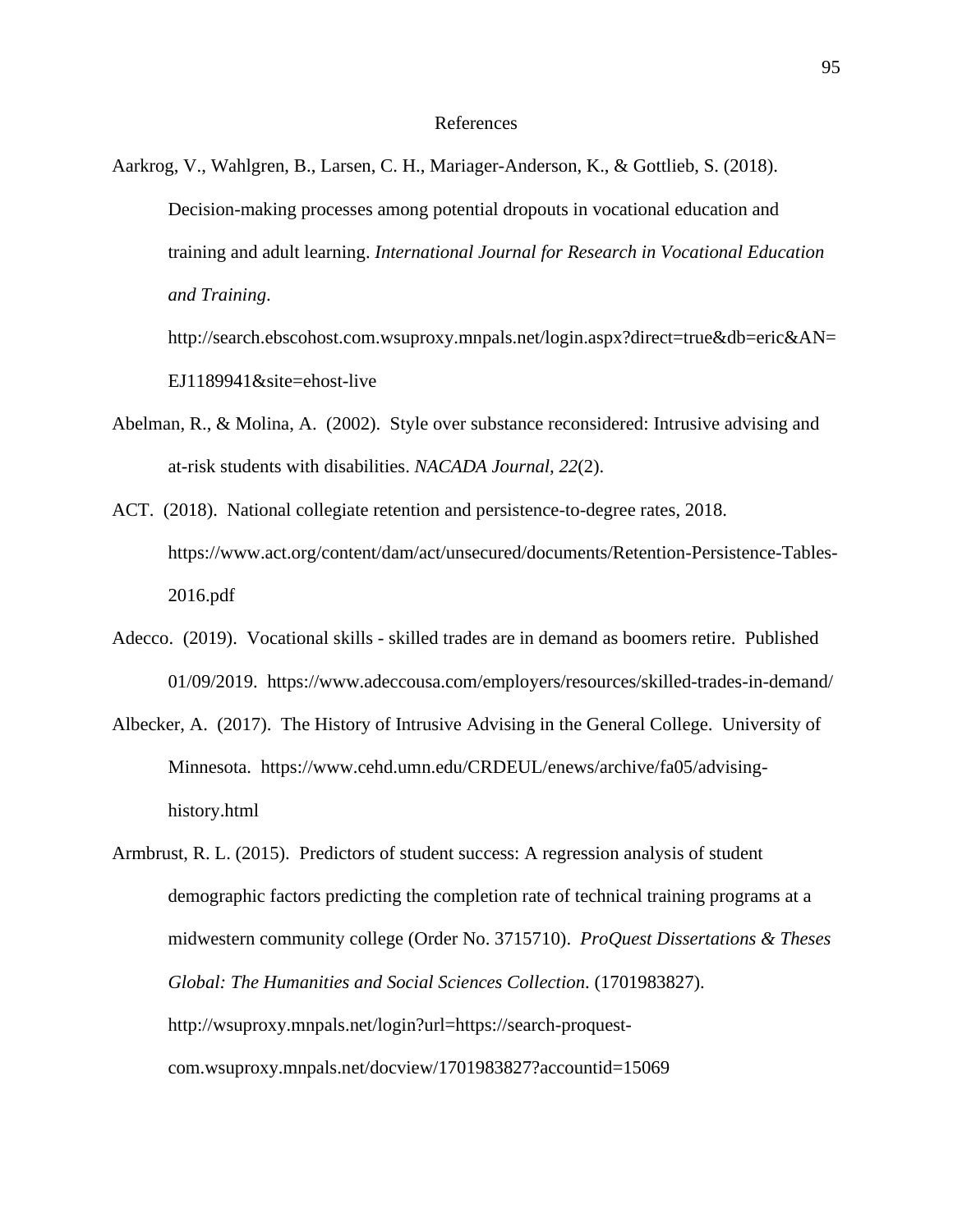- Bloom, J. L., Hutson, B. L., & He, Y. (2008). *The Appreciative Advising Revolution.* Stripes Publishing.
- Bruens, R. (2020). Academic advisor: Job requirements and salary info. Resilient Educator: Teaching Careers and Professional Development. https://resilienteducator.com/teachingcareers/academic-advisor/
- Cannon, J. (2012). Intrusive Advising 101: How to be Intrusive Without Intruding. NACADA Academic Advising Today. https://www.nacada.ksu.edu/Resources/Academic-Advising-Today/View-Articles/Intrusive-Advising-101-How-to-be-Intrusive-Without-Intruding.aspx
- Center for Community College Student Engagement. (2018). Show me the way: The power of advising in community colleges. The University of Texas at Austin, College of Education, Department of Educational Leadership and Policy, Program in Higher Education Leadership.

https://www.ccsse.org/NR2018/Show\_Me\_The\_Way.pdf?utm\_source=NCSSLE+Vol+6 %2C+Issue+6&utm\_campaign=e-Digest+Vol+6+Issue+6&utm\_medium=email

Cohen, D., & Crabtree B. (2006). Qualitative Research Guidelines Project. http://www.qualres.org/HomeRand-3812.html

College Board. (2019). College Costs: FAQs. Big Future.

https://bigfuture.collegeboard.org/pay-for-college/college-costs/college-costs-faqs College of Study. (2017). Strategic Enrollment Management Plan.

College of Study Partnership. (2018). Technical College D and Community College D Partnership Plan.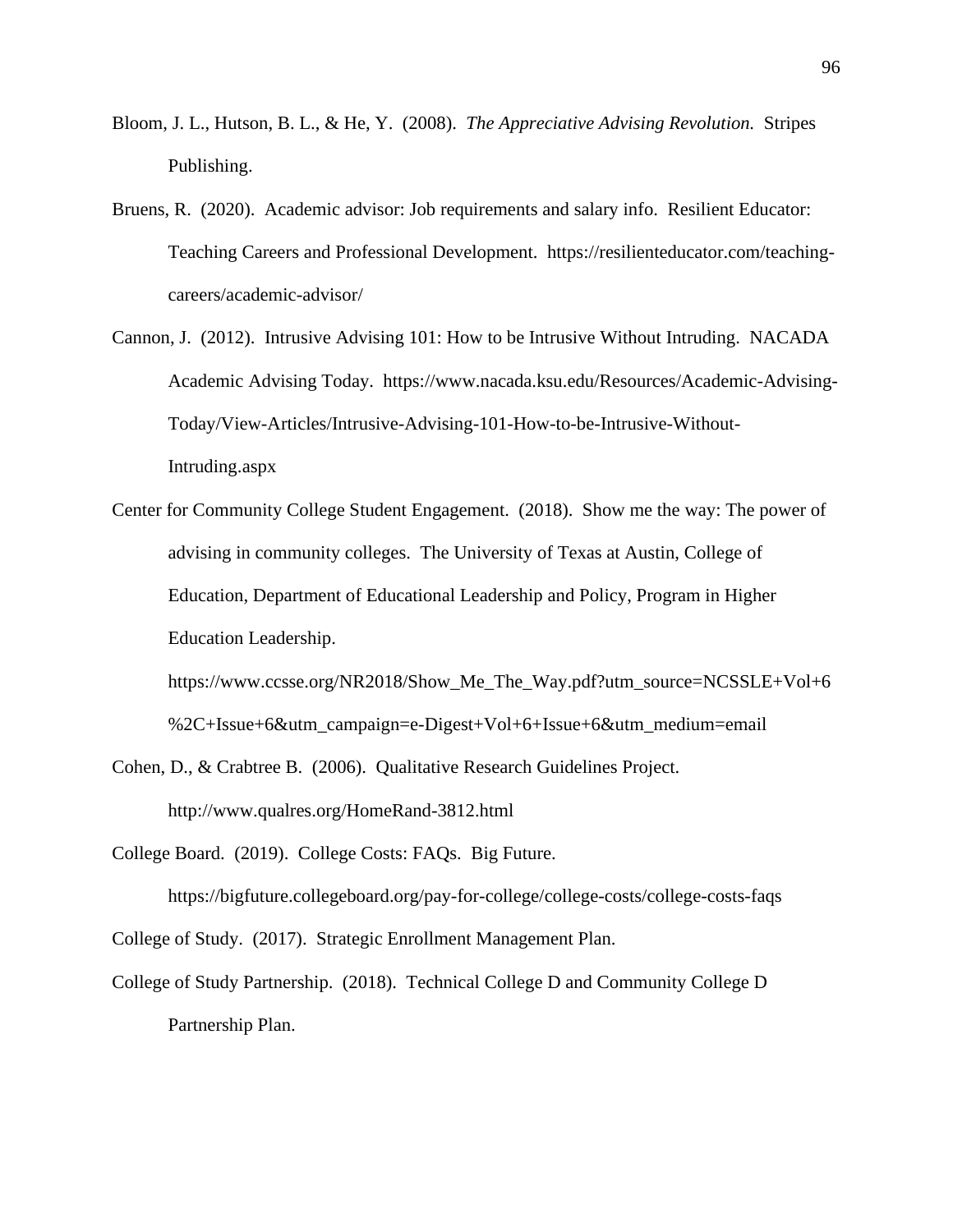Collins. (2019). Collins English Dictionary. Harper-Collins Publications. <https://www.collinsdictionary.com/us/>

- Creamer, D.G. (2000). Use of theory in academic advising. In Gordon, V.N. and Habley, W.R. *Academic Advising: A comprehensive handbook*. Jossey-Bass.
- Creswell, J. W. (2013). *Qualitative inquiry & research design: Choosing among five approaches.* SAGE Journal.
- Crookston, B. B. (1972). A developmental view of academic advising as teaching. https://pdfs.semanticscholar.org/5cad/3f1194cc6d5e8d315ded9805eeab3ead97b2.pdf
- Data USA. (2018). Dakota County data. <https://datausa.io/>
- Davis, D. A. (2015). Student perceptions of academic advising and influence on retention: A study of first-semester, first-generation and continuing-generation college students at a liberal arts college (Order No. 3701398). *ProQuest Dissertations & Theses Global: The Humanities and Social Sciences Collection*. (1680542220). [http://wsuproxy.mnpals.net/login?url=https://search-proquest](http://wsuproxy.mnpals.net/login?url=https://search-proquest-com.wsuproxy.mnpals.net/docview/1680542220?accountid=15069)[com.wsuproxy.mnpals.net/docview/1680542220?accountid=15069](http://wsuproxy.mnpals.net/login?url=https://search-proquest-com.wsuproxy.mnpals.net/docview/1680542220?accountid=15069)
- DeLaRosby, H. R. (2015). Student characteristics and collegiate environments that contribute to the overall satisfaction with academic advising among college students. SAGE Journal, 12 (4).
- Doolittle, P.E., & Camp, W. G. (1999). Constructivism: the career and technical education perspective. *Journal of Vocational Technical Education*. [http://ascholar.lib.vtedu/ejournals/JVTE/v16n1doolittle.](http://ascholar.lib.vtedu/ejournals/JVTE/v16n1doolittle)
- Doty, C. R., & Weissman, R. (1984). Vocational Educational Theory. *Journal of Vocational and Technical Education, 1*(1).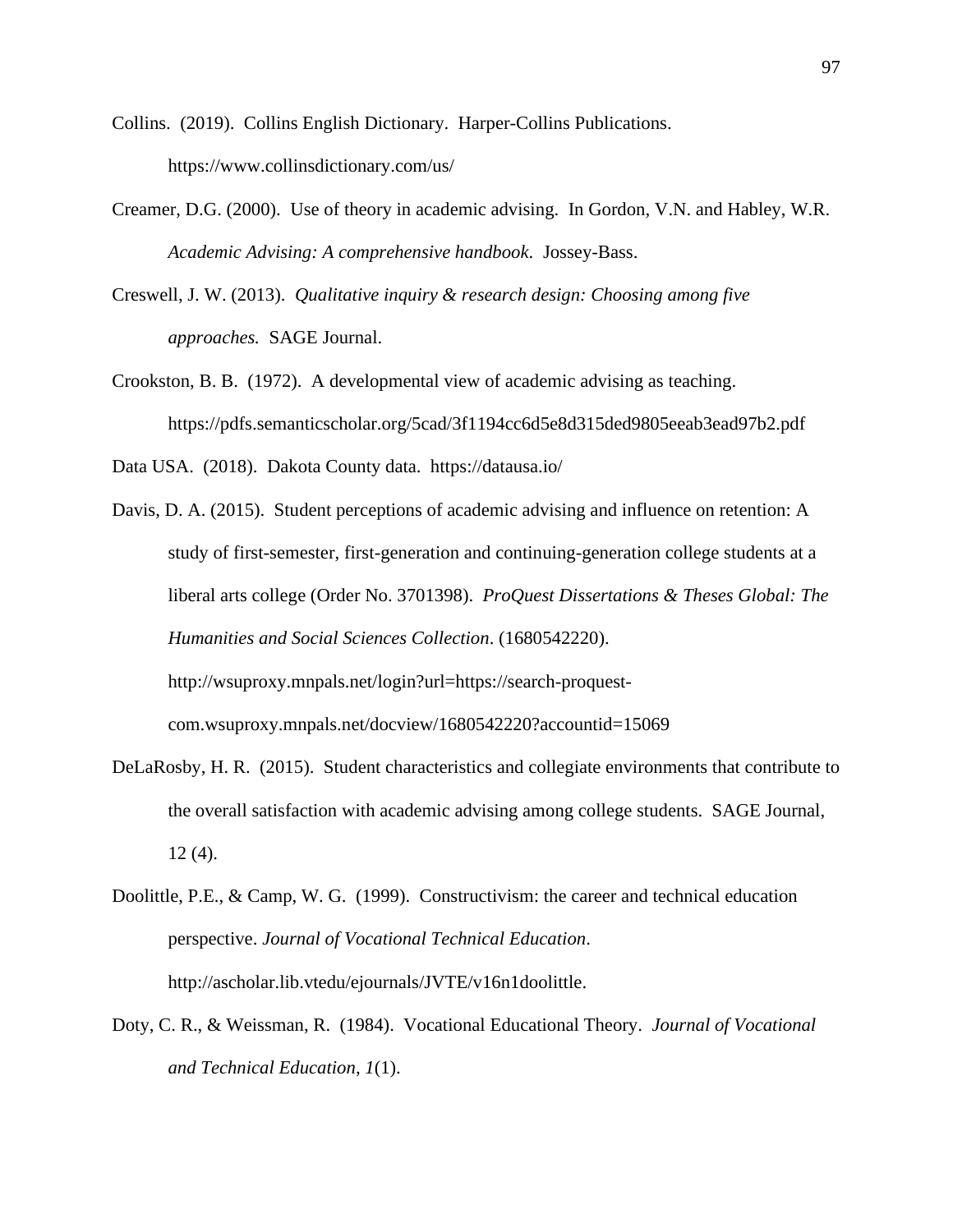- Draper, S. (2008). Tinto's model of student retention. http://www.psy.gla.ac.uk/~steve/localed /tinto.html
- Durso, J., & Cunha, J. (2018). Determinant factors for undergraduate student's dropout in an accounting studies department of a Brazilian Public University. *Brazilian Education Journal, 34*(10).
- Earl, W.R. (1988). Intrusive advising of freshmen in academic difficulty. *NACADA Journal*, 8, 27-33.
- Fain, P. (2012). More than a third of college students transfer. *Inside Higher Ed.* https://www.insidehighered.com/news/2014/07/10/clearinghouse-study-finds-decliningstudent-persistence-rates
- Fain, P. (2015). Leaving the System. *Inside Higher Ed.* https://www.insidehighered.com/news/2014/07/10/clearinghouse-study-finds-decliningstudent-persistence-rates
- Fosnacht, K., McCormick, A. C., Nailos, J. N., & Ribera, A. K. (2017). Frequency of first-year student interactions with advisors. *NACADA Journal 37* (1): 74–86. <https://doi.org/10.12930/NACADA-15-048>
- Forrest, A. (1982). Increasing student competence and persistence. ACT National Center for the Advancement of Educational Practices.
- Fretwell, G. (2013). A 10-Point checklist for recruiting college transfer students. *Education Insights*. https://www.ruffalonl.com/10-point-checklist-recruiting-college-transferstudents/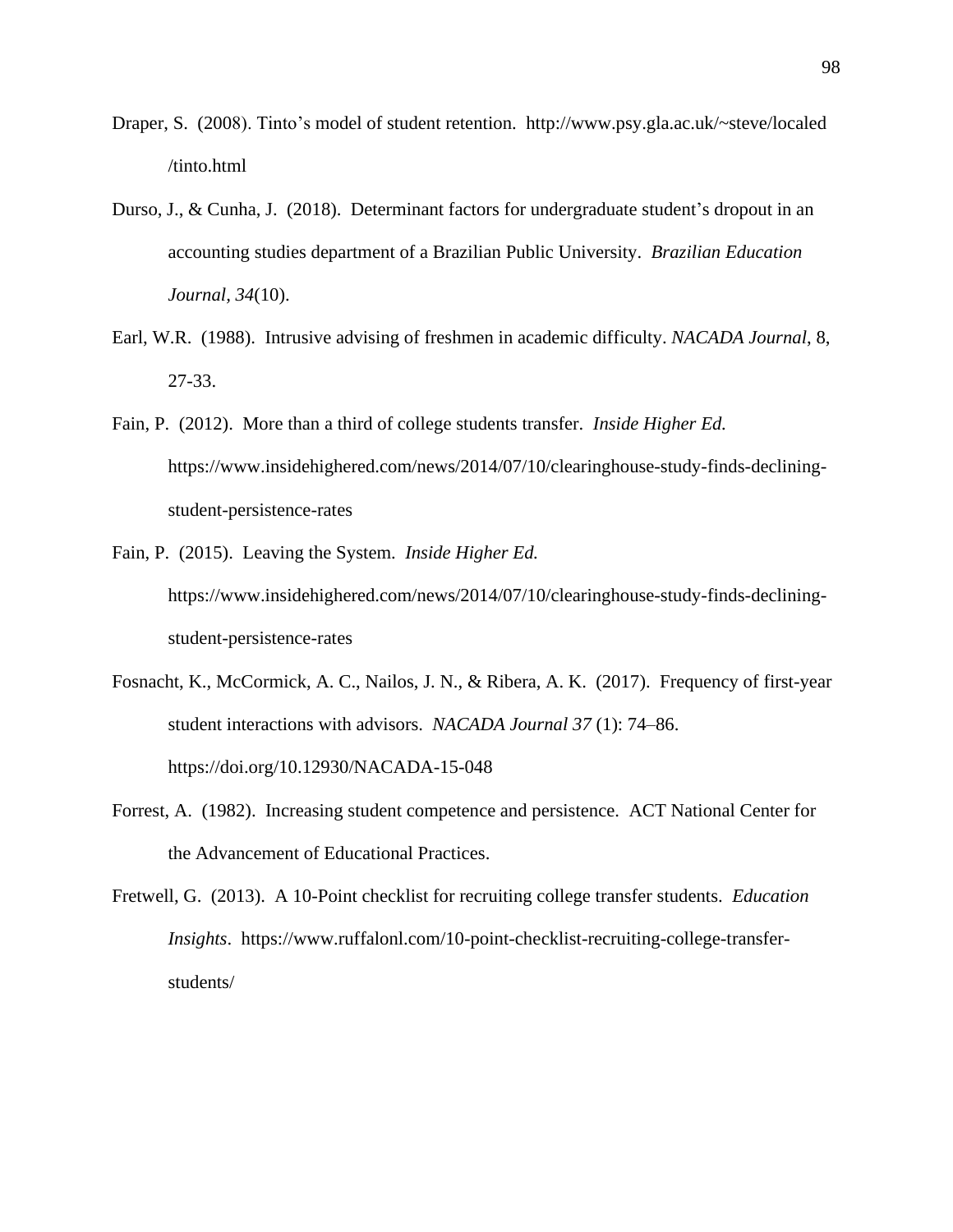Gantt, T. M. (2020). The association between success center utilization and a technical College's student retention*. ProQuest Dissertations & Theses Global: The Humanities and Social Sciences Collection.* http://wsuproxy.mnpals.net/login?url=https://searchproquest-com.wsuproxy.mnpals.net/docview/2392499612?accountid=15069

Glennen, R.E. (1975). Intrusive college counseling. College Student Journal, 9(1).

- Goltra, R. J. (2018). Retention matters: A study of community college student retention characteristics, models, and programs (Order No. 13806283). *ProQuest Dissertations & Theses Global: The Humanities and Social Sciences Collection*. (2190668806). [http://wsuproxy.mnpals.net/login?url=https://search-proquest](http://wsuproxy.mnpals.net/login?url=https://search-proquest-com.wsuproxy.mnpals.net/docview/2190668806?accountid=15069)[com.wsuproxy.mnpals.net/docview/2190668806?accountid=15069](http://wsuproxy.mnpals.net/login?url=https://search-proquest-com.wsuproxy.mnpals.net/docview/2190668806?accountid=15069)
- Gordon, H. R. D. (2014). *The history and growth of career and technical education in America* (4th ed). Long Grove, IL: Waveland.
- Grand Canyon University. (2019). Phenomenology methods & data collection. Center for Innovation in Research and Teaching.

https://cirt.gcu.edu/research/developmentresources/research\_ready/phenomenology/meth ods\_data

- Grites, T. J. (2013). Developmental academic advising: A 40-year context. *NACADA Journal* 1 June 2013; *33* (1): 5–15. https://doi.org/10.12930/NACADA-13-123
- Handel, S. (2011). Transfer and the role of two- and four-year institutional partnerships in addressing the nation's workforce and educational equity needs. *Journal of Applied Research in the Community College* (6) 1.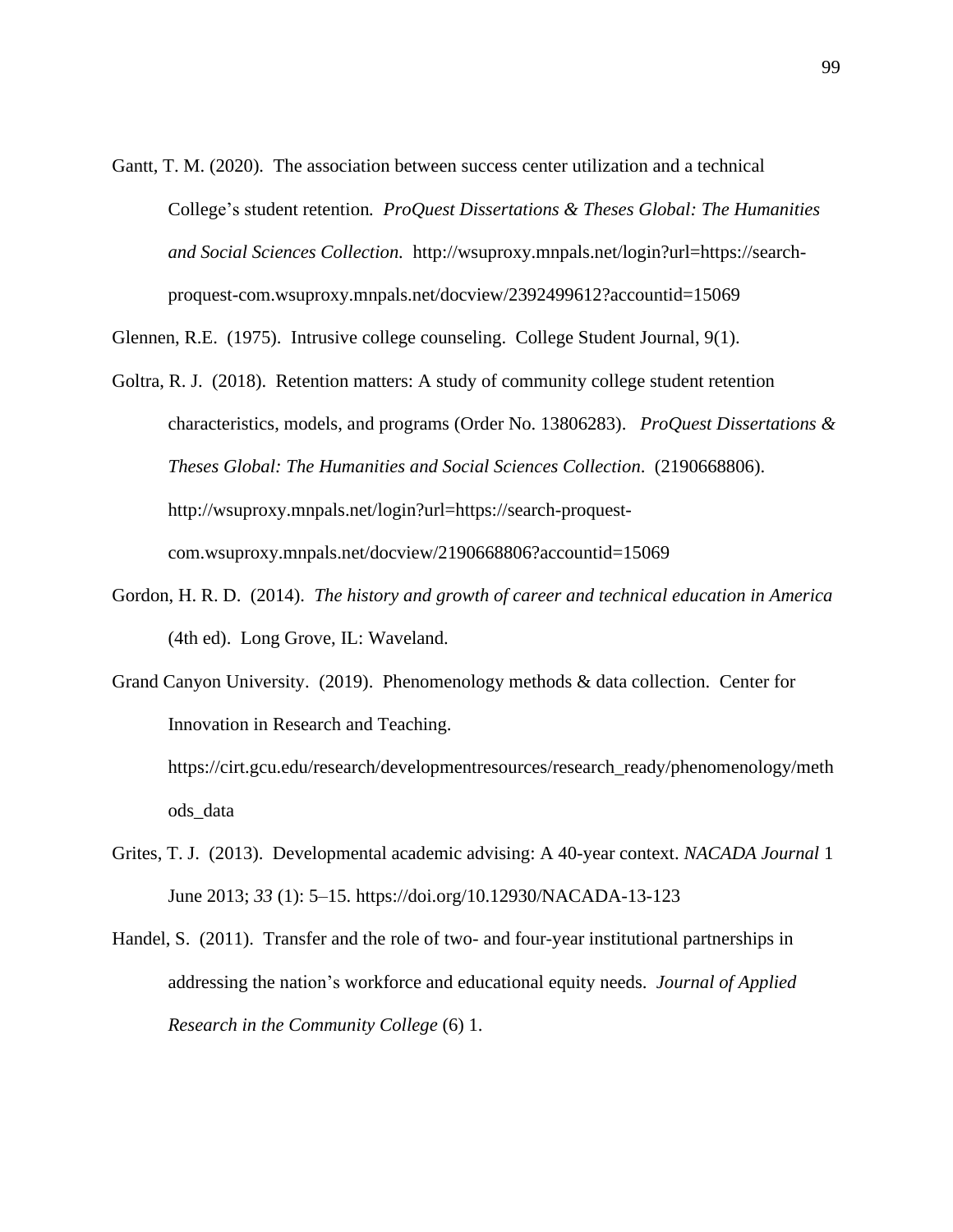- Hanover Research. (2016). Overview of student retention theories, strategies, and practices at peer institutions. http://hanoverresearch.com
- Harris, T. A. (2018). Prescriptive vs. developmental: Academic advising at a historically Black university in South Carolina. *The Journal of the National Academic Advising Association, 38*(1), 36-46.
- Howard, F. R. (2018). Types of advising methods. For a faculty workshop on January 26, 2018, at the University of South Florida.
- Herget, A. (2017). Intrusive academic advising: A proactive approach to student success. *Higher Ed Jobs*. https://www.higheredjobs.com/Articles/articleDisplay.cfm?ID=1153

Hess, F. (2018). The college dropout problem. *Forbes Magazine.* https://www.forbes.com/sites/frederickhess/2018/06/06/the-college-dropoutproblem/#945ff915fd24

- [Kalinowski](https://journals.psu.edu/mentor/article/download/61250/60883?inline=1#ohrt) Ohrt, E. (2016). Proactive advising with first-generation students: Suggestions for practice. *George Mason University Magazine (18)* 1. DOI: 10.26209/MJ1861250
- Kelly, J. (2018). Academic advising approaches. NACADA. https://www.nacada.ksu.edu/Portals/0/Events/SummerInst/2018/PowerPoints/T11- AdvApproach-JK%20-%20PPT.pdf

Kelly, R. (2017). Online and adult learners more satisfied with college experience than traditional students. *Campus Technology.* https://campustechnology.com/articles/2017/11/28/online-and-adult-learners-moresatisfied-with-college-experience-than-traditional-students.aspx?m=1

Kennemer, C, & Hurt, B. (2013). Faculty advising. *NACADA.* https://nacada.ksu.edu/Resources/Clearinghouse/View-Articles/Faculty-advising.aspx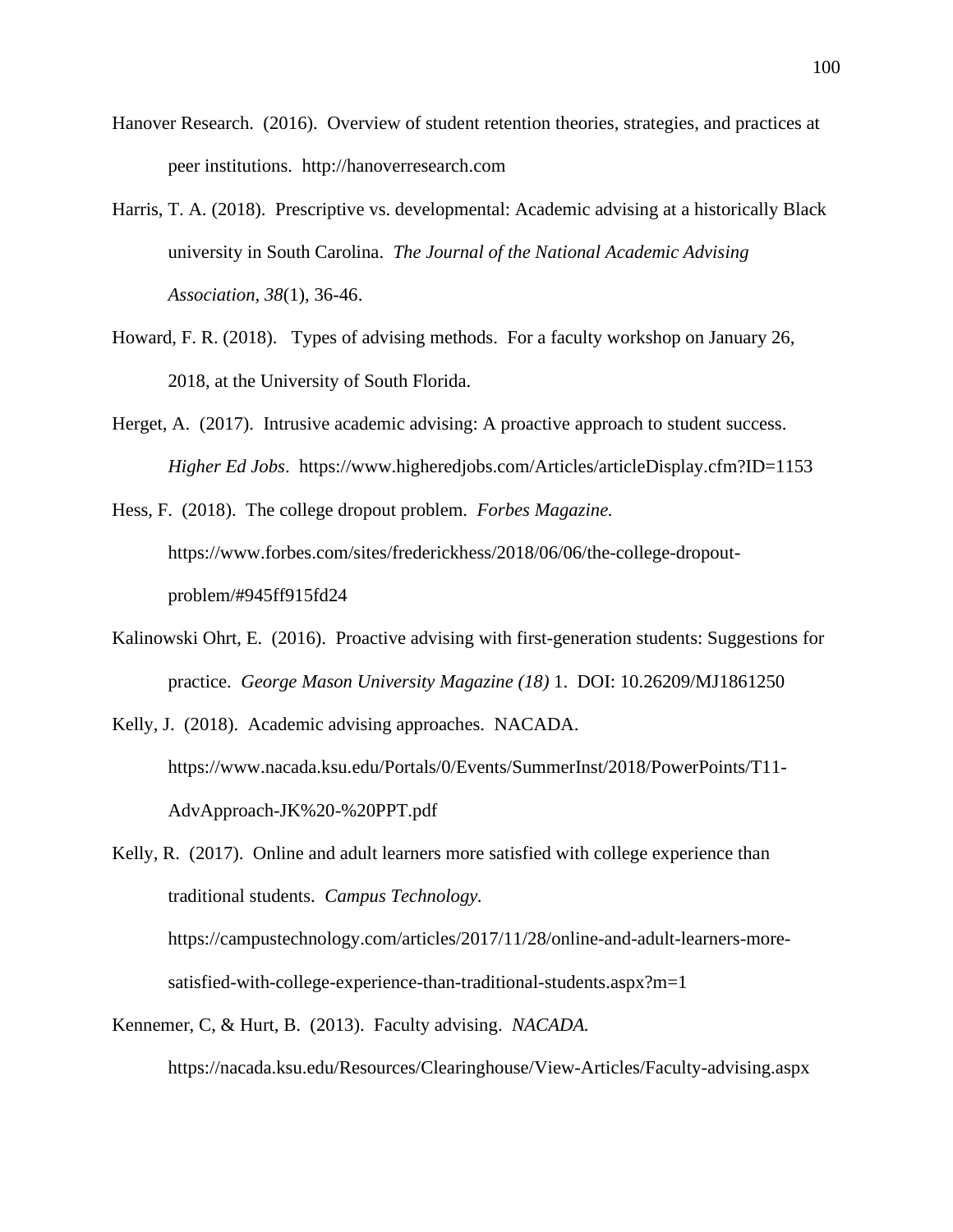- Kinsey, J. (2017). Introduction to student persistence. *Collegis Education.* https://www.collegiseducation.com/news/introduction-to-student-persistence/
- Laverty, S.M. (2003). Hermeneutic phenomenology: A comparison of historical and methodological considerations. *International Journal of Qualitative Methods*, 2, 1-29.
- Lederman, D. (2017). The Bermuda Triangle of credit transfer. *Inside Higher Ed.* https://www.insidehighered.com/news/2017/09/14/reports-highlight-woes-faced-onethird-all-college-students-who-transfer
- Levitz, R., Noel, L., & Richter, B. (1999). Strategic moves for retention success. *New Directions for Higher Education*, *1999*(108), 31–49. https://doi.org/10.1002/he.1080.
- Lincoln, Y. S., & Guba, E. G. (1985). [Naturalistic Inquiry.](https://www.amazon.com/dp/0803924313/ref=rdr_ext_tmb) SAGE Publications, Inc.
- Lochmiller, C. R., & Lester, J. N. (2017). *An Introduction to Educational Research: Connecting Methods to Practice*. Thousand Oaks, California: SAGE Publications, Inc.
- Lovelace, J. (2020). The skills gap is costing companies nearly \$1 million annually. *New CareerBuilder Survey.* https://www.businessnewsdaily.com/6038-skills-gaps-costcompanies-thousands.html
- Low, L. (2000). Are college students satisfied? A national analysis of changing expectations. *USA Group.* ERIC Document Reproduction Service No. ED451816
- Marthers, P., Herrup, P. & Steele, J. (2015). Consider the costs of student attrition*. Enrollment Management Report*, 19: 1-5. doi:10.1002/emt.30090

McArthur, R. C. (2005). Faculty-based advising: An important factor in community college retention. *Community College Review*, *32*(4), 1–18. https://doi.org/10.1177/009155210503200402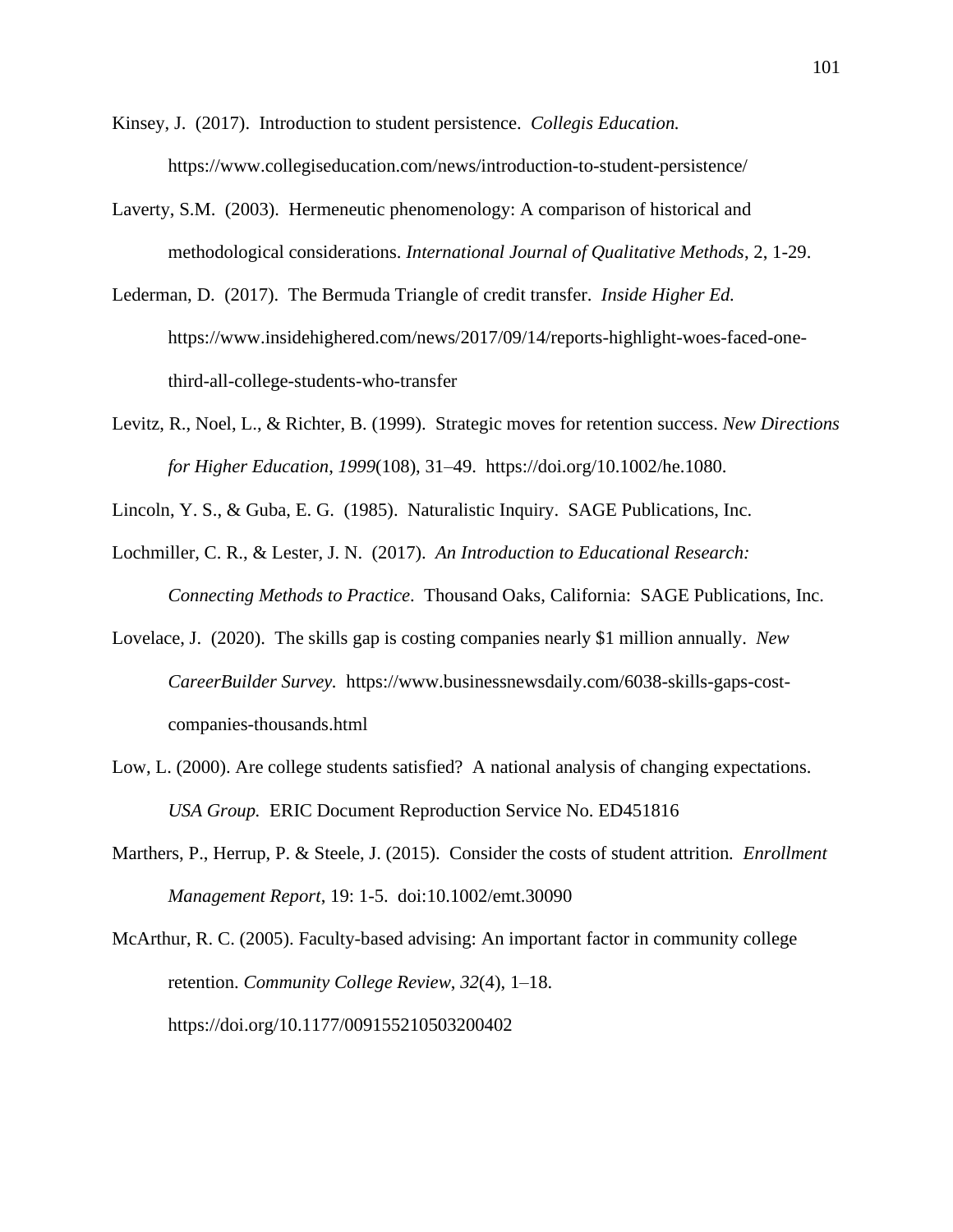McLoughlin, L. (2012). An untapped talent pool. *ASEE Prism, 21*(7), 56.

McMillan, J. & Schumacher, S. (2014). Researching in Education: Evidence-Based Inquiry. Pearson Corps.

Missouri State. (2020). Theory of advising. Policy Resource Center. https://www.missouristate.edu/policy/Op3\_26\_4\_AdvisingTheories.htm

Moustakas, C. E. (1994). Phenomenological research methods. US: Sage Publications, Inc.

My College Guide. (2019). What is a vocational school? <https://mycollegeguide.org/blog/2011/04/vocational-school/>

- National Commission on Excellence in Education. (1983). A nation at risk: The imperative for educational reform. *The Elementary School Journal, 84*(2), 113-130.
- Neumann, A. (2010). Trends in college student retention: Identification of latent student classes with relation to retention statistics (Order No. 3439010). *ProQuest Dissertations & Theses Global: The Humanities and Social Sciences Collection.* (849718592). [http://wsuproxy.mnpals.net/login?url=https://search-proquest](http://wsuproxy.mnpals.net/login?url=https://search-proquest-com.wsuproxy.mnpals.net/docview/849718592?accountid=15069)[com.wsuproxy.mnpals.net/docview/849718592?accountid=15069](http://wsuproxy.mnpals.net/login?url=https://search-proquest-com.wsuproxy.mnpals.net/docview/849718592?accountid=15069)
- Nowell, C. (2017). The influence of motivational orientation on the satisfaction of university students, Teaching in Higher Education, 22:7, 855-866, DOI: 10.1080/13562517.2017.1319811
- NSC Research Center. (2019). Persistence & Retention-2019. *National Student Clearinghouse Research Center*. [https://nscresearchcenter.org/snapshotreport35-first-year-persistence](https://nscresearchcenter.org/snapshotreport35-first-year-persistence-and-retention/)[and-retention/](https://nscresearchcenter.org/snapshotreport35-first-year-persistence-and-retention/)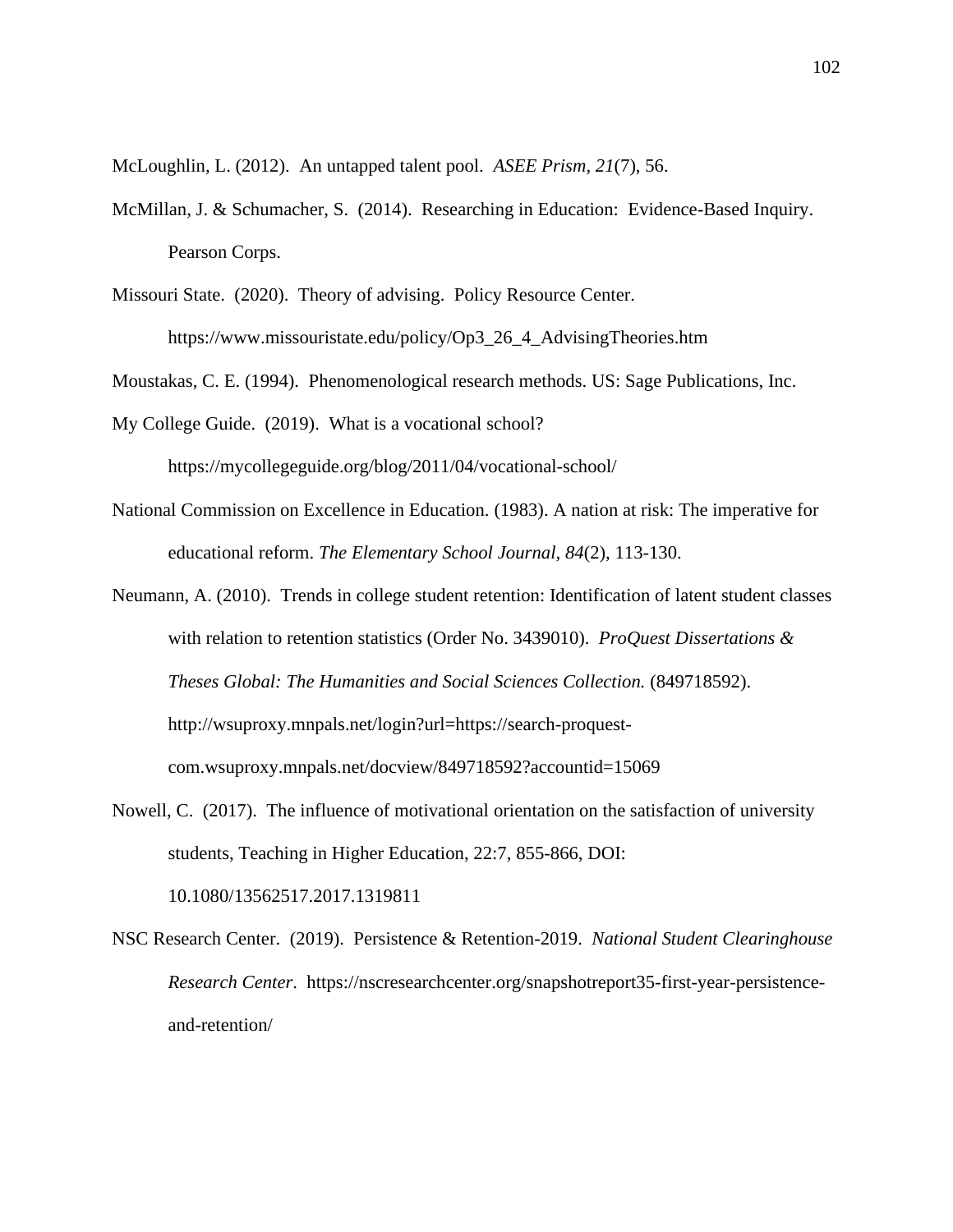- Ohrablo, S. (2017). The role of proactive advising in student success and retention. *The EvoLLLution.* https://evolllution.com/attracting-students/retention/the-role-of-proactiveadvising-in-student-success-and-retention/
- Oregon Tech. (2019). Importance of academic advising. https://www.oit.edu/facultystaff/resources/academic-advising-handbook/importance
- Pargett, K. K. (2011). The Effects of Academic Advising on College Student Development in Higher Education*. Educational Administration: Theses, Dissertations, and Student Research*. 81. https://digitalcommons.unl.edu/cehsedaddiss/81
- Patton, M. Q. (2002). *[Qualitative Research & Evaluation Methods.](https://www.amazon.com/dp/0761919716/ref=rdr_ext_tmb)* Sage Publications.
- Patton, M. Q. (2015). *Qualitative research and evaluation methods: Integrating theory and practice* (4th ed.) Sage Publications.
- Patton, M. Q., & Cochran, M. (2002). A guide to using qualitative research methodology. Medecins Sans Frontiers. Doctors Without Borders.
- Petracca, L. (2019). Lack of academic advising costing college students time and money. *The Center for Michigan Bridge Magazine.*

https://www.mlive.com/education/2014/07/dude\_wheres\_my\_advisor.html

- Rauch, S. (2018). Integrating Developmental Academic Advising into College Mental Health Counseling Services: A Phenomenological Study. Doctoral dissertation. Northeastern University.
- Reindl, T. (2017). Hitting home: Quality, cost, and access challenges confronting higher education today. Making Opportunity Affordable.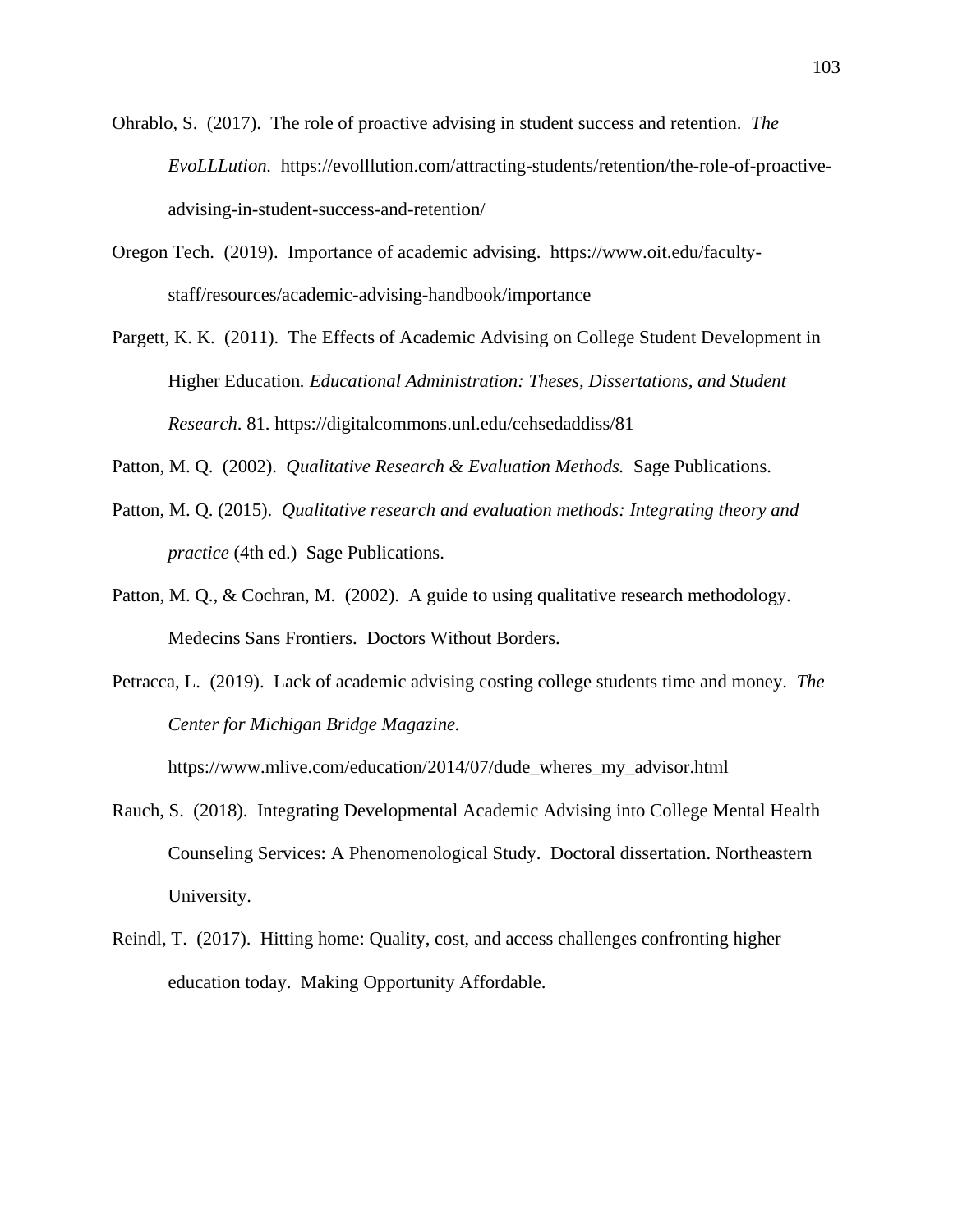- Rios, A. L. (2019). Examining the impacts of intrusive advising on the retention and academic success of first-year, at-risk, community college students (Order No. 27540571). *ProQuest Dissertations & Theses Global: The Humanities and Social Sciences Collection.* (2317596657). [http://wsuproxy.mnpals.net/login?url=https://search](http://wsuproxy.mnpals.net/login?url=https://search-proquest-com.wsuproxy.mnpals.net/docview/2317596657?accountid=15069)[proquest-com.wsuproxy.mnpals.net/docview/2317596657?accountid=15069](http://wsuproxy.mnpals.net/login?url=https://search-proquest-com.wsuproxy.mnpals.net/docview/2317596657?accountid=15069)
- Robbins, R. (2013). Implications of advising load: A 2011 national survey of academic advising. *National Academic Advising Association 1* (25).

[http://www.nacada.ksu.edu/tabid/3318/articleType/ArticleView/articleId/94/article.aspx.](http://www.nacada.ksu.edu/tabid/3318/articleType/ArticleView/articleId/94/article.aspx)

- Ruffalo, Noel, Levitz. (2018). Cost of recruiting an undergraduate student report. Ruffalo Noel Levitz Publishing.
- Sherwin, P. R. (2012). The disconnection between high school and college: A study of retention of students who are risk of leaving college before completing a degree. Lindenwood University. 156, 3498727
- Smith, A. A. (2018). Proactive advising leads to retention and graduation gains for colleges. *Inside Higher Ed.* https://www.insidehighered.com/news/2018/02/13/proactive-advisingleads-retention-and-graduation-gains-colleges
- Smith, D. W. (2018). Phenomenology. *The Stanford Encyclopedia of Philosophy.* Summer 2018 Edition, Edward N. Zalta (ed.).
- Staff, E. (2018). It's time to rethink career and technical education. [Career and](https://blog.ed.gov/topic/career-and-technical-education/) Technical

https://plato.stanford.edu/archives/sum2018/entries/phenomenology

- [Education,](https://blog.ed.gov/topic/career-and-technical-education/) [Headlines,](https://blog.ed.gov/topic/headlines/) [Rethink School.](https://blog.ed.gov/topic/rethink-school/) [https://blog.ed.gov/2018/12/time-rethink-career](https://blog.ed.gov/2018/12/time-rethink-career-technical-education/)[technical-education/](https://blog.ed.gov/2018/12/time-rethink-career-technical-education/)
- State of Study. (2016). Management and Budget.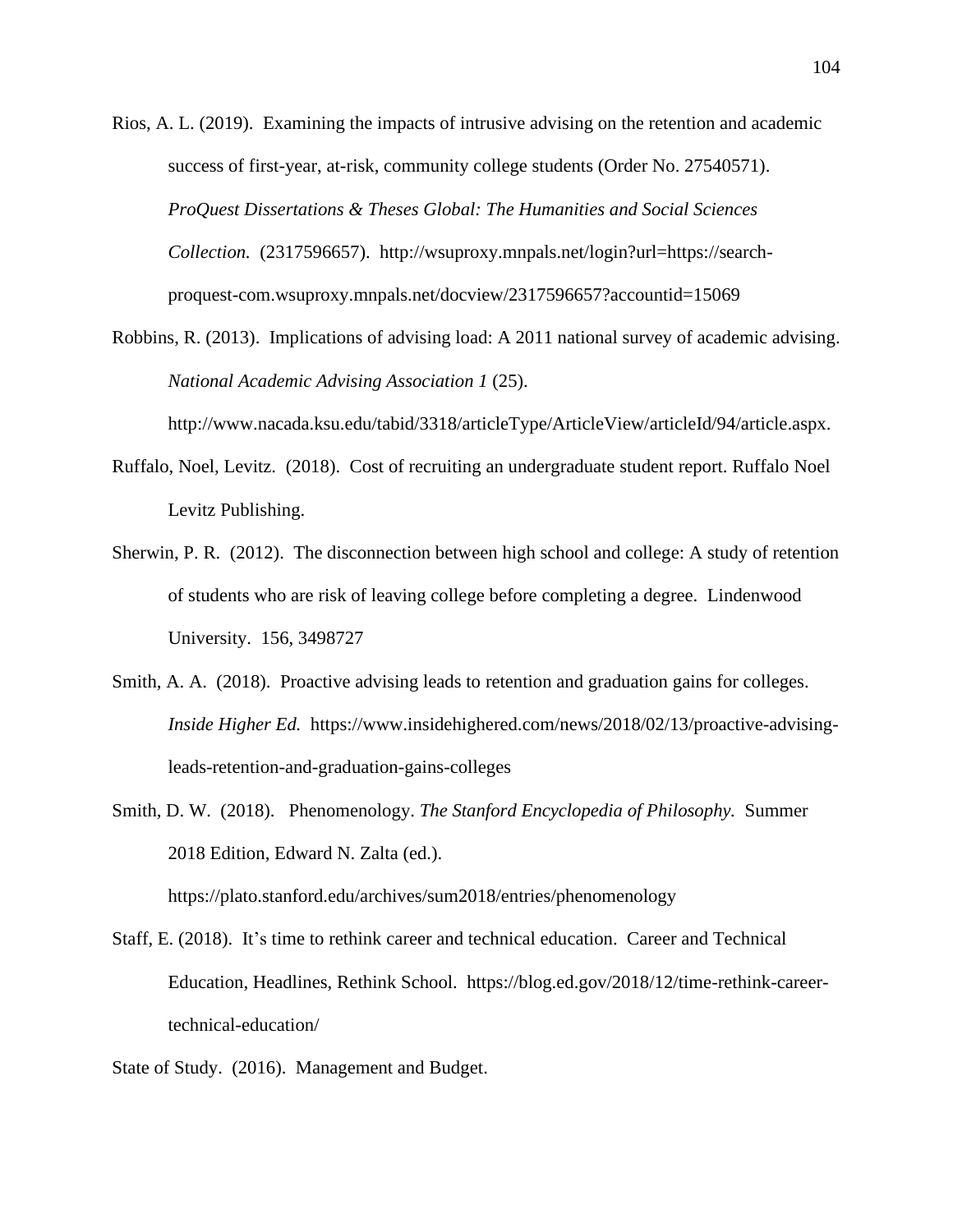Stockwell, K. (2015). Academic advising approaches. *NACADA.*  [https://www.nacada.ksu.edu/Portals/0/Events/SummerInst/2015/Powerpoints/W4-](https://www.nacada.ksu.edu/Portals/0/Events/SummerInst/2015/Powerpoints/W4-Approaches-LA-KS.pdf) [Approaches-LA-KS.pdf](https://www.nacada.ksu.edu/Portals/0/Events/SummerInst/2015/Powerpoints/W4-Approaches-LA-KS.pdf)

- Thurow, L. C. (1977). Technological unemployment and occupational education. *Education for Careers.* The Pennsylvania State University Press.
- Tinto, V. (1993). *Leaving College: Rethinking the Causes and Cures of Student Attrition* (2nd Edition). University of Chicago Press.
- University of Richmond. (2020). Defining developmental advising. Academic Advising Resource Center. https://advising.richmond.edu/advisors/meeting/developmental.html
- U.S. Bureau of Labor Statistics. (2019). US Department of Labor. https://www.bls.gov/news.release/pdf/empsit.pdf
- U.S. Census Report. (2017). County of Study. https://censusreporter.org/
- U.S. Debt. (2019). Students & Debt. https://www.debt.org/students/
- Valle, R. S., King, M., & Halling, S. (1989). An introduction to existential-phenomenological thought in psychology. In R. S. Valle & S. Halling (Eds.), *Existential-phenomenological perspectives in psychology: Exploring the breadth of human experience* (pp. 3-16). Plenum Press.
- Van Den Wijngaard, O. (2019). Academic advising: A discipline of praxis. *NACADA Review* 1 (1): 5–13. <https://doi.org/10.12930/NACR-18-1020>
- Van Horn, A. S. (2015). At-risk student perceptions of business and administration services in the role of college retention: An exploratory case study (Order No. 3702773). *ProQuest Dissertations & Theses Global: The Humanities and Social Sciences Collection.*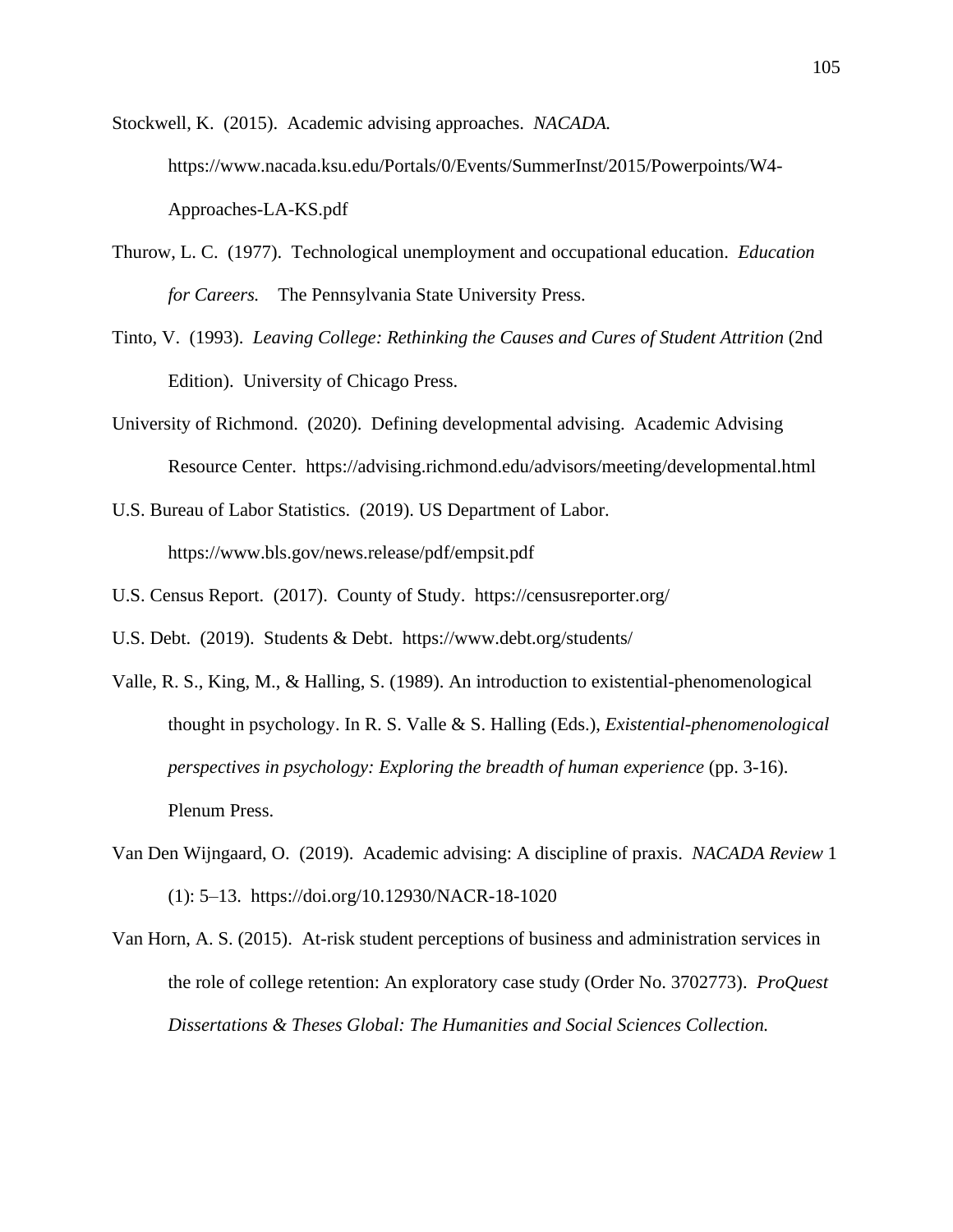(1686815361). [http://wsuproxy.mnpals.net/login?url=https://search-proquest](http://wsuproxy.mnpals.net/login?url=https://search-proquest-com.wsuproxy.mnpals.net/docview/1686815361?accountid=15069)[com.wsuproxy.mnpals.net/docview/1686815361?accountid=15069](http://wsuproxy.mnpals.net/login?url=https://search-proquest-com.wsuproxy.mnpals.net/docview/1686815361?accountid=15069)

- Varney, J. (2012). Proactive (intrusive) advising! *NACADA*. https://www.nacada.ksu.edu/Resources/Academic-Advising-Today/View-Articles/Proactive-Intrusive-Advising.aspx
- Varney, J. (2007). Intrusive Advising. *NACADA.* https://nacada.ksu.edu/Resources/Acadmic-Advising-Today/View-Articles/Intrusive-Advising.aspx
- Whitmore, W. (2016). Student perceptions of academic advising at two-year colleges (Order No. 10117541). *ProQuest Dissertations & Theses Global: The Humanities and Social Sciences Collection.* (1795084870).

[http://wsuproxy.mnpals.net/login?url=https://search-proquest](http://wsuproxy.mnpals.net/login?url=https://search-proquest-com.wsuproxy.mnpals.net/docview/1795084870?accountid=15069)[com.wsuproxy.mnpals.net/docview/1795084870?accountid=15069](http://wsuproxy.mnpals.net/login?url=https://search-proquest-com.wsuproxy.mnpals.net/docview/1795084870?accountid=15069)

- Whistle, W. (2019). The cost of the college dropout rate. Third Way. https://www.thirdway.org/report/ripple-effect-the-cost-of-the-college-dropout-rate
- Williams, S. (2007). Applying theory to advising practice. *NACADA Clearinghouse.* https://nacada.ksu.edu/Resources/Clearinghouse/View-Articles/Applying-Theory-to-Advising-Practice.aspx
- Woods, C., Richard, K., Park, T., Tandberg, D., Hu, S., & Jones, T. (2017). Academic advising, remedial courses, and legislative mandates: An exploration of academic advising in Florida community colleges with optional developmental education. *Innovative Higher Education*, *42*(4), 289–303. https://doi-org.wsuproxy.mnpals.net/10.1007/s10755-016- 9385-4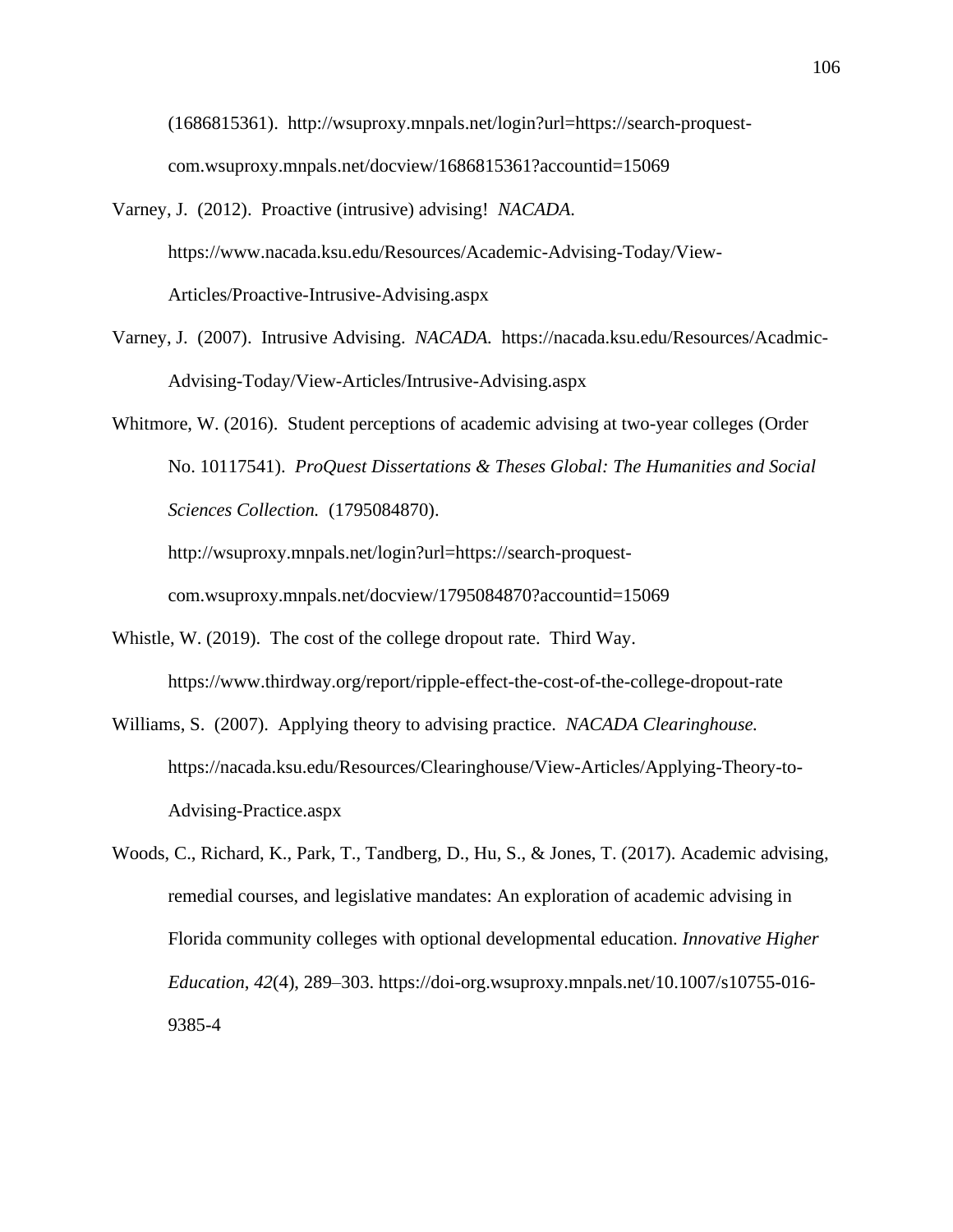- Wu, H., Garza, E., and Guzman, N. (2015). International students' challenge and adjustment to college. *Journal of Educational Research International* (9), 2015. <https://doi.org/10.1155/2015/202753>
- Zegarra, M. (2019). The Importance of academic advising. Florida National University. https://www.fnu.edu/importance-academic-advising/

Zillow. (2019). Home prices and values. https://www.zillow.com/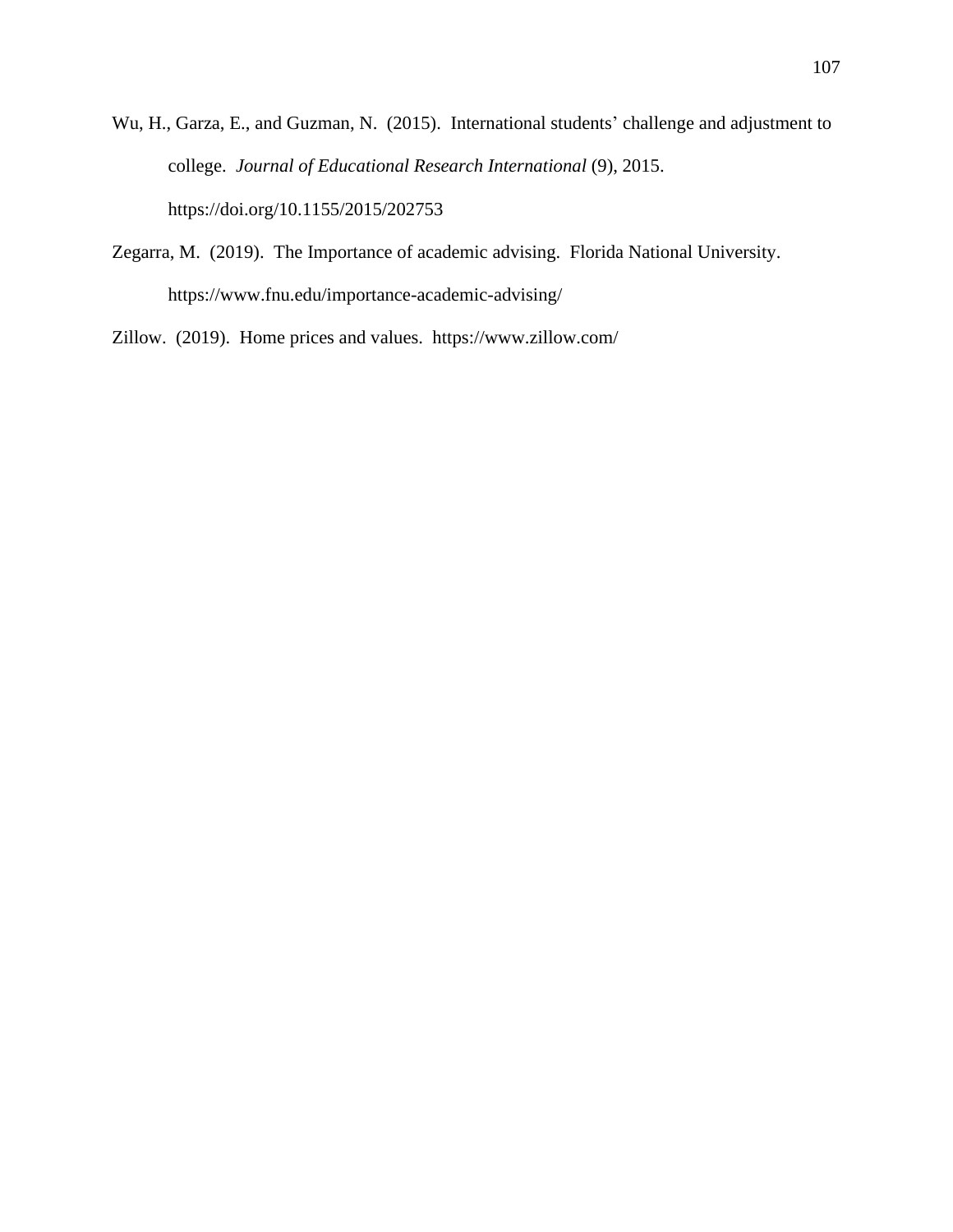## Appendices

## Appendix 1-IRB Approval



Winona State University Institutional Review Board (IRB) Human Protections Administrator Maxwell 155 Winona, MN 55987 507.457.5519 or bayers@winona.edu

| DATE:                   | October 2, 2020                                                                                |
|-------------------------|------------------------------------------------------------------------------------------------|
| TO:                     | Joseph Mollner                                                                                 |
| FROM:                   | Winona State University IRB                                                                    |
| <b>PROJECT TITLE:</b>   | [1659705-2] Student Perceptions of Advising for Retention at a<br>Midwestern Technical College |
| <b>SUBMISSION TYPE:</b> | Revision                                                                                       |
| ACTION:                 | APPROVED                                                                                       |
| <b>REVIEW TYPE:</b>     | <b>Expedited Review</b>                                                                        |

Thank you for your submission of Revision materials for this research study. The Winona State University IRB has APPROVED your submission. This approval is based on an appropriate risk/benefit ratio and a study design wherein the risks have been minimized. All research must be conducted in accordance with this approved submission.

Please remember that informed consent is a process beginning with a description of the study and insurance of participant understanding followed by a signed consent form. Informed consent must continue throughout the study via a dialogue between the researcher and research participant. Federal regulations require each participant receive a copy of the signed consent document.

For expedited studies, continuing review and annual reports are not required unless mandated by the IRB. For full board review studies conducted longer than one year, continuing review is required on an annual basis or at a period specified by the IRB. Use the report form in the IRBNet Forms and Templates or Document Library and refer to the file reports (if required) section in the "How To" document.

All serious and unexpected events, non-compliance issues, or complaints must also be reported to this office. For all reports, please use the report form in IRBNet Forms and Templates or Document Library and refer to the file reports (if required) section in the "How To" document. Please note that all research records must be retained for a minimum of three years. Changes in the study must be reported and any revisions to previously approved materials must be approved by this office prior to initiation.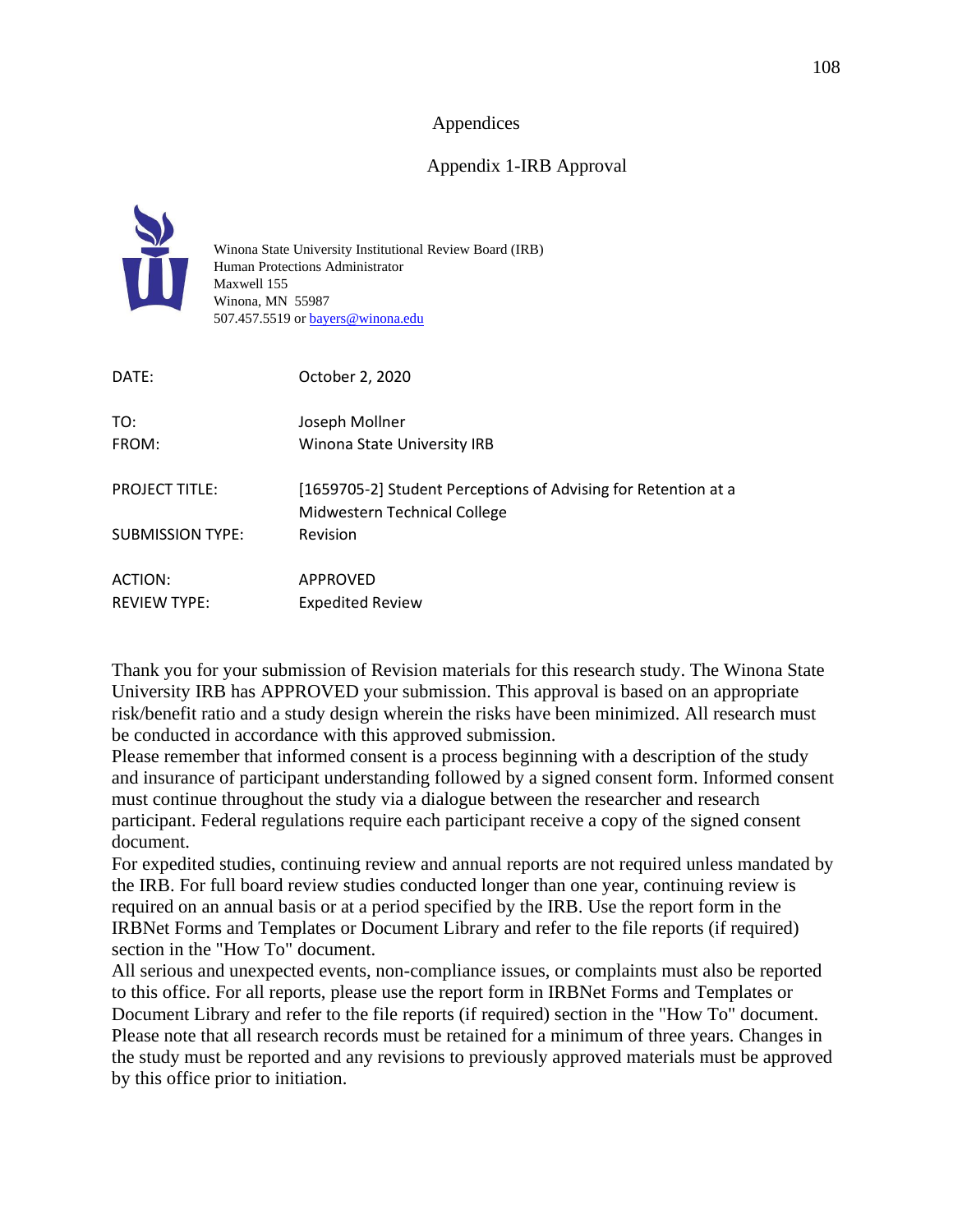If you have any questions, please contact the Human Protections Administrator at 507.457.5519 or bayers@winona.edu. Please include your project title and reference number in all correspondence with this committee.

This letter has been electronically signed in accordance with all applicable regulations, and a copy is retained within the Winona State University IRB records.

- 1 - Generated on IRBNet